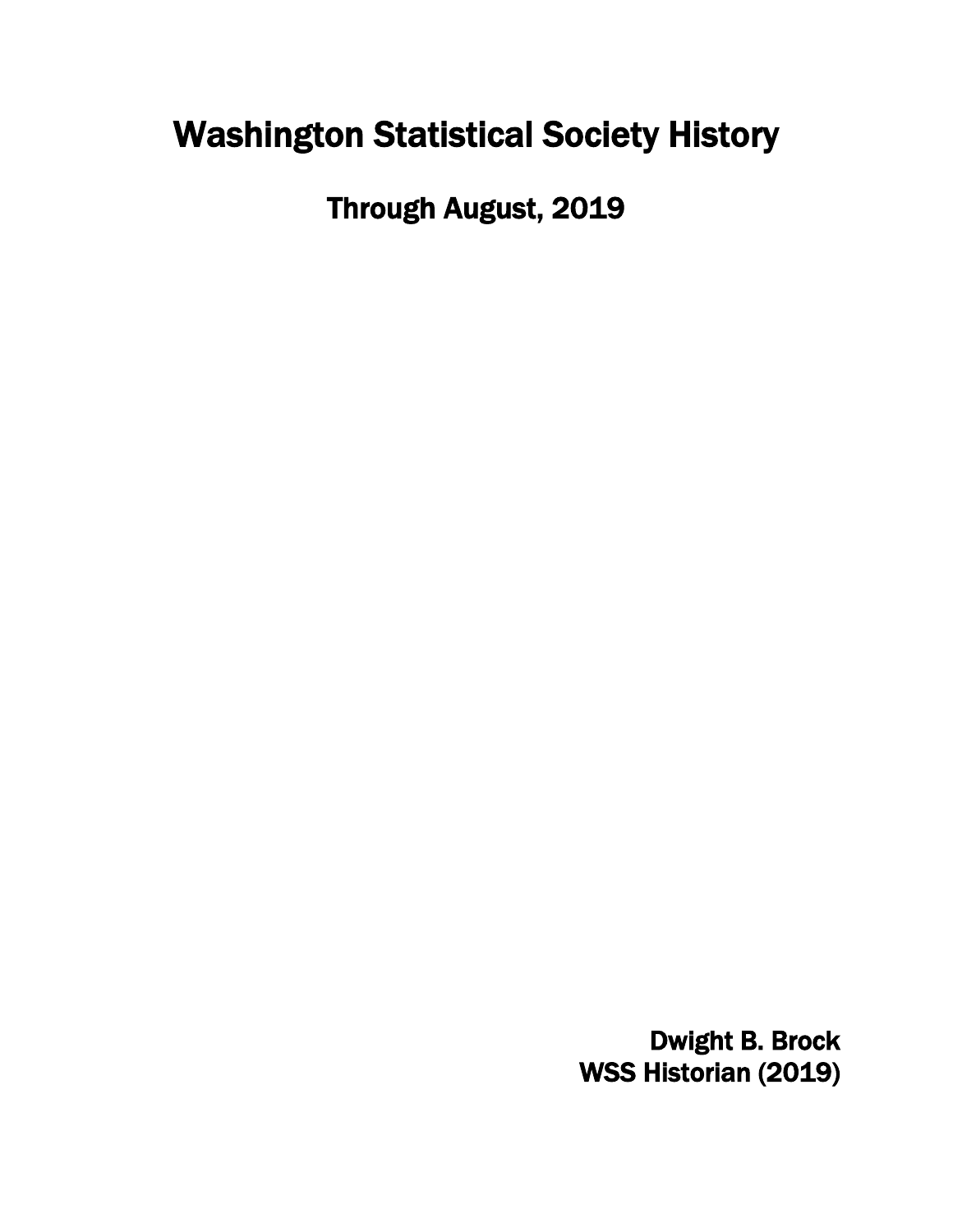### Foreword

<span id="page-1-0"></span>The Washington Statistical Society is the largest and one of the oldest local Chapters of the American Statistical Association. Its purpose is to serve the needs of the local statistical community. WSS is far more than just a conduit for information. It serves to establish and strengthen ties among academia, the Federal statistical community, and the private research sector.

WSS has a unique structure. Some organizations have a few active individuals who do all the work. Other organizations have a few individuals who make decisions and a large group of followers who implement those decisions. WSS, however, is an "amalgamation of leaders." Each WSS president has special priorities and emphases during her/his term in office and fills vacancies that have occurred. However, most work of the Society is done by the volunteer leaders who chair the program and other committees and make WSS such a vital and dynamic organization. This publication is an attempt to provide recognition to all of the WSS leaders.

This document consolidates information from various records. It is also intended as a point-in-time summary to become part of the files and reduce the work of future WSS "historians." Most categories in this edition have been updated as of August, 2019. This issue is intended as an "Internet only" update and there are no plans to formally print and distribute copies.

In addition to listings, this publication contains short explanations of various programs and topics. Features include descriptions of the WSS Quantitative Literacy Program and WSS members who became ASA fellows.

This summary focuses on people, rather than years. If one person kept the same position for multiple consecutive years, all years have been combined as one entry. Some liberties have been taken with position titles. For example, the Representatives-at-Large listing includes everyone who served in a comparable position, regardless of its title at the time.

Apologies are offered in advance for misspellings or uses of less than favored name forms. Please let someone on the Board of Directors know of such corrections. Also, please let current Board members know of information sources that will help fill in missing entries.

i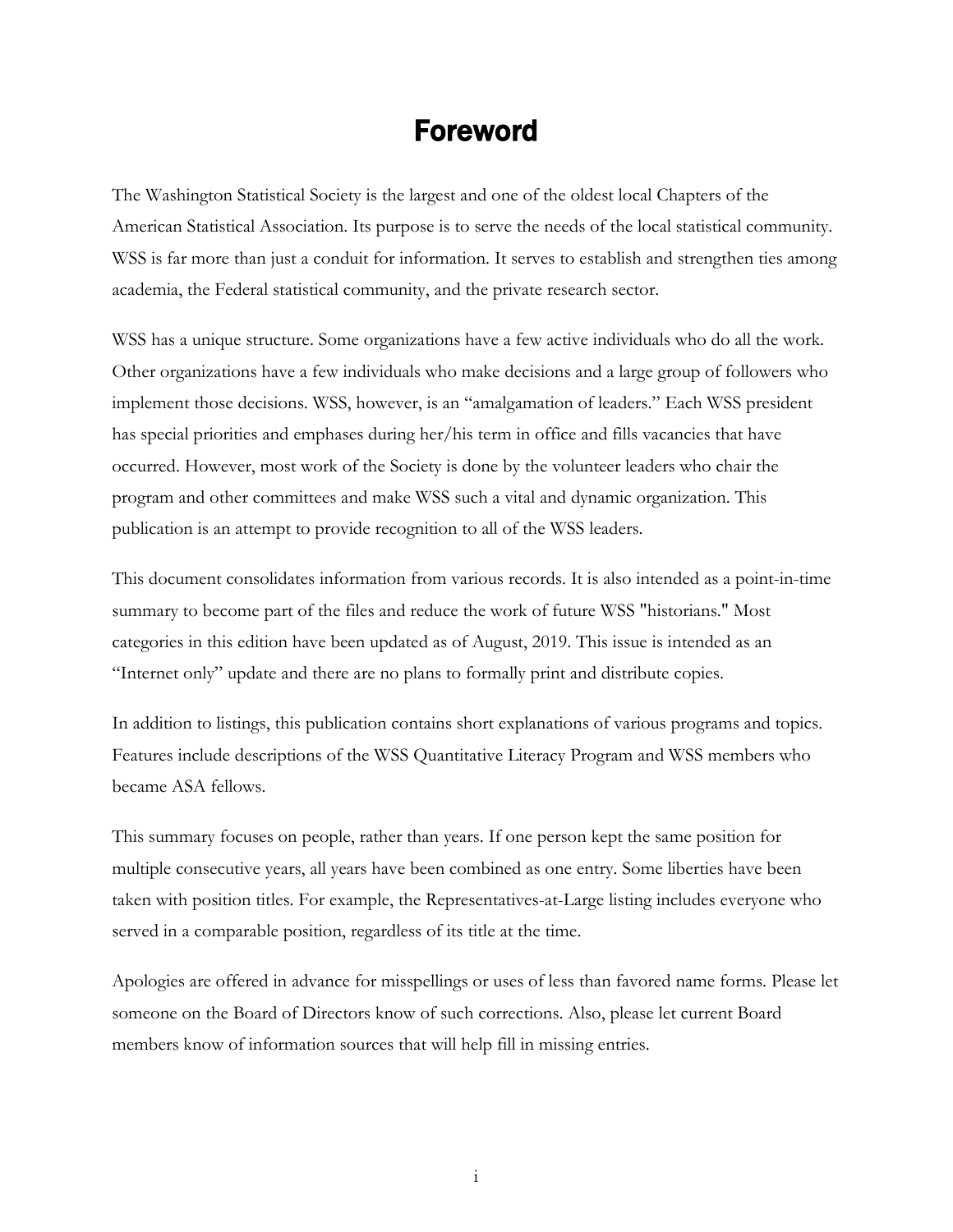Finally, I want to recognize that this publication would never have come to fruition without the excellent and efficient compilation of prior WSS histories by Rich Allen and Joseph Conklin, and the file loading of WSS Webmasters, Dan Jacobs, Tim Allen, Jonathan Lisic, and Chris Moriarity.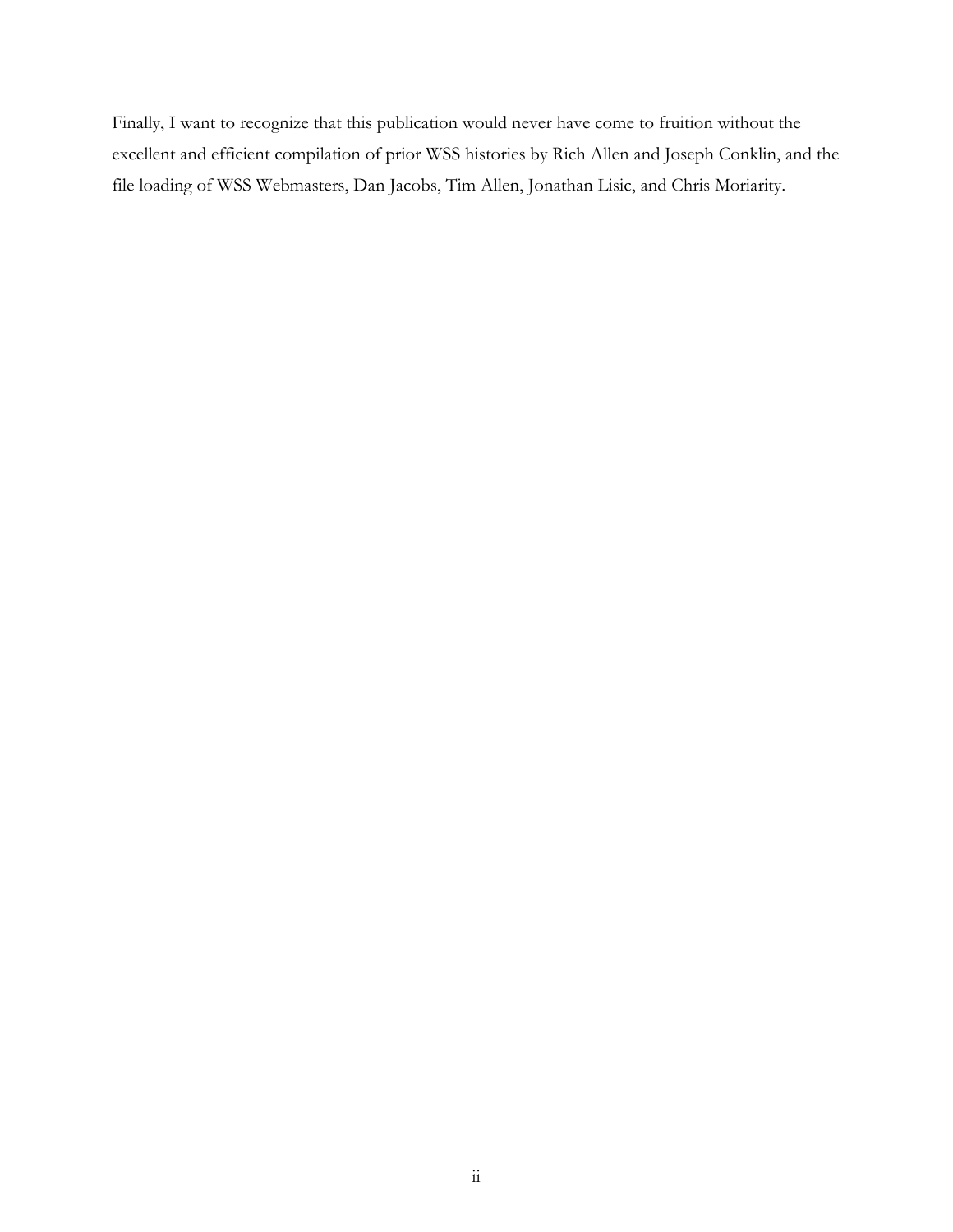# **Table of Contents**

| <b>Chapter</b>                                           | <b>Page</b>  |
|----------------------------------------------------------|--------------|
| Foreword                                                 | $\mathbf{1}$ |
|                                                          | 7            |
|                                                          | 10           |
|                                                          | 12           |
|                                                          | 12           |
|                                                          | 14           |
|                                                          | 15           |
|                                                          | 17           |
|                                                          | 20           |
|                                                          | 22           |
|                                                          | 22           |
|                                                          | 24           |
|                                                          | 24           |
|                                                          | 25           |
|                                                          | 26           |
|                                                          | 27           |
|                                                          | 28           |
|                                                          | 29           |
|                                                          | 30           |
|                                                          | 31           |
|                                                          | 32           |
| Quality Assurance and Physical Sciences Committee, 1996- | 33           |
|                                                          | 34           |
|                                                          | 35           |
|                                                          | 36           |
|                                                          | 37           |
|                                                          | 38           |
|                                                          | 39           |
|                                                          | 40           |
|                                                          | 41           |
|                                                          | 42           |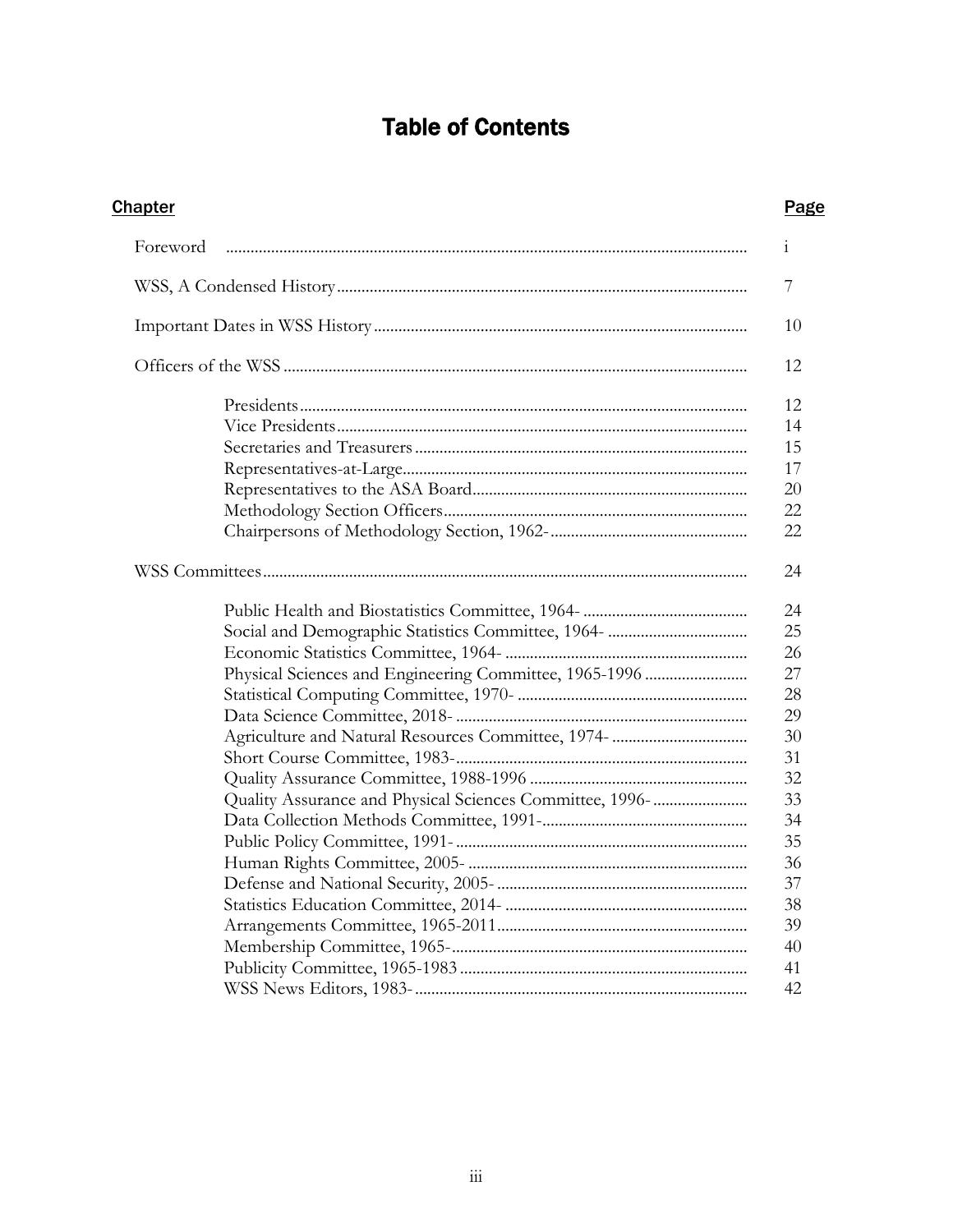# **Table of Contents (continued)**

| <b>Chapter</b> | <b>Page</b> |
|----------------|-------------|
|                | 43          |
|                | 44          |
|                | 45          |
|                | 46          |
|                | 47          |
|                | 48          |
|                |             |
|                | 49          |
|                | 51          |
|                | 51          |
|                | 52          |
|                | 53          |
|                | 54          |
|                | 55          |
|                | 56          |
|                | 57          |
|                | 58          |
|                | 60          |
|                | 61          |
|                | 62          |
|                | 62          |
|                | 62          |
|                | 63          |
|                | 64          |
|                | 66          |
| Awards         | 68          |
|                | 68          |
|                | 68          |
|                | 70          |
|                | 74          |
|                | 79          |
|                | 81          |
|                | 85          |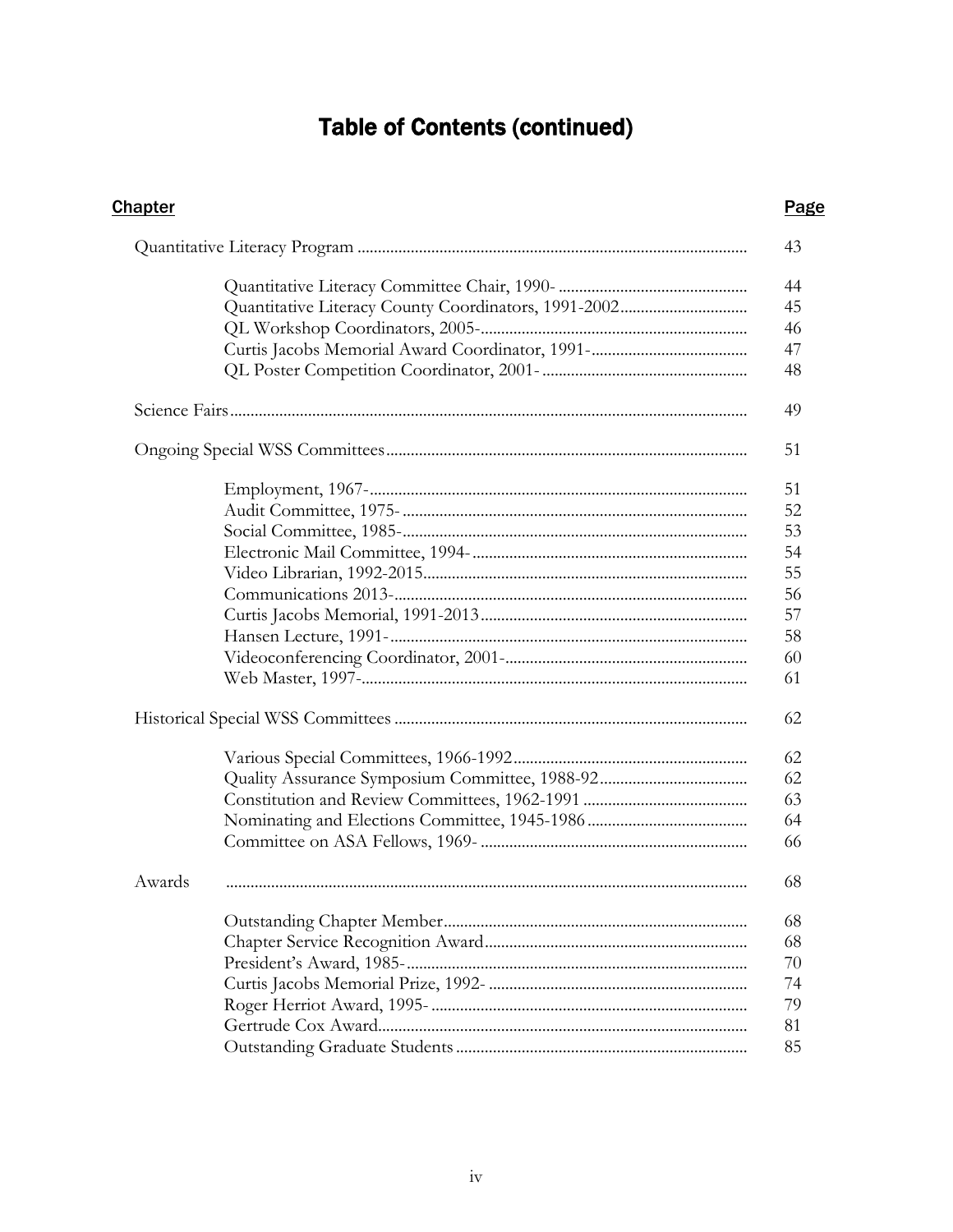# Table of Contents (continued)

#### **Chapter Page 2018**

Awards (continued)

|                                                      | 95  |
|------------------------------------------------------|-----|
|                                                      | 104 |
|                                                      | 105 |
|                                                      | 106 |
|                                                      | 107 |
|                                                      | 107 |
|                                                      | 119 |
|                                                      | 120 |
|                                                      | 128 |
| WSS Members Who Have Received the ASA Founders Award | 129 |
|                                                      | 130 |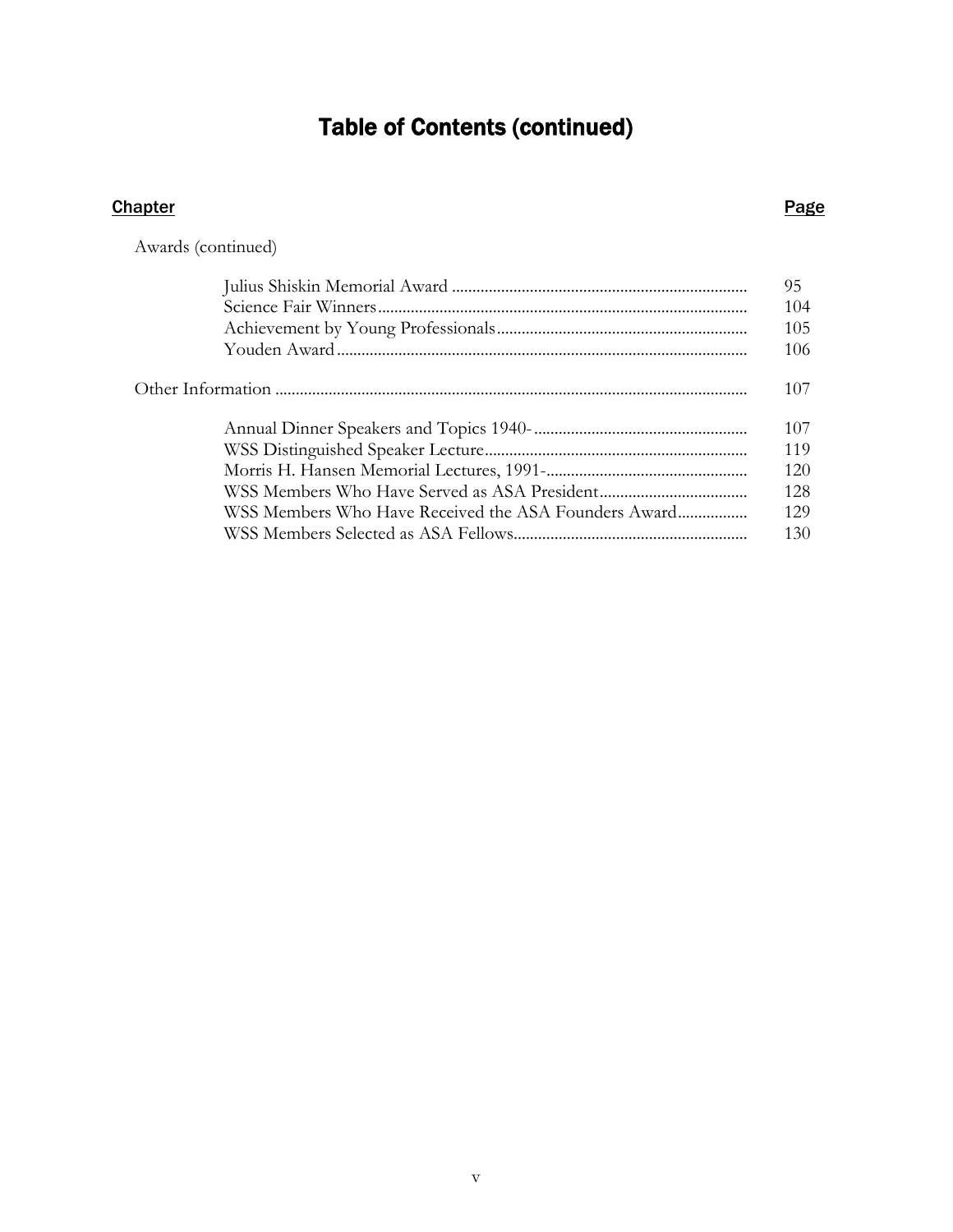# WSS, A Condensed History

<span id="page-6-0"></span>This summary is a brief overview of statistical activities in the Washington, D.C. area since 1896. It summarizes information from more detailed histories prepared over time.

The first American Statistical Association (ASA) meeting in Washington took place December 31, 1896. The Directors of ASA were certainly perceptive when they stated that a development "...which will lead to good results, it is believed, has been taken in authorizing the members living in or near Washington to hold meetings for scientific discussion." That first meeting had one negative note. ASA President Francis A. Walker, who delivered informal remarks about training statisticians, became ill and passed away January 5, 1897. ASA records indicate that at least six additional meetings were held in Washington during the first few months of 1897. As might be expected, the topics mostly dealt with government statistics applications. One meeting was to draft a resolution that the President of the United States appoint a Board of Statistics.

Few references can be found to presentations from 1897 to 1925. However, there was interest building for a formal organization. A meeting was held January 19, 1926, at which a Washington Statistical Society Constitution was drafted. That Constitution described the WSS as "a branch of the American Statistical Association" but WSS did not apply to become a Chapter. Most ASA publications of that period refer to the "Washington District" but the term chapter is used at least once.

The 1926 enthusiasm waned over time. According to annual ASA reports, there were no meetings in 1931 and 1933 and only one meeting held in each of the years 1929, 1930, and 1934. A revival of interest took place in 1935 and WSS officially became a Chapter of ASA. The Constitution of 1935 specified that the ASA District Secretary shall be the Society Secretary, which institutionalized the convention already in place. The 1930's were less complicated. Every ASA member in the Washington area was simply considered a WSS member (359 in 1937). Dues were officially \$1.00 per year but no serious collection efforts were made. Instead, the Secretary collected 15 cents from each meeting attendee (25 cents at luncheon meetings).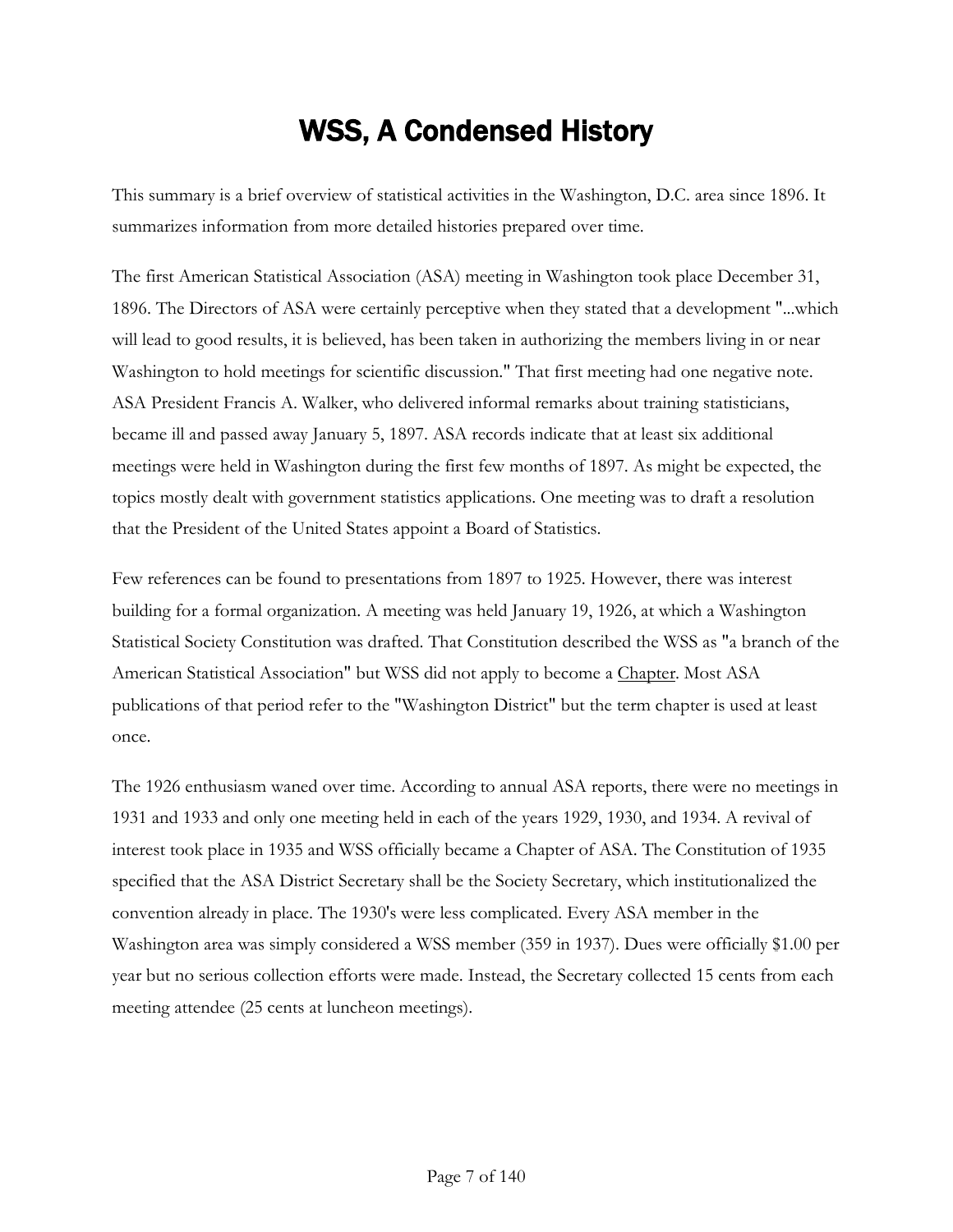By 1941, WSS was insolvent and had to collect the \$1.00 dues. With the increase in statisticians in Washington because of the war effort, WSS claimed its 1942 membership as 1,000 persons but only 200 paid. One notable idea of the 1940's was beginning the "Annual Dinner" tradition.

Through the 1950's, the Board of Directors functioned largely as a program committee with an evening meeting scheduled each month for 7 or 8 months. One early history of WSS concluded that the most notable accomplishment of WSS might be "its development of program items which evolve into sessions of the ASA's Annual Meetings."

The 1960's were years of rapid changes and development. The Methodology Section was established, followed by subject matter program committees, which eventually grew to 10 on-going committees. This freed officers to consider new programs and services. Recognition of outstanding graduate students at local universities started in 1961 and a monthly employment column in 1967. Another service was a committee to help the Maryland Chapter organize and spin off from WSS.

The 1966 Constitution recognized the need for continuity and formally established the President-Elect and Past-President positions. In 1968 an important "bald head" Board of Directors discussion took place. The concern was that older members tended to attend the more social meetings while more technical meetings drew the younger members. This led to a membership survey to evaluate members' preferences for types of sessions, locations, and times of day.

WSS created some significant 1970's programs. It cosponsored a 3-day symposium on Statistics and the Environment in 1974, presented a once-a-week 6-week variance estimation course in 1978, and hosted visiting Latin American statisticians. Other notable events were establishment of a "local associate membership" option in 1976 and the Julius Shiskin Memorial Award in 1979.

The world changed in the early 1980's and WSS hosted the first visitors from the National Statistical Society of China. WSS also changed to better serve members' technical and social needs. A Short Course Committee, founded in 1983, started an annual series of very professional Symposia on Quality Assurance in 1988. December holiday parties began in 1982. A landmark activity was the set of 10 special monthly presentations during 1988 and 1989 in conjunction with the ASA  $150<sup>th</sup>$ anniversary celebration. WSS began a program of judging local Science Fair competitions in 1986, and by the late 1980's was gearing up to assist local schools to improve quantitative literacy.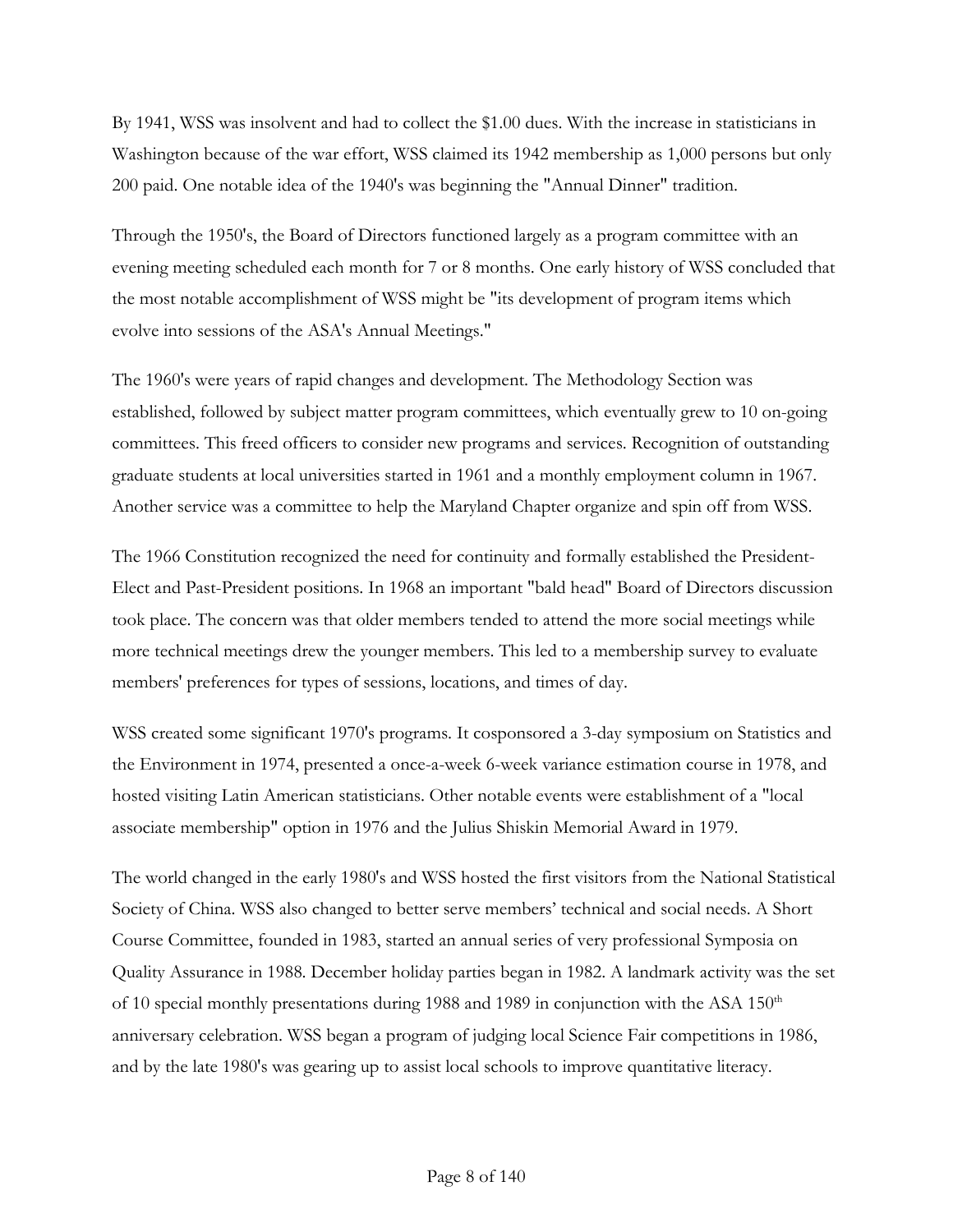The 1990's showed an ever-growing quantitative literacy emphasis, including expansion to special workshops for Girl Scouts. WSS became a leader in the information age with electronic mail distribution of the WSS calendar and newsletter. WSS began to receive financial support from outside organizations. In 1990, Westat, Inc. gave WSS a grant to start an annual Morris H. Hansen Lecture. In 1992, the National Association of Business Economists provided a renewed emphasis and new funding for the Shiskin Award. In 1995, WSS received a commitment of \$1000 per year from Gallup to provide prizes to local Science Fair winners.

Services for members continued to expand in the 1990's. A Data Collection Methods Program Committee was started in 1991 and the Physical Sciences and Engineering Committee was merged with the Quality Assurance Program Committee in 1996 to strengthen those programs. WSS also reexamined its role and the role of statistics in society. A Public Policy Program Committee was initiated in 1995. In 1999, the WSS Board prepared a letter to the Editors of the Washington Post, weighing in on the scientific issues regarding the 2000 population census.

A special event for the 1990's was a commemoration session in 1996 to celebrate the  $100<sup>th</sup>$ anniversary of the first statistical meeting. One topic was a review of the training for statisticians in the past century, following up on President Walker's remarks a century earlier.

During the early 2000's, the society leveraged the power of computers, the Internet, and improved telecommunications technologies to broaden and speed communications of interest to its members. WSS remains a focal point for the meeting of the best national and international statistical minds on pressing issues of data collection, analysis, and interpretation.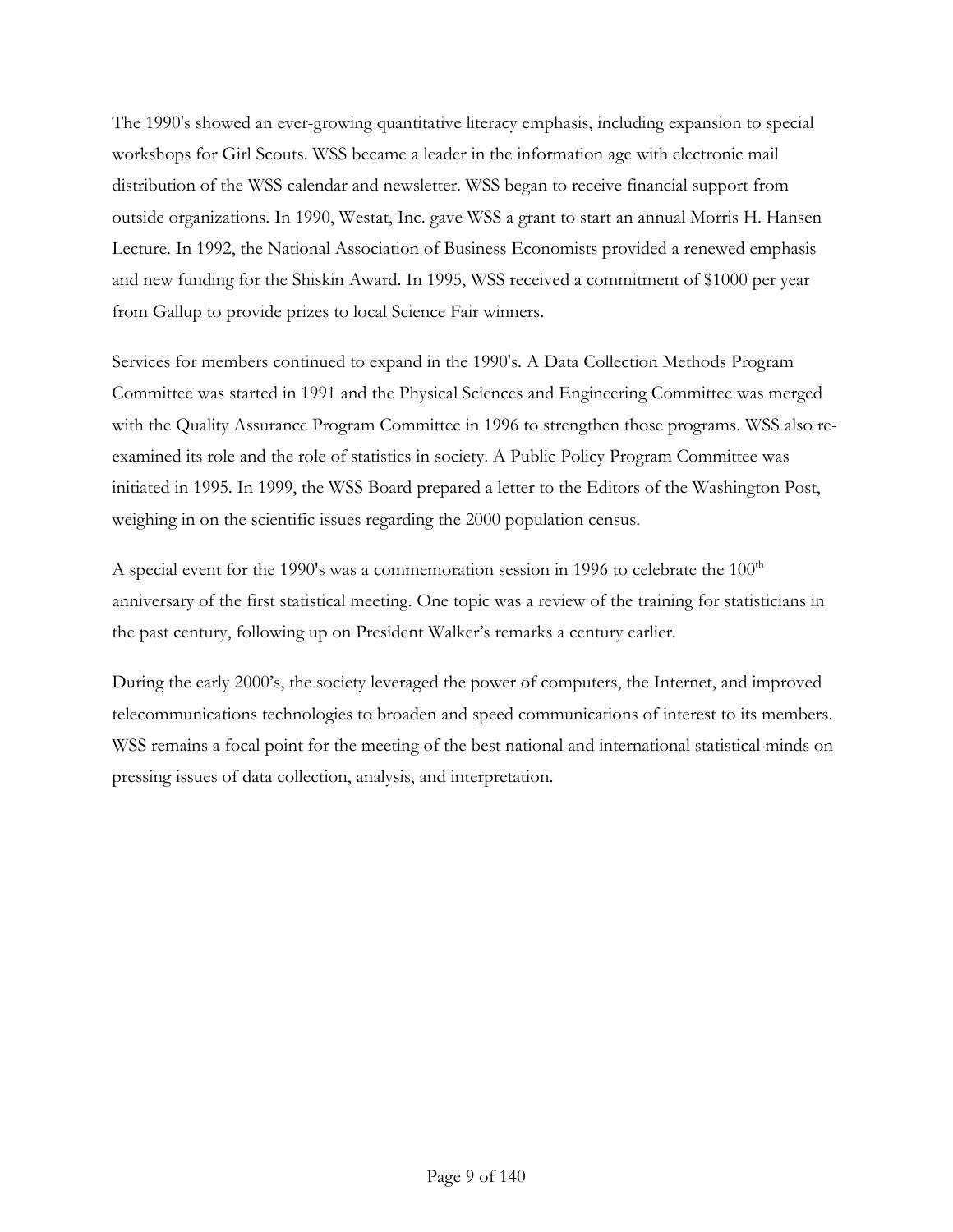# Important Dates in WSS History

<span id="page-9-0"></span>

| 1896 | First ASA statistical meeting held in Washington, D.C.  |
|------|---------------------------------------------------------|
| 1926 | WSS officially organized                                |
| 1935 | WSS applied for ASA membership                          |
| 1940 | First annual dinner held                                |
| 1961 | Outstanding graduate student award established          |
| 1962 | Methodology section established                         |
| 1964 | Subject matter program committees established           |
| 1966 | Vice-President automatically became President           |
| 1967 | Monthly employment service begun                        |
| 1967 | Outstanding paper award for young statisticians         |
| 1969 | Membership survey conducted to evaluate generation gap  |
| 1969 | Special memorial meeting to honor William N. Hurwitz    |
| 1970 | Maryland (Baltimore) chapter established                |
| 1974 | Cosponsored Symposium on Statistics and the Environment |
| 1976 | Special Annual Dinner to celebrate 50 years             |
| 1976 | "Local Associate" memberships established               |
| 1978 | Short course on variance estimation held                |
| 1978 | Reception for visiting Latin American statisticians     |
| 1979 | Julius Shiskin Memorial Award established               |
| 1981 | Visit by National Statistical Society of China          |
| 1982 | First December Holiday Party                            |
| 1983 | <b>Short Course Committee started</b>                   |
| 1984 | WSS logo and mugs designed                              |
| 1985 | Annual President's Service Award established            |
| 1986 | Judging of local Science Fairs started                  |
| 1988 | First Symposium on Quality Assurance in Government      |
| 1988 | Special ASA-150 sessions presented (1988-89)            |
| 1989 | Special Washington Academy of Sciences Journal issued   |
| 1990 | Quantitative Literacy Program established               |
| 1991 | Morris H. Hansen lecture series started                 |
| 1992 | Curtis Jacobs Memorial prize initiated                  |
| 1995 | Electronic WSS Newsletter created                       |
| 1995 | Roger Herriot Award initiated                           |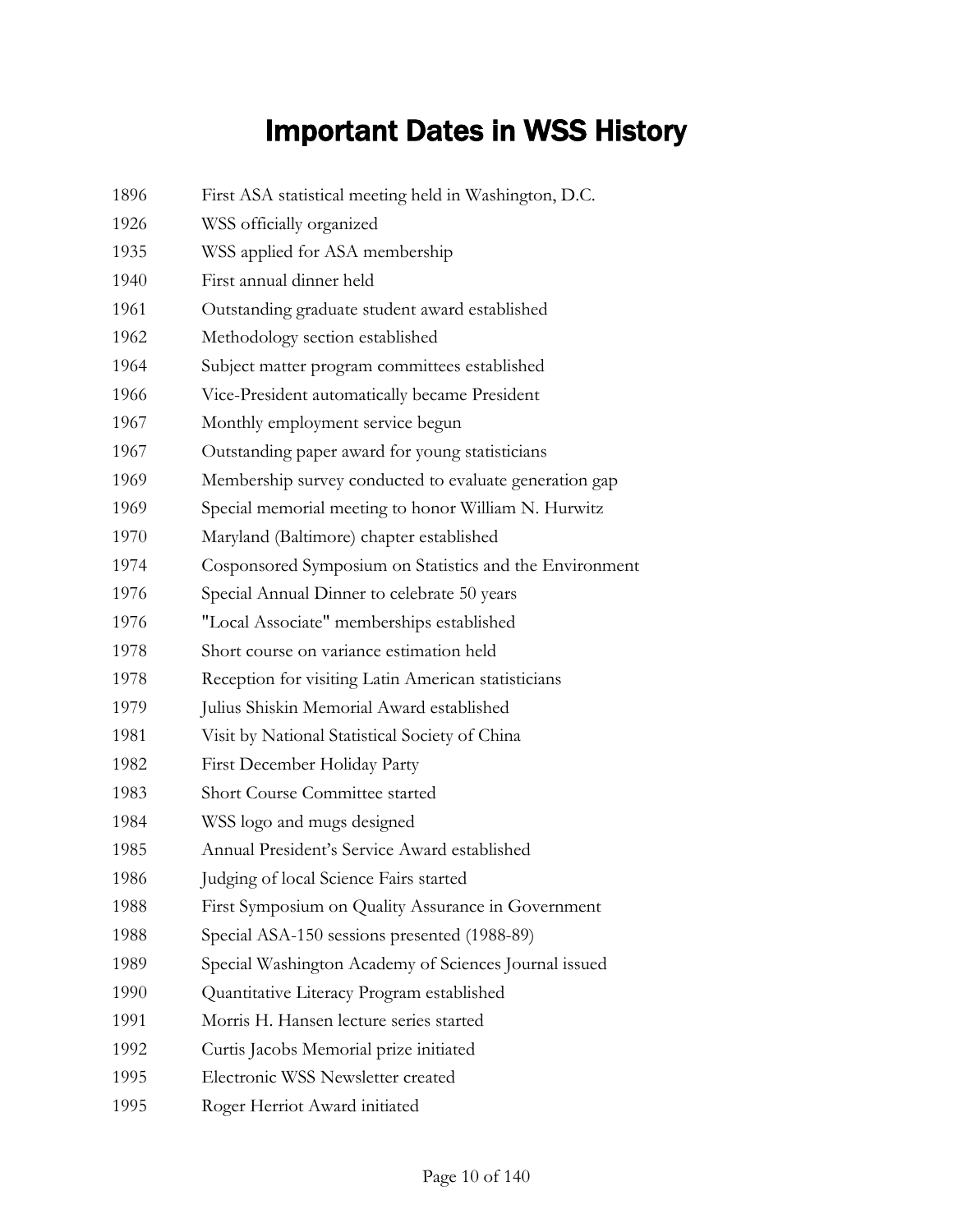# Important Dates in WSS History (continued)

| 1996 | Funding by Gallup for Science Fair prizes                     |
|------|---------------------------------------------------------------|
| 1996 | Statistics and Public Policy Committee established            |
| 1996 | Girl Scout workshops added to QL                              |
| 1996 | Centennial observance of first Washington, D.C. meeting       |
| 1999 | First on-line history files                                   |
| 1999 | First student representative named                            |
| 2000 | Video conferencing added for some seminar sessions            |
| 2006 | First online posting of slides from seminars on WSS website   |
| 2007 | WSS Officer's and Committee Chairperson's Handbook developed  |
| 2007 | ASA Executive Director began attending the WSS Board meetings |
| 2008 | WSS became an affiliate chapter of Mu Sigma Rho               |
| 2015 | Inaugural mentoring program kicked-off                        |
| 2018 | Diversity committee formed                                    |
| 2019 | 40 mentoring pairs formed                                     |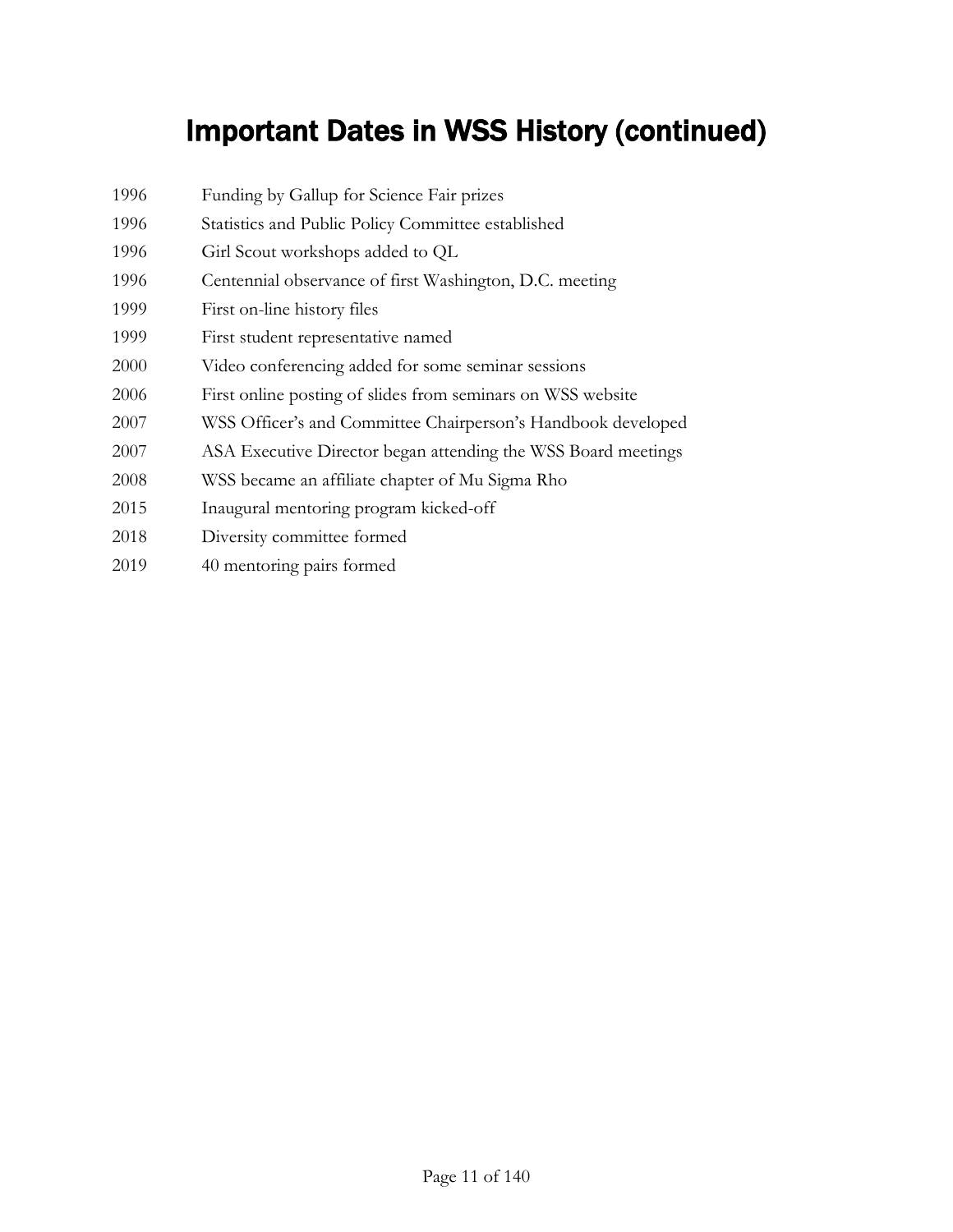# Officers of the WSS

<span id="page-11-0"></span>According to the 1984 Constitution, the "officers" of WSS are a President, a President-elect, a Secretary, a Treasurer, four Representatives-at-Large, and the Chairs of all sections. However, the Past President, District Representative, and Council Representative are also voting members of the Board of Directors. Thus, all of those positions are included in this chapter.

#### **Presidents**

<span id="page-11-1"></span>Ever since WSS became an official chapter of the American Statistical Association, each elected president has served only 1 year. However, the 1966 Constitution effectively established a 3-year term of President-Elect, President, and Past President.

| Year    | Person             | Year    | Person                  |
|---------|--------------------|---------|-------------------------|
| 1926-28 | Joseph A. Hill     | 1952-53 | Emmett Welch            |
| 1928-32 | William S. Steuart | 1953-54 | Frederick Waugh         |
| 1932-34 | Names missing      | 1954-55 | Harry Alpert            |
| 1934-35 | E. Dana Durand     | 1955-56 | <b>Rexford Parmelee</b> |
| 1935-36 | Mordecai Ezekiel   | 1956-57 | Homer Jones             |
| 1936-37 | Ewan Clague        | 1957-58 | Margaret E. Martin      |
| 1937-38 | Oscar E. Kiessling | 1958-59 | Harold F. Dorn          |
| 1938-39 | Halbert L. Dunn    | 1959-60 | Seymour L. Wolfbein     |
| 1939-40 | Robert Nathan      | 1960-61 | Paul F. Krueger         |
| 1940-41 | Frank Garfield     | 1961-62 | Edwin D. Goldfield      |
| 1941-42 | William R. Leonard | 1962-63 | Ernest E. Blanche       |
| 1942-43 | Lester Kellogg     | 1963-64 | Theodore D. Woolsey     |
| 1943-44 | Samuel Dennis      | 1965-66 | Harold Goldstein        |
| 1944-45 | Morris H. Hansen   | 1966-67 | Leon Pritzker           |
| 1945-46 | Dorothy Brady      | 1967-68 | Samuel Greenhouse       |
| 1946-47 | A. C. Rosander     | 1969-70 | Albert Mindlin          |
| "       | Donald C. Riley    | 1970-71 | Benjamin J. Tepping     |
| 1947-48 | Charles F. Sarle   | 1971-72 | Beatrice N. Vaccara     |
| 1948-49 | A. Ross Eckler     | 1972-73 | Edward C. Bryant        |
| 1949-50 | Jerome Cornfield   | 1973-74 | Harold Nisselson        |
| 1950-51 | Ezra Glaser        | 1974-75 | Joseph Waksberg         |
| 1951-52 | Selma Goldsmith    | 1975-76 | Morris R. Goldman       |

#### Presidents of the WSS, 1926-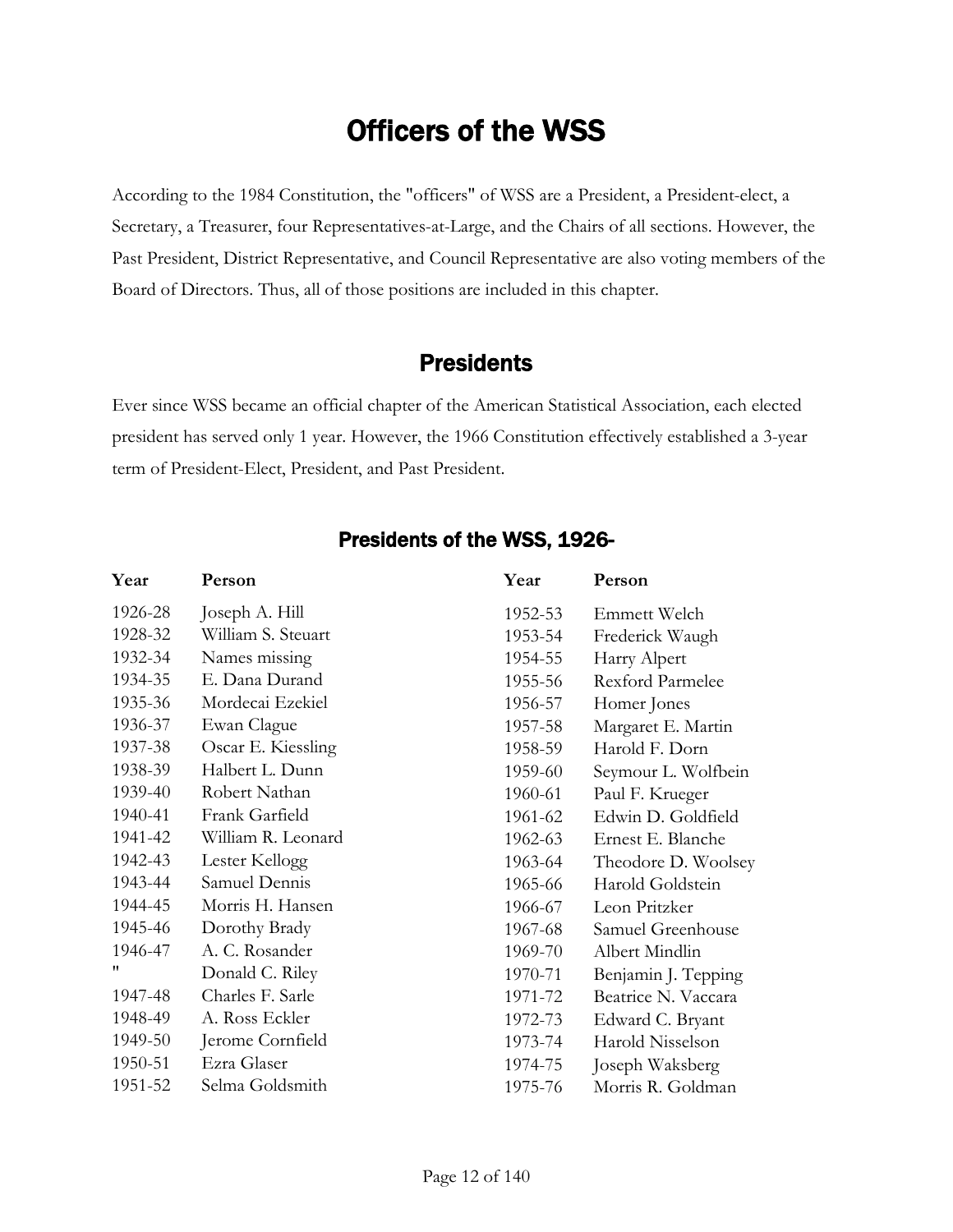### Presidents of the WSS, 1926- (continued)

| Year    | Person              | Year    |
|---------|---------------------|---------|
| 1976-77 | Marie D. Eldridge   | 2015-16 |
| 1977-78 | Barbara A. Bailar   | 2016-17 |
| 1978-79 | Thomas B. Jabine    | 2017-18 |
| 1979-80 | George Hall         | 2018-19 |
| 1980-81 | Marvin Schneiderman | 2019-20 |
| 1981-82 | Shirley Kallek      |         |
| 1982-83 | Joseph L. Gastwirth |         |
| 1983-84 | Maria E. Gonzalez   |         |
| 1984-85 | C. Terrence Ireland |         |
| 1985-86 | Mary Grace Kovar    |         |
| 1986-87 | Dan Kasprzyk        |         |
| 1987-88 | Nancy Kirkendall    |         |
| 1988-89 | Rich Allen          |         |
| 1989-90 | Cathryn Dippo       |         |
| 1990-91 | Edward Wegman       |         |
| 1991-92 | Fritz Scheuren      |         |
| 1992-93 | Marie Argana        |         |
| 1993-94 | Michael L. Cohen    |         |
| 1994-95 | Sue Ahmed           |         |
| 1995-96 | Ron Fecso           |         |
| 1996-97 | Phillip Kott        |         |
| 1997-98 | Graham Kalton       |         |
| 1998-99 | Dwight Brock        |         |
| 1999-00 | Mary Batcher        |         |
| 2000-01 | Cynthia Clark       |         |
| 2001-02 | Andrew White        |         |
| 2002-03 | Brenda Cox          |         |
| 2003-04 | David Marker        |         |
| 2004-05 | John Czajka         |         |
| 2005-06 | Clyde Tucker        |         |
| 2006-07 | Jill Montaquila     |         |
| 2007-08 | Michael P. Cohen    |         |
| 2008-09 | Karol Krotki        |         |
| 2009-10 | John Eltinge        |         |
| 2010-11 | J. Michael Brick    |         |
| 2011-12 | Jonaki Bose         |         |
| 2012-13 | Keith Rust          |         |
| 2013-14 | <b>Nancy Bates</b>  |         |
| 2014-15 | Diane Herz          |         |

| Year    | Person          |
|---------|-----------------|
| 2015-16 | Chris Moriarity |
| 2016-17 | Mike Larsen     |
| 2017-18 | Linda Young     |
| 2018-19 | Tom Krenzke     |
| 2019-20 | Eileen O'Brien  |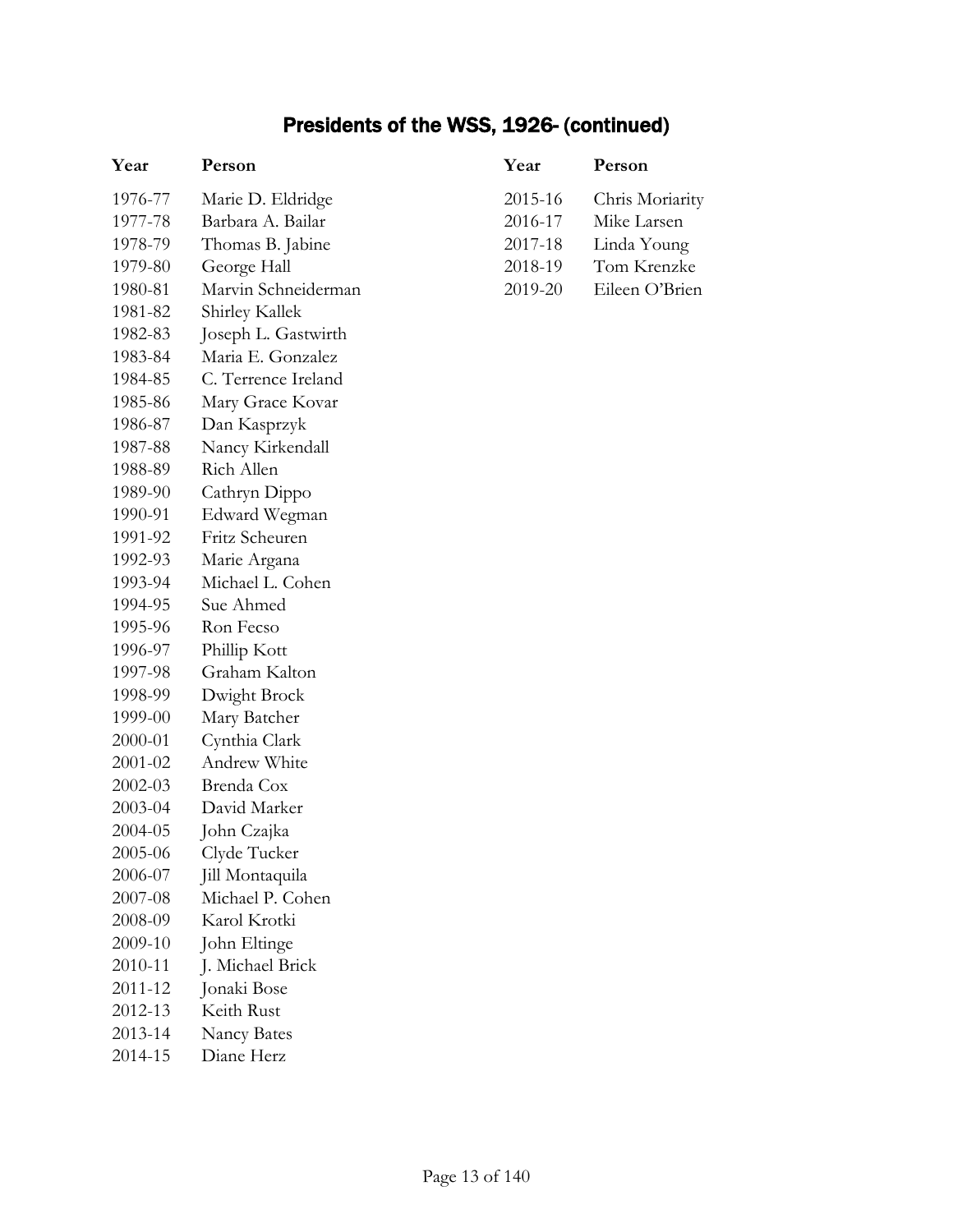#### Vice Presidents

<span id="page-13-0"></span>The 1926 WSS Constitution called for the direct election of a Vice President. The 1966 Constitution shifted to the President-Elect position but the practice of the Vice President becoming the next President has been in effect since 1961. Therefore, the following listing of Vice Presidents only covers the period to 1960.

| Year    | Person               | Year    | Person              |
|---------|----------------------|---------|---------------------|
| 1926-28 | E. Dana Durand       | 1946-47 | Earl E. Houseman    |
| 1928-29 | E. A. Goldenweiser   | 1947-48 | Irving H. Siegal    |
| 1935-35 | Theodore J. Kreps    | 1948-49 | Jerome Cornfield    |
| 1935-36 | J. Frederic Dewhurst | 1949-50 | Ezra Glaser         |
| 1936-37 | Spurgeon Bell        | 1950-51 | Gertrude Bancroft   |
| 1937-38 | Ewan Clague          | 1951-52 | John H. Smith       |
| 1938-39 | Oscar E. Kiessling   | 1952-53 | Homer Jones         |
| 1939-40 | Frederick B. Waugh   | 1953-54 | Harry Alpert        |
| 1940-41 | Floyd Hoskings       | 1954-55 | Walt Simmons        |
| 1941-42 | Frank Weida          | 1955-56 | Glenn L. Burrows    |
| 1942-43 | Morris H. Hansen     | 1956-57 | Charles B. Lawrence |
| 1943-44 | Meyer Girschick      | 1957-58 | Harold F. Dorn      |
| 1944-45 | Dorothy Brady        | 1958-59 | Seymour L. Wolfbein |
| 1945-46 | S. P. Langhoff       | 1959-60 | Ernest Rubin        |

#### Vice Presidents of the WSS, 1926-1960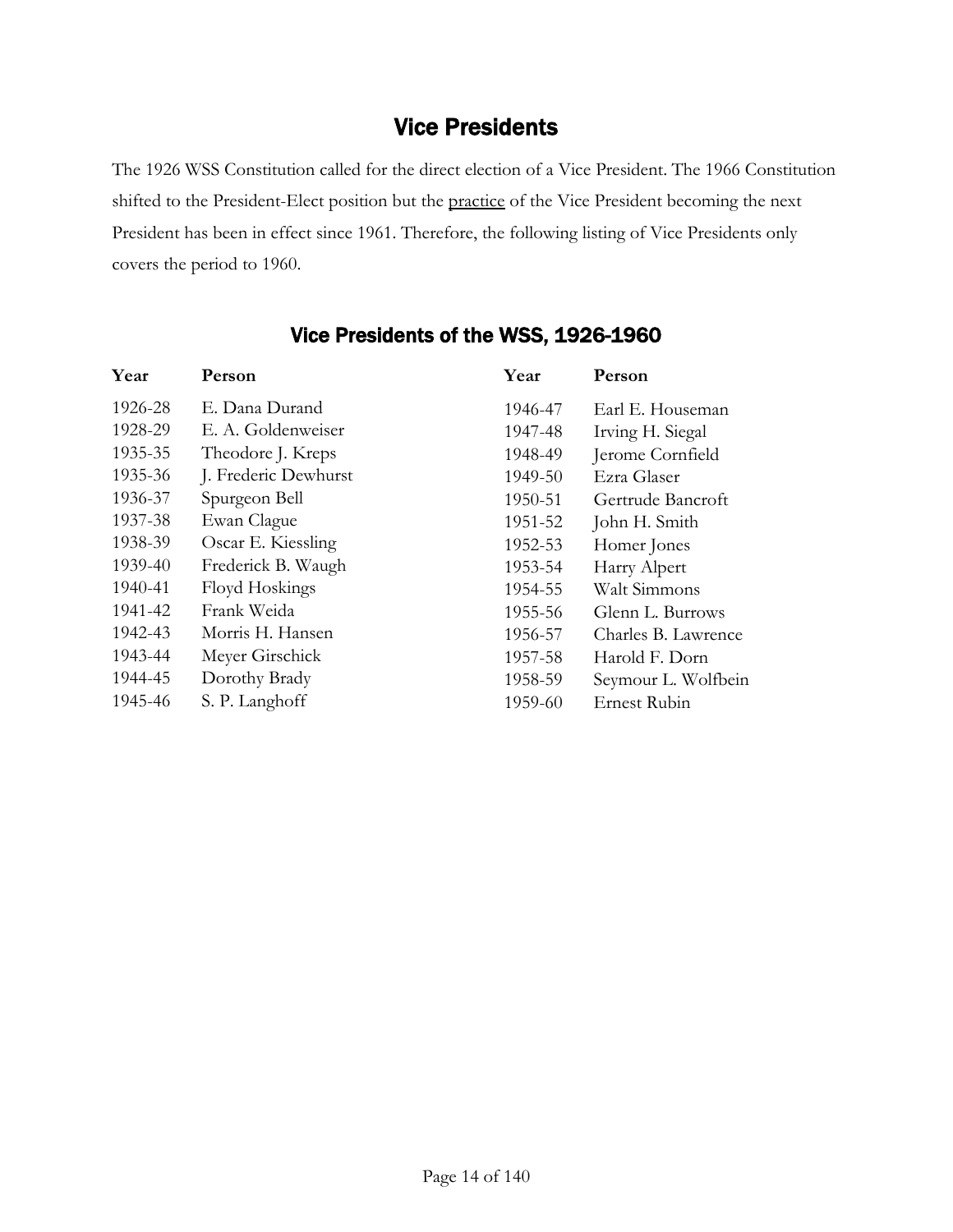### Secretaries and Treasurers

<span id="page-14-0"></span>For much of its history, WSS operated with a combined Secretary/Treasurer position. The person in that position often provided year-to-year continuity with Thomas B. Rhodes serving 11 years and Albert Mindlin 8 years. The 1966 WSS Constitution allowed for the establishment of separate positions and President Tom Jabine implemented that option in 1978 because of the fund raising activities for the Julius Shiskin Award.

#### Secretary/Treasurers Of The WSS, 1926-1978

| Year    | Person              |
|---------|---------------------|
| 1926-28 | Dorsey W. Hyde, Jr. |
| 1928-28 | Woodlief Thomas     |
| 1928-39 | Thomas B. Rhodes    |
| 1939-42 | Harold D. Kube      |
| 1942-46 | A. C. Rosander      |
| 1946-46 | Morris Ullman       |
| 1946-49 | Samuel Weiss        |
| 1949-53 | Margaret Gurney     |
| 1953-55 | Margaret E. Martin  |
| 1955-56 | Dorothy M. Gilford  |
| 1956-57 | Harold Wool         |
| 1957-60 | Edwin D. Goldfield  |
| 1960-68 | Albert Mindlin      |
| 1968-71 | John Gracza         |
| 1971-74 | John T. Inzana      |
| 1974-76 | Charles D. Jones    |
| 1976-78 | Susan Miskura       |
|         |                     |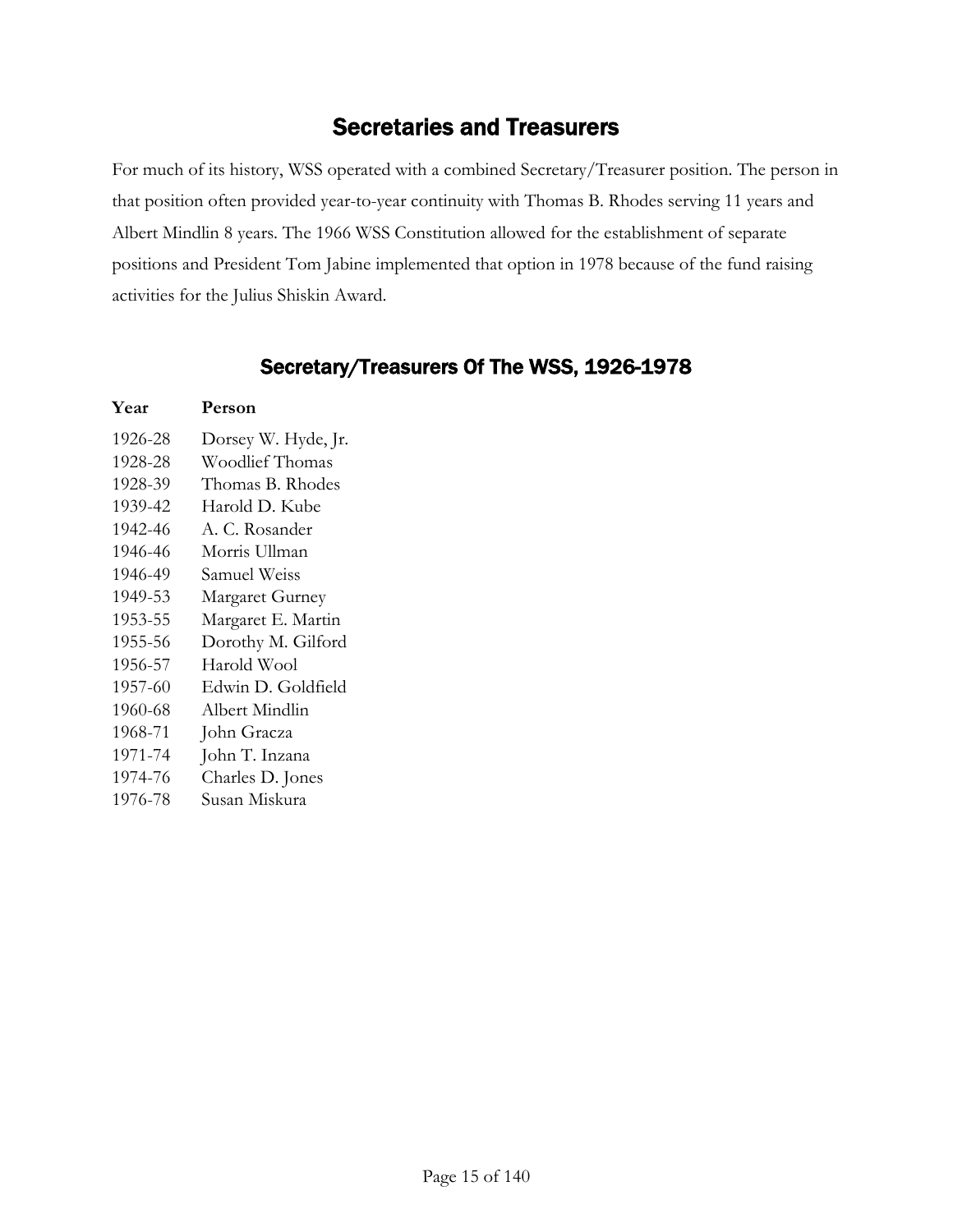### Secretaries and Treasurers (continued)

#### Secretaries, 1978**-**

#### **Year Person**

| 1978-86 | Rich Allen        |
|---------|-------------------|
| 1986-91 | Marie Argana      |
| 1991-95 | Ruth Ann Killion  |
| 1995-99 | Elizabeth Nichols |
| 1999-03 | Tom Mule          |
| 2003-06 | Courtney Reiser   |
| 2006-07 | Tom Broene        |
| 2007-09 | Chris Moriarity   |
| 2009-13 | Darryl Creel      |
| 2013-15 | Andrew Keller     |
| 2015-17 | Darcy Miller      |
| 2017-19 | Will Cecere       |
| 2019-20 | Joe Conklin       |

#### Treasurers, 1978-

#### **Year Person** 1978-80 Nancy Dearman 1980-90 Bennie Clemmer 1990-94 Virginia de Wolf 1994-98 Carolyn Shettle 1998-02 Jill Montaquila 2002-04 Erin Whitworth Dyal 2004-06 John Finamore 2006-08 Daniell Toth 2008-14 Jane Li 2014-18 Jill Dever 2018-20 Dhuly Chowdhury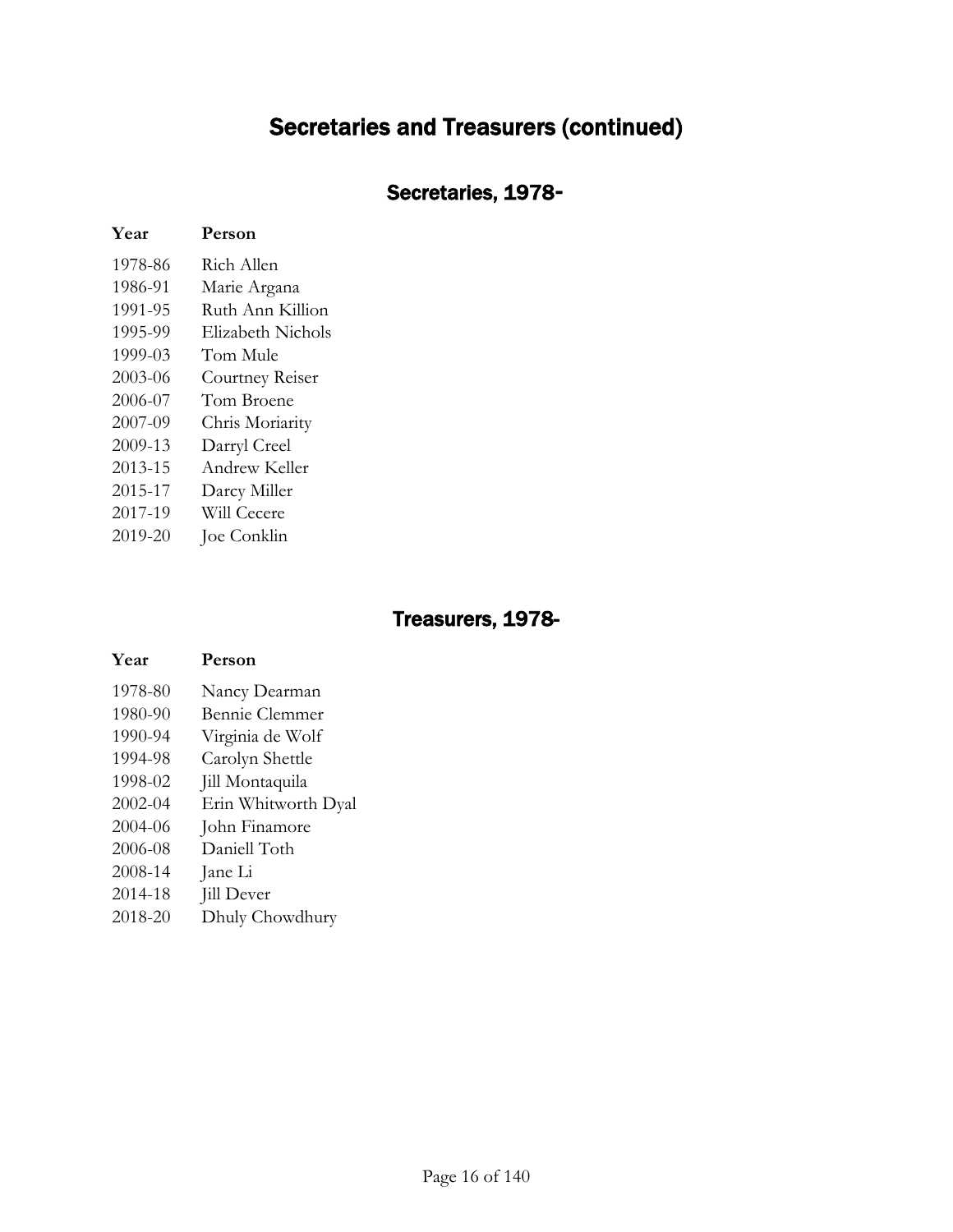### Representatives-at-Large

<span id="page-16-0"></span>The 1926 WSS Constitution called for the election of three officers and the addition of two other members to the Executive Committee. The numbers of "at-large" Board members have varied over time from two to five. The 1966 Constitution specified three "Directors-at-Large." The 1984 Constitution renamed the position as Representative-at-Large and established four 2-year terms with two positions being filled each year. The table below lists all "at-large" entries that can be found.

| Year    | Person                                 | Year    | Person                                 |
|---------|----------------------------------------|---------|----------------------------------------|
| 1939-40 | Robert W. Bachelor<br>Robert J. Meyers | 1953-54 | Maurice Bresnahan<br>Homer Jones       |
| 1940-41 | Aryness Joy<br>Robert Nathan           |         | Charles D. Stewart<br>Lorman Trueblood |
| 1941-42 | John J. Corcoran, Jr.                  |         | Emmett Welch                           |
|         | Theodore A. Janssen                    | 1954-55 | Dorothy M. Gilford                     |
| 1942-45 | Names missing                          |         | Henry Shryock                          |
| 1945-46 | A. Ross Eckler                         |         | Charles D. Stewart                     |
|         | Frank Hoebur                           |         | Lorman Trueblood                       |
|         | Peyton Stapp                           |         | Emmett Welch                           |
|         | J. Stevens Stock                       | 1955-56 | Willard Ash                            |
| 1946-47 | Names missing                          |         | Edwin D. Goldfield                     |
| 1947-48 | Harold Wolkind                         |         | Margaret E. Martin                     |
|         | Earl E. Houseman                       | 1956-57 | Jerome Cornfield                       |
|         | John H. Curtiss                        |         | Margaret E. Martin                     |
| 1948-49 | Glenn McLaughlin                       |         | Seymour Wolfbein                       |
|         | Irving H. Siegel                       | 1957-58 | Besse B. Day                           |
|         | Margaret J. Hagood                     |         | David L. Kaplan                        |
| 1949-50 | A. Ross Eckler                         |         | Solomon Kullback                       |
|         | Samuel Weiss                           | 1958-59 | Arthur L. Broida                       |
|         | Kenneth B. Williams                    |         | Earl E. Houseman                       |
| 1950-51 | Herbert S. Conrad                      |         | Harold Wool                            |
|         | Jerome Cornfield                       | 1959-60 | Thomas N. E. Greville                  |
|         | Walt R. Simmons                        |         | Tulo H. Montenegro                     |
| 1951-52 | Louis J. Ducoff                        |         | Iwao M. Moriyama                       |
|         | Ezra Glaser                            | 1960-61 | Ethel D. Hoover                        |
|         | Emil D. Schell                         |         | Luther W. Stringham                    |
|         | Walt R. Simmons                        |         | Harold Wool                            |
| 1952-53 | Selma Goldsmith                        | 1961-62 | Boyd Ladd                              |
|         | Margaret Gurney                        |         | Jack Moshman                           |
|         | John H. Smith                          |         | Joseph Steinberg                       |
|         | Ralph Stauber                          |         | Theodore D. Woolsey                    |
|         |                                        |         |                                        |

#### Representatives-at-Large of the WSS, 1939-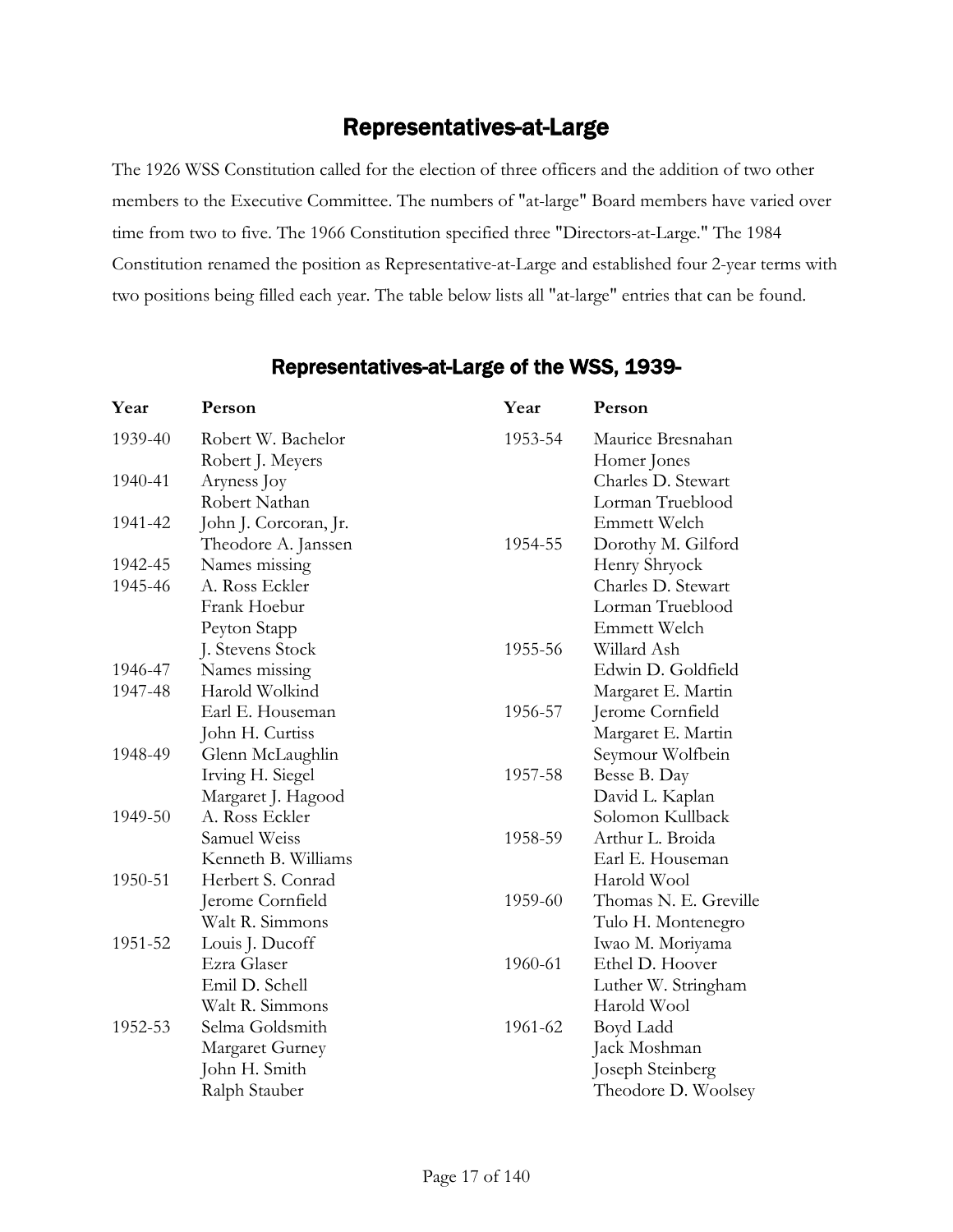### Representatives-at-Large of the WSS, 1939- (continued)

| Year    | Person                  | Year    | Person              |
|---------|-------------------------|---------|---------------------|
| 1962-63 | <b>Besse Day Mauss</b>  | 1975-76 | Barbara A. Bailar   |
|         | Roye L. Lowry           |         | David Hulett        |
|         | Joan R. Rosenblatt      |         | Joseph Steinberg    |
| 1963-64 | Ernest J. Engquist      | 1976-77 | Daniel B. Levine    |
|         | Harold Goldstein        |         | Dorothy P. Rice     |
|         | Joan R. Rosenblatt      |         | Joseph Steinberg    |
| 1964-65 | Seymour Geisser         | 1977-78 | Hubert Lilliefors   |
|         | Charles B. Lawrence     |         | Wray Smith          |
|         | John H. Smith           |         | Grace Yang          |
| 1965-66 | Joseph F. Daly          | 1978-79 | Harry M. Rosenblatt |
|         | Samuel Greenhouse       |         | Anitra Rustemeyer   |
|         | Boyd Ladd               |         | Richard C. Taeuber  |
| 1966-67 | Marie D. Eldridge       | 1979-80 | Anthony G. Turner   |
|         | William R. Pabst        |         | Irene Montie        |
|         | David L. Kaplan         |         | C. Terrence Ireland |
| 1967-68 | John W. Gracza          | 1980-81 | Jack Moshman        |
|         | Benjamin J. Tepping     |         | Maria E. Gonzalez   |
|         | <b>Beatrice Vaccara</b> |         | Mitchell Gail       |
| 1968-69 | Marvin Schneiderman     | 1981-82 | Yvonne Bishop       |
|         | Benjamin J. Tepping     |         | Donald W. King      |
|         | Beatrice Vaccara        |         | David Morganstein   |
| 1969-70 | Edward C. Bryant        | 1982-83 | Donald W. King      |
|         | Denis F. Johnston       |         | Mary Grace Kovar    |
|         | Hyman B. Kaitz          |         | Wesley L. Schaible  |
| 1970-71 | Helen H. Lamale         | 1983-84 | Susan Miskura       |
|         | Arthur Campbell         | 1983-85 | Daniel Kasprzyk     |
|         | Lowell Ashby            |         | Richard C. Taeuber  |
| 1971-72 | Thomas B. Jabine        | 1984-86 | Nancy Kirkendall    |
|         | Harry H. H. Ku          |         | Susan Miskura       |
|         | Dorothy S. Projector    | 1985-87 | Wendy Alvey         |
| 1972-73 | Maurice Bresnahan       |         | Susan Ellenberg     |
|         | Patience Lauriat        | 1986-88 | Cathryn Dippo       |
|         | Bruce J. McDonald       |         | David McMillen      |
| 1973-74 | Joseph L. Gastwirth     | 1987-89 | William Bell        |
|         | Morris R. Goldman       |         | Constance Citro     |
|         | Shirley Kallek          | 1988-90 | Virginia de Wolf    |
| 1974-75 | Rose Glubin             |         | David Cantor        |
|         | John T. Inzana          | 1989-91 | Ron Fecso           |
|         | Walt R. Simmons         |         | Dwight Brock        |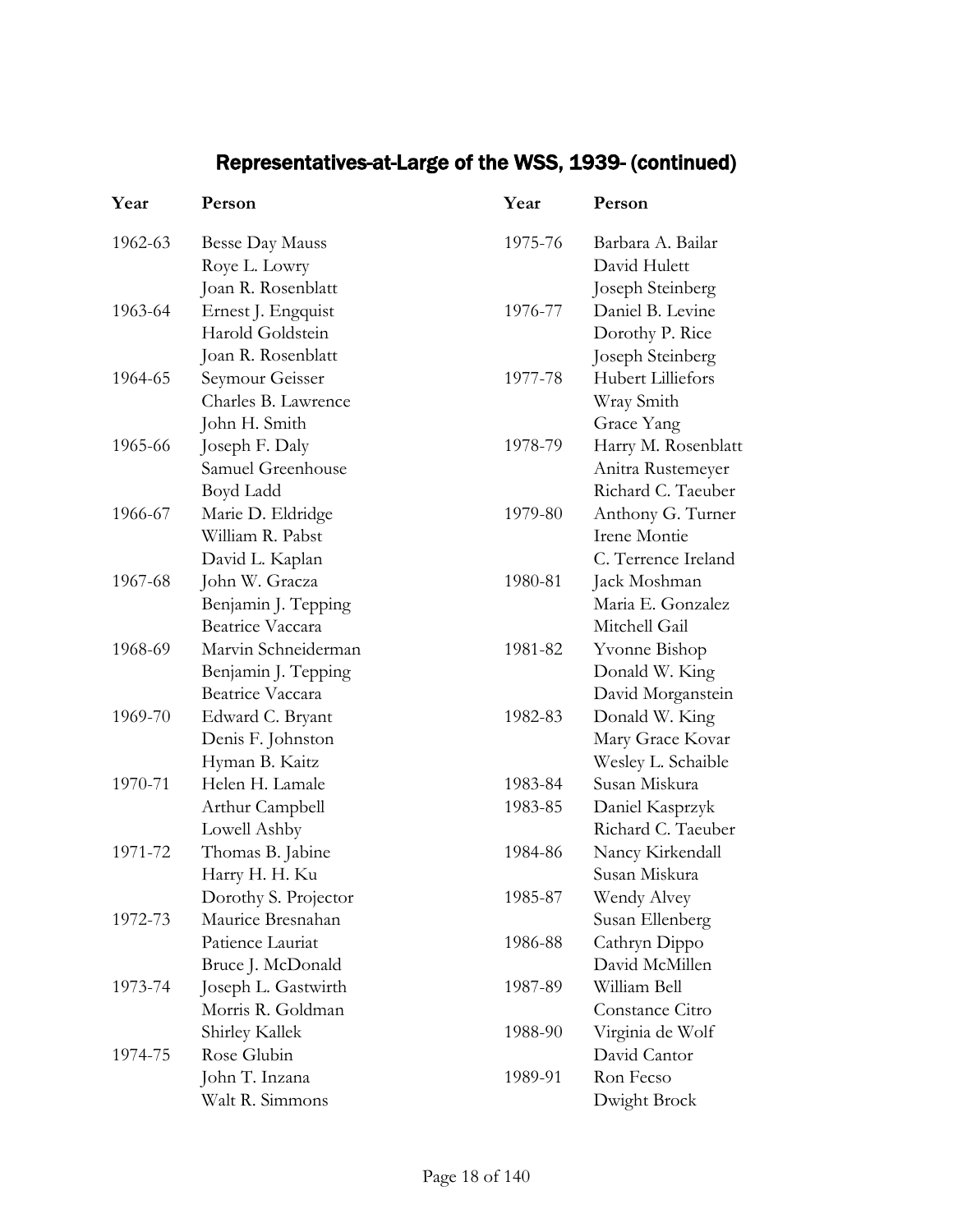### Representatives-at-Large of the WSS, 1939- (continued)

| Year    | Person               | Year    | Person               |
|---------|----------------------|---------|----------------------|
| 1990-92 | Michael P. Cohen     | 2008-10 | Jim Knaub            |
|         | Nancy Spruill        |         | Elizabeth Margosches |
| 1991-93 | Rick Valliant        | 2009-11 | Christine Cox        |
|         | Leyla Mohadjer       |         | Robert Santos        |
| 1992-93 | Sue Ahmed            | 2010-12 | Carol Joyce Blumberg |
| 1992-94 | Nancy Flournoy       |         | Michael Costello     |
| 1993-94 | Howard Hogan         | 2011-13 | Mel Kollander        |
| 1993-95 | Mary Batcher         |         | Van Parsons          |
|         | Richard Bolstein     | 2012-14 | John Finamore        |
| 1994-96 | Shail Butani         |         | Donsig Jang          |
|         | Howard Hogan         |         | Alexander Cambon     |
| 1995-97 | Carolee Bush         | 2013-15 | Jaki McCarthy        |
|         | Phil Ross            |         | Steven Paben         |
| 1996-98 | Clyde Tucker         | 2014-16 | Kennon Copeland      |
|         | Al Tupek             |         | Tom Krenzke          |
| 1997-99 | Sandra West          | 2015-17 | Wendy Barboza        |
|         | David Marker         |         | Erin Tanenbaum       |
| 1998-00 | Carolyn Shettle      | 2016-18 | Mark Otto            |
|         | John Czajka          |         | Jay Clark            |
| 1999-01 | Linda Atkinson       | 2017-19 | Theresa Kim          |
|         | Glenn White          |         | Lisa Mirel           |
| 2000-01 | Brenda Cox           | 2018-20 | Mike Messner         |
| 2000-02 | <b>Stuart Scott</b>  |         | Nick Hart            |
| 2001-02 | John Dixon           | 2019-21 | Barnali Das          |
| 2001-03 | Jeri Mulrow          |         | Martha McRoy         |
|         | Renee Miller         |         |                      |
| 2002-04 | Daniel Corl          |         |                      |
|         | Jill Montaquila      |         |                      |
| 2003-05 | Jennifer Tancreto    |         |                      |
|         | Thomas Mule          |         |                      |
| 2004-06 | Mike Sinclair        |         |                      |
|         | Leslie Wallace       |         |                      |
| 2005-07 | David McMillen       |         |                      |
|         | Larry Cox            |         |                      |
| 2006-08 | Polly Phipps         |         |                      |
|         | Allen Schirm         |         |                      |
| 2007-09 | Brian Harris-Kojetin |         |                      |
|         | Jeri Mulrow          |         |                      |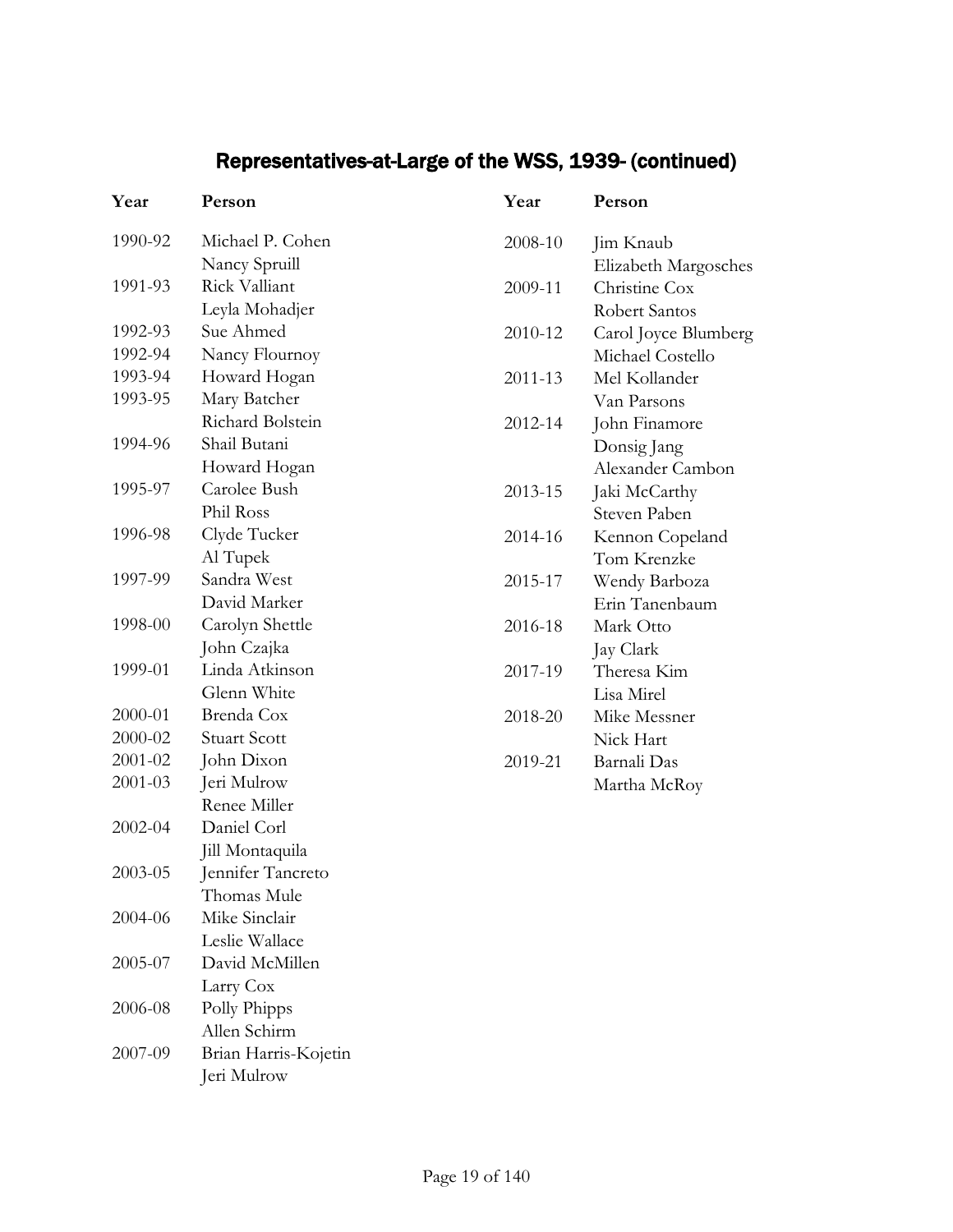### Representatives to the ASA Board

<span id="page-19-0"></span>Up to 1990 the American Statistical Association (ASA) included some type of District or Regional Representatives to its Board of Directors. Much of that time WSS constituted the only chapter in its geographic area or was in a geographic area which included the Maryland Chapter. For example, in 1981 two candidates from the Maryland Chapter were nominated for the District 3 Representative in order to ensure that the Maryland Chapter would have a Representative. The ASA Constitution which took effect January 1, 1991, reduced the size of the ASA Board and provided for geographic representation through the Council of Chapters.

| Year    | Person                | Year    | Person              |
|---------|-----------------------|---------|---------------------|
| 1926-28 | Dorsey W. Hyde, Jr.   | 1961-62 | Ernest Rubin        |
| 1928-28 | Woodlief Thomas       | 1962-63 | Paul Krueger        |
| 1928-39 | Thomas B. Rhodes      | 1963-64 | Ernest Rubin        |
| 1939-42 | Harold D. Kube        | 1964-65 | Paul Krueger        |
| 1942-46 | A. C. Rosander        | 1965-66 | Edwin D. Goldfield  |
| 1946-47 | Morris Ullman         | 1966-67 | Theodore D. Woolsey |
| 1947-49 | Samuel Weiss          | 1967-68 | Edwin D. Goldfield  |
| 1949-50 | Morris H. Hansen      | 1968-69 | Harold Goldstein    |
| 1950-51 | Thomas Mills          | 1969-70 | Leon Gilford        |
| 1951-52 | Jerome Cornfield      | 1970-71 | Samuel Greenhouse   |
| 1952-53 | A. Ross Eckler        | 1971-72 | Edward C. Bryant    |
| 1953-54 | Ezra Glaser           | 1972-73 | David L. Kaplan     |
| 1954-55 | Frank Hanna           | 1973-75 | Benjamin J. Tepping |
| 1955-56 | Conrad Taeuber        | 1975-79 | Beatrice N. Vaccara |
| 1956-57 | Boyd Harshbarger      | 1979-81 | Joan R. Rosenblatt  |
| 1957-58 | <b>Edward Denison</b> | 1981-83 | Gary A. Chase       |
|         | John H. Smith         | 1983-85 | Jerry Coffey        |
| 1958-59 | Emmett Welch          | 1985-87 | Eva E. Jacobs       |
| 1959-60 | Malcolm Catlin        | 1987-90 | David Morganstein   |
| 1960-61 | Ernest Engquist       |         |                     |
|         |                       |         |                     |

#### Representatives to the ASA Board, 1926-1990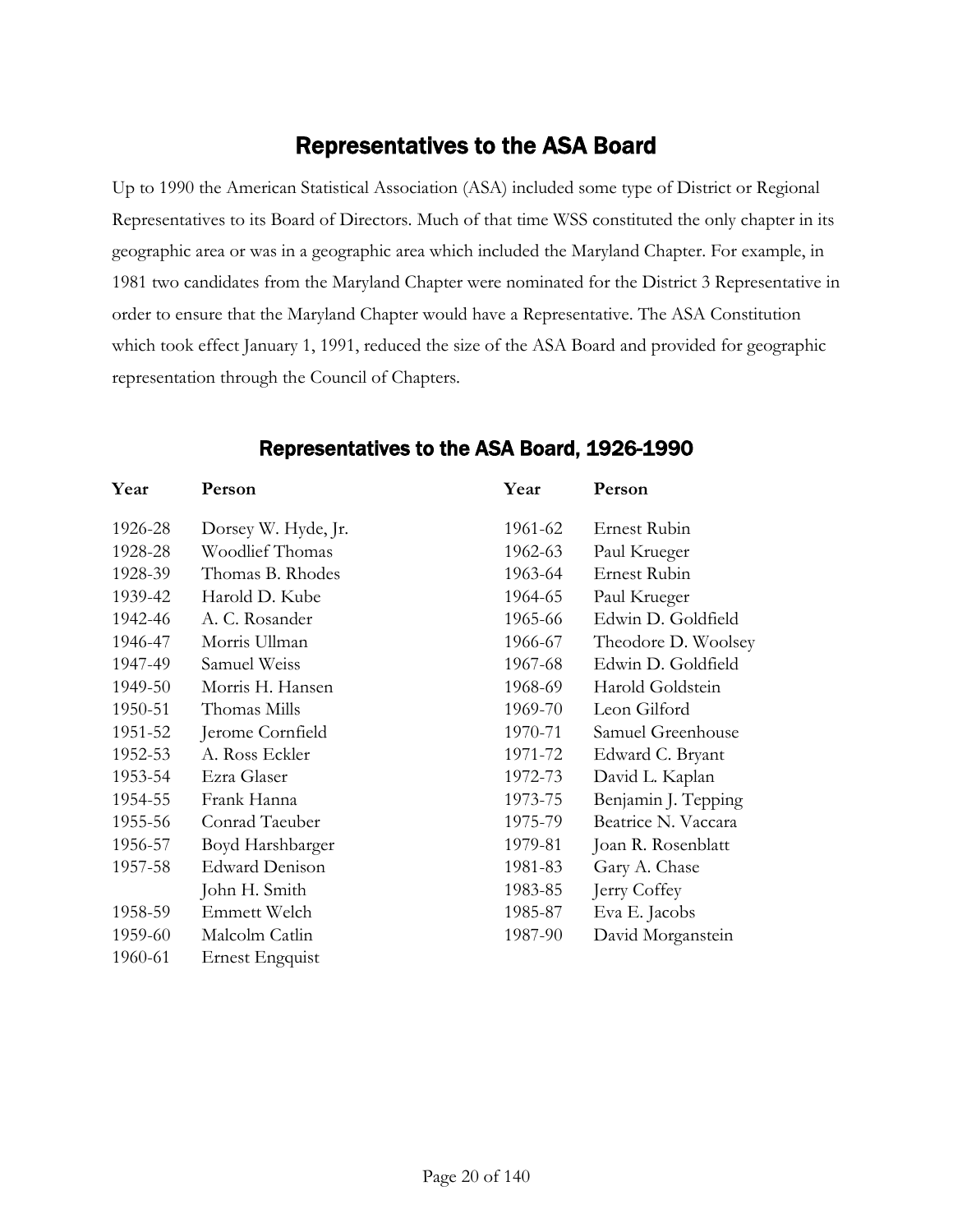#### Representatives to the ASA Council of Chapters, 1983- [1](#page-20-0)[2](#page-20-1)[3](#page-20-2)

| Year    | Person            |
|---------|-------------------|
| 1983-84 | Donald W. King    |
| 1985-86 | Maria E. Gonzalez |
| 1987-88 | Rich Allen        |
| 1989-90 | Mary Foulkes      |
| 1991-93 | John Czajka       |
|         | Dwight Brock      |
| 1994-96 | Dwight Brock      |
|         | Andrew White      |
| 1997-99 | Andrew White      |
|         | Ron Fecso         |
| 2000-01 | Ron Fecso         |
|         | Carolee Bush      |
| 2001-05 | Carolee Bush      |
|         | Glenn White       |
| 2005-06 | Carolee Bush      |
|         | Andy White        |
|         | Glenn White       |
| 2006-10 | Glenn White       |
|         | Jonaki Bose       |
| 2010-12 | Glenn White       |
|         | Nancy Clusen      |
| 2013-16 | Eileen O'Brien    |
| 2016-18 | Dhuly Chowdhury   |
| 2019-21 | Abhik Das         |

 $\overline{a}$ 

<span id="page-20-0"></span><sup>&</sup>lt;sup>1</sup> The 1991 ASA Constitution provided for 3-year terms and specified that no person can hold two Council of Chapters positions. Thus, the first name is the District 2 Vice Chair and the second name is the WSS Representative to the Council.

<span id="page-20-1"></span><sup>2</sup> Because Ron Fecso took another Council position, Carolee Bush served the rest of Ron's Vice Chair term plus another full term.

<span id="page-20-2"></span><sup>&</sup>lt;sup>3</sup> In 2013 the District Vice-chair of the Council was no longer an appointed WSS position, as the Council realigned Districts so that District 2 included more chapters than WSS. The District Vice-chair was elected from another district.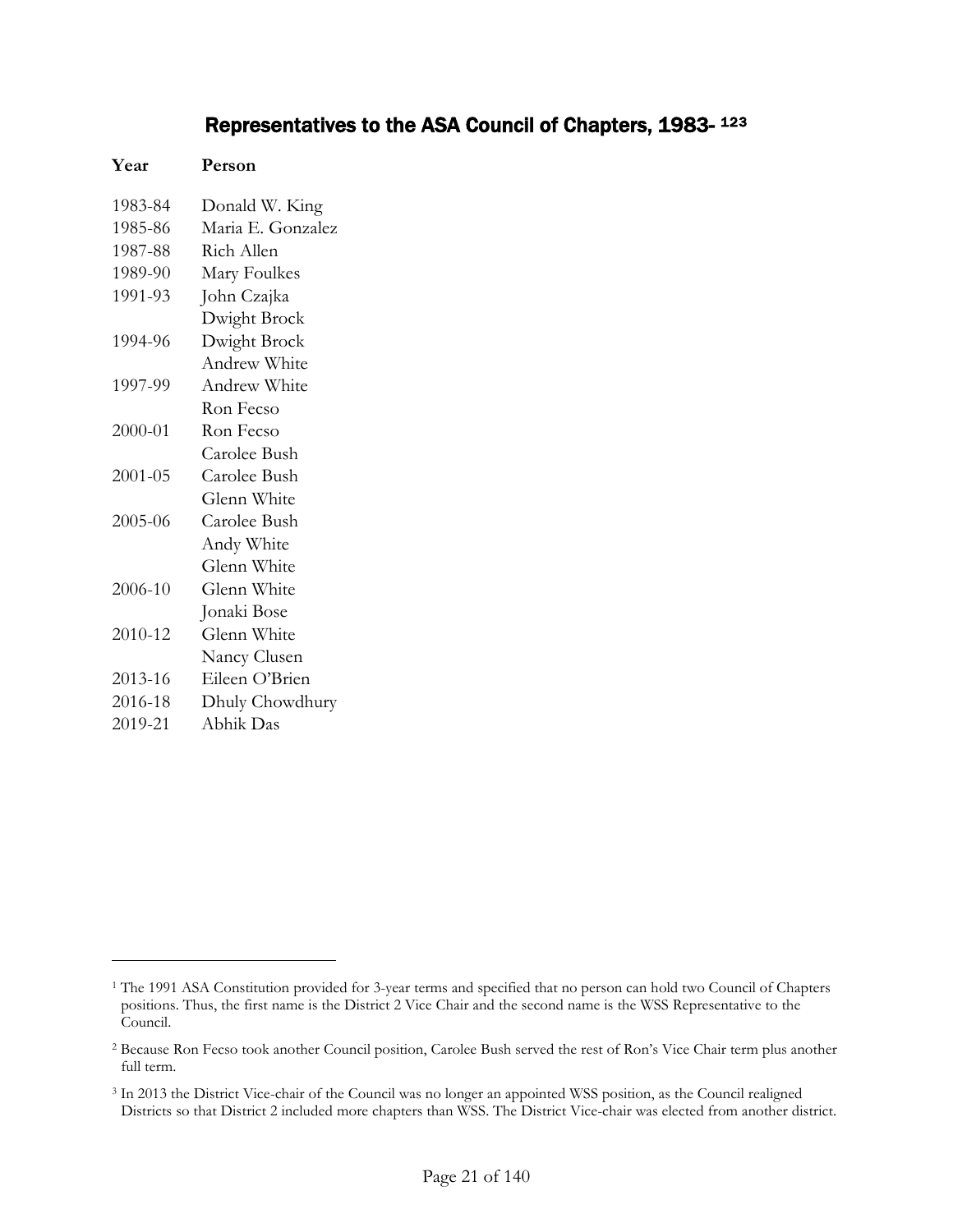### Methodology Section Officers

<span id="page-21-0"></span>WSS Constitutions since 1966 have provided that the Chairperson of any Section shall be a voting member of the Board of Directors and have specified the requirements for establishing a Section. Section status has been sought only for the Methodology Section; all other topic areas have been handled by Program Committees.

Being elected to the Methodology Section involves a two year assignment. The first year the person serves as "Program Chairperson" and the second as "Section Chairperson." Because of that rotation, only the Section Chairpersons have been listed below. There have been four exceptions to the two year pattern. Edward Batschelet in 1964-65, Maria E. Gonzalez in 1971-72, Karen Kafadar in 1982-83, and Andy White in 1989-90, served as Program Chairpersons but did not move up to the other position in the next year for various reasons. The first two years of the section, no Program Chairperson was named.

<span id="page-21-1"></span>

| Year    | <b>Section Chairperson</b> | Year    | <b>Section Chairperson</b> |
|---------|----------------------------|---------|----------------------------|
| 1962-63 | Samuel Greenhouse          | 1982-83 | Nancy Kirkendall           |
| 1963-64 | Marvin A. Schneiderman     | 1983-84 | Nancy Kirkendall           |
| 1964-65 | Joseph Waksberg            | 1984-85 | Michael L. Cohen           |
| 1965-66 | Benjamin Tepping           | 1985-86 | Cathryn Dippo              |
| 1966-67 | John H. Smith              | 1986-87 | Mary Mulry                 |
| 1967-68 | Ezra Glaser                | 1987-88 | <b>Bill Winkler</b>        |
| 1968-69 | Edward C. Bryant           | 1988-89 | David Marker               |
| 1969-70 | Theodore Horner            | 1989-90 | Myron Katzoff              |
| 1970-71 | W. Edwards Deming          | 1990-91 | Sam Slowinski              |
| 1971-72 | Harold Nisselson           |         | Sue Ahmed                  |
| 1972-73 | Harry M. Rosenblatt        | 1991-92 | Sue Ahmed                  |
| 1973-74 | Richard Beatty             | 1992-93 | Tapan Nayak                |
| 1974-75 | Barbara A. Bailar          | 1993-94 | Phillip Kott               |
| 1975-76 | Jay Herson                 | 1994-95 | Michael P. Cohen           |
| 1976-77 | Fritz Scheuren             | 1995-96 | Sandra West                |
| 1977-78 | David Chapman              | 1996-97 | Julia Bienias              |
| 1978-79 | Peter Bounpane             | 1997-98 | Karol Krotki               |
| 1979-80 | Lillian Madow              | 1998-99 | Brenda Cox                 |
| 1980-81 | David Morganstein          | 1999-00 | <b>Stuart Scott</b>        |
| 1981-82 | Paul Biemer                | 2000-01 | Virginia de Wolf           |

### Chairpersons of Methodology Section, 1962-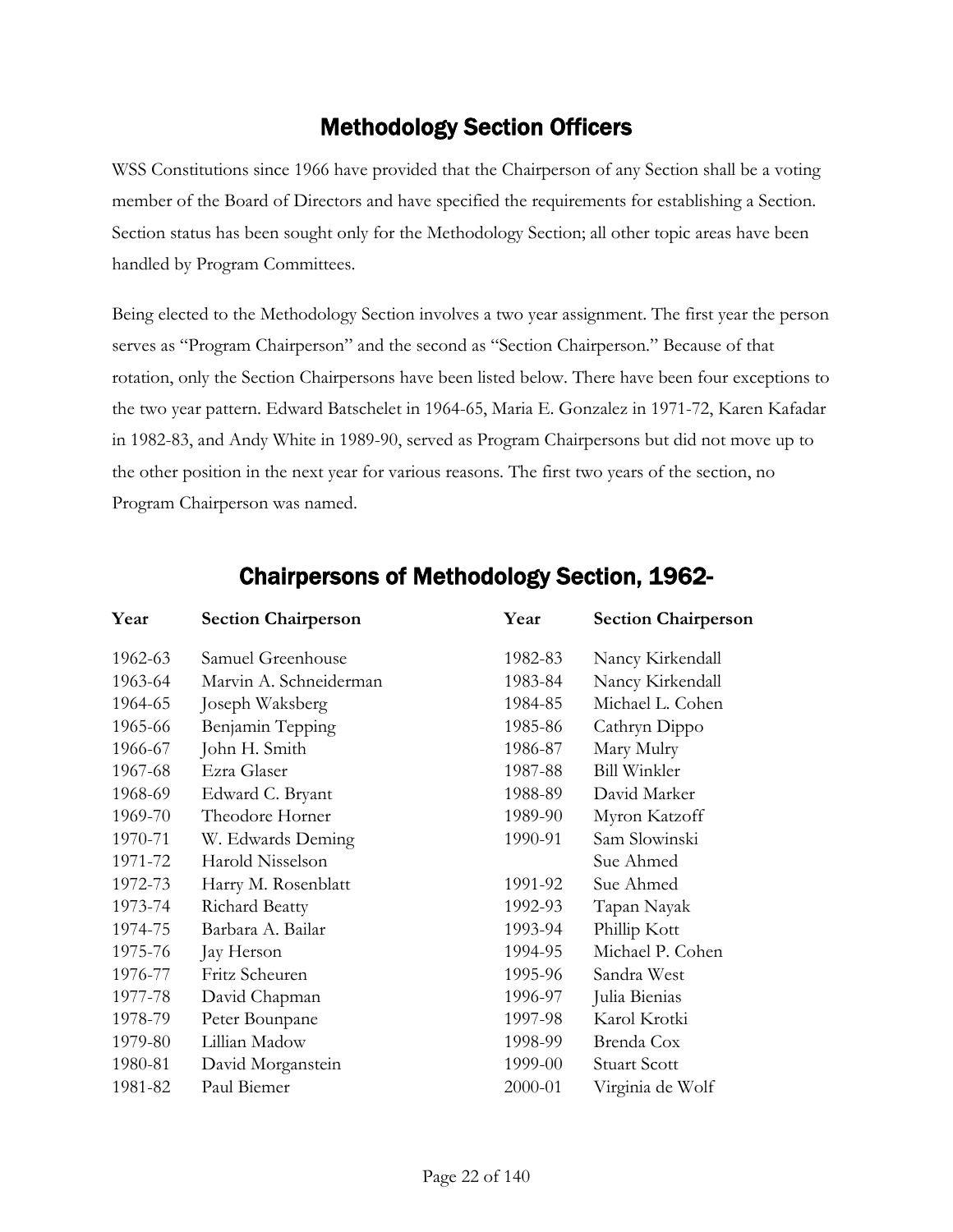# Chairpersons of Methodology Section, 1962- (continued)

#### **Year Section Chairperson**

| 2001-02 | Steven B. Cohen  |
|---------|------------------|
| 2002-03 | Mary Batcher     |
| 2003-04 | Patrick Cantwell |
| 2004-05 | Wendy Rotz       |
| 2005-06 | Jonaki Bose      |
| 2006-08 | Meena Khare      |
| 2008-09 | Keith Rust       |
| 2009-10 | Brian Meekins    |
| 2010-11 | David Judkins    |
| 2011-12 | Adam Safir       |
| 2012-13 | Charles Day      |
| 2013-14 | Dan Liao         |
| 2014-15 | Mike Fleming     |
| 2015-16 | Donsig Jang      |
| 2016-17 | Pam McGovern     |
| 2017-18 | Wendy Martinez   |
| 2018-19 | John Abowd       |
| 2019-20 | Nick Beyler      |
|         |                  |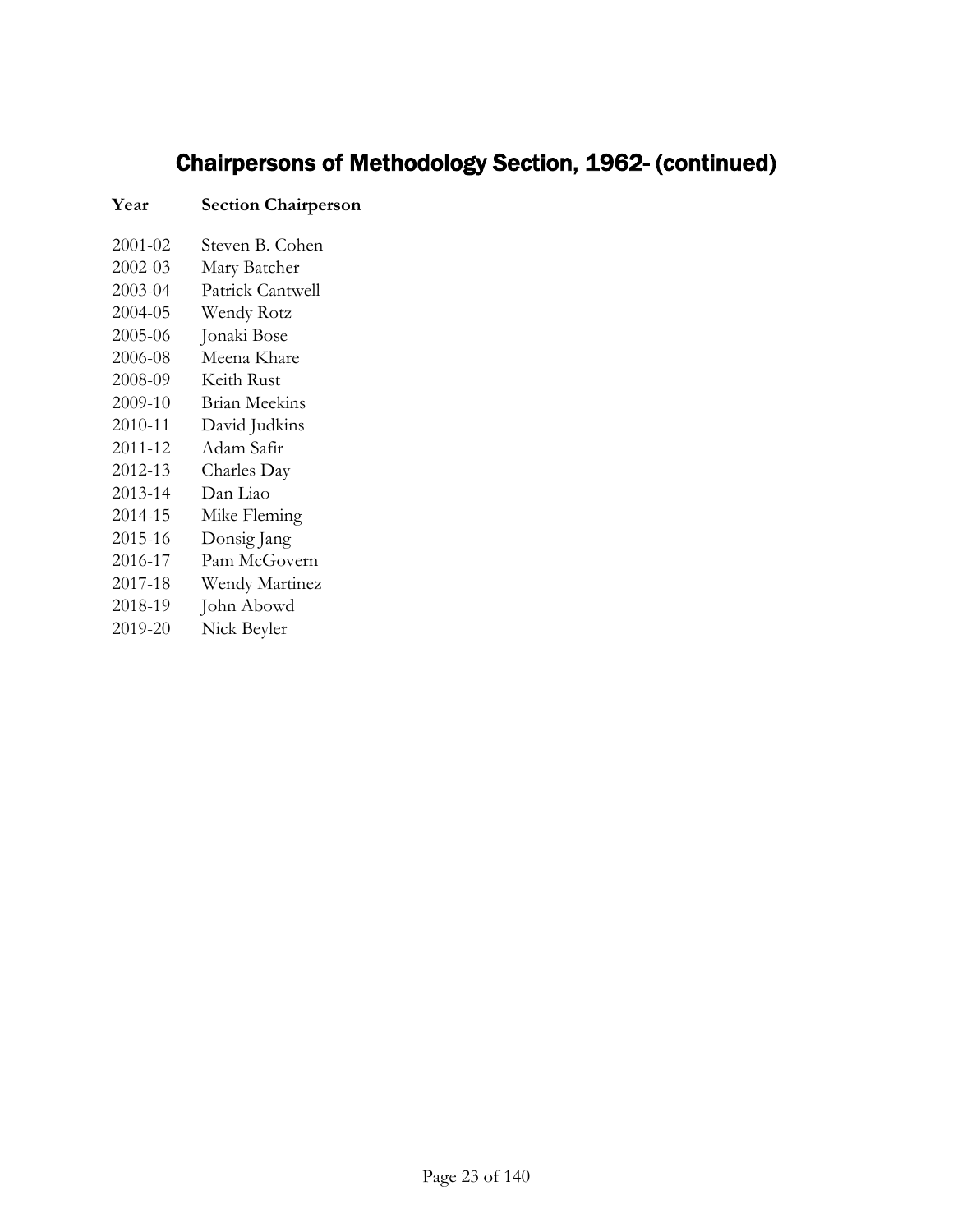# WSS Committees

<span id="page-23-0"></span>WSS has made good use of committees for planning program sessions and for other activities of the Society such as the monthly employment column. Each committee member is considered a (nonvoting) member of the Board of Directors during their tenure. Many program "Committees" were in fact one person up to the early 1980's. At that time, there were efforts to spread the workload, get more people involved in WSS, and provide for better continuity by expanding to at least two people.

<span id="page-23-1"></span>

| Year    | <b>Section Chairperson</b> | Year    | <b>Section Chairperson</b> |
|---------|----------------------------|---------|----------------------------|
| 1964-66 | Monroe Sirken              | 1991-93 | Barry Graubard             |
| 1966-67 | Arthur McDowell            |         | Dean Follmann              |
| 1967-68 | Daniel G. Seigel           | 1993-94 | Barry Graubard             |
| 1968-69 | Sidney Cutler              |         | Sally Hunsberger           |
| 1969-70 | Noah Sherman               | 1994-95 | Sally Hunsberger           |
| 1970-72 | John C. Bailar             |         | <b>Bill Rosenberger</b>    |
| 1972-73 | Theodore Horner            | 1995-96 | Sally Hunsberger           |
| 1973-76 | Tavia Gordon               |         | Julie Legler               |
| 1976-78 | John Patterson             | 1996-97 | Julie Legler               |
| 1978-79 | Earl S. Pollack            |         | Vance Berger               |
| 1979-81 | Julia D. Oliver            | 1997-99 | Trena Ezzati-Rice          |
| 1981-82 | Mary C. White              |         | Rene Gonin                 |
| 1982-83 | Mitchell H. Gail           | 1999-00 | Paul Hsieh                 |
| 1983-84 | Mitchell H. Gail           |         | Jai Choi                   |
|         | L. J. Wei                  | 2000-03 | Grant Izmirlian            |
| 1984-85 | James Dambrosia            |         | Paul Hshieh                |
|         | Jai Choi                   |         | Jai Choi                   |
| 1985-86 | Gooloo Wunderlich          | 2003-07 | Grant Izmirlian            |
|         | Jai Choi                   |         | Jai Choi                   |
| 1986-88 | Mary Foulkes               | 2007-09 | Grant Izmirlian            |
|         | Jai Choi                   |         | Myron Katzoff              |
| 1988-90 | <b>Ed Lakatos</b>          | 2009-19 | Carolyn Carroll            |
|         | Jai Choi                   |         | Grant Izmirlian            |
| 1990-91 | Ed Lakatos                 |         |                            |
|         | K. K. Gordon Lan           |         |                            |

#### Public Health and Biostatistics Committee, 1964-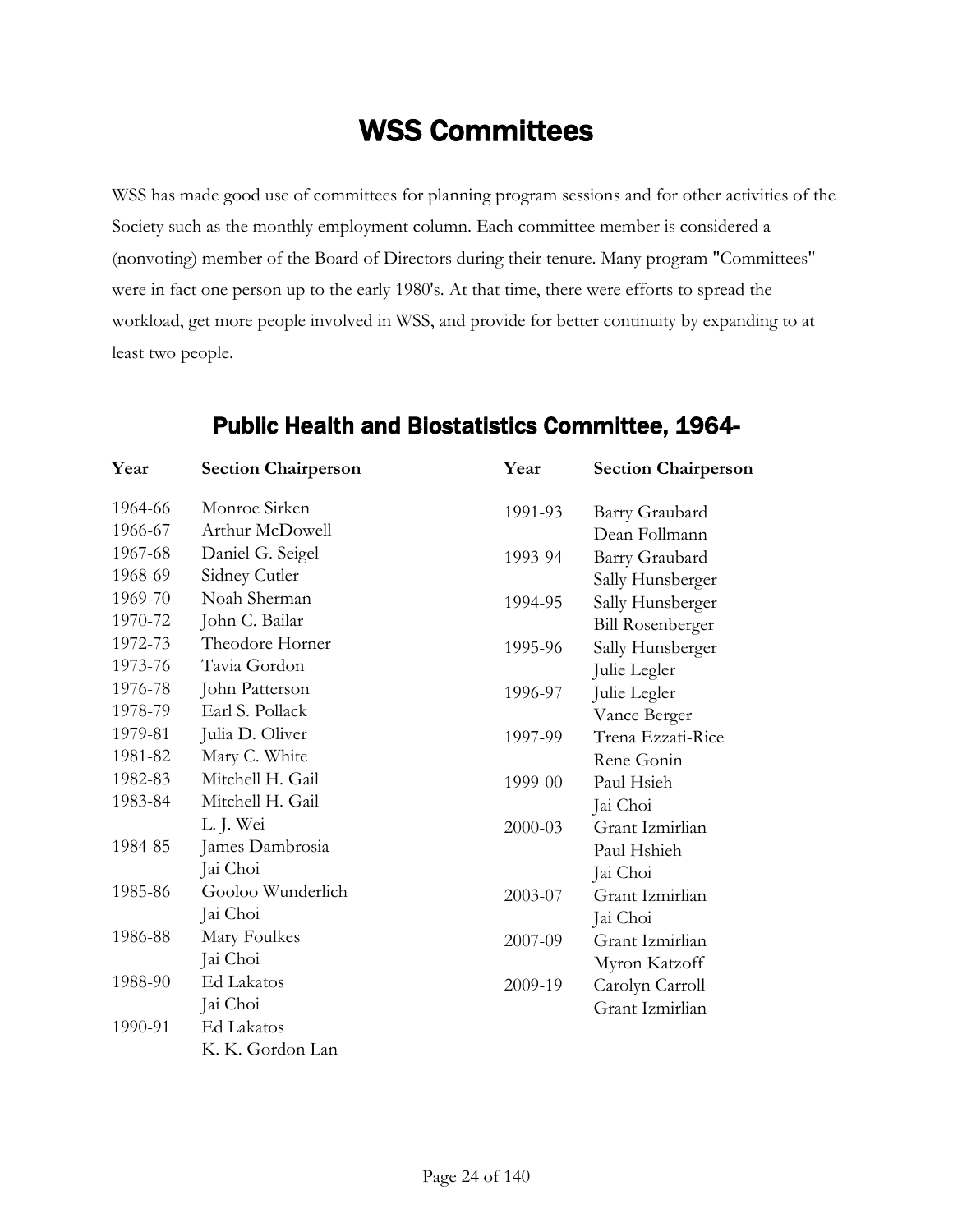# Social and Demographic Statistics Committee, 1964-

<span id="page-24-0"></span>

| Year    | Person              |
|---------|---------------------|
| 1964-66 | David L. Kaplan     |
| 1966-67 | John K. Folger      |
| 1967-69 | Denis F. Johnston   |
| 1969-70 | Patience Lauriat    |
| 1970-71 | Samuel Baum         |
| 1971-74 | Robert B. Pearl     |
| 1974-75 | Meyer Zitter        |
| 1975-76 | Daniel B. Levine    |
| 1976-77 | Lawrence D. Haber   |
| 1977-78 | Maria E. Gonzalez   |
| 1978-79 | Wray Smith          |
| 1979-80 | Jeanne Griffith     |
| 1980-82 | James Wetzel        |
| 1982-83 | Lee-Ann C. Hayek    |
| 1983-84 | Lee-Ann C. Hayek    |
|         | Richard Rockwell    |
| 1984-85 | Lee-Ann C. Hayek    |
|         | Charles R. Mann     |
| 1985-86 | Lee-Ann C. Hayek    |
|         | Donald J. Hernandez |
| 1986-87 | Lee-Ann C. Hayek    |
|         | John Czajka         |
| 1987-90 | John Czajka         |
|         | Harvey Schwartz     |
| 1990-91 | Harvey Schwartz     |
|         | Tom Dietz           |
| 1991-92 | Michael Horrigan    |
|         | Jeff Passel         |
| 1992-95 | Michael Horrigan    |
|         | Michael Greene      |
| 1995-96 | Michael Horrigan    |
|         | Robert Kominski     |
| 1996-97 | Michael Horrigan    |
|         | Myron Katzoff       |
| 1997-99 | Michael Horrigan    |
|         | Edith McArthur      |
| 1999-00 | Robbie Sangster     |
|         | Manuel de la Puente |
| 2000-01 | Manuel de la Puente |
|         | Ruth McKay          |

| Year        | Person              |
|-------------|---------------------|
| 2001-03     | Manuel de la Puente |
|             | Judy Droitcour      |
| $2003 - 04$ | Judy Droitcour      |
| 2004-07     | Judy Droitcour      |
|             | Kevin Deardorff     |
| 2007-16     | Promod Chandhok     |
|             | Judy Droitcour      |
| 2017-18     | Promod Chandhok     |
| 2018-19     | Vacant              |
|             |                     |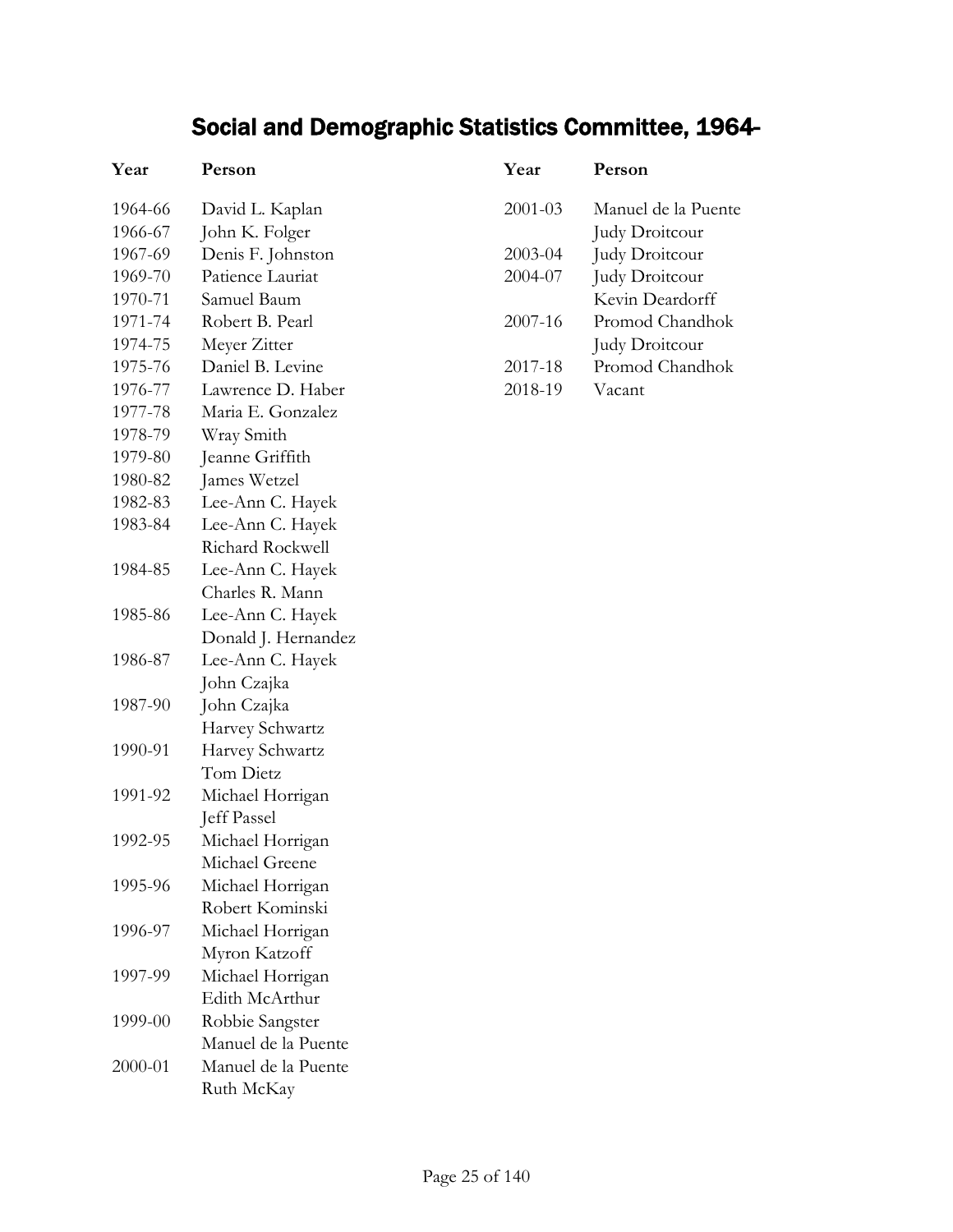# Economic Statistics Committee, 1964-

| 1964-66 | Hyman B. Kaitz       |
|---------|----------------------|
| 1966-67 | Beatrice N. Vaccara  |
| 1967-68 | Morris Goldman       |
| 1968-70 | James Wetzel         |
| 1970-73 | Gerson Chanowitz     |
| 1973-74 | Jack Alterman        |
| 1974-75 | David Hulett         |
| 1975-77 | Jerome A. Mark       |
| 1977-80 | Gregory Schoepfle    |
| 1980-82 | Zoltan Kenessey      |
| 1982-84 | Eva E. Jacobs        |
|         | Nancy M. Gordon      |
| 1984-86 | Wray Smith           |
|         | <b>Bette Mahoney</b> |
| 1986-87 | Lynda T. Carlson     |
| 1987-88 | Francis X. Diebold   |
|         | Robert Yuskavage     |
| 1988-89 | Francis X. Diebold   |
|         | Gerald Schulter      |
| 1989-91 | John Ruser           |
|         | Neil Ericsson        |
| 1991-03 | Linda Atkinson       |
|         | Art Kennickell       |
| 2003-04 | Linda Atkinson       |
|         | Annna Jan            |
| 2004-05 | Linda Atkinson       |
|         | Karen Pence          |
| 2005-06 | Linda Atkinson       |
| 2006-09 | Linda Atkinson       |
|         | Anne Polivka         |
| 2009-15 | Linette Lanclos      |
| 2015-17 | Vacant               |
| 2017-19 | Michael Jadoo        |

<span id="page-25-0"></span>**Year Person**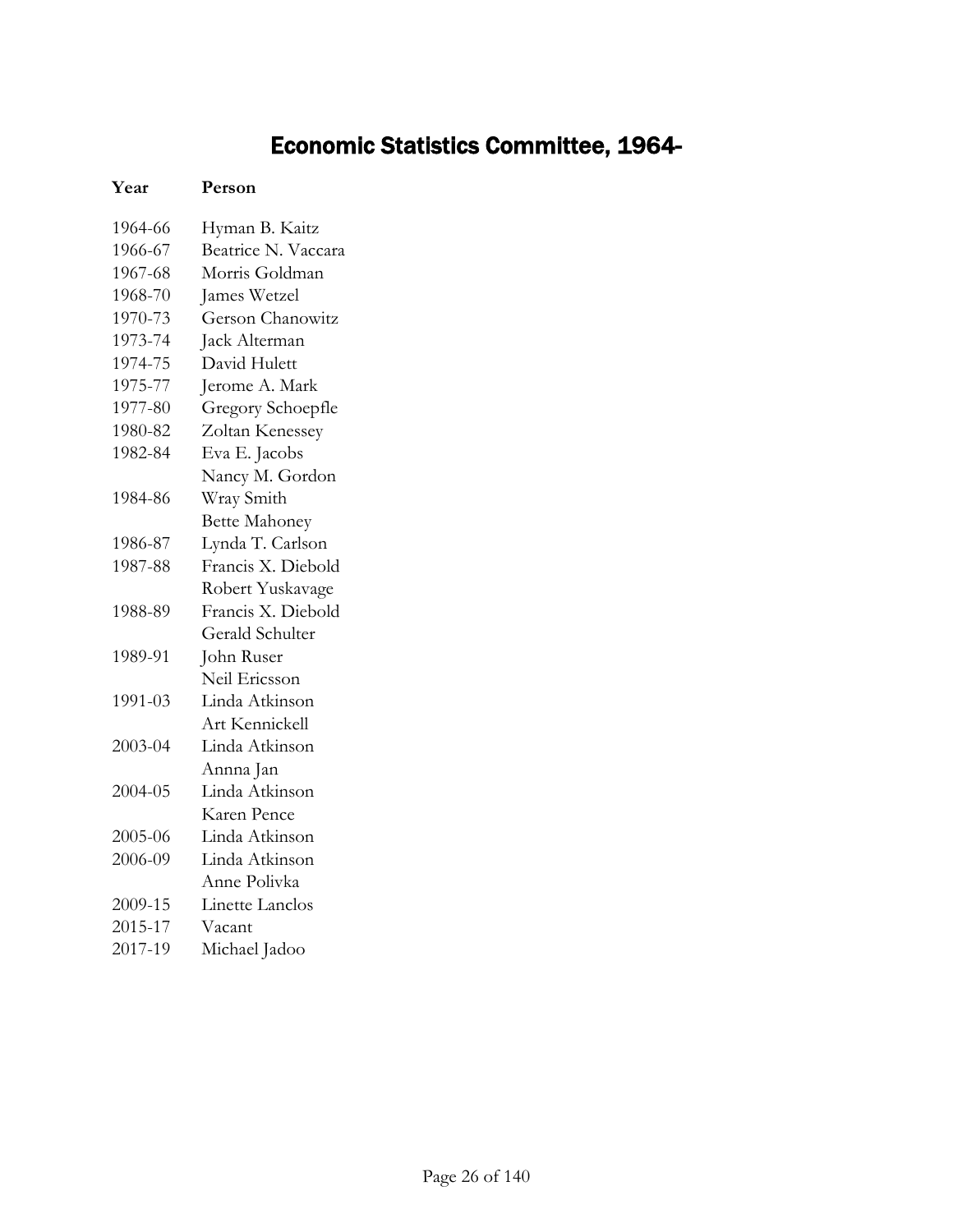# <span id="page-26-0"></span>Physical Sciences and Engineering Committee, 1965-1996

| Year    | Person                |
|---------|-----------------------|
| 1965-66 | William R. Pabst      |
| 1966-67 | W. Edwards Deming     |
| 1967-68 | Fred Frishman         |
| 1968-72 | <b>Bruce McDonald</b> |
| 1972-74 | James Filliben        |
| 1974-84 | Seymour Selig         |
| 1984-85 | Seymour Selig         |
|         | Nozer Singpurwalla    |
| 1986-87 | Donald Gantz          |
| 1987-88 | Thomas Mazzuchi       |
|         | Refik Soyer           |
| 1988-90 | Refik Soyer           |
|         | Patricia Abel         |
| 1990-91 | Nozer Singpurwalla    |
|         | Julia Abrahams        |
| 1991-92 | Telba Irony           |
|         | John Sjogren          |
| 1992-94 | Refik Soyer           |
|         | Tom Mazzuchi          |
| 1994-95 | Pat A. Massimini      |
|         | Vince Massimini       |
|         | Tom Mazzuchi          |
| 1995-96 | Paul L. Zador         |
| 1996    | Committee Combined    |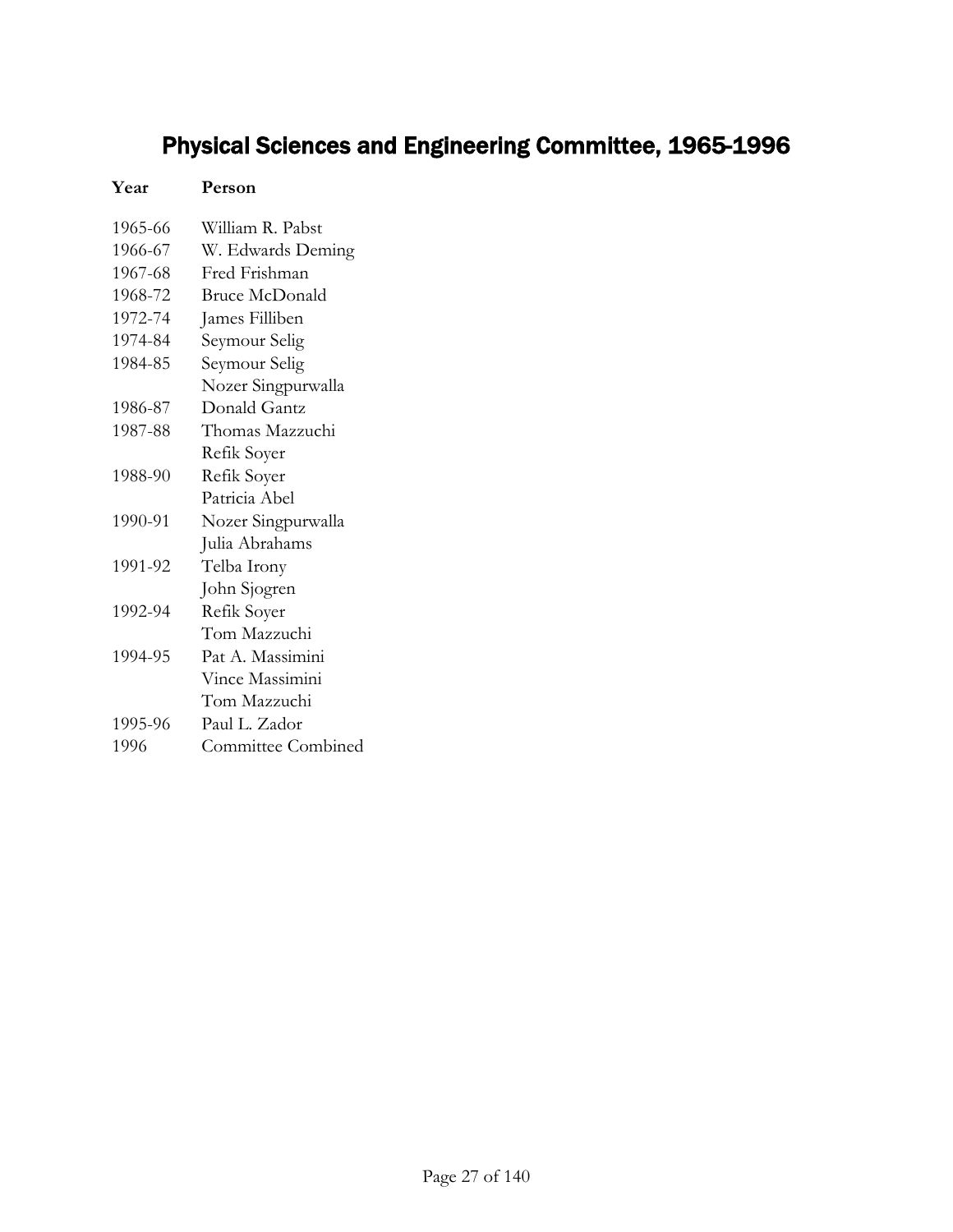# Statistical Computing Committee, 1970-

<span id="page-27-0"></span>

| Year    | Person             |
|---------|--------------------|
| 1970-73 | Jack Mosimann      |
| 1973-74 | Roy Wampler        |
| 1974-77 | Richard C. Taeuber |
| 1977-79 | Ruth Mellen        |
| 1979-82 | Discontinued       |
| 1982-83 | David Morganstein  |
|         | John J. Miller     |
| 1983-84 | David Morganstein  |
|         | Chapman Gleason    |
| 1984-85 | Harry Foxwell      |
| 1985-86 | Harry Foxwell      |
|         | Ron Steele         |
| 1986-87 | Harry Foxwell      |
| 1987-88 | David Greer        |
|         | Khalid Aboura      |
| 1988-90 | Khalid Aboura      |
|         | Sylvia Leaver      |
| 1990-92 | Nancy Flournoy     |
|         | Sylvia Leaver      |
| 1992-94 | Dan Carr           |
|         | Franklin Winters   |
| 1994-96 | Jim Gentle         |
|         | Mark Pierzchala    |
| 1996-99 | Bob Jernigan       |
|         | Mike Fleming       |
| 1999-00 | Bob Jernigan       |
|         | Doug Samuelson     |
| 2000-03 | <b>Bob Sands</b>   |
|         | Charlie Hallahan   |
|         | Dean Judson        |
| 2003-04 | Roberts Sands      |
|         | Charlie Hallahan   |
|         | Dean Judson        |
| 2004-05 | Charlie Hallahan   |
|         | Dean Judson        |
| 2005-08 | Charlie Hallahan   |
|         | Dean Judson        |
| 2008-15 | Charlie Hallahan   |
| 2015-17 | Vacant             |
| 2017-19 | Xin He             |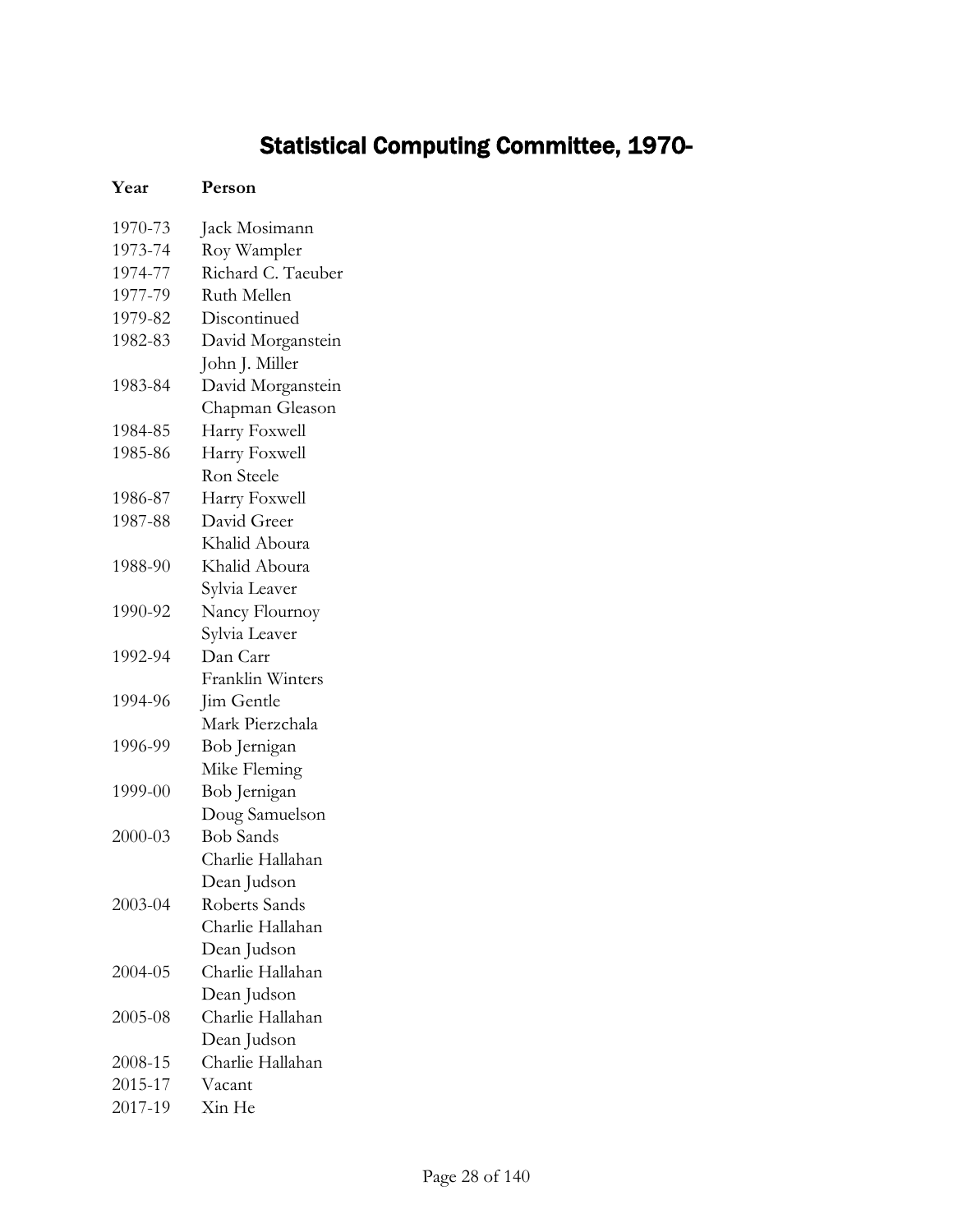# Data Science Committee, 2018-

#### <span id="page-28-0"></span>**Year Person**

2018-19 Gonzalo Rivera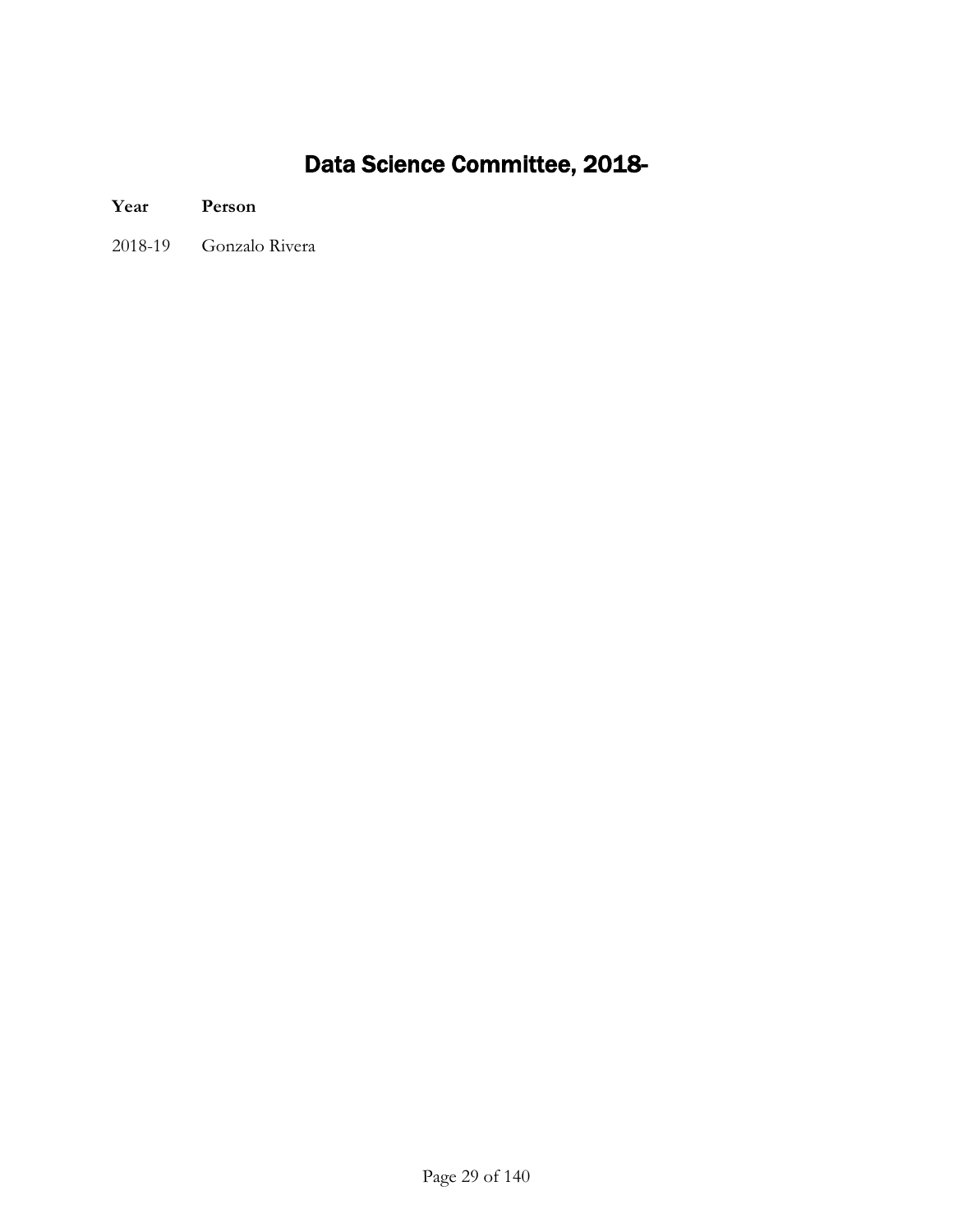# Agriculture and Natural Resources Committee, 1974-

<span id="page-29-0"></span>

| Year    | Person                |
|---------|-----------------------|
| 1974-75 | William Kibler        |
| 1975-76 | Fred Vogel            |
| 1976-78 | Robert Tortora        |
| 1978-79 | Barry Ford            |
| 1979-80 | Gaylord Worden        |
| 1980-81 | Doug Samuelson        |
| 1981-82 | Julia D. Oliver       |
| 1982-84 | Fred Vogel            |
| 1984-86 | Fred Vogel            |
|         | Gary Liberson         |
| 1986-87 | Fred Vogel            |
|         | Maurice Owens         |
| 1987-89 | Ron Bosecker          |
|         | W. Barnes Johnson     |
| 1989-90 | Cynthia Clark         |
|         | Paul Gargiullo        |
| 1990-92 | Cynthia Clark         |
|         | John Herbert          |
| 1992-95 | Carol House           |
|         | John Herbert          |
| 1995-97 | Mike Steiner          |
|         | Robert Latta          |
| 1997-98 | <b>Bill Iwig</b>      |
|         | Stan Freedman         |
| 1998-99 | Bill Iwig             |
|         | Dwight French         |
| 1999-00 | Anne Peterson         |
| 2001-02 | Dan Beckler           |
|         | Paul Geissler         |
|         | Anne Peterson         |
| 2002-04 | Dan Beckler           |
|         | Mel Kollander         |
| 2004-05 | Mel Kollander         |
| 2005-07 | Mike Fleming          |
| 2007-11 | Mike Fleming          |
|         | Mel Kollander         |
|         | <b>Barry Nussbaum</b> |

| Year    | Person         |
|---------|----------------|
| 2011-12 | Mike Fleming   |
|         | Mel Kollander  |
|         | Barry Nussbaum |
|         | Phil Ross      |
| 2012-15 | Mike Fleming   |
|         | Mel Kollander  |
| 2015-18 | Vacant         |
| 2018-19 | Michael Bellow |
|         |                |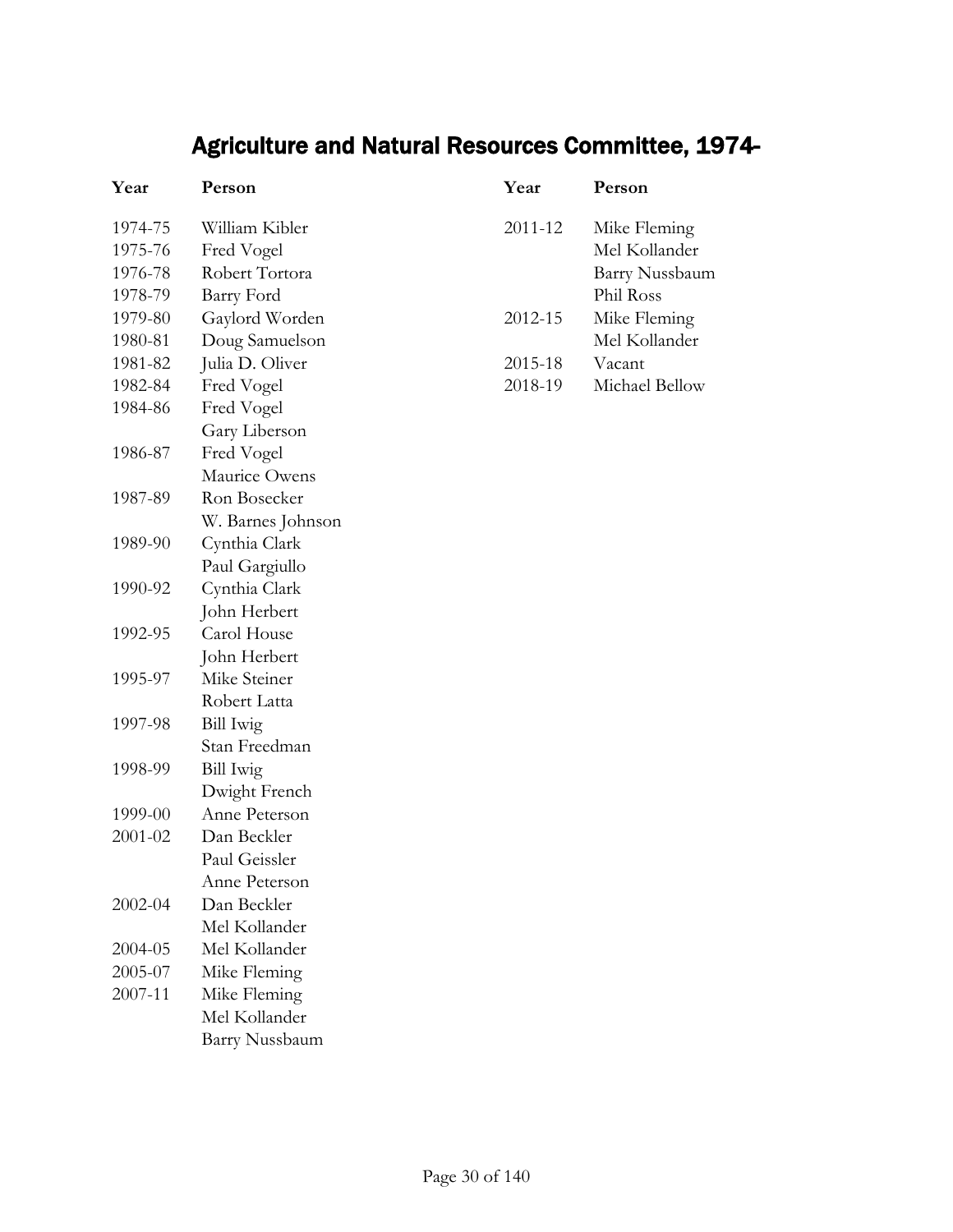## Short Course Committee, 1983-

<span id="page-30-0"></span>

| Year    | Person               |
|---------|----------------------|
| 1983-84 | Jim Carpenter        |
|         | Doug Samuelson       |
| 1984-85 | Wendy Alvey          |
|         | Jim Carpenter        |
| 1985-86 | Virginia de Wolf     |
|         | Josefina Lago        |
|         | Andrew A. White      |
| 1986-87 | Virginia de Wolf     |
|         | Terry Ireland        |
|         | Andrew A. White      |
|         | Glenn White          |
| 1987-88 | Virginia de Wolf     |
|         | Donald Gantz         |
|         | <b>Brad Pafford</b>  |
|         | Glenn White          |
| 1988-91 | Glenn White          |
|         | Donald Gantz         |
|         | <b>Brad Pafford</b>  |
|         | Sid Schwartz         |
| 1991-92 | Glenn White          |
|         | Mary Batcher         |
|         | Donald Gantz         |
|         | <b>Brad Pafford</b>  |
| 1992-94 | Glenn White          |
|         | Mary Batcher         |
| 1995-96 | Glenn White          |
|         | Jeri Mulrow          |
| 1996-97 | Fritz Scheuren       |
| 1997-99 | Fritz Scheuren       |
|         | Robbie Sangster      |
| 1999-03 | Robin Lee            |
| 2003-07 | Sylvia Dohrmann      |
|         | Trena Ezzati-Rice    |
| 2007-09 | Sylvia Dohrmann      |
| 2009-11 | Daifeng Han          |
| 2011-14 | <b>Brian Meekins</b> |
| 2014-19 | Yang Cheng           |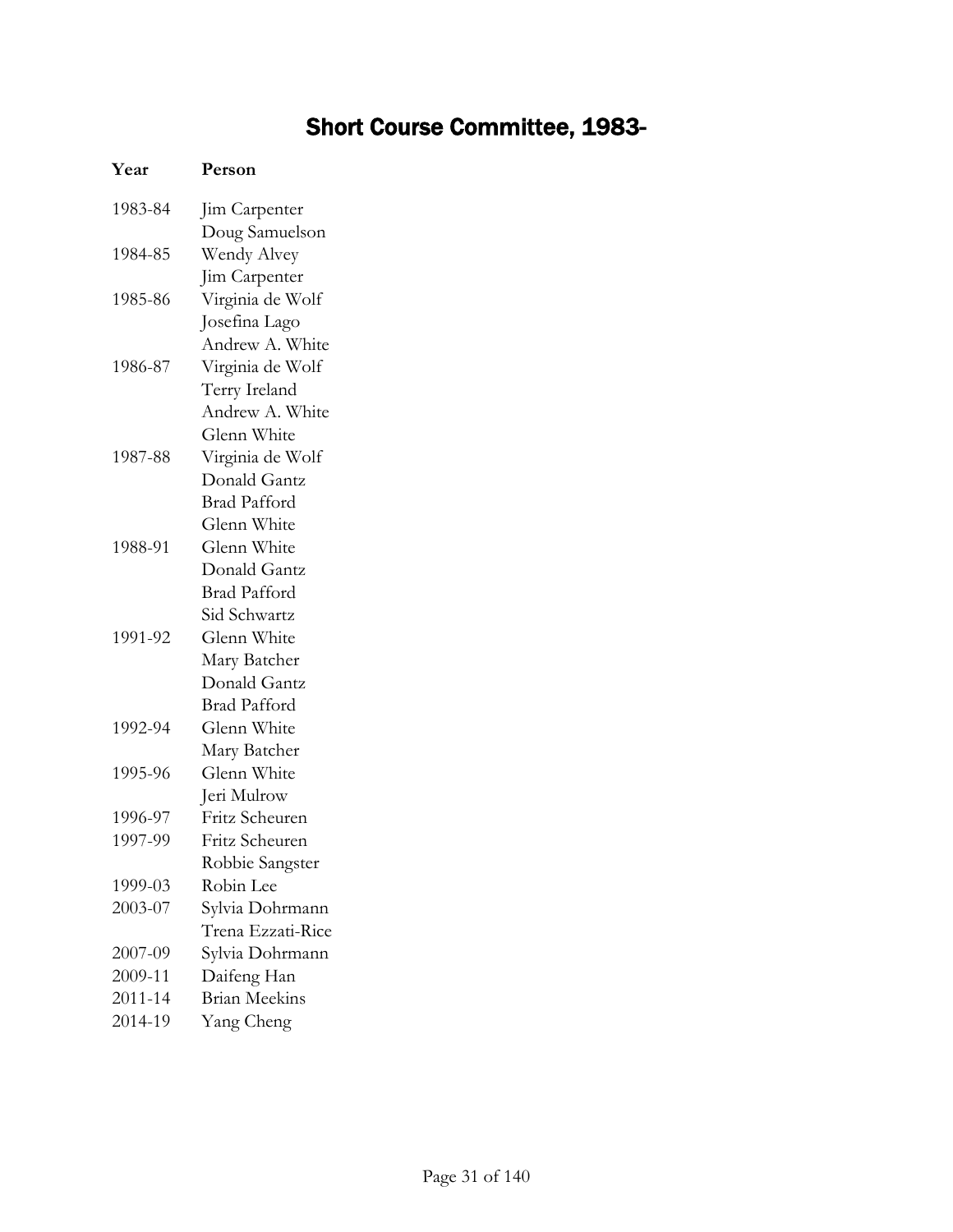# Quality Assurance Committee, 1988-1996

<span id="page-31-0"></span>

| Year    | Person                    |
|---------|---------------------------|
| 1988-91 | Stanley Freedman          |
|         | John Galvin               |
| 1991-92 | Sid Schwartz              |
|         | Carrol Kindel             |
| 1992-93 | Sid Schwartz              |
|         | Ken Riccini               |
| 1993-94 | Phil Gbur                 |
| 1994-95 | Phil Ghur                 |
|         | Amrut Champaneri          |
| 1995-96 | Amrut Champaneri          |
|         | Harold Johnson            |
| 1996    | <b>Committee Combined</b> |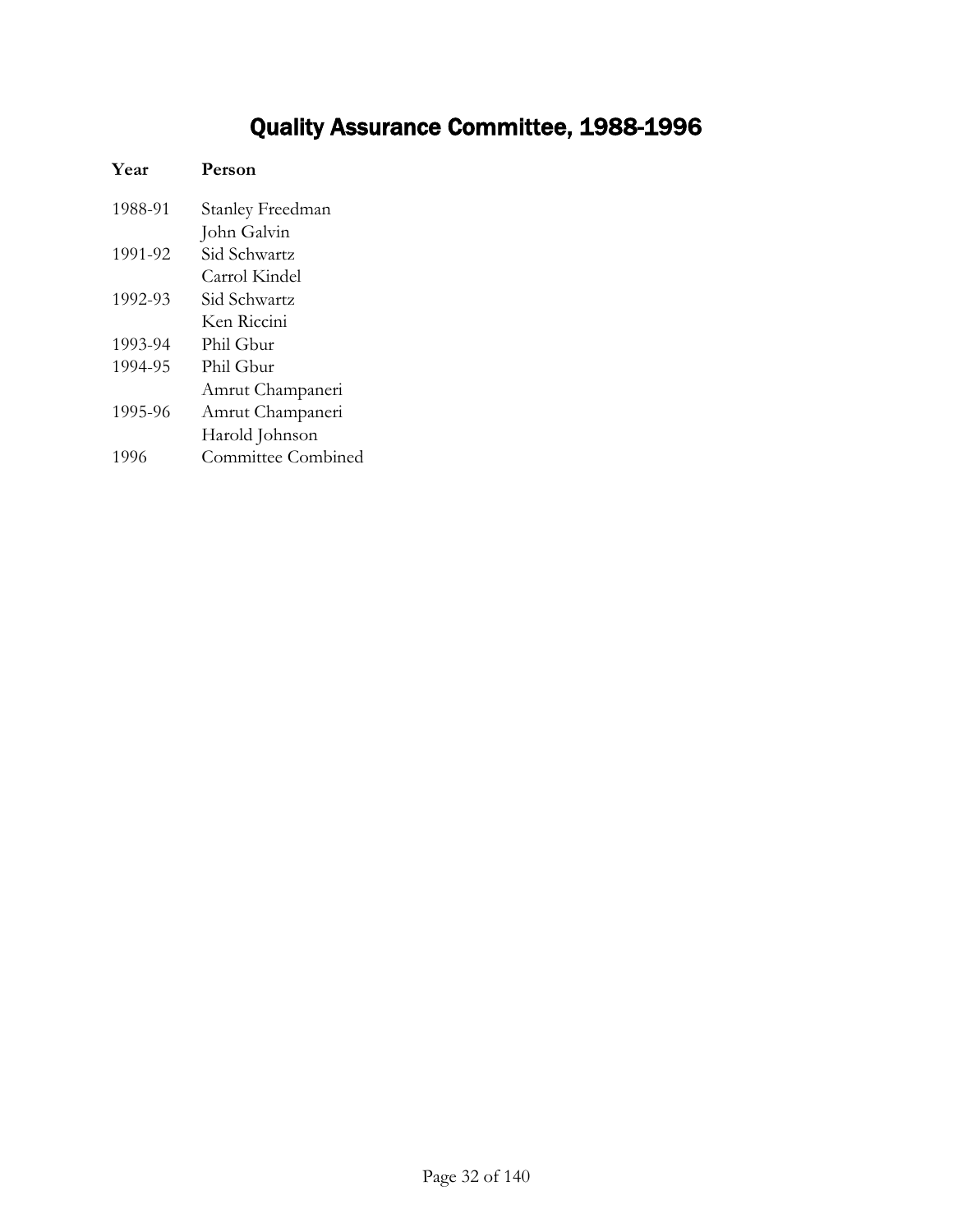# <span id="page-32-0"></span>Quality Assurance and Physical Sciences Committee, 1996-

| Year    | Person            |
|---------|-------------------|
| 1996-97 | Amrut Champaneri  |
|         | Harold Johnson    |
|         | Paul L. Zador     |
| 1997-99 | Amrut Champaneri  |
|         | Glenn White       |
| 1999-00 | Amrut Champaneri  |
| 2000-02 | Amrut Champaneri  |
|         | Michael Feil      |
| 2002-04 | Amrut Champerneri |
|         | Eugene Burns      |
| 2004-07 | Amrut Campermeri  |
|         | Eugene Burns      |
|         | Alan Jeeves       |
| 2007-14 | Amrut Champaneri  |
|         | Alan Jeeves       |
| 2015-18 | Michael Yang      |
| 2018-19 | Vacant            |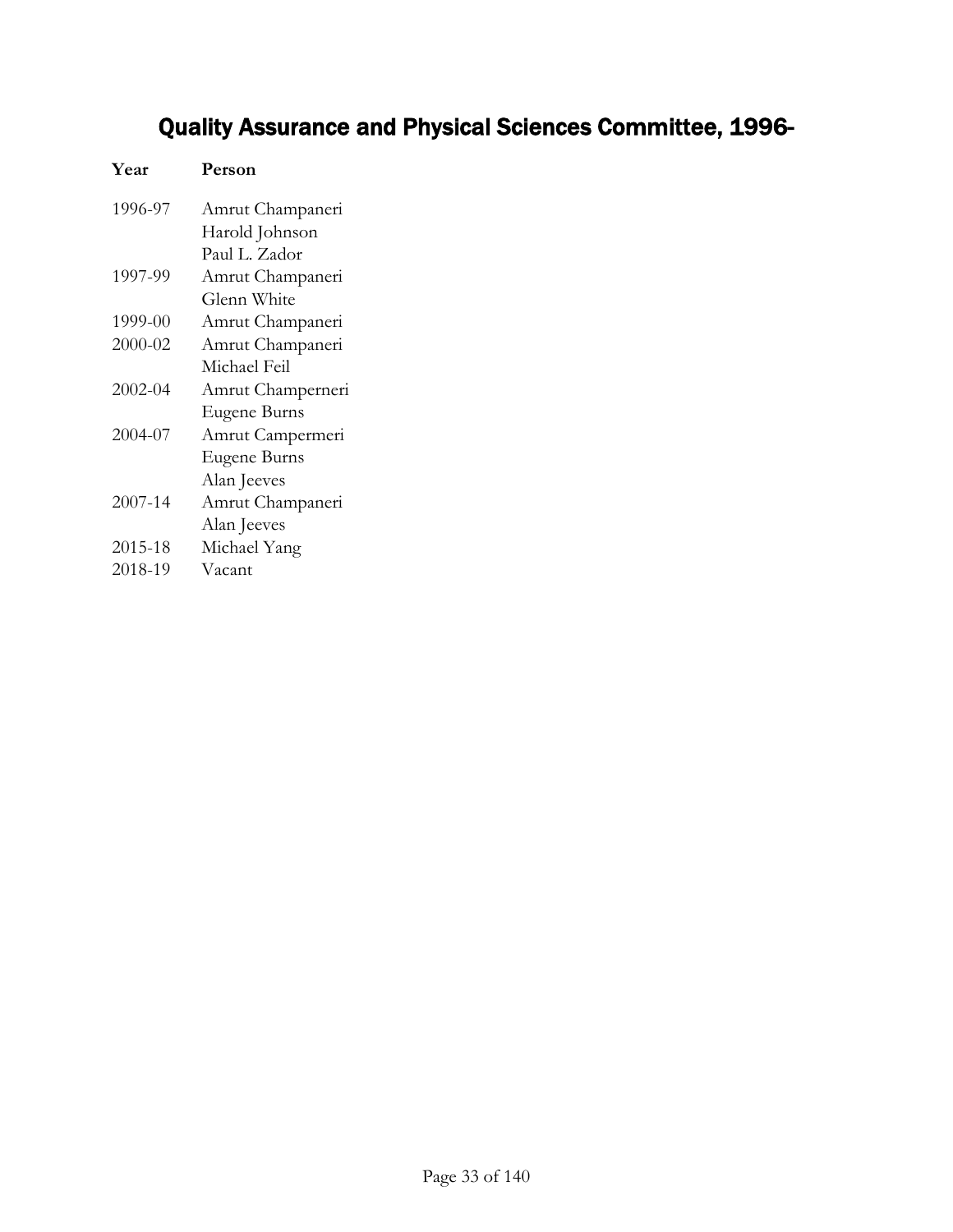## Data Collection Methods Committee, 1991-

<span id="page-33-0"></span>

| Year    | Person               |
|---------|----------------------|
| 1991-93 | Clyde Tucker         |
| 1993-94 | Jared Jobe           |
| 1994-95 | Theresa DeMaio       |
|         | Mary Grace Kovar     |
|         | Roger Tourangeau     |
| 1995-96 | Theresa DeMaio       |
|         | Mary Grace Kovar     |
| 1996-99 | <b>Brad Edwards</b>  |
|         | Linda Stinson        |
| 1999-00 | <b>Brad Edwards</b>  |
|         | Linda Stinson        |
|         | Jonaki Bose          |
| 2000-02 | Jonaki Bose          |
|         | <b>Brad Edwards</b>  |
| 2003-04 | Sameena Salvucci     |
|         | Jonaki Bose          |
| 2004-05 | Sameema Salvucci     |
| 2005-07 | Nancy Clusen         |
|         | Sameena Salvucci     |
| 2007-09 | Carol Joyce Blumberg |
|         | <b>Eugene Burns</b>  |
| 2009-10 | Carol Joyce Blumberg |
|         | <b>Eugene Burns</b>  |
|         | Grace O'Neill        |
| 2010-13 | Chris Blakely        |
|         | Grace O' Neill       |
| 2013-15 | Chris Blakely        |
|         | Jonathan Mendelson   |
| 2014-15 | Chris Blakely        |
| 2015-17 | Fritz Scheuren       |
| 2017-19 | Tom Mule             |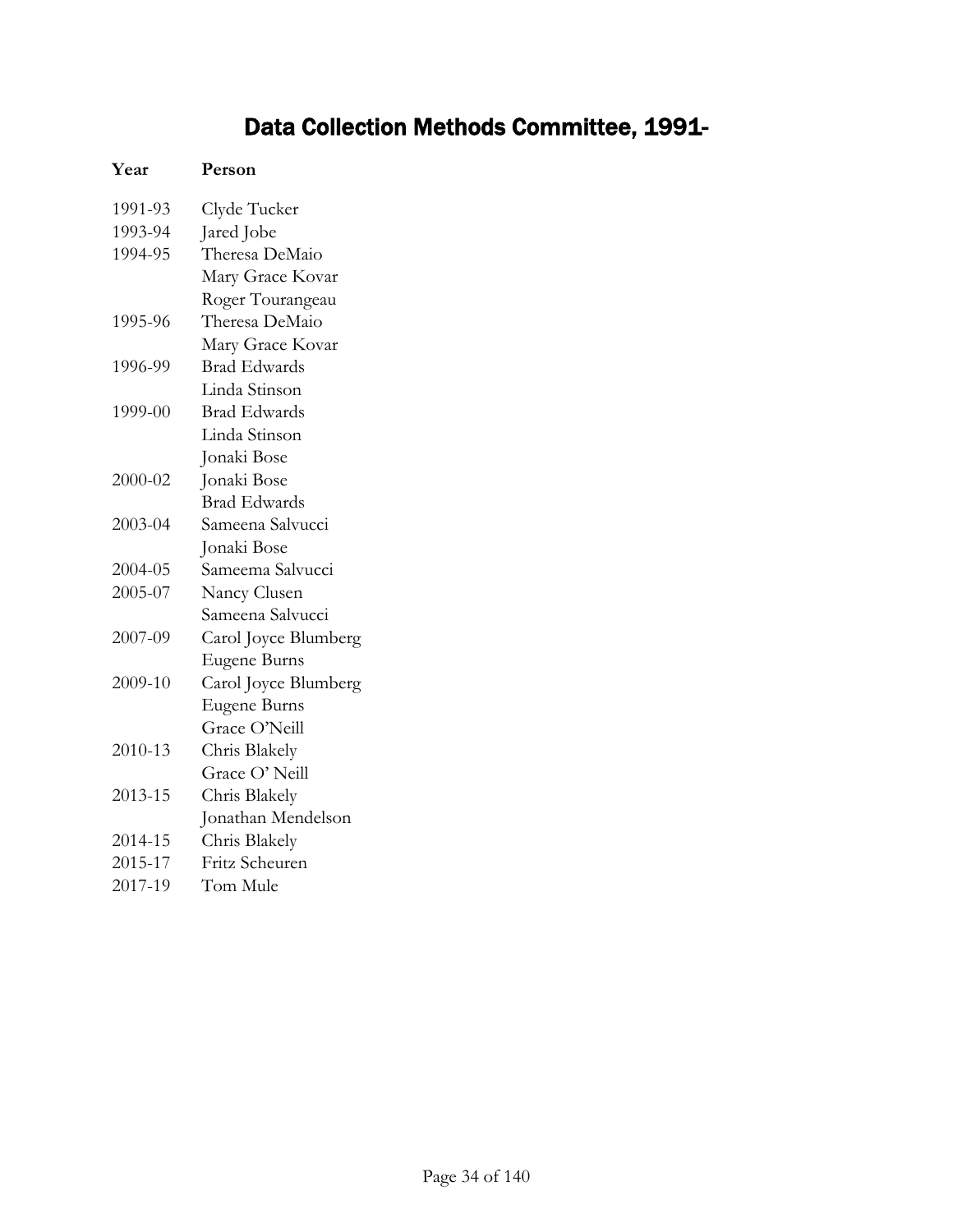### Public Policy Committee, 1991-

<span id="page-34-0"></span>As of the June 2012 revision of the WSS history, there are varying dates put forth for the start of the public policy committee. Communication with the most likely knowledgeable sources failed to produce agreement on a single answer for the starting date. It may be the group was formed slowly over the first half of the 1990's and not officially launched until on or about 1995.

| Year    | Person                 |
|---------|------------------------|
| 1991-98 | Carolee Bush           |
|         | Phil Ross              |
| 1998-99 | Carolee Bush           |
|         | Phil Ross              |
|         | Carolyn Shettle        |
| 1999-00 | Phil Ross              |
|         | Carolyn Shettle        |
| 2000-03 | Pat Doyle              |
| 2003-05 | Brian Harris-Kojetin   |
| 2005-07 | Brian Harris-Kojetin   |
|         | Michael L. Cohen       |
| 2007-08 | Clint Brownley         |
|         | Michael L. Cohen       |
|         | <b>Shelly Martinez</b> |
| 2008-11 | Michael L. Cohen       |
|         | Shelly Martinez        |
| 2011-14 | Michael L. Cohen       |
|         | Jennifer Park          |
| 2014-17 | Jennifer Park          |
| 2017-19 | <b>Bob Sivinski</b>    |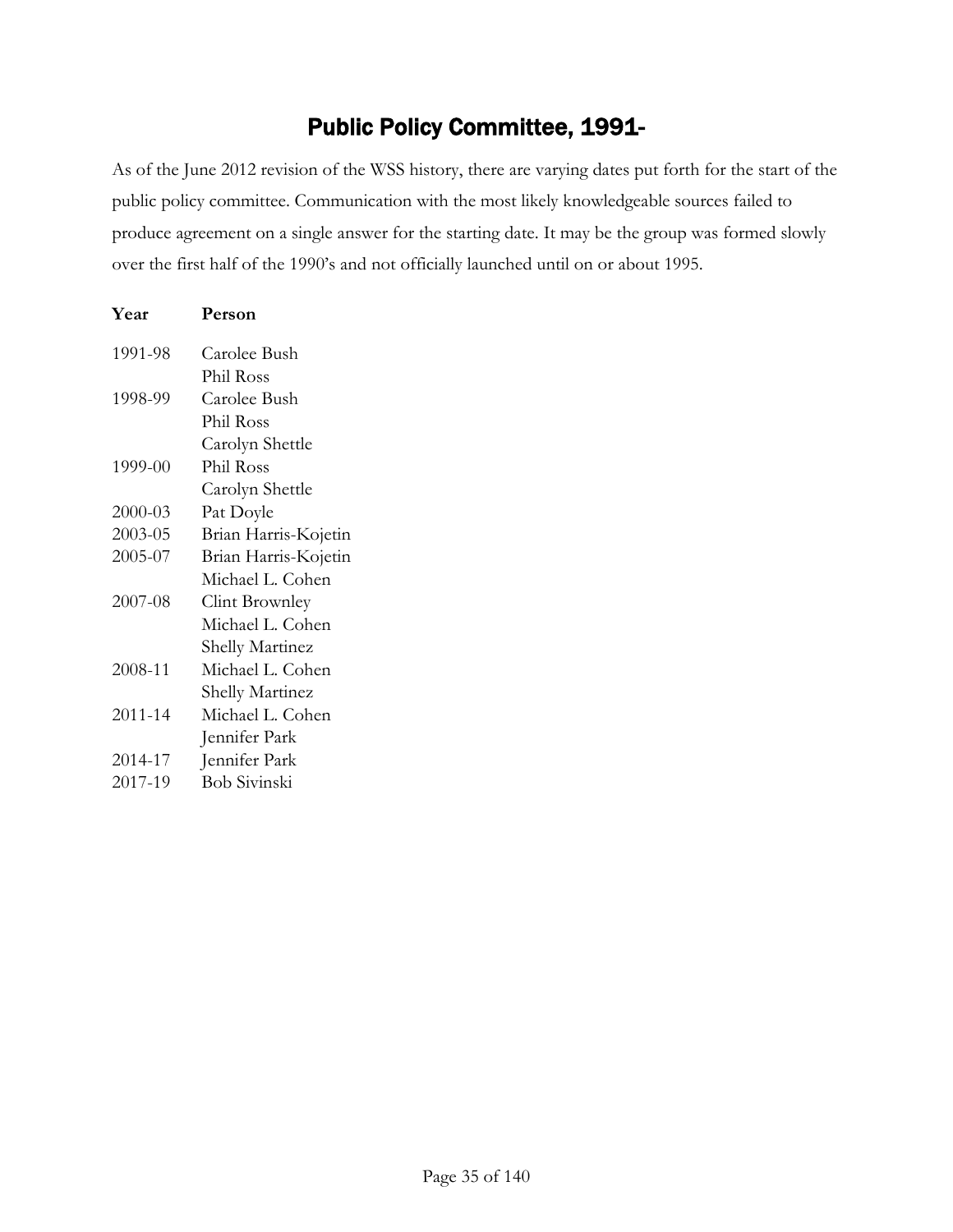# Human Rights Committee, 2005-

<span id="page-35-0"></span>During the 2004-2005 WSS chapter year, program events on human rights drew significant interest for their quality and level of attendance. The WSS board of directors added human rights as an ongoing program section in response.

| Year    | Person           |
|---------|------------------|
| 2005-06 | Myron Katzoff    |
|         | Wendy Rotz       |
|         | Robie Sangster   |
| 2006-07 | Wendy Rotz       |
|         | Robie Sangster   |
| 2007-09 | Wendy Rotz       |
|         | Hormuzd Katki    |
| 2009-19 | Michael P. Cohen |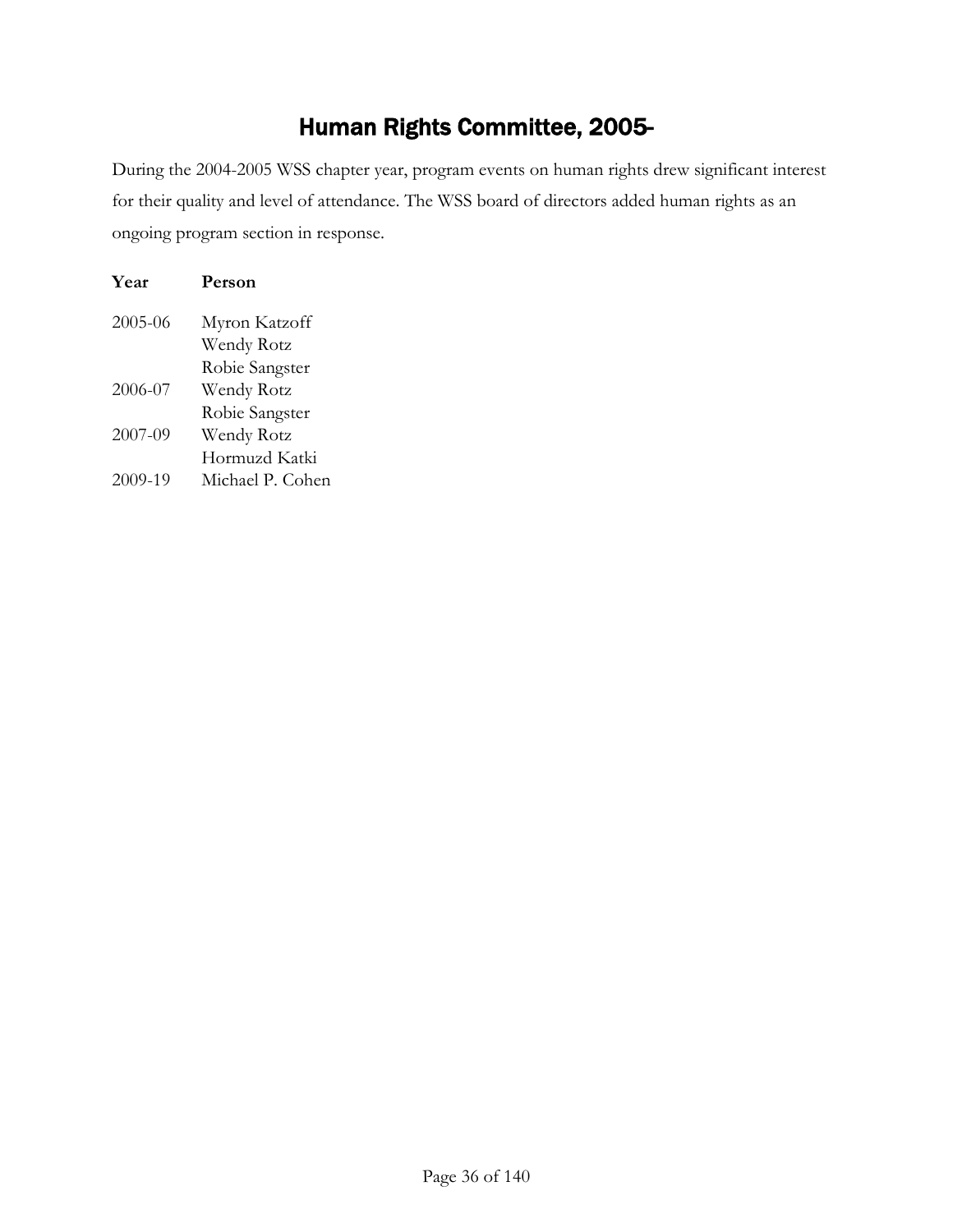## Defense and National Security, 2005-

In the aftermath of the terrorist attacks on September 11, 2001, there was an increased awareness in the statistics community of the need to expand and focus our contributions to defense and national security. Thus, the WSS added defense and national security as a new program section.

| Year    | Person         |
|---------|----------------|
| 2005-06 | Wendy Martinez |
| 2006-12 | Wendy Martinez |
|         | Myron Katzoff  |
| 2012-19 | Wendy Martinez |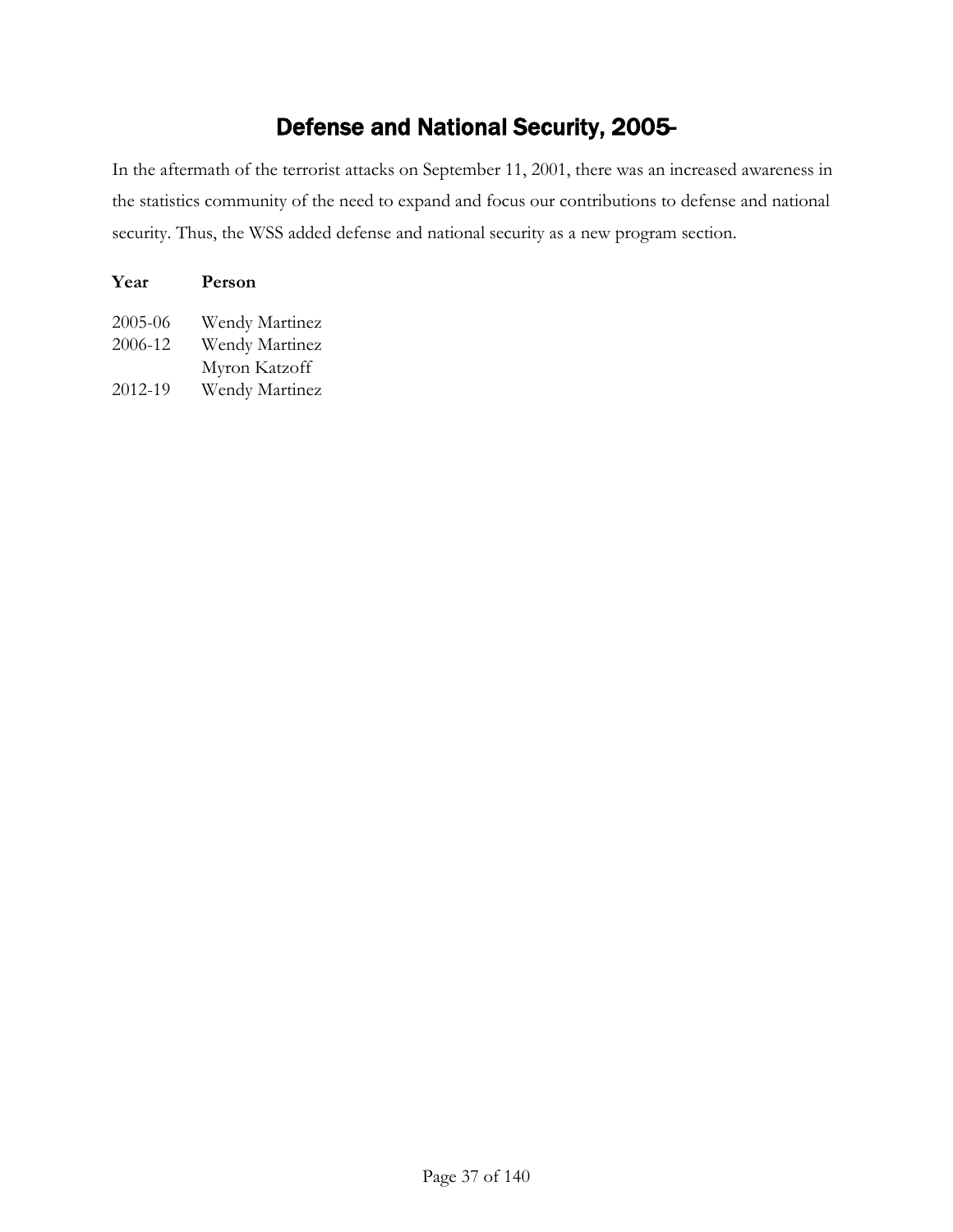#### Statistics Education Committee, 2014-

The WSS Board of Directors approved the creation of a Statistics Education Committee on June 24, 2014. Its purpose originally was to provide seminars and other events aimed at secondary and postsecondary faculty and students. Its mission was broadened to include seminars aimed at students and faculty, as well as the general public.

#### **Year Person** 2014-16 Carol Joyce Blumberg (co-chair) Elizabeth Johnson (co-chair) 2016-18 Carol Joyce Blumberg (chair) Paul Buckley Carol Howald Elizabeth Johnson Kathleen Robens 2017-18 All of the above plus John F. Mahoney Sareeta Carter Schmitt Ashley Schreckengost 2018-2020 Carol Joyce Blumberg (chair) Robert Aronstam Carol Howald Elizabeth Johnson Kathleen Robens Sareeta Carter Schmitt Ashley Schreckengost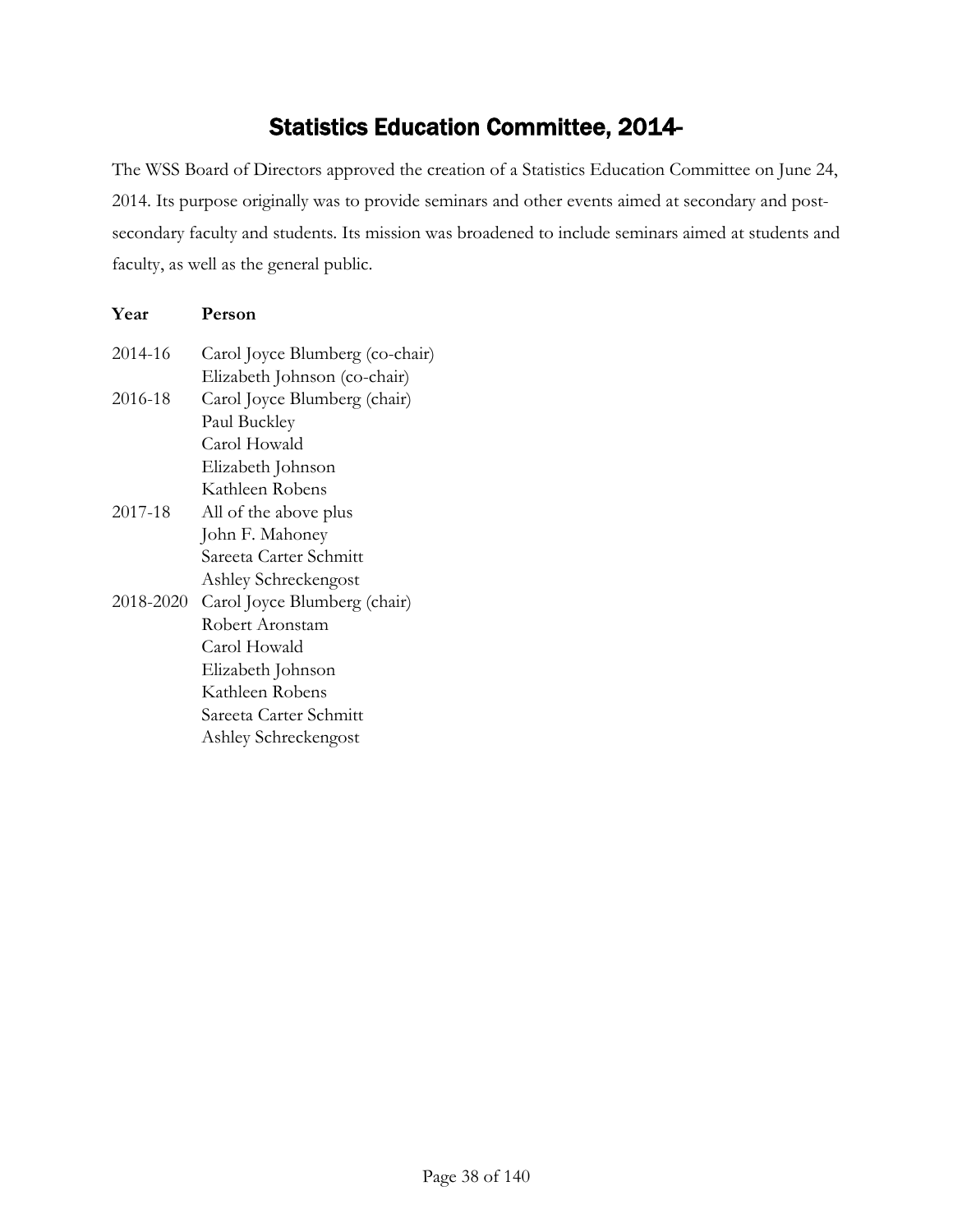## Arrangements Committee, 1965-2011

#### **Year Person**

| 1965-67 | John Gracza            |
|---------|------------------------|
| 1967-71 | Maurice Bresnahan      |
| 1971-74 | James Harte            |
| 1974-76 | Solomon Loew           |
| 1976-78 | Robert O'Keefe         |
| 1978-80 | Jim Carpenter          |
| 1980-82 | <b>Charles Roberts</b> |
| 1982-83 | Jeremy Wu              |
| 1983-84 | Rick Griffin           |
| 1984-85 | Virginia de Wolf       |
| 1985-88 | Ayah Johnson           |
| 1988-90 | <b>Bill McCarthy</b>   |
| 1990-92 | Susannah Schiller      |
| 1992-94 | Carolyn Shettle        |
| 1994-97 | Robie Sangster         |
| 1997-99 | Wendy Rotz             |
| 1999-11 | Kevin Cecco            |
| 2011    | Discontinued           |
|         |                        |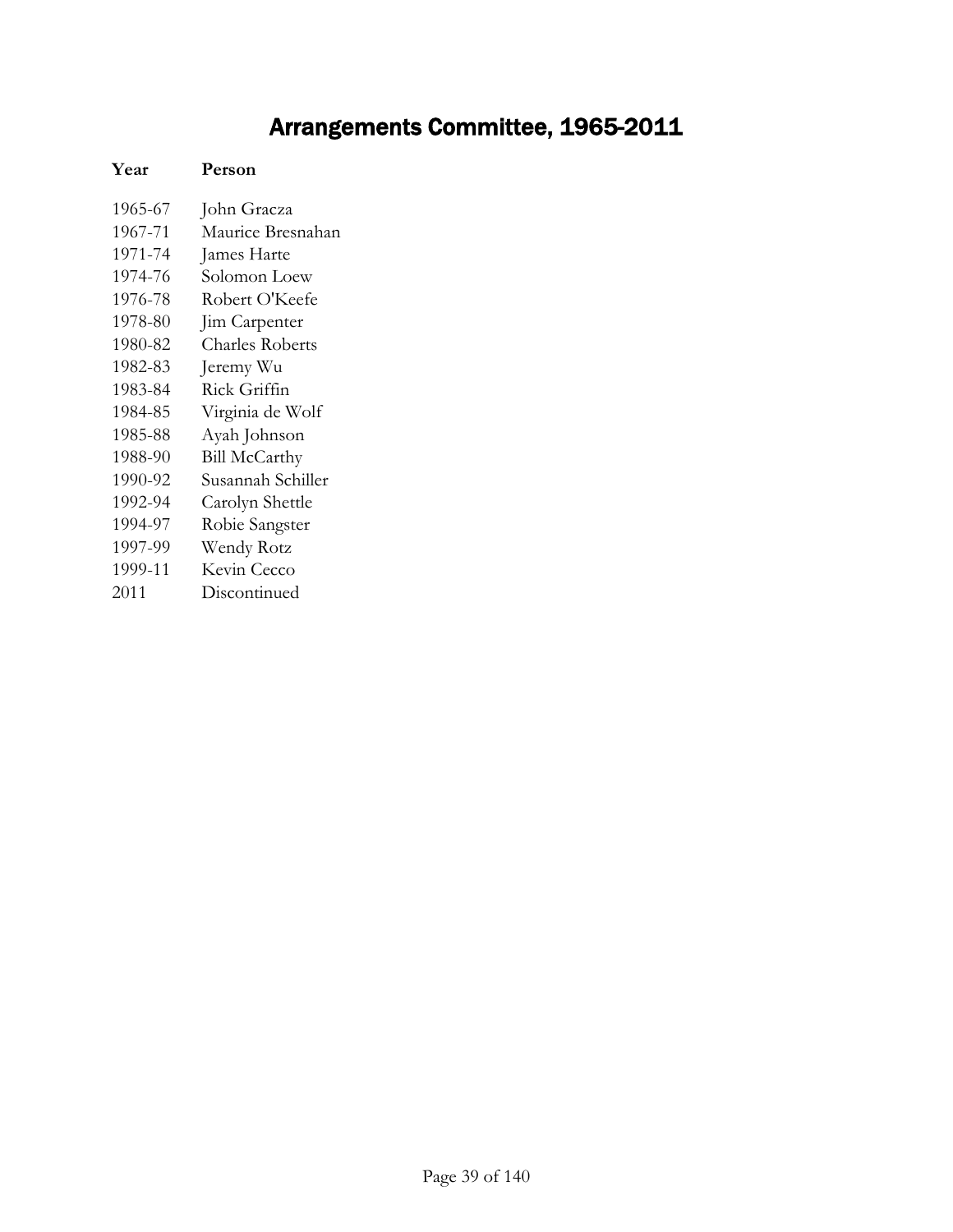## Membership Committee, 1965-

| Year    | Person                              | Year    | Person         |
|---------|-------------------------------------|---------|----------------|
| 1965-66 | C. Kummerfeld                       | 2006-19 | John Czajka    |
| 1966-69 | Lowell Ashby                        |         | John Dixon     |
| 1969-71 | John Inzana                         |         | Timothy Kennel |
| 1971-72 | Helen Lamale                        |         | Adam Safir     |
| 1972-73 | Carroll Downey                      |         | Fritz Scheuren |
| 1973-75 | Bennie Clemmer                      |         |                |
| 1975-76 | Harold Nisselson                    |         |                |
| 1976-77 | Vito Natrella                       |         |                |
| 1977-78 | Richard C. Taeuber                  |         |                |
| 1978-81 | Milton Lieberman                    |         |                |
| 1981-83 | Doug Samuelson                      |         |                |
| 1983-85 | Josefina Lago                       |         |                |
|         | Cecelia Snowden                     |         |                |
|         | Aroona Borpujari                    |         |                |
| 1985-87 | Paul Ahmed                          |         |                |
| 1987-91 | Stephanie Shipp                     |         |                |
| 1991-92 | Stephanie Shipp                     |         |                |
|         | Antoinette Martin                   |         |                |
|         | Renee Miller                        |         |                |
| 1992-93 | Antoinette Martin                   |         |                |
|         | Renee Miller                        |         |                |
|         | Michael P. Cohen                    |         |                |
| 1993-94 | Wendy Alvey                         |         |                |
|         | Antoinette Martin                   |         |                |
|         | Renee Miller                        |         |                |
| 1994-00 | Fritz Scheuren<br>Antoinette Martin |         |                |
|         | Renee Miller                        |         |                |
|         | Fritz Scheuren                      |         |                |
| 2000-05 | Antoinette Martin                   |         |                |
|         | Renee Miller                        |         |                |
|         | Fritz Scheuren                      |         |                |
|         | Tom Mule                            |         |                |
|         | John Dixon                          |         |                |
| 2003-05 | John Dixon<br>Timothy Kennel        |         |                |
|         | Fritz Scheuren                      |         |                |
| 2005-06 | John Dixon                          |         |                |
|         | Timothy Kennel                      |         |                |
|         | Adam Safir                          |         |                |
|         | Fritz Scheuren                      |         |                |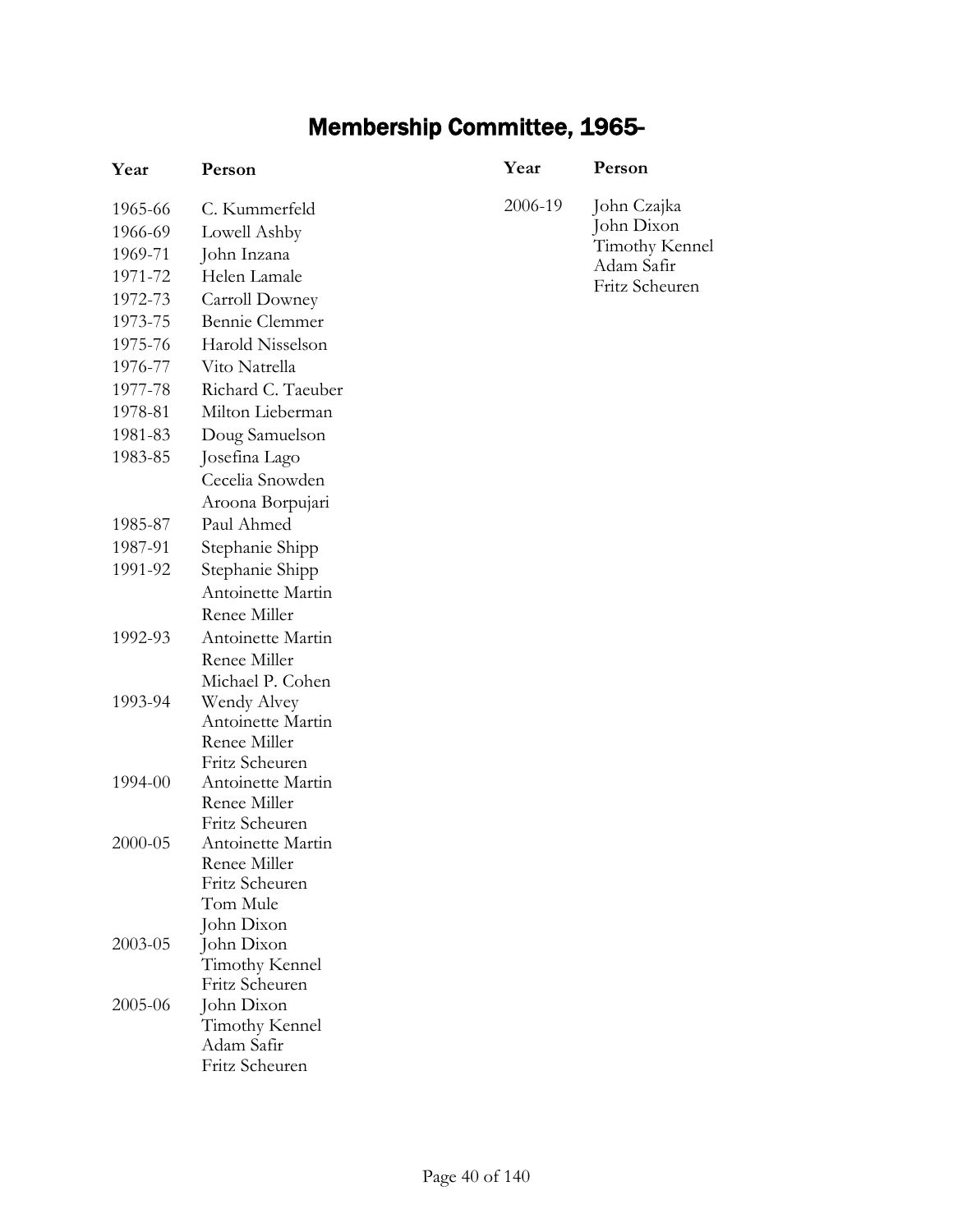### Publicity Committee, 1965-1983

#### **Year Person**

- 1965-69 William F. Elkin
- 1969-71 Benjamin Gura
- 1971-73 Maurice Bresnahan
- 1973-75 James Davies
- 1975-76 Maury Cagle
- 1976-77 Charles Jones
- 1977-78 Rolf Wulfsberg
- 1978-82 Dhirenda Ghosh
- 1982-83 Julia D. Oliver
- 1983 Discontinued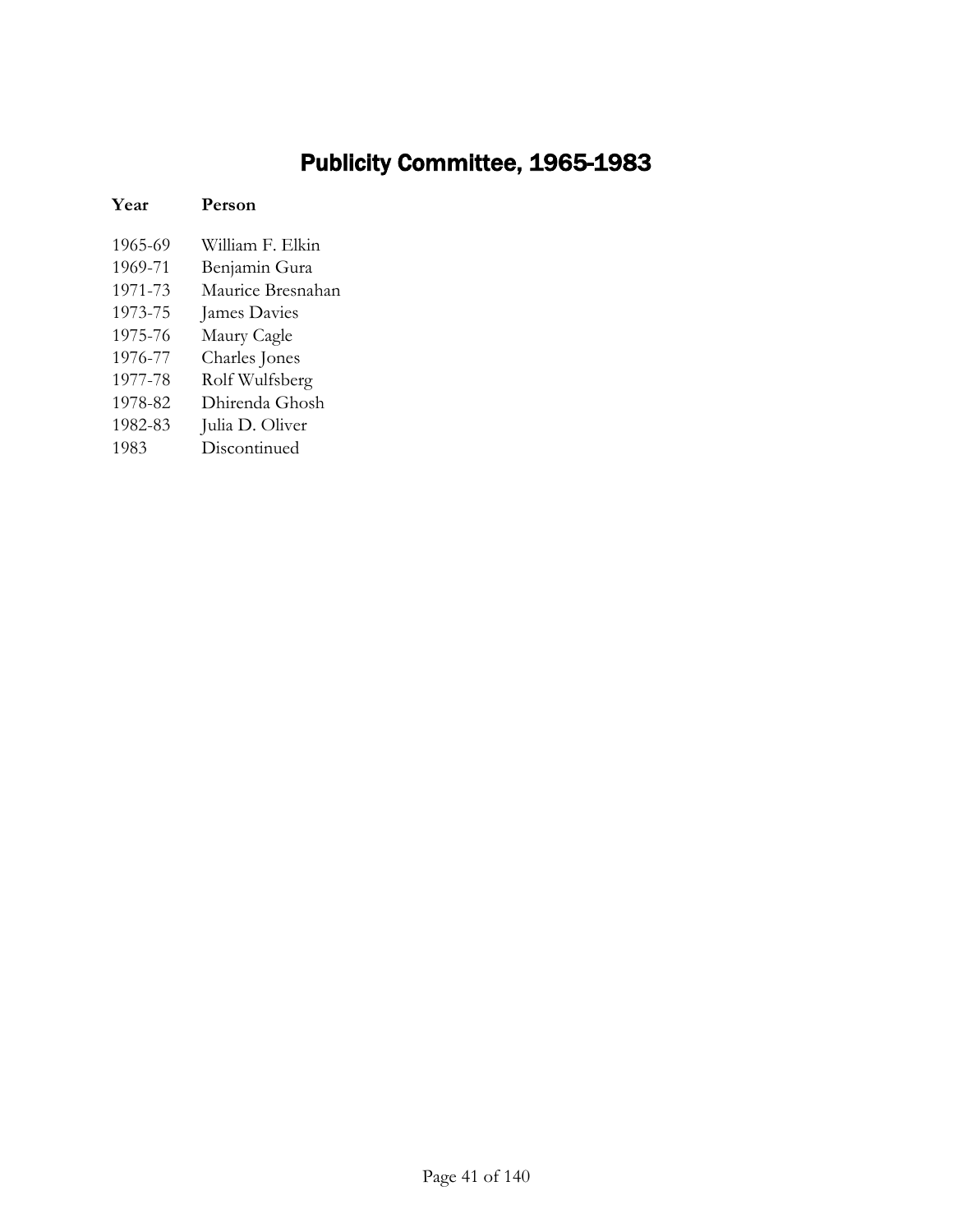## WSS News Editors, 1983-

| Year    | Person            |
|---------|-------------------|
| 1983-86 | Julia D. Oliver   |
| 1986-87 | David Judkins     |
| 1987-90 | Michael L. Cohen  |
| 1990-91 | Stephen H. Cohen  |
| 1991-93 | Bettye Jamerson   |
|         | Wendy Alvey       |
| 1993-95 | Theresa Hallquist |
|         | Hattie Ramseur    |
| 1995-96 | Mike Feil         |
|         | Alyson Muff       |
| 1996-98 | Mike Feil         |
|         | Fran Chevarley    |
|         | Hattie Ramseur    |
| 1998-99 | Mike Feil         |
| 1999-00 | Mike Feil         |
|         | Fran Chevarley    |
| 2001-10 | Mike Feil         |
| 2010-19 | Colleen Choi      |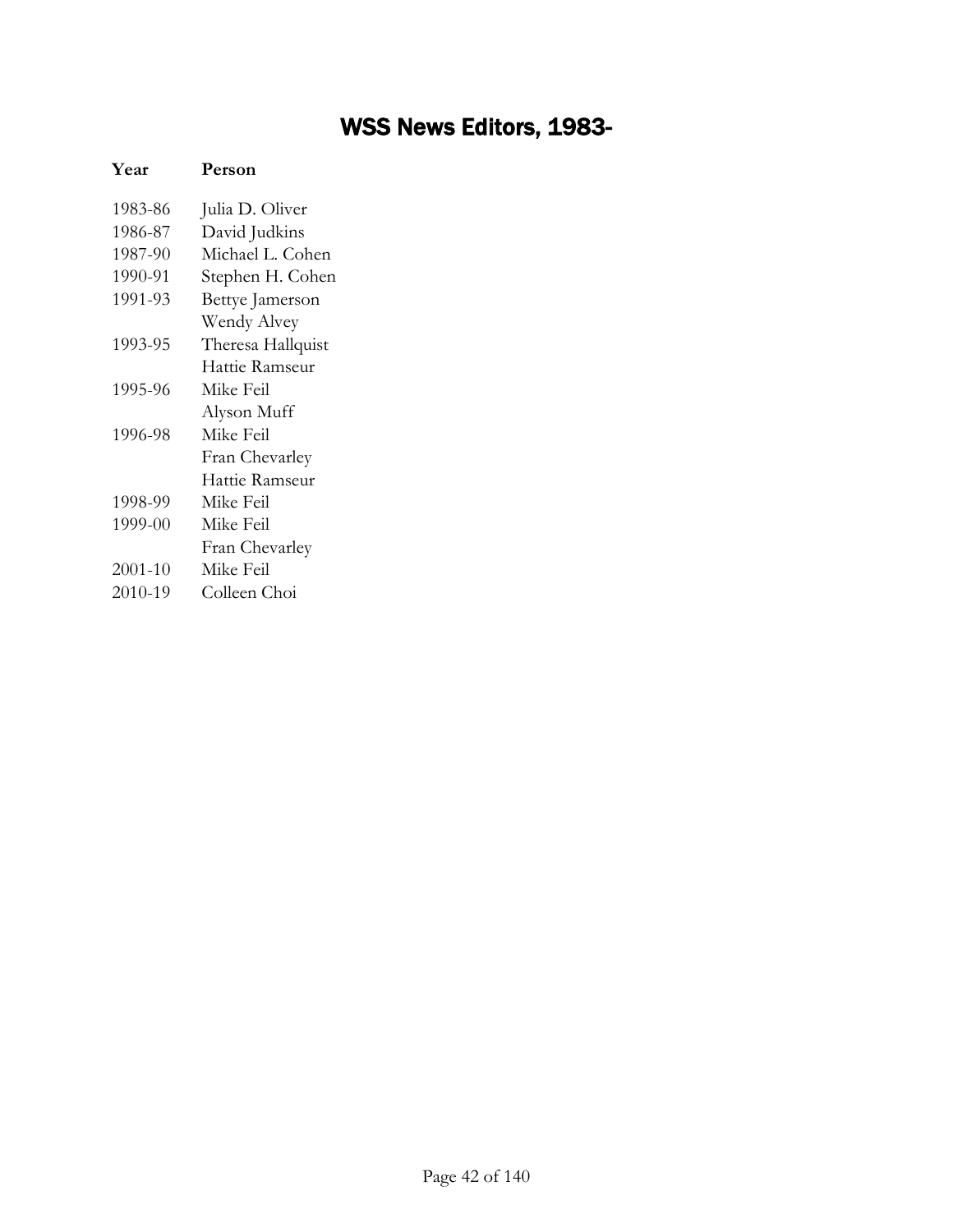## Quantitative Literacy Program

WSS has supported the American Statistical Association Quantitative Literacy (QL) initiative with its own very active QL program. The activities of the WSS QL program include classroom visits, teacher workshops, judging for science fair awards, judging for poster competition awards, and promotion and judging for the Curtis Jacobs Memorial Award.

WSS members have contacted public schools in the District of Columbia and surrounding counties to make arrangements for classroom visits. Many of the materials and exercises used in the schools come from ASA developed resources or the Annenberg series "Against All Odds." However, most individuals have developed additional examples based on their own work and experiences. One WSS participant, Terry O'Connor, prepared a primer on how to make arrangements with a school and prepare for the classroom.

Fred Russell, QL Coordinator for Charles, Calvert, and St. Mary's Counties, along with Ann Anderson, Gary Frick, Vicki Magnus, and Patricia Wallace, expanded the public school QL program to the Girl Scouts in 1996. They prepared age appropriate activities for Brownies, Juniors, and Cadets for Saturday workshops. In January 2000, WSS sponsored a Montgomery County teacher to attend an ASA QL course.

Well over 100 people have participated in WSS sponsored QL visits. However, since the names of all individual participants are not known, the names of the various school district (county) coordinators are provided instead. After 2002, with declining classroom visit activity, the county coordinator positions were eliminated.

Through an associated effort, the quantitative literacy workshop coordinator develops workshops and other activities for junior high/middle school and high school teachers. The workshops are held during teacher professional development days and teacher conference days. The workshops encourage teachers to use existing Quantitative Literacy materials for science fair projects and other similar student activities.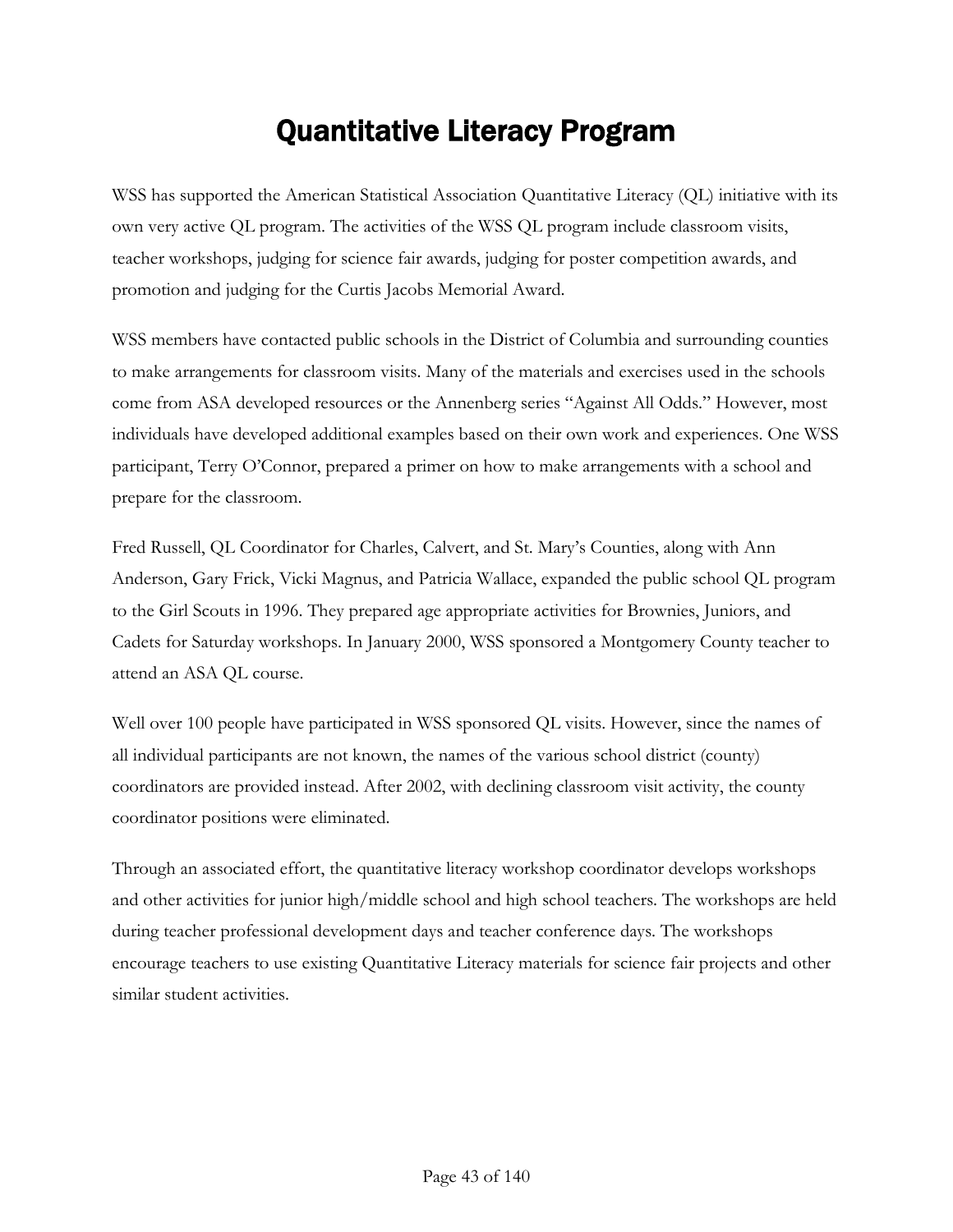### Quantitative Literacy Committee Chair, 1990-

| Year    | Person            |
|---------|-------------------|
| 1990-91 | Ron Fecso         |
|         | Dwight Brock      |
| 1991-92 | Ron Fecso         |
|         | <b>Easley Hoy</b> |
| 1992-94 | Ron Fecso         |
|         | Shail Butani      |
| 1994-96 | Shail Butani      |
| 1996-97 | Shail Butani      |
|         | Carolyn Carroll   |
| 1997-99 | Carolyn Carroll   |
| 1999-03 | Wendy Rotz        |
|         | Carolyn Carroll   |
| 2003-08 | Carolyn Carroll   |
| 2008-09 | Carolyn Carroll   |
|         | Jill Montaquila   |
| 2009-13 | Jill Montaquila   |
| 2013-18 | Dhuly Chowhury    |
| 2018-19 | Maura Bardos      |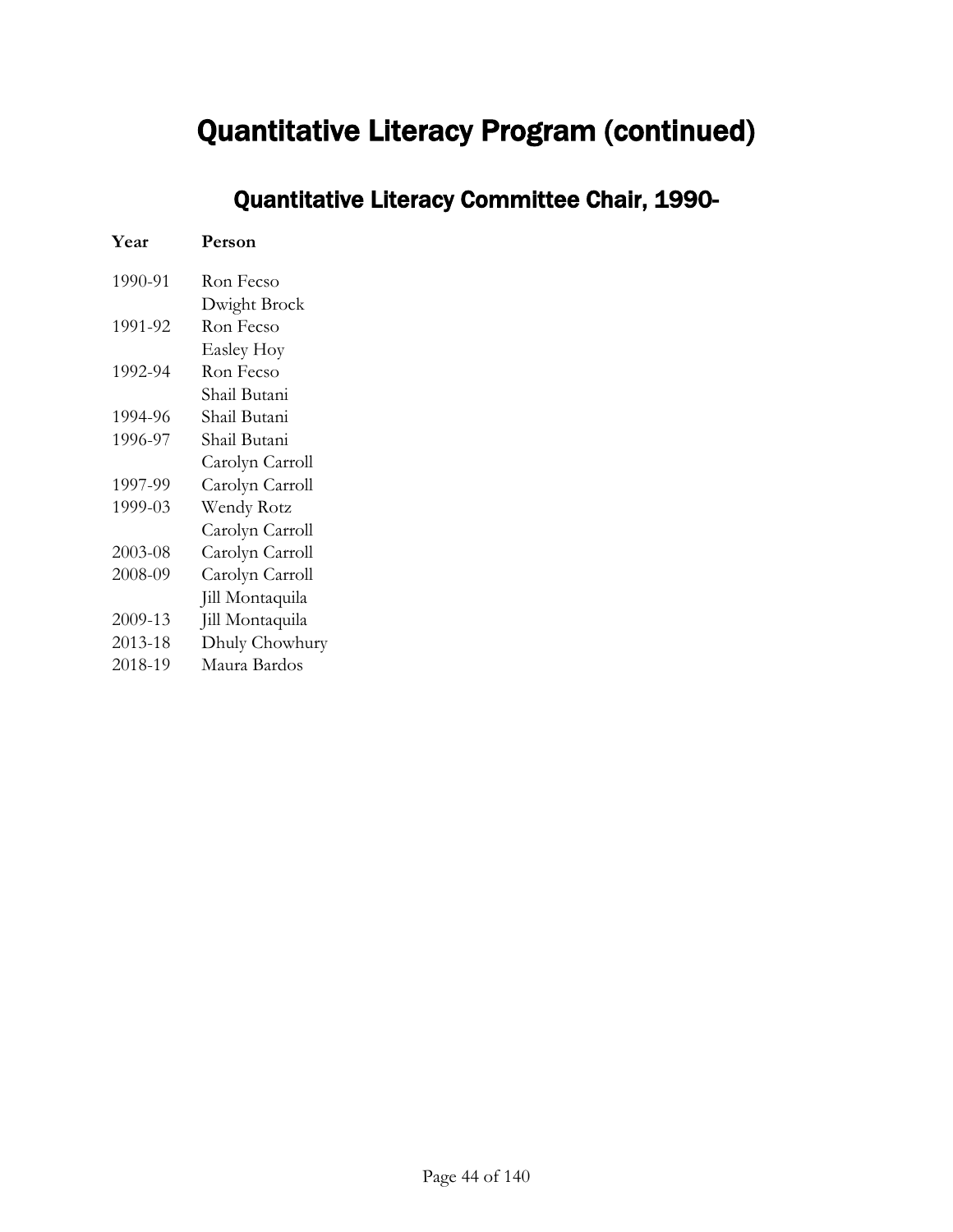### Quantitative Literacy County Coordinators, 1991-2002

#### **Anne Arundel**

#### **Howard**

| 1991-1994<br>1994-2002 | Janet Fowler<br><b>Bob Morse</b> | 1991-2000<br>2000-2002 | Mike O'Donnell<br>Taslima Rahman |
|------------------------|----------------------------------|------------------------|----------------------------------|
| Alexandria             |                                  | Loudoun                |                                  |
| 1991-1994              | Paul Cook                        | 1994-2002              | Sue Zimmerman                    |
| 1994-2002              | Dan Ramsey                       | Montgomery             |                                  |
| Arlington              |                                  |                        |                                  |
|                        |                                  | 1991-1992              | Mamdouh Sharara                  |
| 1991-1994              | Eugene Burns                     | 1992-1999              | Dwight Brock                     |
| 1994-2002              | Dan Ramsey                       | 1999-2002              | Lee Abramson<br>Kim Ault         |
| <b>Charles</b>         |                                  |                        |                                  |
|                        |                                  | <b>Prince Georges</b>  |                                  |
| 1994-2002              | <b>Fred Russell</b>              |                        |                                  |
|                        |                                  | 1991-1999              | Gary Shapiro                     |
| Fairfax                |                                  | 1999-2002              | Ruth Ann Killion                 |
| 1991-1994              | Shail Butani                     | <b>Prince William</b>  |                                  |
| 1994-1999              | Diem-Tran Kratzke                |                        |                                  |
|                        | Jill Montaquila                  | 1991-1994              | <b>Brad Pafford</b>              |
| 1999-2002              | Robert Clickner                  | 1994-2002              | Jeff Bailey                      |
|                        |                                  | Washington, D.C.       |                                  |

#### 1991-1994 Paul Burke 1994-2000 Dennis Lumpkin 2000-2002 Michael Morgan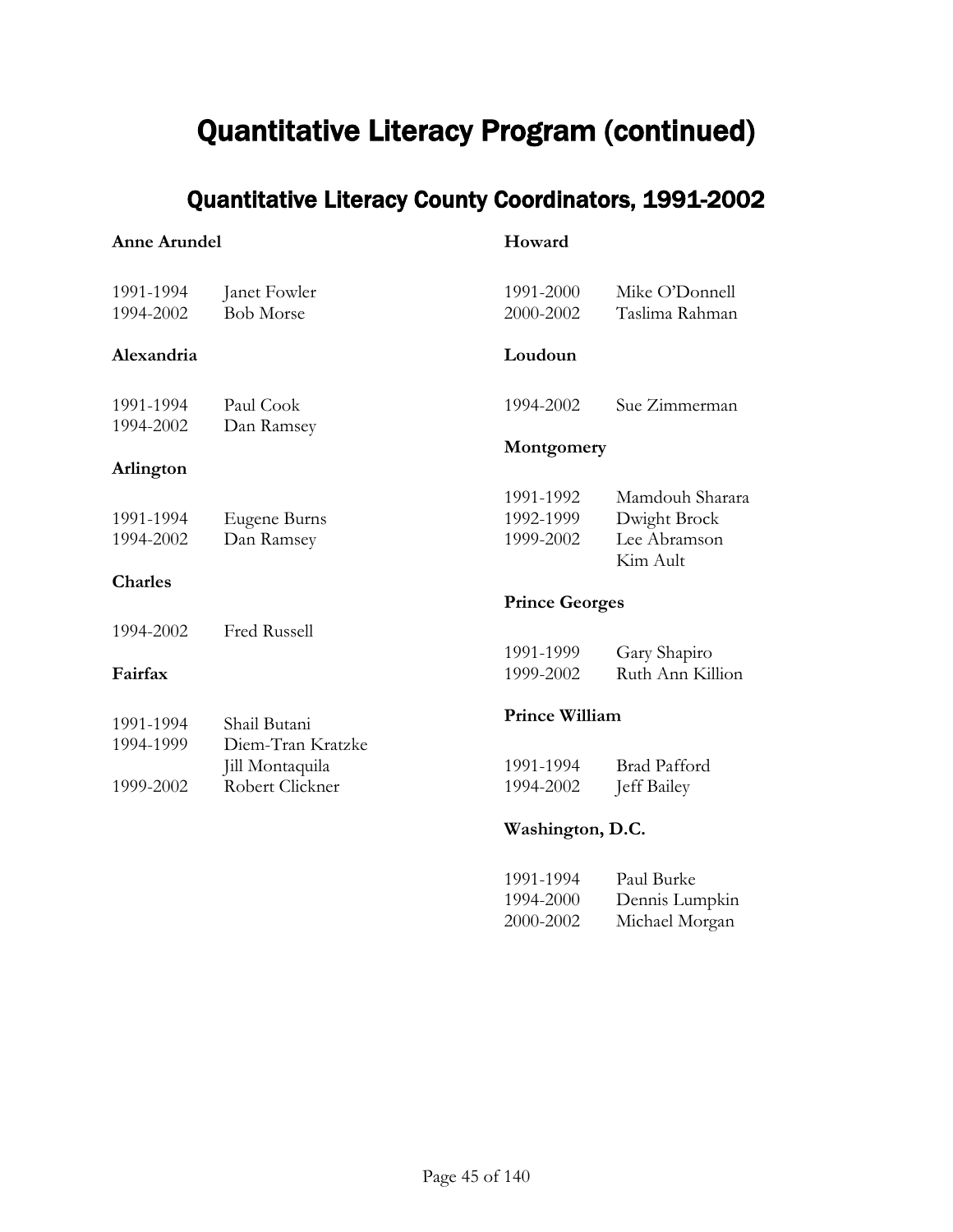QL Workshop Coordinators, 2005-

2005-19 Mark Otto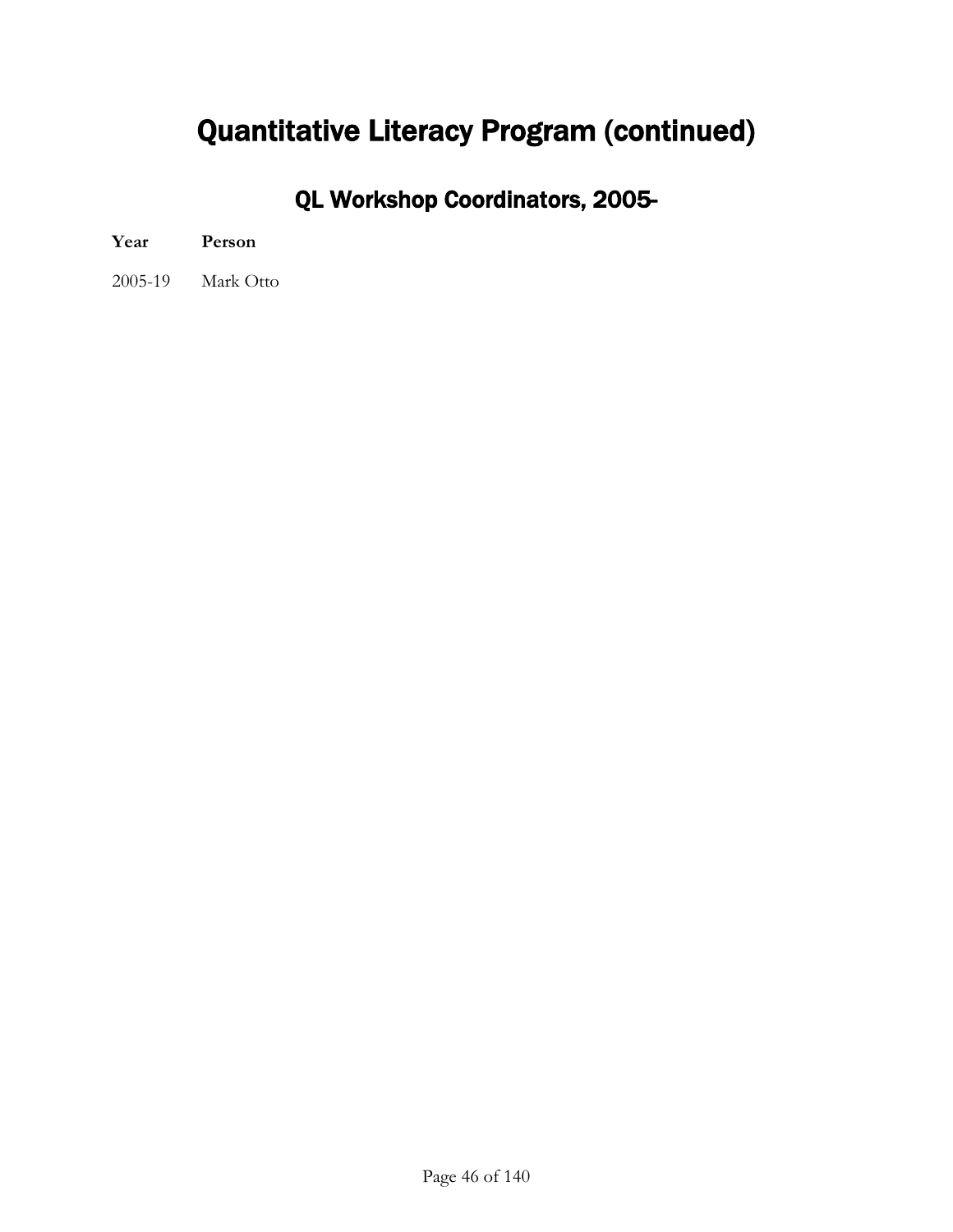### Curtis Jacobs Memorial Award Coordinator, 1991-

| Year    | Person              |
|---------|---------------------|
| 1991-93 | Rick Valliant       |
|         | Cathryn Dippo       |
| 1993-94 | Rick Valliant       |
| 1994-96 | Mary Batcher        |
| 1996-01 | Wendy Rotz          |
|         | Paul Cook           |
| 2001-02 | Kellie Wills        |
|         | Paul Cook           |
| 2002-03 | Amy Luo             |
|         | Sung Hee Lee        |
| 2003-04 | Amy Luo             |
|         | Sung Hee Lee        |
| 2004-05 | Amy Luo             |
| 2005-06 | Brigid Brett-Esborn |
| 2006-07 | Vacant              |
| 2007-14 | Tom Krenzke         |
| 2014-19 | Brian Sloboda       |
|         |                     |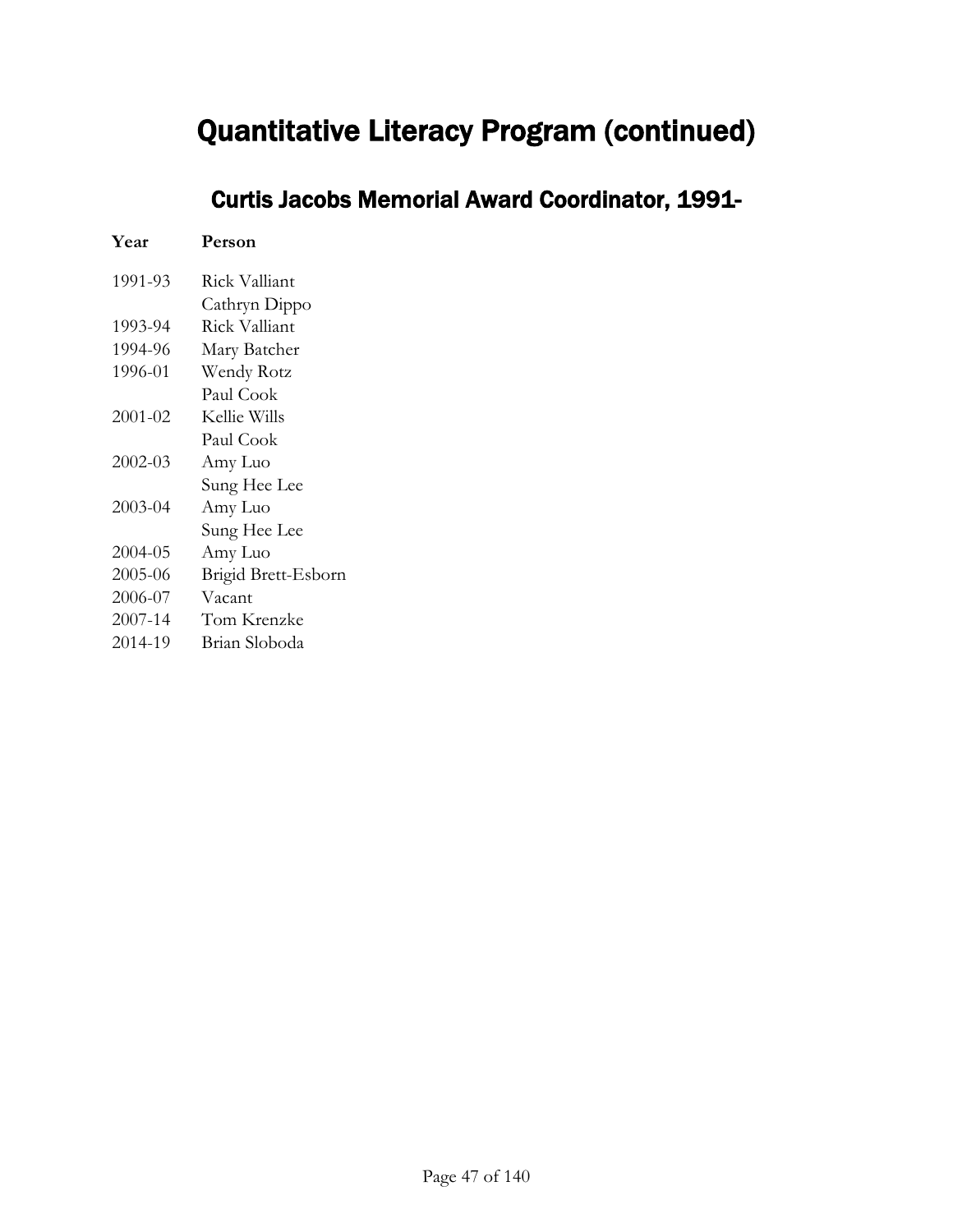QL Poster Competition Coordinator, 2001-

| Year    | Person              |
|---------|---------------------|
| 2001-02 | Joscha Kaplan       |
|         | Ryan Petska         |
| 2002-06 | Archana Joshee      |
|         | Ryan Petska         |
| 2006-08 | Stacey Chan         |
|         | Ryan Petska         |
| 2008-09 | Cammy Fine          |
|         | Ryan Petska         |
| 2009-10 | Cammy Fine          |
| 2010-11 | Amelia Vogel        |
| 2011-16 | Barnali Das         |
| 2017-19 | William Cecere      |
|         | Elizabeth Petraglia |
|         |                     |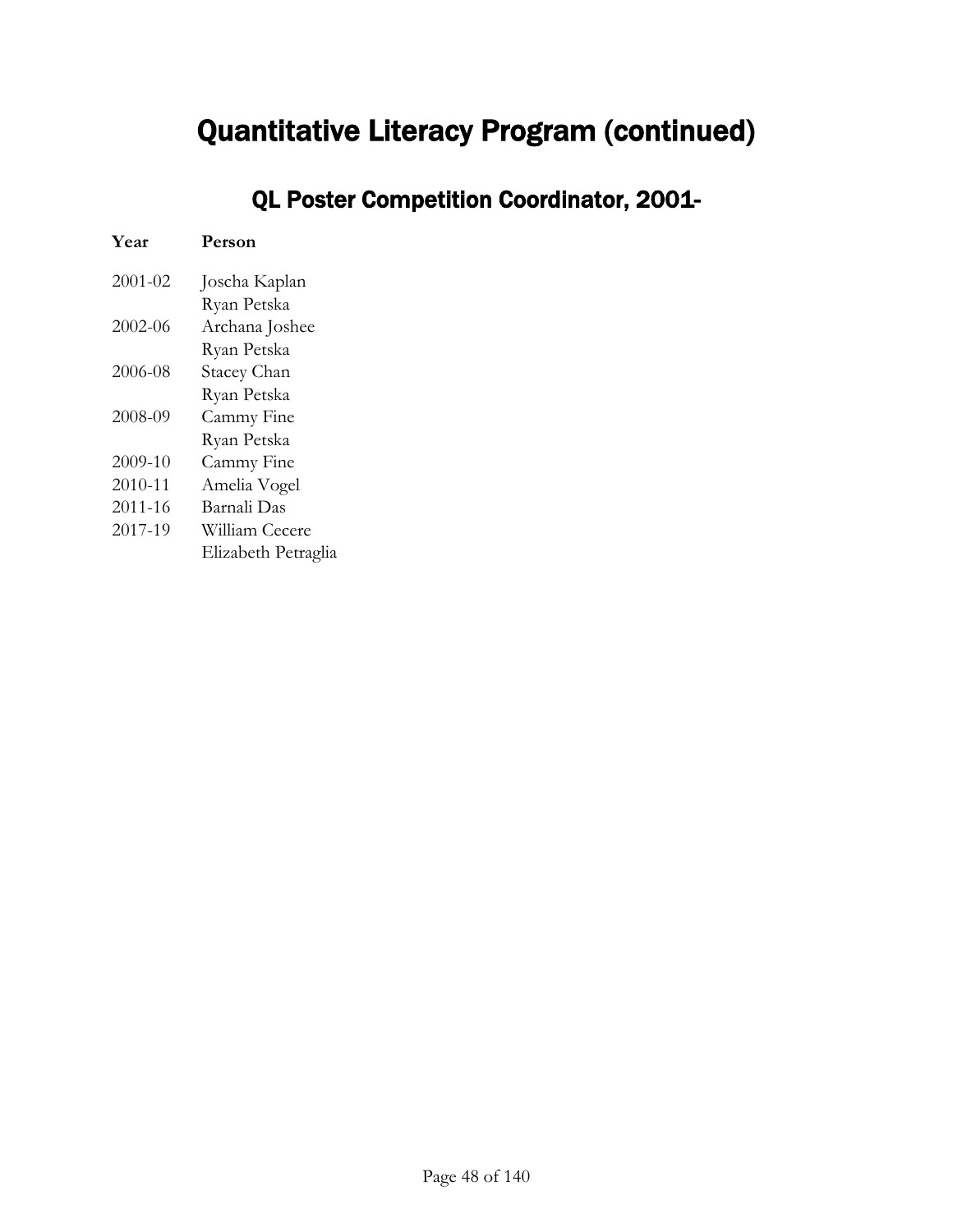## Science Fairs

Judging of local public school science fairs for projects containing significant statistical presentations has been done since 1986. WSS judges at five regional science fairs: Washington DC, Northern Virginia (Arlington), Fairfax Virginia, Montgomery County MD and Prince George's County MD. Normally 20 or more WSS members serve as volunteer judges each year, with many people assisting year after year. Science fair judges also scout for science fair projects eligible for the Curtis Jacobs Memorial Award, and promote this competition. Below are listed the names of individuals who have participated in the annual judging. Since serving as Chief Statistics Judge carries added responsibilities, those individuals are listed separately.

**Chief Judges:** Lee Abramson, Dwight Brock, Eugene Burns, Promod Chandhok, Bill Cleveland, Bob Clickner, Michael P. Cohen, Chip Denman, Dennis Dixon, Brenda Edwards, Susan Ellenberg, Michael Fay, Gloria Gridley, Tom Harahush, Linda Hardy, Ellen Hertz, Gene Heyman, Howard Hogan, John Irvine, Bob Jernigan, Jim Knaub, Michael Messner, John Rogers, Fritz Scheuren, Sid Schwartz, Stuart Scott, Heather Smith, Michael Stoto, and Glenn White.

**Judges:** Kimberly Ault, Jeff Bailey, John Bartko, Carol Blumberg, Kelly Brown, Aroona Borpujari, Jo Amato Burns, Shail Butani, Christine Carter, Carolyn Carroll, R. Chilakamarri, Allison Clark, Patricia Cleary, Paul Cook, Ann Crosby, Edgardo Cureg, Sherry Dixon, Frank Dorsey, Bin Duan, Tony Eleftherakis, Eric Feuer, Mary Foulkes, Dwight French, Terry French, Cathy Furlong, Teri Gardenier, Pamela Getson, Pankaj Ghosh, Beth Ann Griffin, Scott Grimshaw, Ghanshyam Gupta, Annie Hays, Bill Iwig, Rima Izem, Donsig Jang, David Des Jardins, Laura Lee Johnson, Lisa Kammerman, S. K. Katti, David Kao, Tzu-Cheg Kao, Jessica Kim, Laura Kirkland, Whitney Kirzinger, Rebecca Klemm, Fotios Kokkotos, Chris Kopral, Mary Grace Kovar, Heidi Krause-Steinrauf, Hyder Lakhani, Jurate Landwehr, Carolyn Lichtenstein, Ruey-Pyng Lu, Lara Maiste, Paul Maiste, Lou Mariano, Mary Marion, Jennifer Marsh, Vince Matthews, Marilyn McMillen, Cecilia McWhirter, Jeff Miller, Stephen Miller, Steve Miller, Michael Moll, Kathy O'Connor, Bob O'Neill, Fred Olson, Mark Otto, Mary Paxton, Deagelia Pena, Jennifer Peregoy, Linda Pickle, Earl Pollack, Michael Proschan, Dan Ramey, Amy Rathbun, Arnold Reznek, Loui Rizzo, Wendy Rotz, Rebecca Roper, Lawrence Rudner, Chad Russell, Rabib Saab, Stephen Schneider, John Schwemberger, John Scott, John Seliskar, Justin Smith, Roger Smith, Yvonne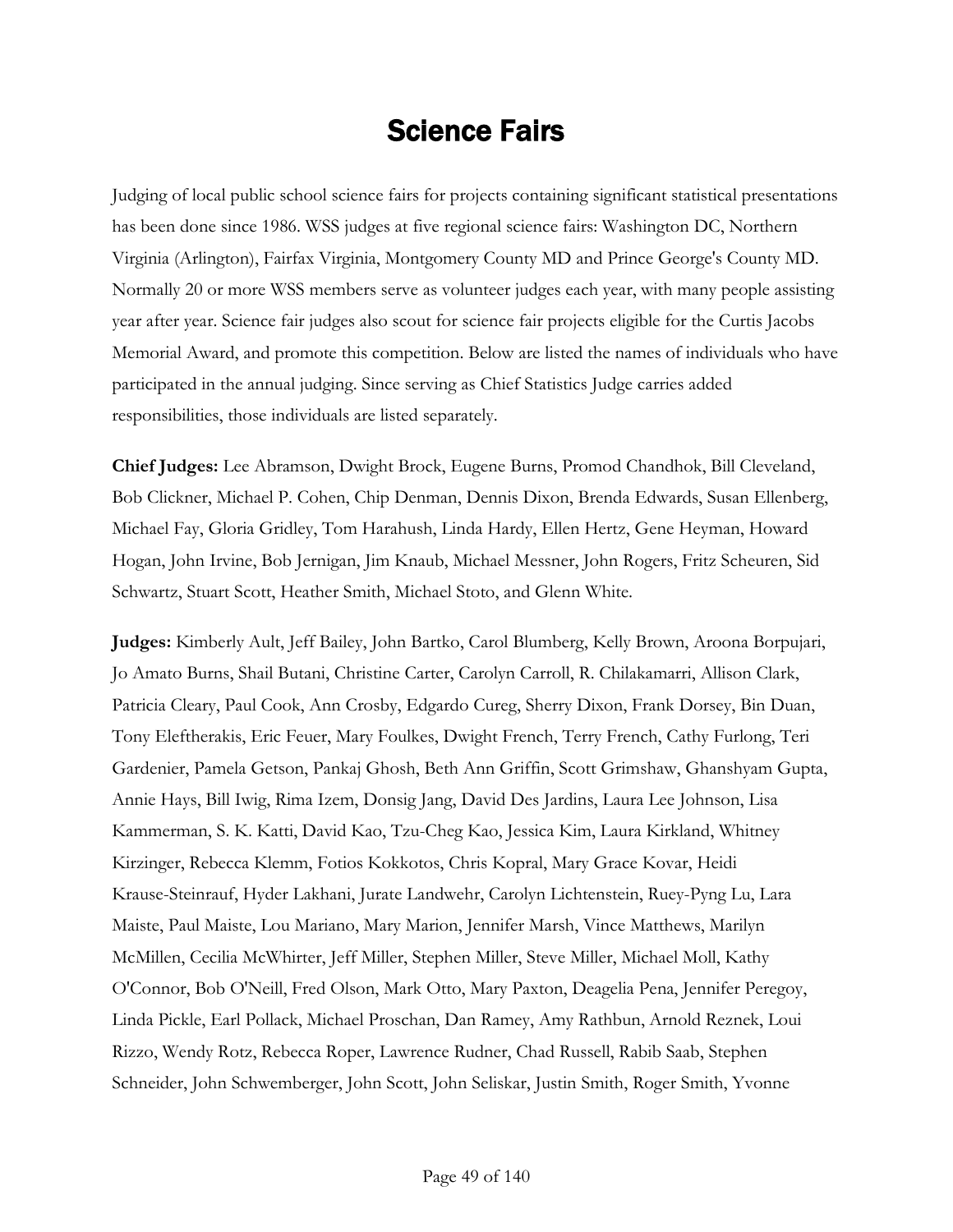Sparling, Don Stablein, Brian Taylor, Wanda Thomas, Steve Thomson, Dante Verme, Amelia Vogel, Sholom Wacholder, Leslie Wallace, Bill Warde, Dan Weinberg, David Whitford, Lorie Wijntjes, Wylie Wilson, David Wright, Zhenyl Xue, and Lihan Yan.

### Science Fairs Coordinator, 1986-

| Year    | Person              |
|---------|---------------------|
| 1986-93 | Susan Ellenberg     |
| 1993-04 | Lee Abramson        |
| 2004-11 | <b>Bob Clickner</b> |
| 2011-13 | Gloria Gridley      |
| 2013-19 | Frank Yoon          |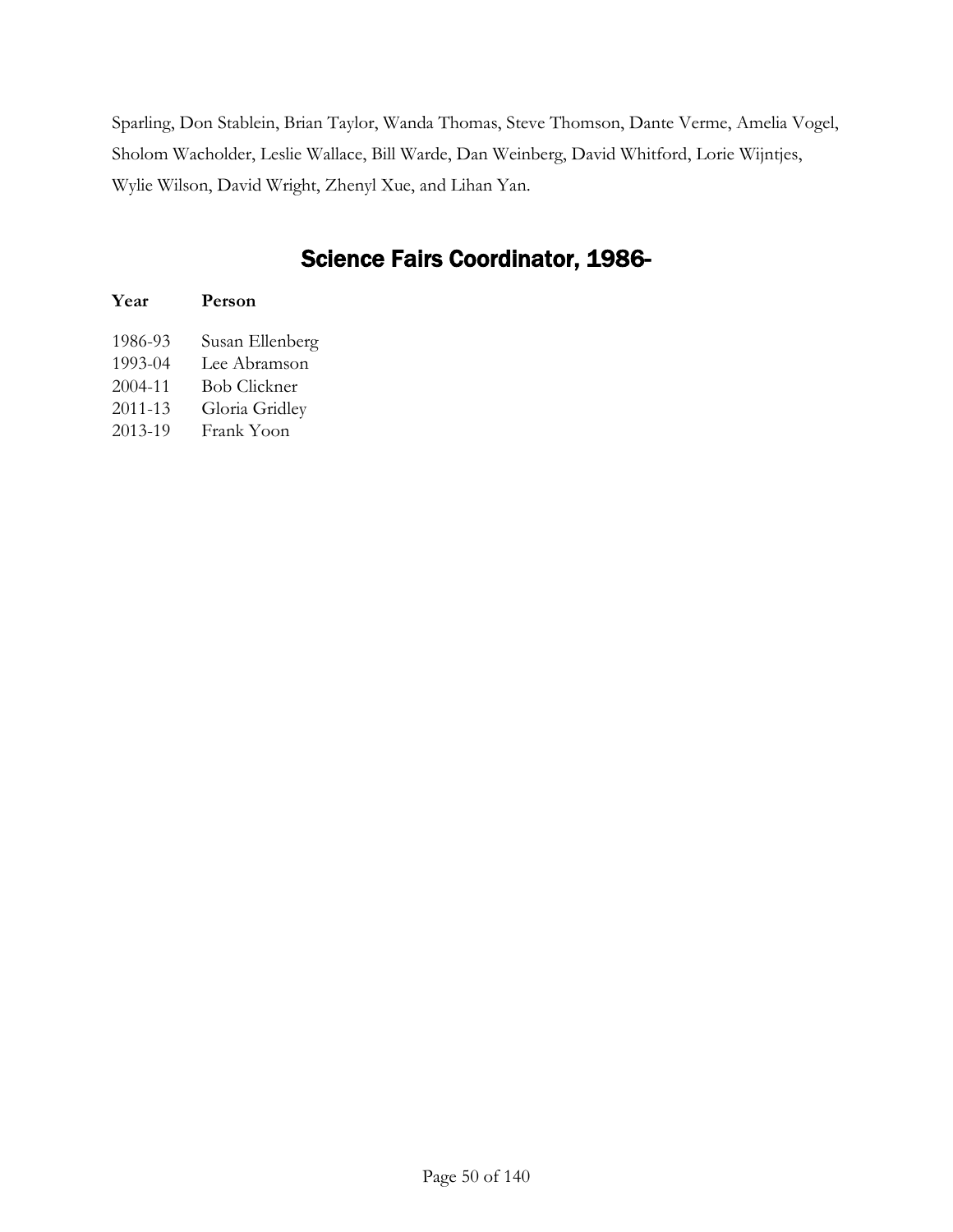# Ongoing Special WSS Committees

## Employment, 1967-

#### **Year Person**

| 1967-76 | Marie Eldridge     |
|---------|--------------------|
| 1976-89 | Evelyn R. Kay      |
| 1989-98 | <b>Bill Arends</b> |
| 1998-02 | Fotios Kokkotos    |
| 2002-16 | Anne Peterson      |
| 2017-19 | Lisa Faustlin      |
|         |                    |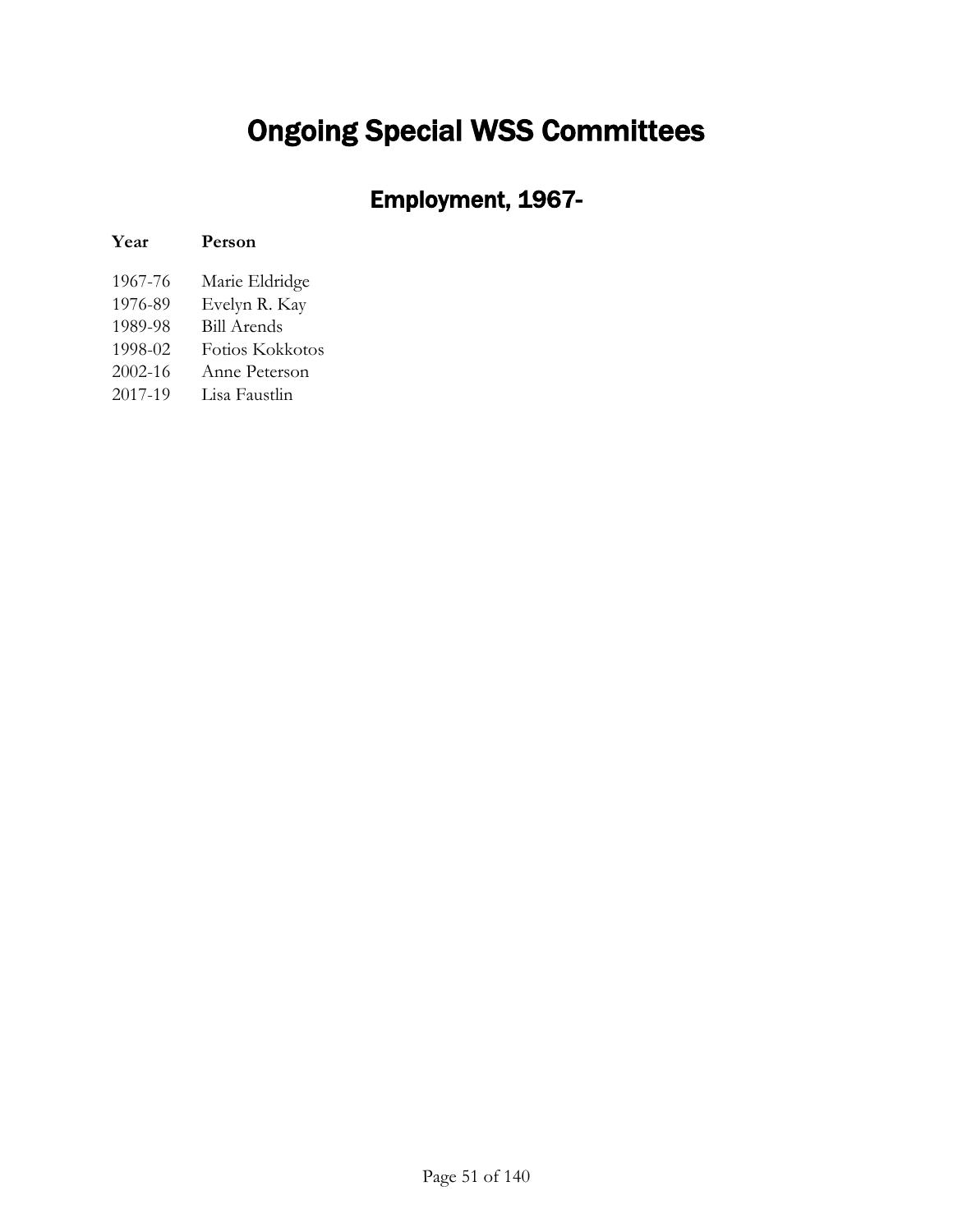### Audit Committee, 1975-

#### **Year Person**

| 1975-78 | Theodore Gearhart   |
|---------|---------------------|
| 1978-80 | Bennie Clemmer      |
| 1982-91 | Ron Fecso           |
| 1992-96 | Ellen Mary Yau      |
| 1997-06 | Michael P. Cohen    |
| 2006-07 | Stuart Scott        |
| 2007-14 | <b>Stuart Scott</b> |
|         | R. Clifton Bailey   |
| 2014-16 | Jonaki Bose         |
|         | J. Michael Brick    |
| 2016-18 | Keith Rust          |
|         | Jonaki Bose         |
| 2018-19 | Chris Moriarity     |
|         | Michael P. Cohen    |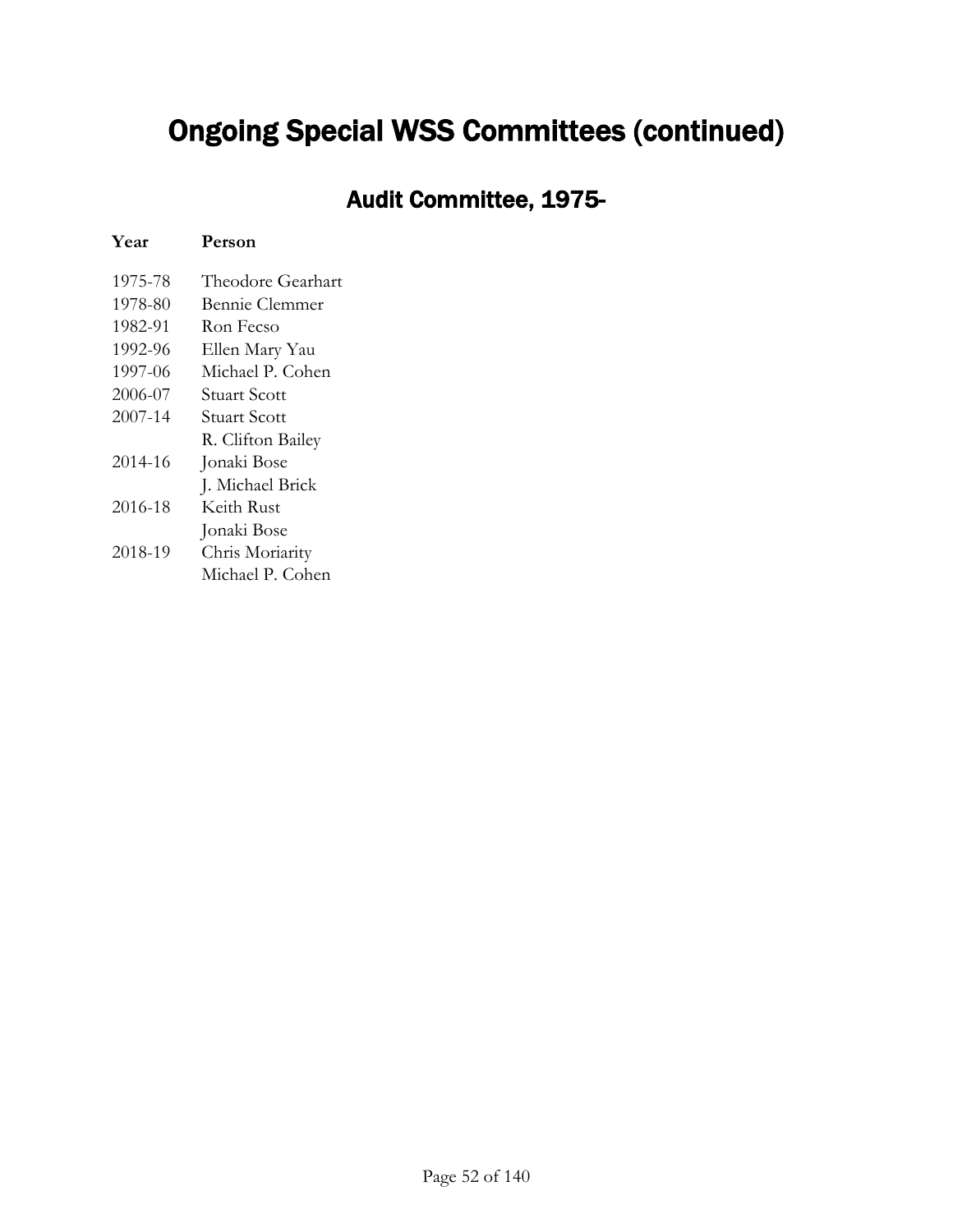## Social Committee, 1985-

| Year    | Person           |
|---------|------------------|
| 1985-86 | Marilyn McMillen |
|         | David McMillen   |
| 1986-87 | Marilyn McMillen |
| 1987-89 | Dwight Brock     |
|         | Julia D. Oliver  |
| 1989-91 | Mary Garvin      |
|         | Evelyn R. Kay    |
| 1991-92 | Mary Garvin      |
|         | Lorraine McCall  |
| 1992-93 | Lorraine McCall  |
|         | Kimberly Long    |
| 1993-94 | Kimberly Long    |
| 1994-95 | Suzanne Dorinski |
|         | Jill Montaquila  |
| 1995-96 | Yves Thibaudeau  |
|         | Jill Montaquila  |
| 1996-98 | Jill Montaquila  |
| 1998-04 | Jeri Mulrow      |
| 2004-06 | Yves Thibaudeau  |
| 2006-08 | Yasmin Said      |
|         | Yves Thibaudeau  |
| 2008-09 | Chris Cummiskey  |
|         | Yasmin Said      |
|         | Yves Thibaudeau  |
| 2009-10 | Chris Cummiskey  |
| 2010-12 | Chris Cummiskey  |
|         | Yasmin Said      |
| 2012-14 | Frank Yoon       |
| 2014-15 | Shelly Craig     |
| 2015-18 | Ranjana Kohli    |
| 2018-19 | Glenn White      |
|         | Ed Mulrow        |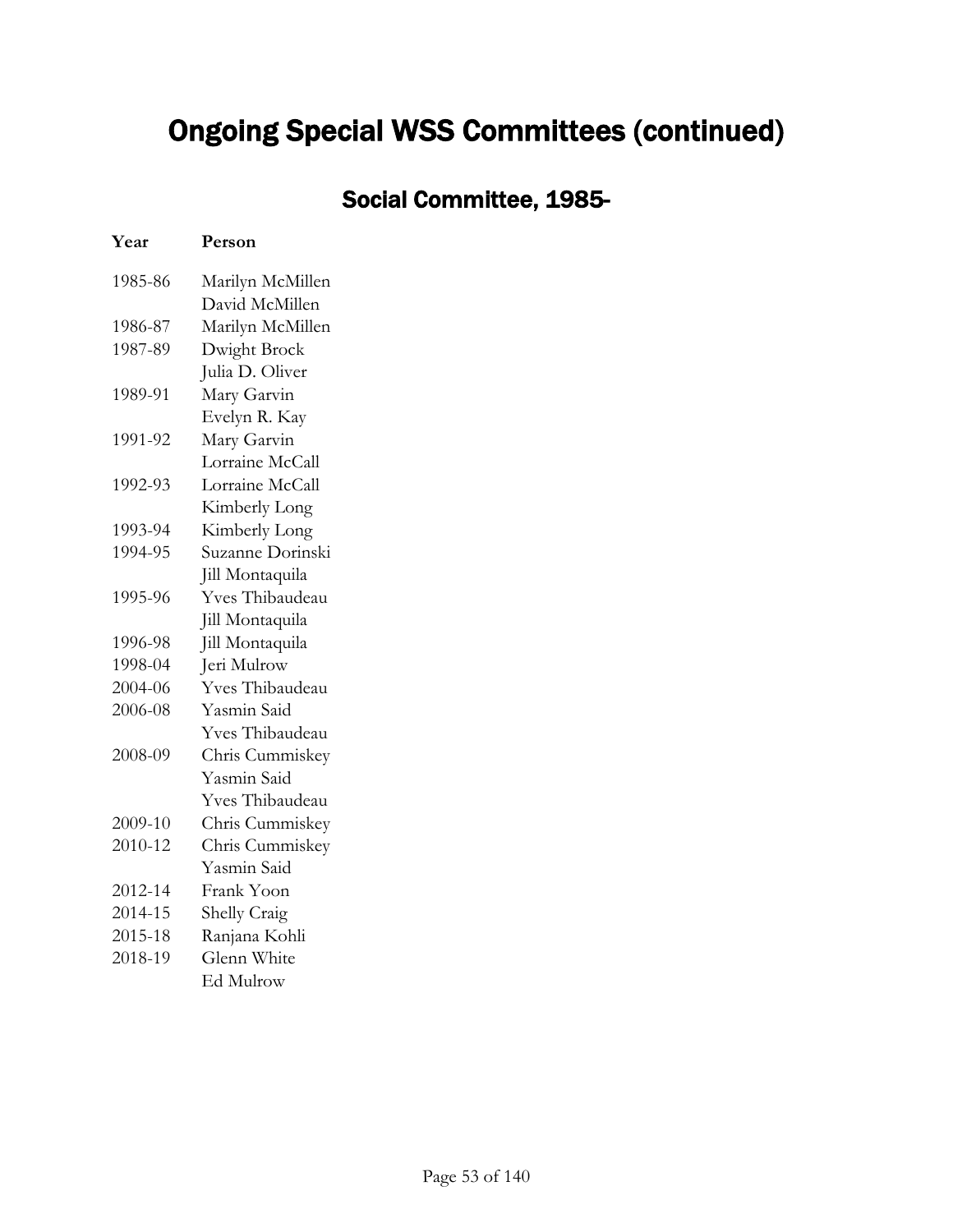## Electronic Mail Committee, 1994-

| Year        | Person           |
|-------------|------------------|
| 1994-00     | Michael L. Cohen |
|             | Michael Greene   |
|             | Vince Massimini  |
| 2000-03     | Michael L. Cohen |
|             | Vince Massimini  |
|             | Dan Jacobs       |
| $2003 - 11$ | Vince Massimini  |
|             | Michael Greene   |
| 2011-19     | Vince Massimini  |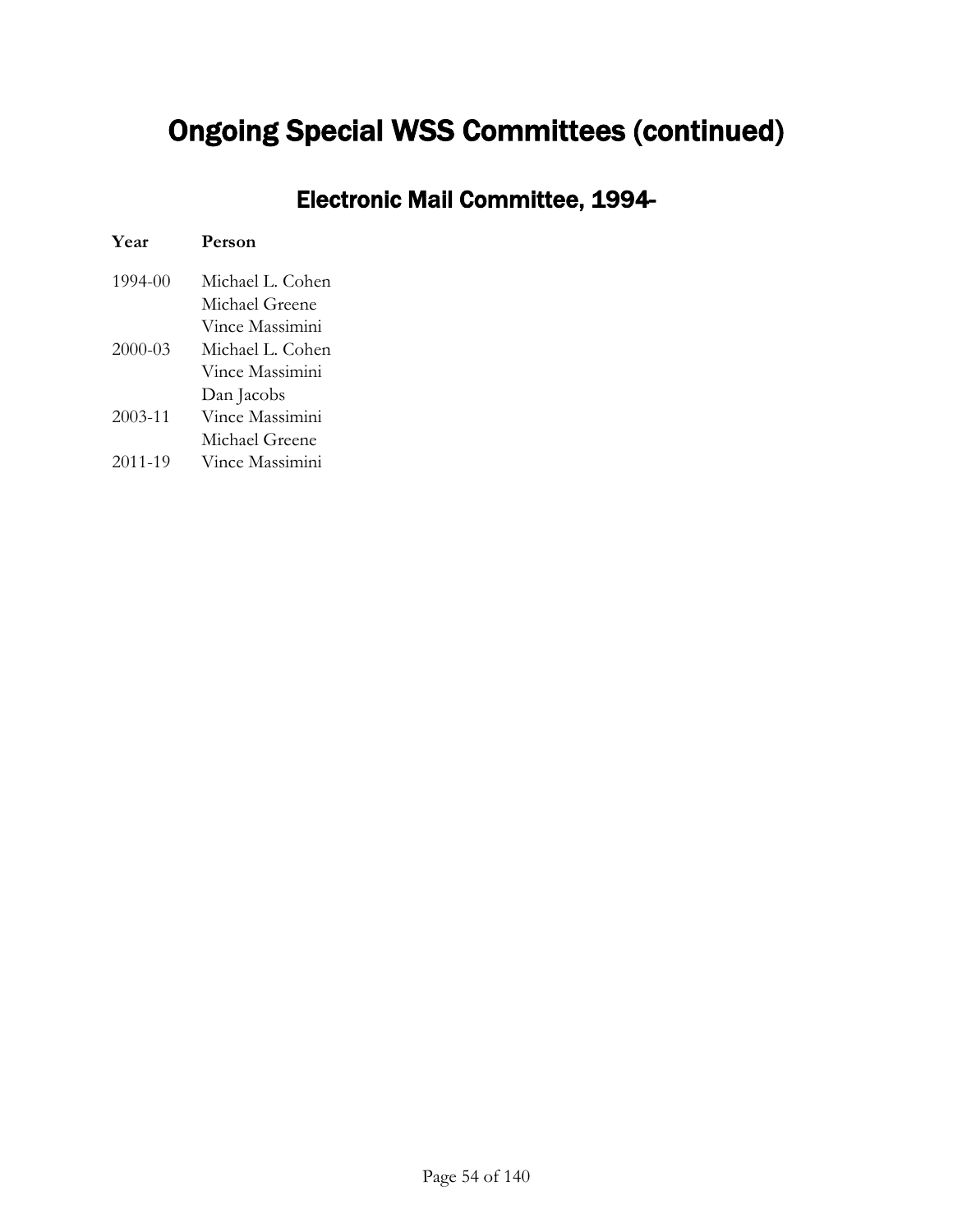### Video Librarian, 1992-2015

| Year        | Person         |
|-------------|----------------|
| 1992-95     | Ed Milton      |
| 1995-02     | Mel Kollander  |
| $2002 - 03$ | Hee Choon Shin |
| 2003-05     | Mel Kollander  |
| 2005-15     | Phil Kalina    |
|             |                |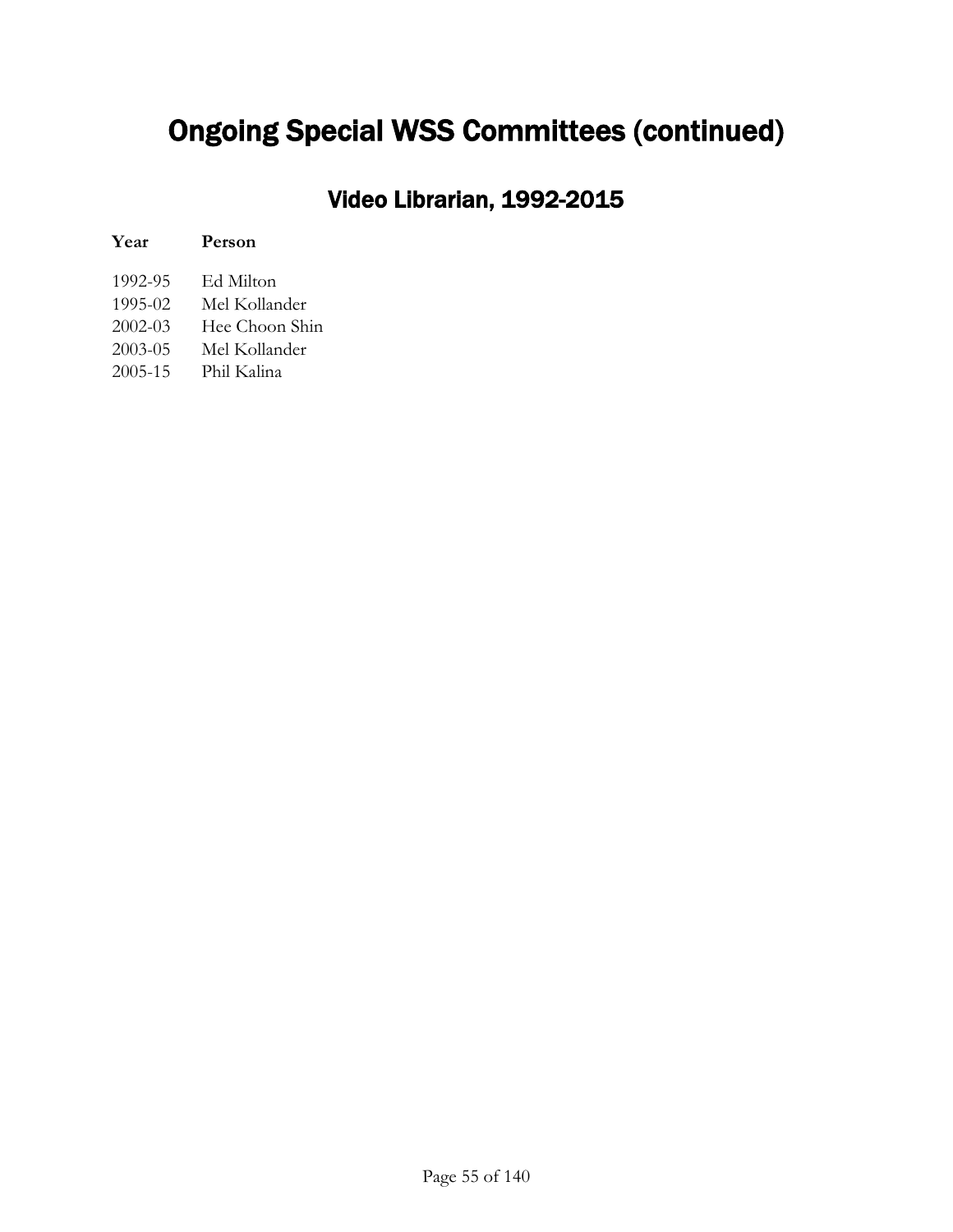### Communications 2013-

The Communications Committee assumed the duties of the former Video Librarian as well as other communications activities.

| Year    | Person      |
|---------|-------------|
| 2013-16 | Phil Kalina |
| 2017-18 | Barnali Das |
| 2018-19 | Phil Kalina |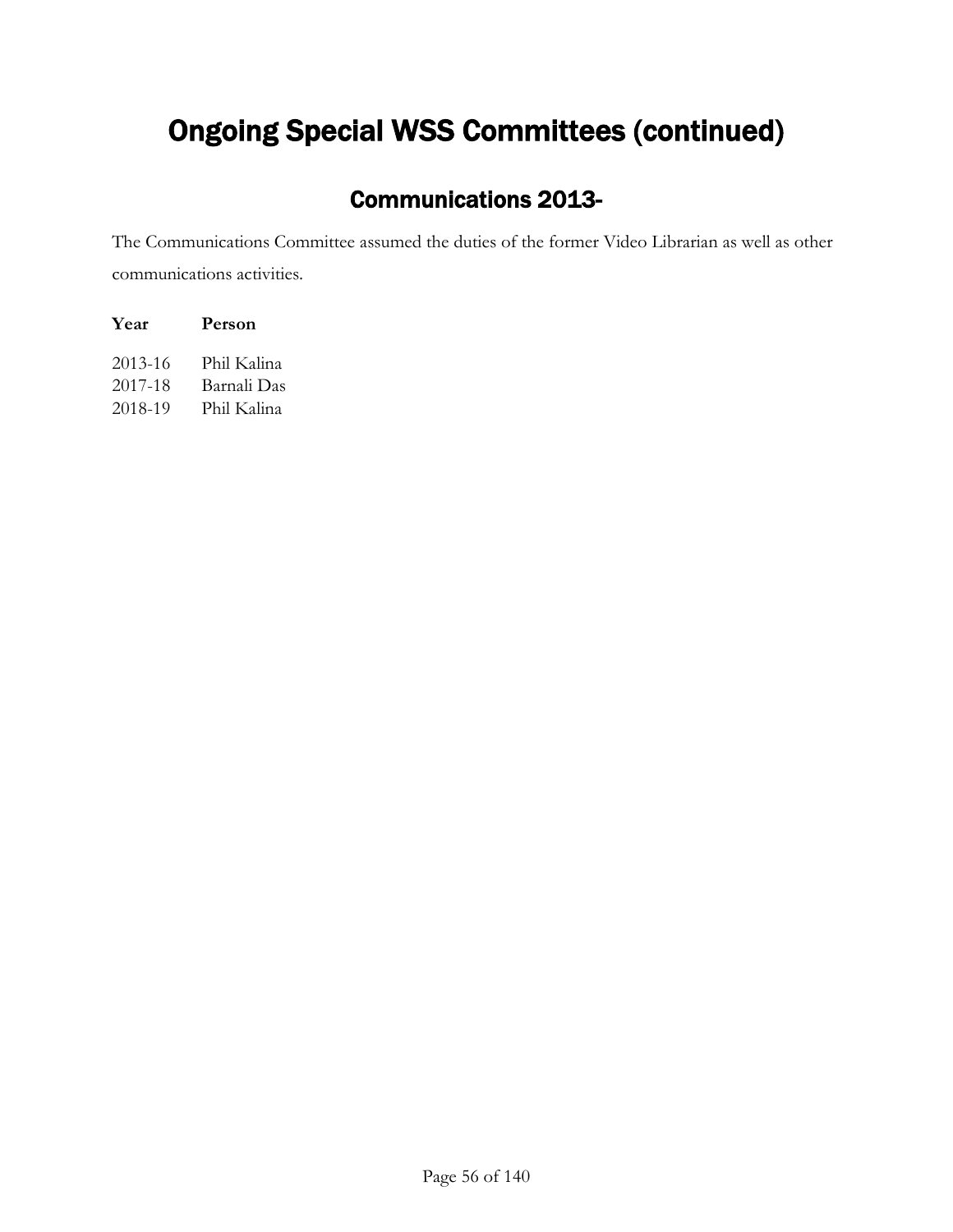Curtis Jacobs Memorial, 1991-2013

| Year        | Person                                                           |
|-------------|------------------------------------------------------------------|
| 1991-93     | Rick Valliant                                                    |
|             | Cathryn Dippo                                                    |
| 1993-94     | Rick Valliant                                                    |
| 1994-96     | Mary Batcher                                                     |
| 1996-01     | Wendy Rotz                                                       |
|             | Paul Cook                                                        |
| 2001-02     | Kellie Wills                                                     |
|             | Paul Cook                                                        |
| $2002 - 03$ | Amy Luo                                                          |
|             | Sung Hee Lee                                                     |
| $2003 - 04$ | Amy Luo                                                          |
|             | Sung Hee Lee                                                     |
| 2004-05     | Amy Luo                                                          |
| 2005-06     | Brigid Brett-Esborn                                              |
| 2006-07     | Vacant                                                           |
| 2007-13     | Tom Krenzke                                                      |
|             | Committee integrated with Quantitative Literacy Program in 2013. |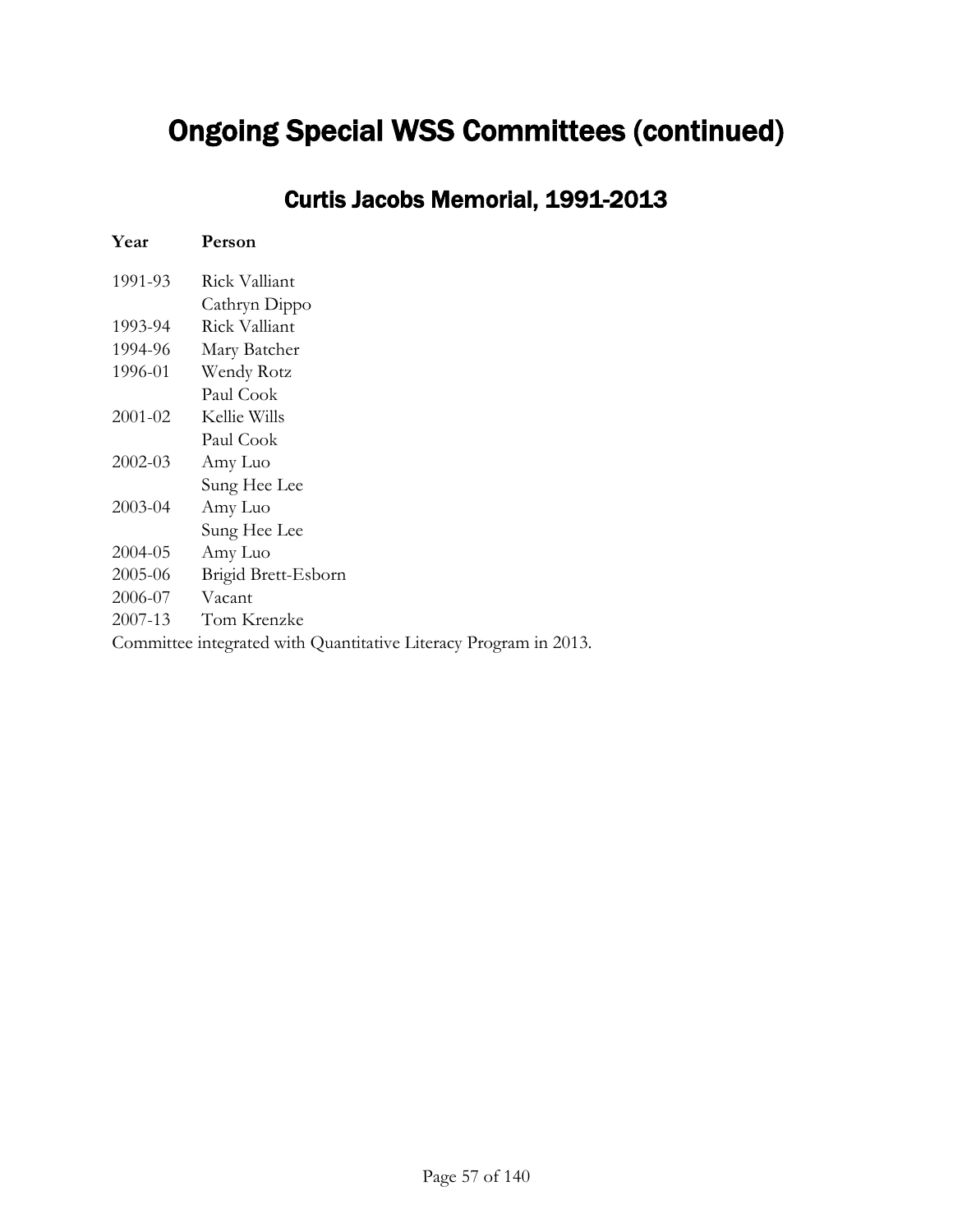### Hansen Lecture, 1991-

| Year    | Person                                                                                                            | Year    | Person                                                                                        |
|---------|-------------------------------------------------------------------------------------------------------------------|---------|-----------------------------------------------------------------------------------------------|
| 1991-01 | Nancy Kirkendall<br>Virginia de Wolf<br><b>Bob Groves</b><br>Wes Schaible                                         | 2007-08 | Norman Bradburn<br>Trena Ezzati-Rice<br>Carol House<br>Keith Rust                             |
| 2001-02 | Joe Waksberg<br>Nancy Kirkendall<br>Virginia de Wolf<br>Roger Tourangeau<br>Nat Schenker<br>Joe Waksberg          | 2008-10 | Tommy Wright<br>Norman Bradburn<br>Ron Fecso<br>Carol House<br>Keith Rust<br>Richard Valliant |
| 2002-03 | Nancy Kirkendall<br>Virginia de Wolf<br>Dan Kasprzyk<br>Nat Schenker<br>Roger Tourangeau                          | 2010-11 | Tommy Wright<br>Connie Citro<br>Ron Fecso<br>Mark Harris<br>Keith Rust                        |
| 2003-04 | Joe Waksberg<br>Nancy Kirkendall<br>Dan Kasprzyk<br>Nat Schenker<br>Carol House<br>Roger Tourangeau               | 2011-12 | Richard Valliant<br>Connie Citro<br>Don Malec<br>John Czajka<br>Mark Harris<br>Keith Rust     |
| 2004-05 | Joe Waksberg<br>Dan Kasprzyk<br>Nat Schenker<br>Roger Tourangeau<br>Trena Ezzati-Rice<br>Joe Waksberg             | 2012-13 | Connie Citro<br>John Czajka<br>Mark Harris<br>Don Malec<br>Eric Slud<br>Keith Rust            |
| 2005-06 | Roger Torangeau<br>Carol House<br>Joseph Waksberg (deceased)<br>Dan Kasprzyk<br>Nat Schenker<br>Trena Ezzati-Rice | 2013-15 | Barry Graubard<br>Don Malec<br>John Czajka<br>Eric Slud<br>Mark Harris<br>Keith Rust          |
| 2006-07 | Norman Bradburn<br>Trena Ezzati-Rice<br>Carol House<br>Dan Kasprzyk<br>Keith Rust<br>Tommy Wright                 | 2015-16 | Barry Graubard<br>Frauke Kreuter<br>John Czajka<br>Eric Slud<br>Mark Harris<br>Keith Rust     |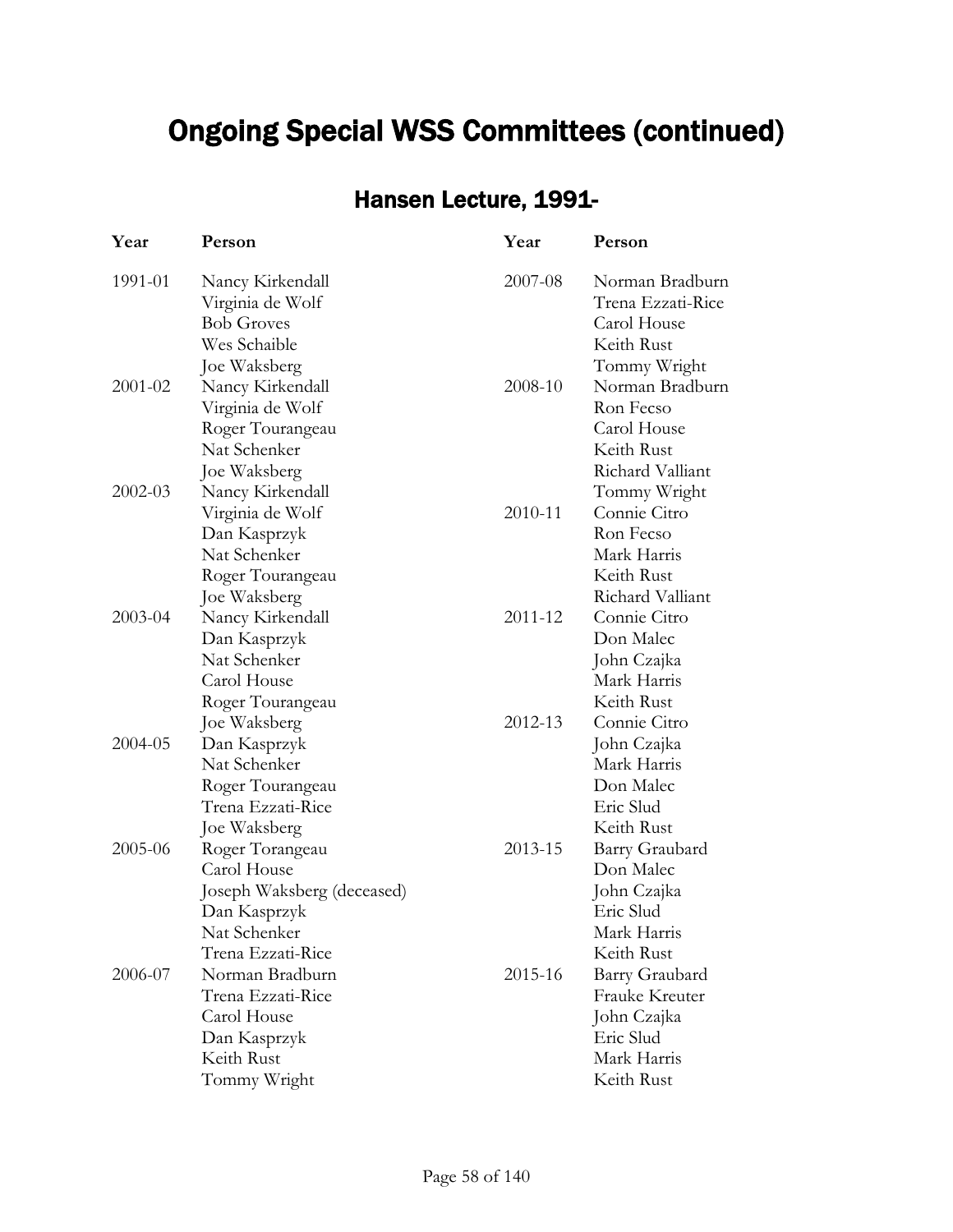Hansen Lecture, 1991- (continued)

## **Year Person**

| 2017-18 | Barry Graubard |
|---------|----------------|
|         | Frauke Kreuter |
|         | Morgan Earp    |
|         | Eric Slud      |
|         | Linda Young    |
|         | Keith Rust     |
| 2018-19 | Barry Graubard |
|         | Franke Krenter |
|         | Morgan Earp    |
|         | Steve Cohen    |
|         | Linda Young    |
|         | Keith Rust     |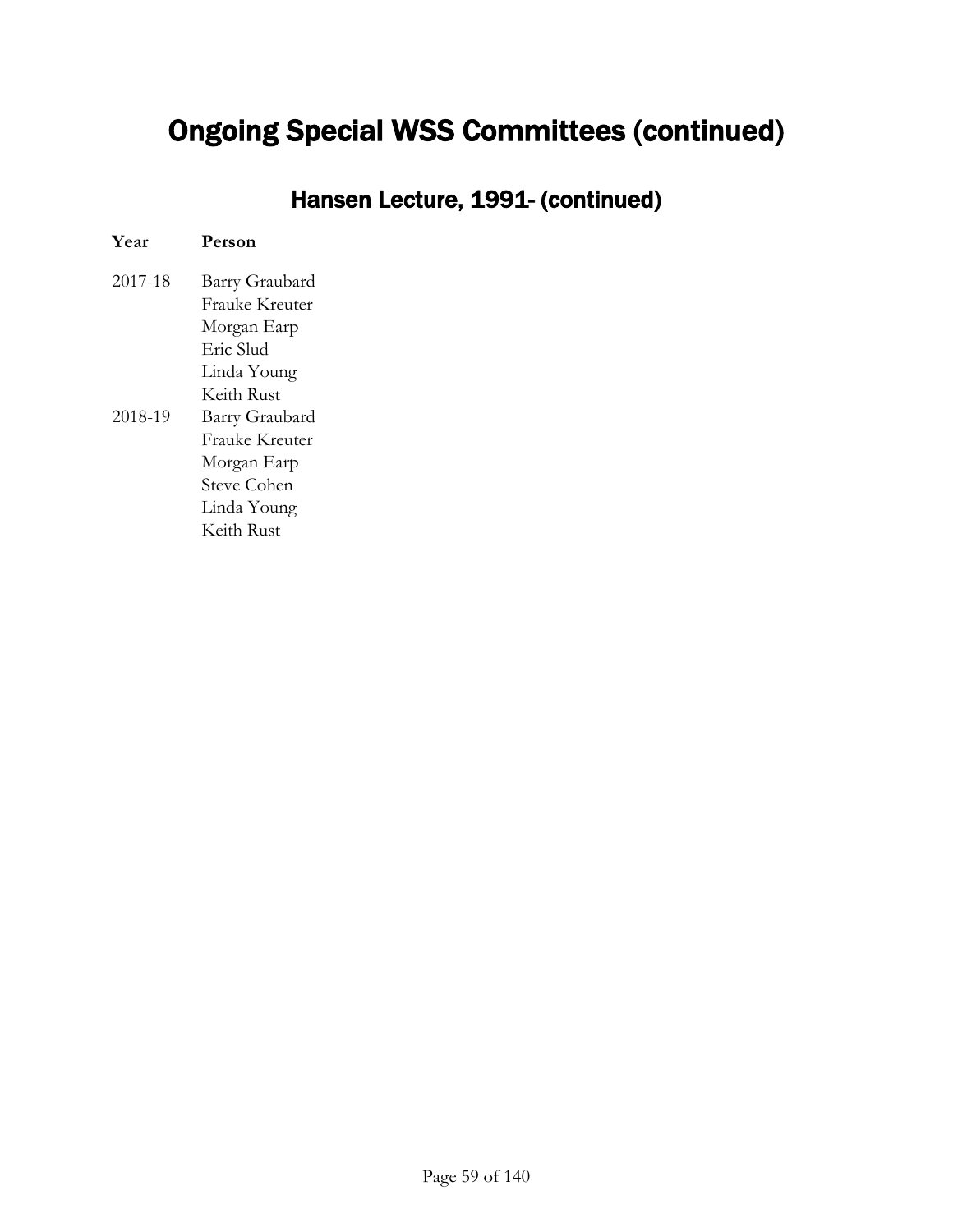### Videoconferencing Coordinator, 2001-

By tradition, methodology seminars and all data collection methods seminars are videorecorded. Other events may be videorecorded. The coordinator is the central point of contact for arranging videorecording.

| Year    | Person      |  |
|---------|-------------|--|
| 2001-08 | John Dixon  |  |
| 2008-19 | Dan Gillman |  |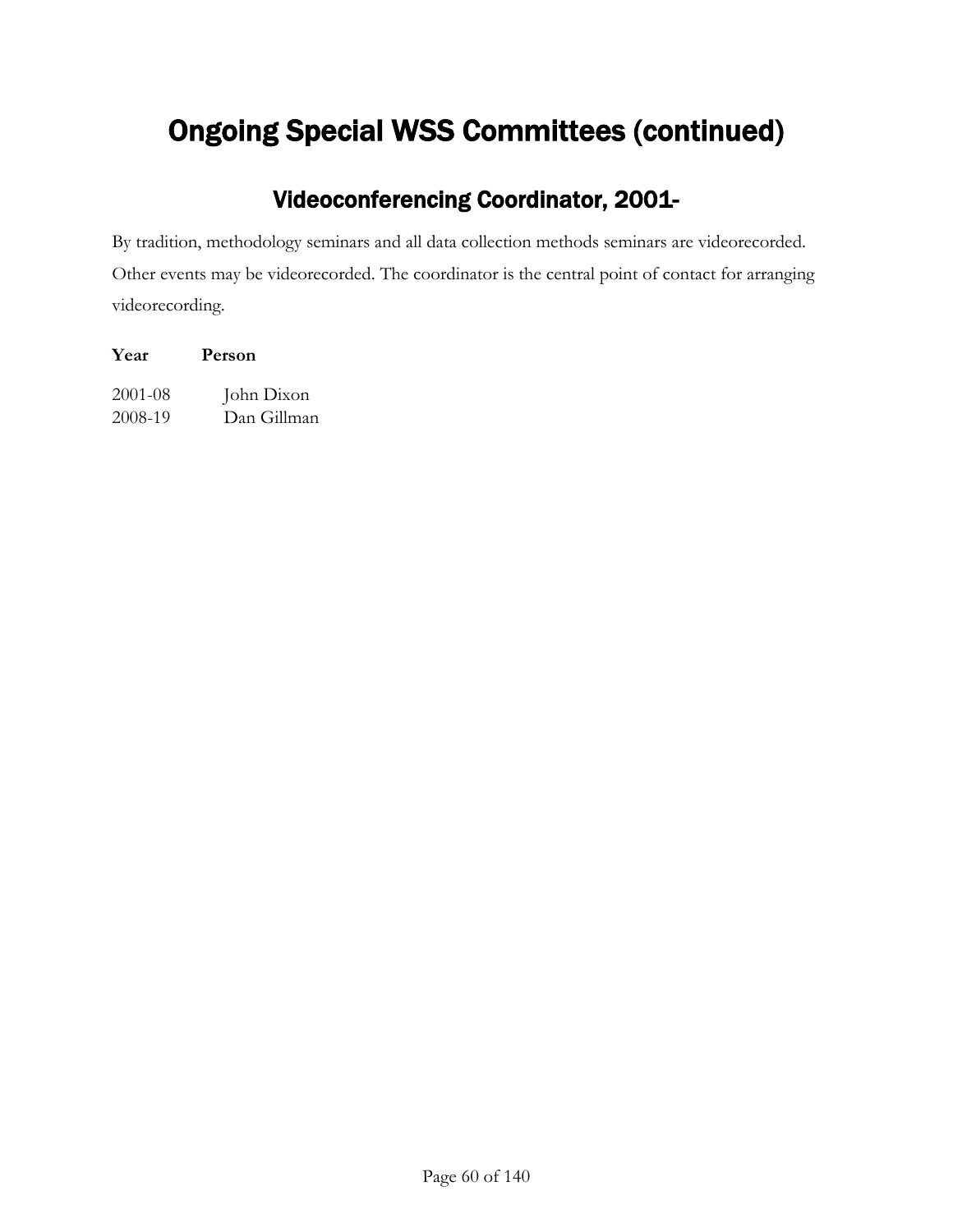### Web Master, 1997-

The WSS Webmaster is responsible for planning, developing, maintaining, and updating of the WSS Website. In particular, this person oversees the tallying of ballots in WSS annual officer elections. Note that for the 2014-2016 elections, Westat tallied the ballots for the election of officers.

| Year                                     | Person                                                       |
|------------------------------------------|--------------------------------------------------------------|
| 1997-14<br>2014-16<br>2016-17<br>2017-19 | Dan Jacobs<br>Tim Allen<br>Jonathan Lisic<br>Chris Moriarity |
|                                          |                                                              |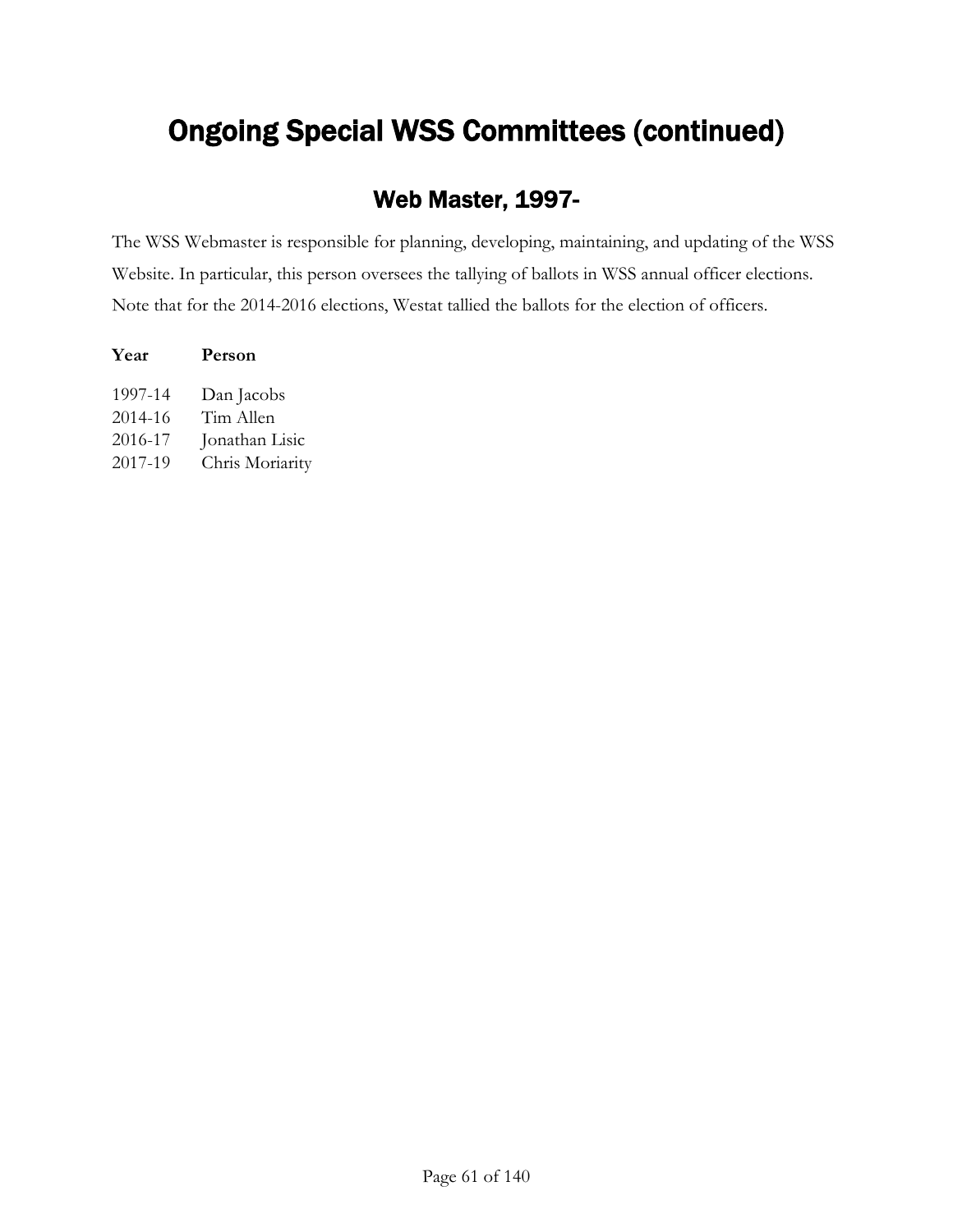## Historical Special WSS Committees

#### Various Special Committees, 1966-1992

| <b>Baltimore Activities</b> |                                |                         | <b>Local Government Cooperation</b> |  |
|-----------------------------|--------------------------------|-------------------------|-------------------------------------|--|
| 1966-70                     | Harold Grossman                | 1979-81                 | Richard C. Taeuber                  |  |
|                             | <b>Outstanding Paper Award</b> |                         | <b>Washington Alliance</b>          |  |
| 1967-68                     | Churchill Eisenhart            | 1980-82                 | Lee-Ann C. Hayek                    |  |
| 1968-69                     | John H. Smith                  |                         | Mary Mulry                          |  |
| 1969-70                     | Edward C. Bryant               |                         |                                     |  |
| 1970-71                     | Helen Lamale                   | <b>NCAPS</b>            |                                     |  |
|                             | Interprogrammatic              | 1982-84                 | Robert Smythe                       |  |
| 1967-73                     | Paul Ahmed                     | <b>Academic Liaison</b> |                                     |  |
| 1977-80                     | Paul Ahmed                     |                         |                                     |  |
| 1980-82                     | Jim Carpenter                  | 1990-92                 | Bob Jernigan                        |  |
| 1982-83                     | Fritz Scheuren                 |                         |                                     |  |
| 1983-84                     | Wendy Alvey                    |                         |                                     |  |
|                             | Fritz Scheuren                 |                         |                                     |  |

### Quality Assurance Symposium Committee, 1988-92

Between 1988 and 1992, WSS presented a very professional and forward looking symposium on Quality Assurance in the Government. The symposium required sustained efforts from a number of people each year. Glenn White and Ron Fecso served on the committee each of the 5 years, with Glenn chairing each year except 1990. Other committee members were Virginia de Wolf 1988-89; Jack Galvin 1988-89 and 1991-92; Pete Karcher 1988-89; David Marker 1988-89 and 1991-92; Douglas Hale 1988-90; William Lockerby 1988-89; Don Tucker 1988; Stanley Freedman 1989 and 1991; Otto Schwartz 1989; Sid Schwartz 1989-92; James Stemmle 1989-91; Brad Pafford, Chair in 1990; Henry Cling 1990; Robert E. Reed 1990; Mary Batcher 1991-92; and John L. Neberger 1992.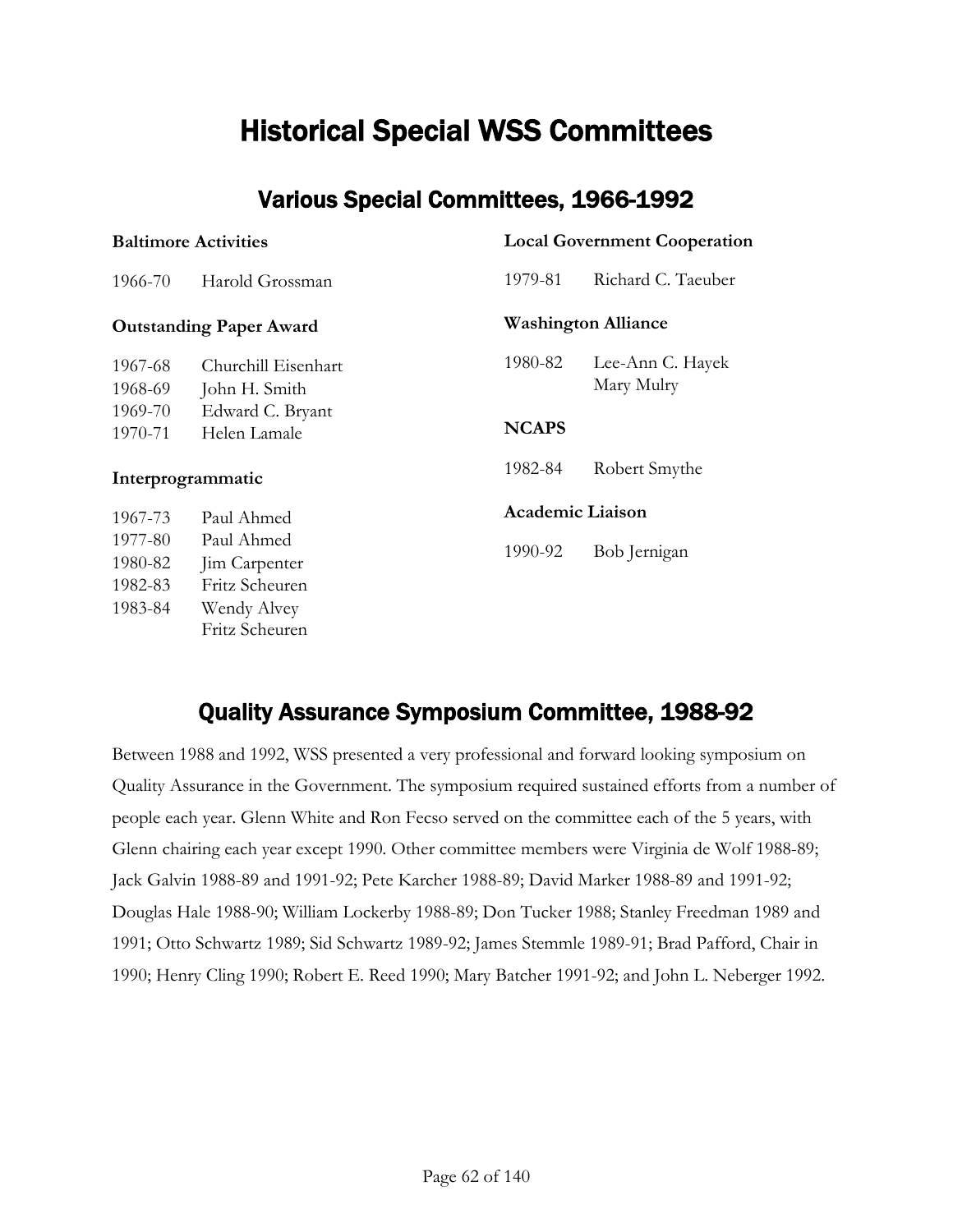### Constitution and Review Committees, 1962-1991

WSS has benefitted throughout its history by a number of internal review task forces and committees. Unfortunately, no historic tracks could be found of the key members involved in some important events such as drafting the 1926 Constitution. Below are listed committees and members who could be documented.

#### **1962 Improvement Task Force**

Rexford Parmalee Earnst E. Blanche Charles B. Lawrence, Jr. Al Mindlin Leon Gilford Samuel Greenhouse Marie Eldridge Ernie Enquist

#### **1974 Future Activities Committee**

Joseph Gastwirth Rose Glubin Jay Herson

#### **1975 Constitution Committee**

Margaret E. Martin Ben Tepping Ted Woolsey

#### **1976 Methodology Survey Committee**

Fritz Scheuren Wendy Alvey

#### **1980 WSS Review Committee**

Maria Gonzalez Samuel Greenhouse Tom Jabine David L. Kaplan Bob Tortora

#### **1981 Membership Survey Committee**

Doug Samuelson

#### **1984 Constitution Committee**

Richard C. Taeuber Bennie Clemmer Rich Allen

#### **1985 Strategic Planning Committee**

Charles Mann Wendy Alvey Bennie Clemmer Daniel Kasprzyk Mary Grace Kovar

#### **1991 Constitution Committee**

John Czajka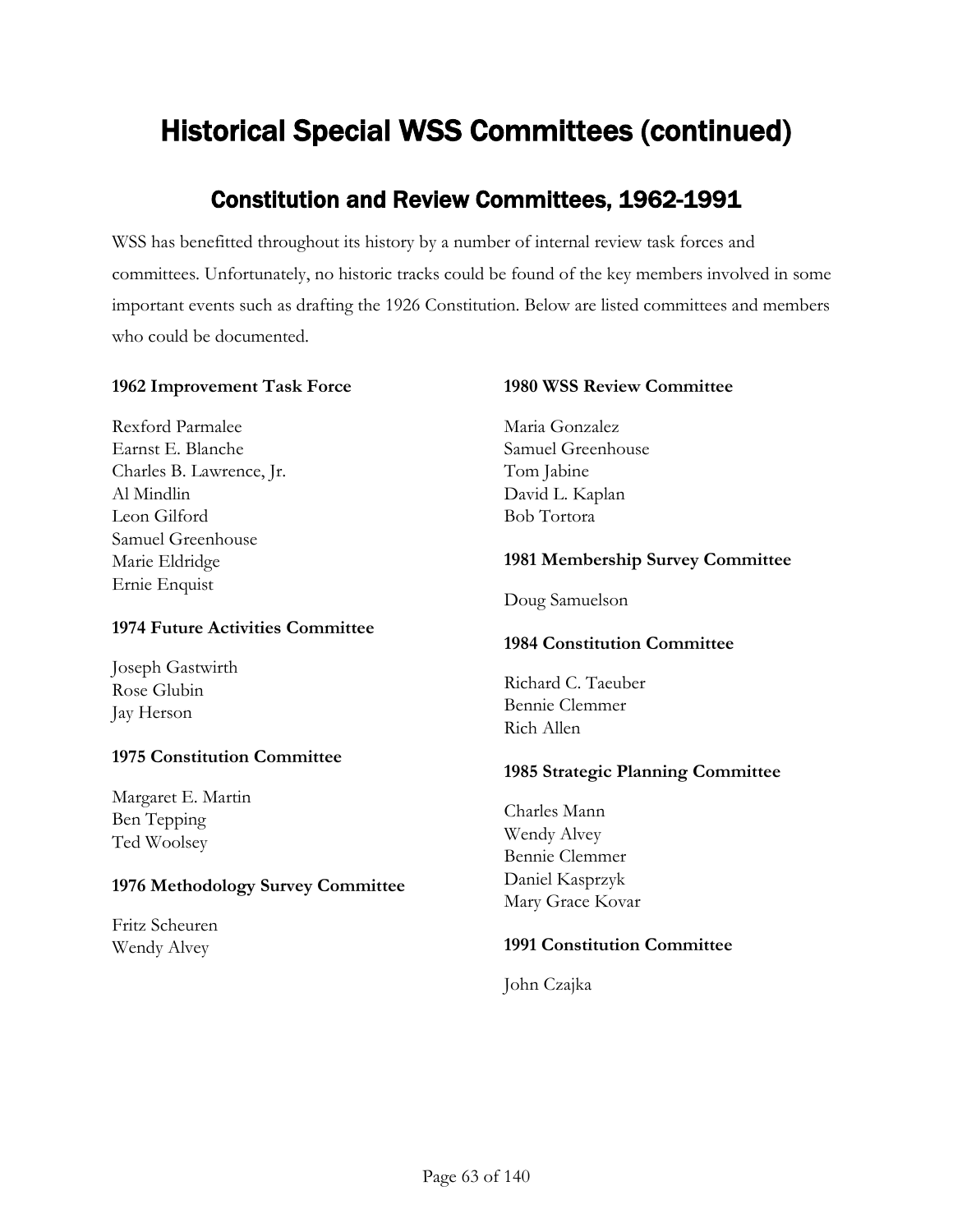### Nominating and Elections Committee, 1945-1986

The WSS Nominating and Elections Committee has taken on many forms at different times. Usually the Committee was officially appointed by the President, but the Past President often served as the Chair. In some years, a formal Committee was not named but the Past President informally called on other members for advice about potential candidates. That has been the case since 1986, so committees are not identified past that point. Below are listed as many members of past Nominating and Elections Committees as could be found. If one name is listed, only the Chair for that year could be determined.

| Year | Person              | Year | Person                 |
|------|---------------------|------|------------------------|
| 1945 | Donald C. Riley     | 1953 | Ezra Glaser            |
| 1947 | A. Ross Eckler      |      | Dorothy Brady          |
|      | Walter F. Ryan      |      | Jerome Cornfield       |
|      | N. Arnold Tolles    |      | Louis Ducuff           |
| 1948 | Thomas J. Mills     |      | Kenneth B. Williams    |
|      | Margaret J. Hagood  | 1954 | <b>Charles Stewart</b> |
|      | John H. Smith       | 1955 | Ezra Glaser            |
| 1949 | Walter F. Ryan      |      | Selma F. Goldsmith     |
|      | Emmett H. Welch     |      | Joe Steinberg          |
|      | Emil D. Schell      | 1956 | Emmet H. Welch         |
| 1950 | Peyton Stapp        |      | Raymond Nassimbene     |
|      | Selma F. Goldsmith  |      | John Mandel            |
|      | J. Stevens Stock    | 1957 | Conrad Taeuber         |
| 1951 | Kenneth B. Williams | 1958 | Homer Jones            |
|      | Dorothy Brady       | 1959 | John H. Smith          |
|      | Harold Durn         | 1960 | Rexford Parmelee       |
| 1952 | Donald C. Riley     | 1961 | Sidney Jaffe           |
|      | Foster Adams        |      | J. Richard Grant       |
|      | Joseph F. Daly      |      | Herman Miller          |
|      | Ida C. Merriam      | 1962 | Ernest Engquist        |
|      | Faith M. Williams   |      |                        |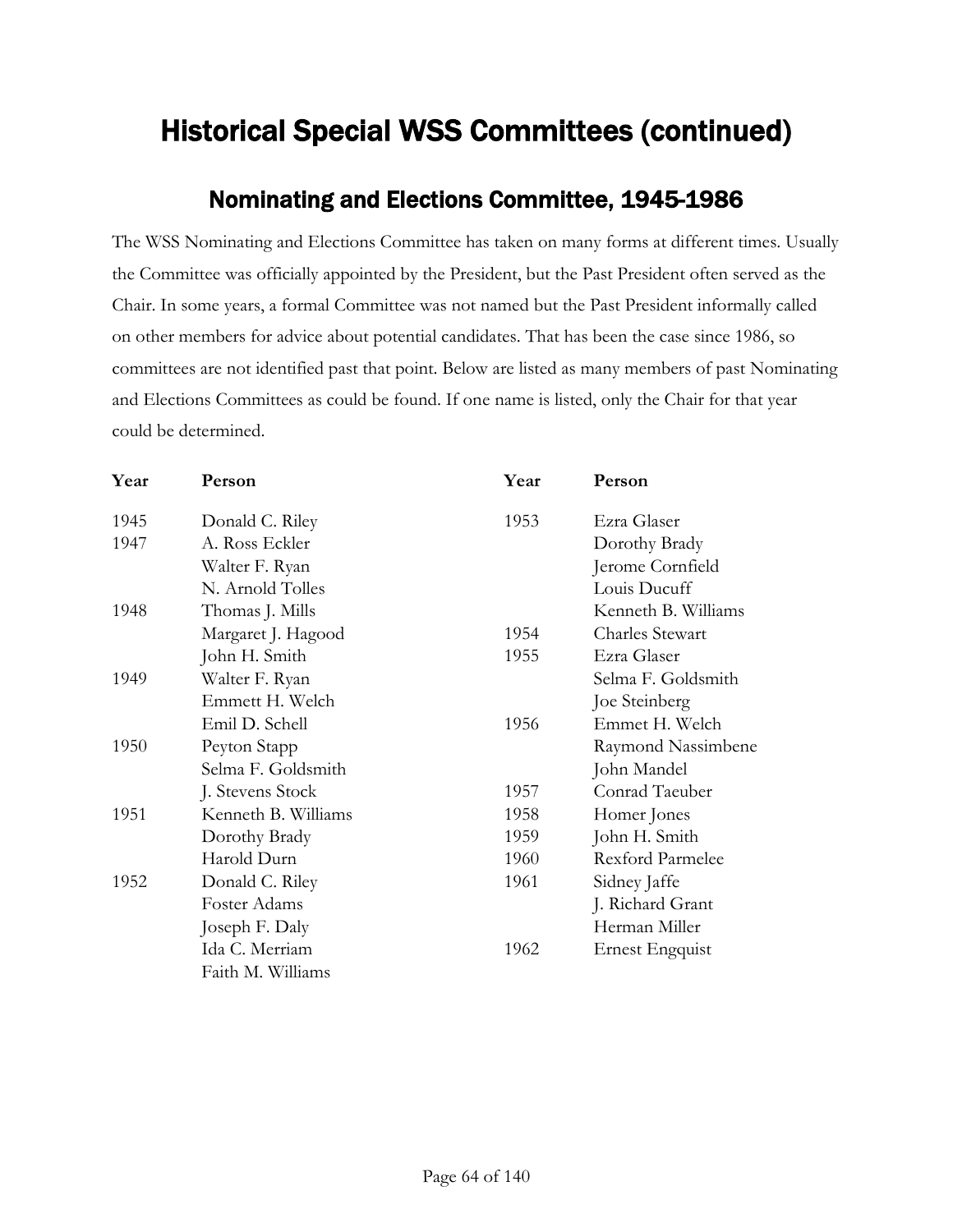### Nominating and Elections Committee, 1945-86 (continued)

| Year                 | Person                                                          | Year | Person                                                                         |
|----------------------|-----------------------------------------------------------------|------|--------------------------------------------------------------------------------|
| 1963                 | Paul F. Krueger<br>Edwin D. Goldfield<br>Jerome Cornfield       | 1978 | Marie Eldridge<br>Leonard Fischman                                             |
| 1964                 | Ernest E. Blanche<br><b>Rexford Parmelee</b><br>Walter F. Ryan  | 1979 | Fritz Scheuren<br>Barbara A. Bailar<br>Edwin D. Goldfield<br>Hubert Lilliefors |
| 1965                 | Theodore D. Woolsey<br>Paul F. Krueger<br>Marvin Schneiderman   | 1980 | Thomas B. Jabine<br>Joseph L. Gastwirth<br>Katherine Wallman                   |
| 1966<br>1967         | Leon Gilford<br>Harold Goldstein                                | 1981 | Barbara A. Bailar<br>Tom McKenna                                               |
| 1968<br>1969<br>1970 | Harold Goldstein<br>Samuel Greenhouse<br>Dorothy Gilford        | 1982 | Arthur Kirsch<br>Tom McKenna<br>Tom Parker                                     |
| 1971<br>1972         | Albert Mindlin<br>David Kaplan                                  | 1983 | Monroe Sirken<br>Penny Erickson<br>Tom Parker                                  |
| 1974                 | Edward C. Bryant<br><b>Beatrice Orleans</b><br>Joseph Steinberg | 1984 | Arnold Avant<br>Wray Smith<br>Penny Erickson                                   |
| 1975                 | Hal Nisselson<br>Thomas B. Jabine<br>Samuel Greenhouse          | 1985 | Joseph L. Gastwirth<br>Maria E. Gonzalez<br>Nancy Kirkendall                   |
| 1976                 | Joe Waksberg<br>Jack Alterman<br>George Hall                    | 1986 | Mitchell Gail<br>C. Terrence Ireland<br>Nancy Gordon                           |
| 1977                 | Richard Taeuber<br>Fritz Scheuren<br>Charles Jones              |      | Dan Kasprzyk                                                                   |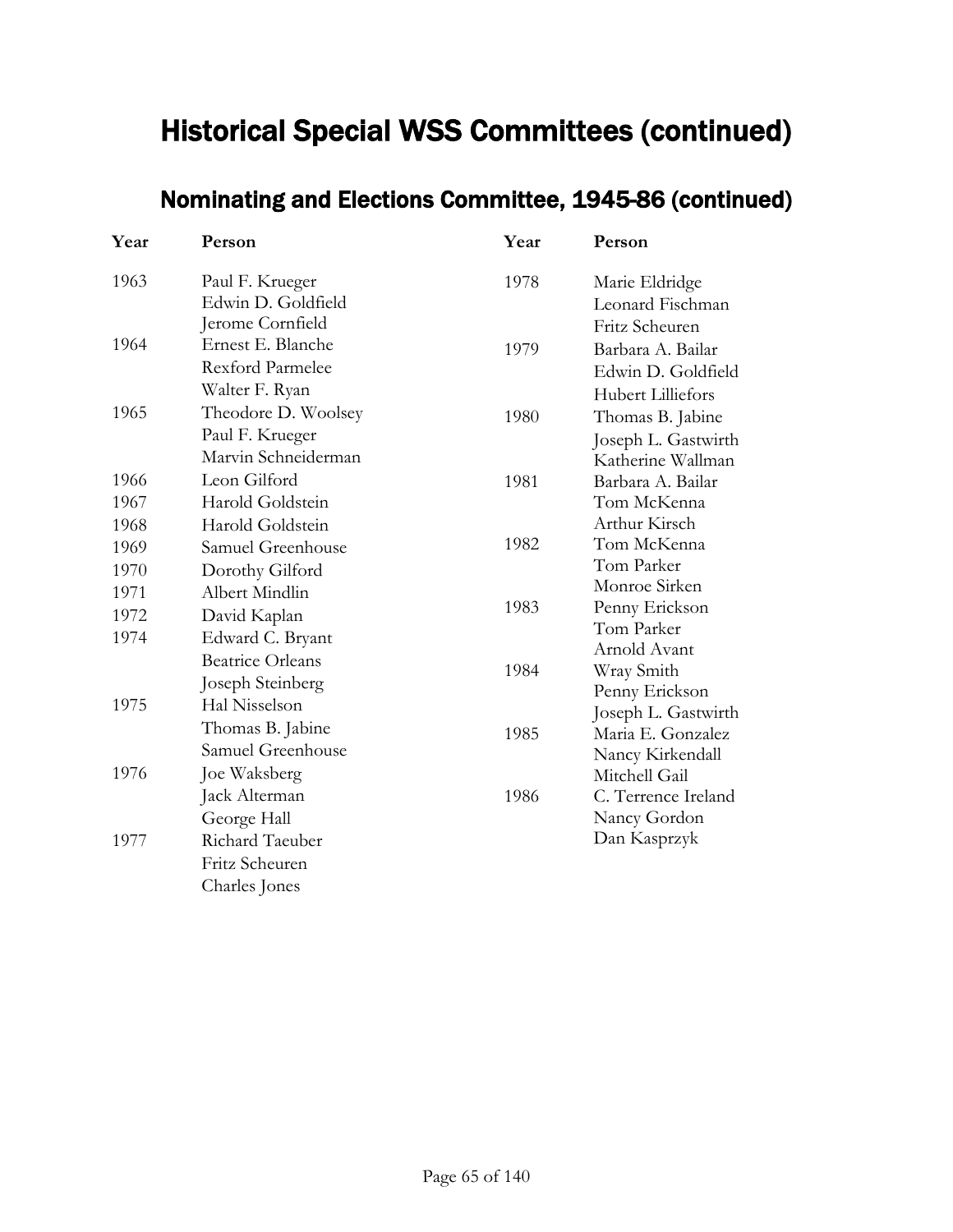#### Committee on ASA Fellows, 1969-

WSS was one of the first ASA satellite organizations to adopt the practice of forming a committee to identify members who should be nominated for consideration of the rank of ASA Fellow. The Committee was listed in the 1975 WSS Constitution as a standing committee. The Committee members did not necessarily prepare and submit the nomination but they would enlist individuals to serve as the nominator and to prepare seconding letters. Individuals are never billed as "the WSS candidate for Fellows." One result of the Committee activities was a set of written guidelines on how to prepare a strong nomination.

Since the Committees' actions had to be confidential, the members of the Committee itself were not widely publicized. Below are listed Committee members for as many years as could be found. If only one person is listed, that person served as the Committee Chair.

| Year | Person              | Year | Person              |
|------|---------------------|------|---------------------|
| 1969 | Margaret E. Martin  | 1979 | Jeanie Ridley       |
| 1970 | Samuel Greenhouse   |      | Sally Ronk          |
| 1971 | Hal Nisselson       |      | Mollie Orshansky    |
| 1972 | Marie Eldridge      |      | Charles Jones       |
| 1974 | Exra Glaser         | 1981 | Marvin Schneiderman |
|      | Badrig M. Kurkjian  |      | Seymour Selig       |
|      | Vito Natrella       |      | Nozer Singpurwalla  |
| 1975 | Vito Natrella       | 1982 | Seymour Selig       |
|      | Badrig M. Kurkjian  |      | Mary Grace Kovar    |
|      | Joseph L. Gastwirth |      | Joel Popkin         |
|      | Monroe Sirken       |      | Joseph L. Gastwirth |
| 1976 | Monroe Sirken       | 1983 | Marie Eldridge      |
|      | Barbara Bailar      |      | Nozer Singpurwalla  |
|      | Seymour Selig       | 1984 | Courtenay Slater    |
|      | Joseph L. Gastwirth |      | Nozer Singpurwalla  |
| 1977 | Barbara Bailar      |      | Mary Grace Kovar    |
|      | Seymour Selig       |      | Marie Eldridge      |
|      | Harry Weingarten    | 1985 | Earl Pollock        |
|      | Albert Mindlin      |      | Courtenay Slater    |
|      |                     |      | Mitchell Gail       |
|      |                     |      | Fritz Scheuren      |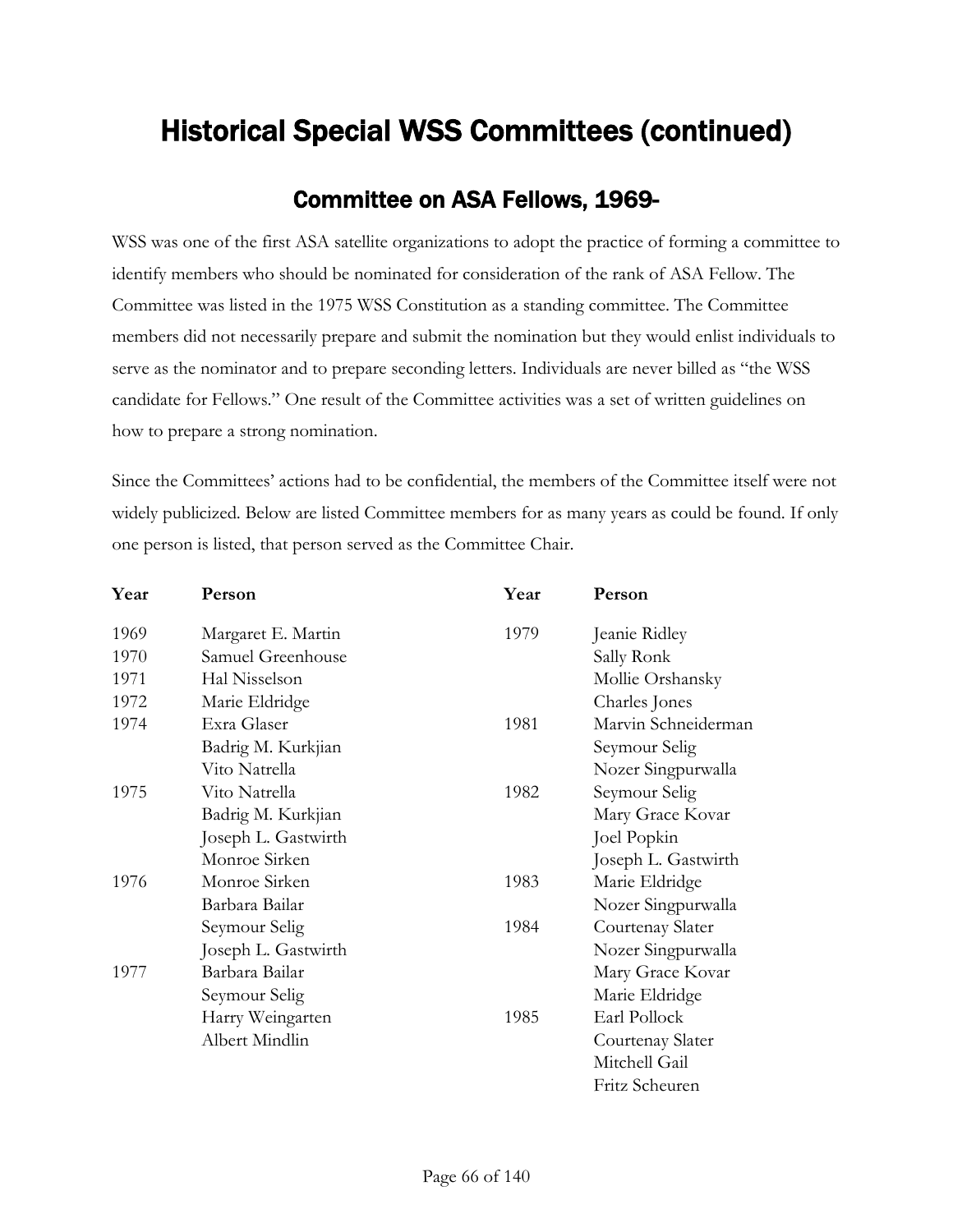### Committee on ASA Fellows, 1969- (continued)

| Year    | Person             | Year    | Person             |
|---------|--------------------|---------|--------------------|
| 1986-87 | Katherine Wallman  | 2007-08 | Dwight Brock       |
|         | Earl Pollock       |         | <b>Steve Cohen</b> |
|         | Joe Waksberg       |         | Carol House        |
|         | Yvonne Bishop      |         | Marilyn Seastrom   |
|         | Samuel Greenhouse  |         | Fritz Scheuren     |
| 1992-93 | Cathy Dippo        | 2009-10 | Dwight Brock       |
| 1993-98 | Wendy Alvey        |         | Randy Curtin       |
| 1999-00 | Brenda Cox         |         | Marilyn Seastrom   |
|         | Phil Kott          |         | Fritz Scheuren     |
| 2001    | Phil Kott          | 2010-11 | Cynthia Clark      |
|         | Brenda Cox         |         | Randy Curtin       |
|         | Fritz Scheuren     |         | Marilyn Seastrom   |
| 2002    | Dan Kasprzyk       | 2011-12 | Cynthia Clark      |
|         | David Banks        |         | Randy Curtin       |
|         | Brenda Cox         |         | Marilyn Seastrom   |
|         | Fritz Scheuren     |         | Fritz Scheuren     |
|         | Phil Kott          | 2012-13 | Cynthia Clark      |
| 2003    | David Banks        |         | Jeri Mulrow        |
|         | Michael L. Cohen   |         | Marilyn Seastrom   |
|         | Fritz Scheuren     |         | Fritz Scheuren     |
|         | Phil Kott          | 2013-15 | Cynthia Clark      |
| 2004-05 | Michael L. Cohen   |         | Debbie Griffin     |
|         | Carol House        |         | Polly Phipps       |
|         | Dwight Brock       | 2015-16 | Cynthia Clark      |
|         | Fritz Scheuren     |         | Debbie Griffin     |
|         | <b>Steve Cohen</b> |         | Jill Montaquila    |
| 2005-06 | Michael L. Cohen   |         | Polly Phipps       |
|         | Carol House        | 2016-19 | Polly Phipps       |
|         | Dwight Brock       |         | Van Parsons        |
|         | <b>Steve Cohen</b> |         | Cynthia Clark      |
| 2006-07 | Dwight Brock       |         | Jill DeMatteis     |
|         | <b>Steve Cohen</b> |         |                    |
|         | Carol House        |         |                    |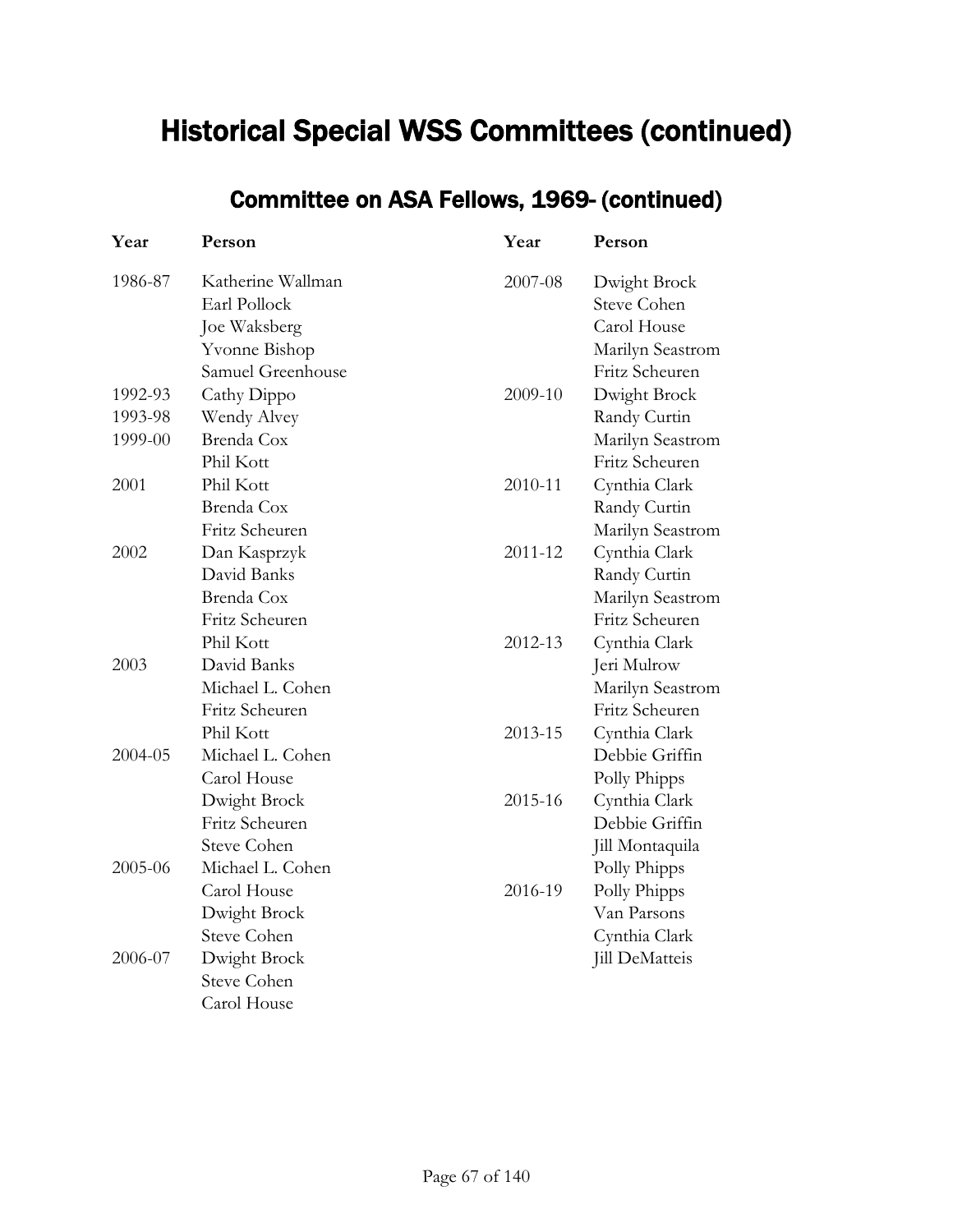## Awards

Throughout its history the Washington Statistical Society has sponsored a number of awards. Some were very short-lived, but others found a consistent niche and proved to be long standing. Awards to outstanding graduate students at local universities have been given since 1961, and the Julius Shiskin Memorial Award has been presented since 1980. Besides the selective awards listed in this section, WSS presents a certificate as each Past President leaves the Board of Directors.

#### Outstanding Chapter Member

As part of the American Statistical Association Sesquicentennial celebration in 1989, each Chapter was asked to designate its outstanding member. Some guidelines were provided but the decision was that of the Chapter. Samuel Greenhouse was selected as the WSS recipient "for numerous outstanding contributions to the Chapter including cofounding the Methodology Section, and for active participation in both the Program Review Committee and the Improvement Task Force whose recommendations resulted in substantive improvements in WSS programs, seminars and courses, and in responsiveness to its membership."

#### Chapter Service Recognition Award

In 1991, the American Statistical Association established a Chapter Service Recognition program. The award consists of a certificate and an announcement of the recipients at the Joint Statistical Meetings. Because of the small size of many ASA Chapters, each Chapter was allowed to present an award only every 5th year. The first WSS recipient, in 1991, was Rich Allen: "for outstanding dedication, innovative leadership, and innumerable contributions to both the Washington Statistical Society and the American Statistical Association over the past decade, which have led to a far better Chapter, locally, and a much stronger Association, nationwide."

The 1996 award was presented to Fritz Scheuren "In recognition of the many years of unfailing support of the Washington Statistical Society during which time he served as an elected officer, committee member, and frequent seminar organizer, chair, speaker, or discussant."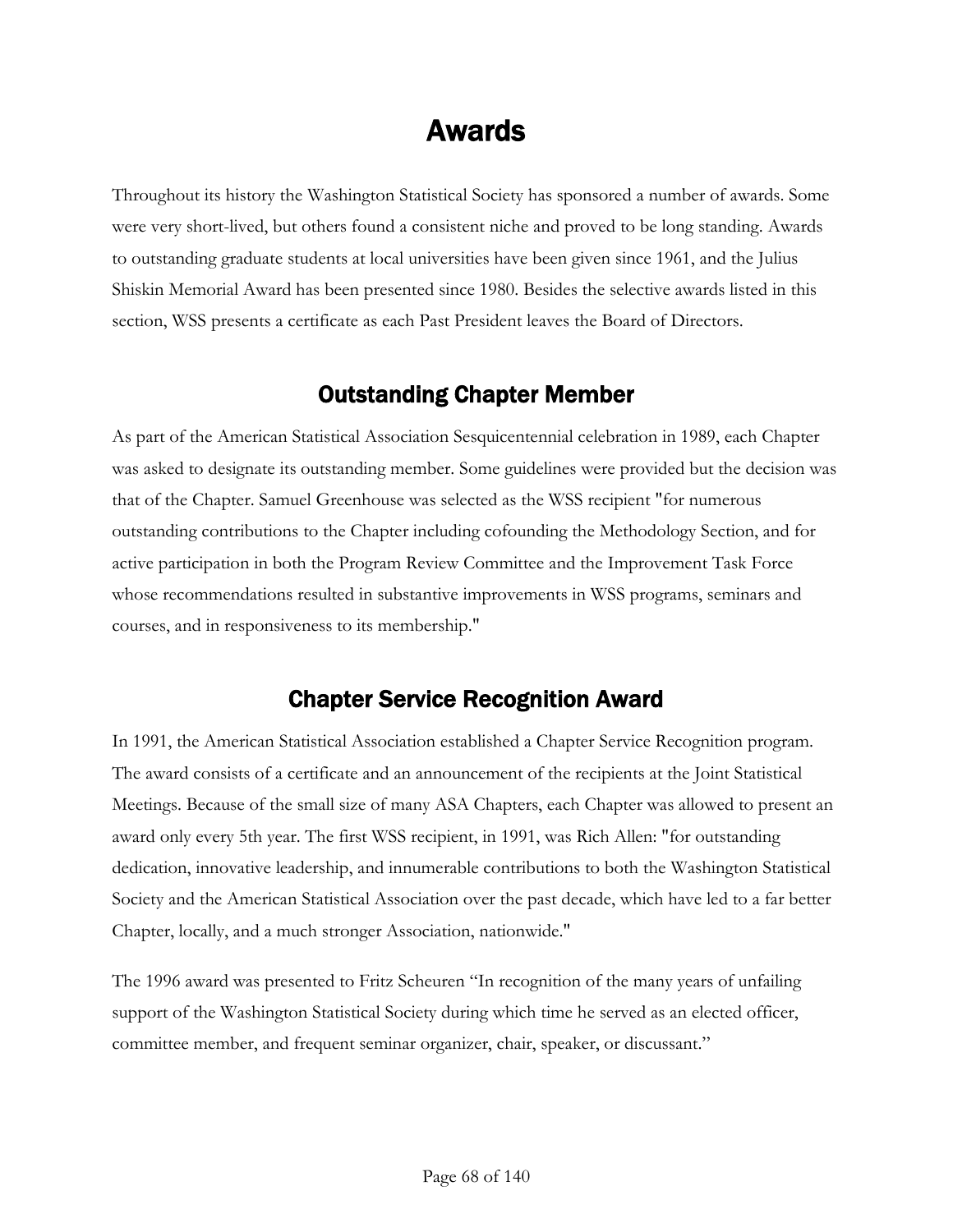The rules were later amended to allow larger Chapters to nominate more often. Glenn White received a 1998 award "In recognition of many years of outstanding service to the Washington Statistical Society, particularly in the organization of short courses." Dwight Brock was recognized in 2001 "For initiative in quantitative literacy and volunteer service to community schools and the statistical community, and serving as WSS President, Council of Chapters and Council of Sections Officer, and as an ASA Board Representative."

#### Outstanding Chapter Service Award Recipients

| Year | Person           |
|------|------------------|
| 1991 | Rich Allen       |
| 1996 | Fritz Scheuren   |
| 1998 | Glenn White      |
| 2001 | Dwight Brock     |
| 2004 | Jeri Mulrow      |
| 2007 | John Czajka      |
| 2010 | Michael P. Cohen |
|      | Jill Montaquila  |
| 2013 | Jonaki Bose      |
| 2016 | Keith Rust       |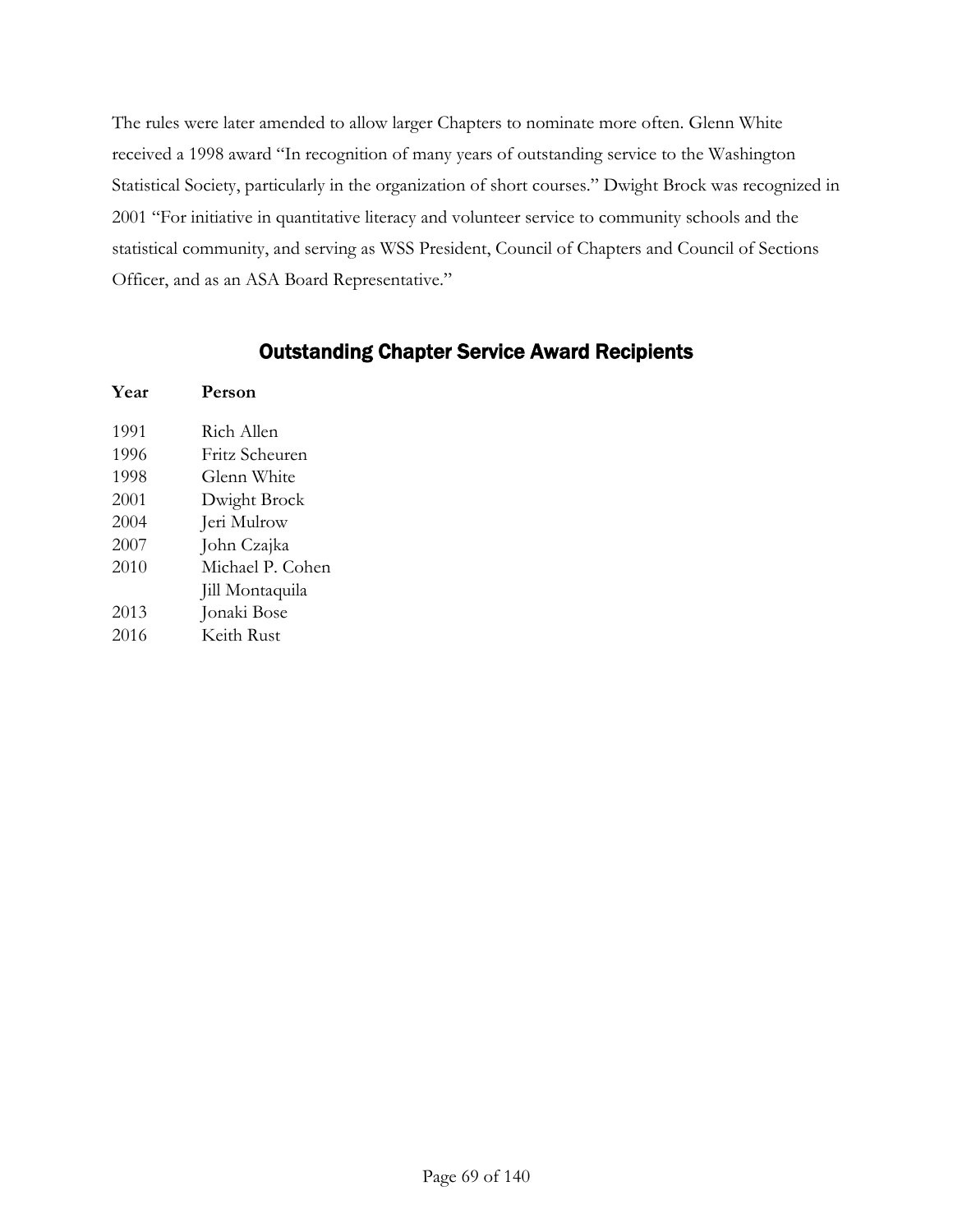#### President's Award, 1985-

The WSS Presidents' Award recognizes special service to the Society. The President, President-Elect, and Past President each year jointly determine the person(s) to be recognized. The award consists of a certificate signed by the WSS President and the ASA President.

| Year | Person                                            | Year | Person                                            |
|------|---------------------------------------------------|------|---------------------------------------------------|
| 1985 | <b>WSS Secretary</b><br>Rich Allen                | 1992 | <b>Short Course Chair</b><br>Glenn White          |
| 1986 | <b>Employment Column</b><br>Evelyn R. Kay         | 1993 | <b>Quantitative Literacy Leaders</b><br>Ron Fecso |
| 1987 | <b>PS&amp;E Committee Chair</b>                   |      | Shail Butani<br>Sharon Bobbitt                    |
|      | Seymour Selig                                     |      | Terry O'Connor                                    |
|      | <b>WSS Newsletter Editor</b>                      |      | <b>WSS Newsletter Editors</b>                     |
|      | Julia D. Oliver                                   |      | Wendy Alvey<br>Bettye Jamerson                    |
| 1988 | <b>WSS Treasurer</b>                              |      |                                                   |
|      | Bennie Clemmer                                    | 1994 | <b>Many WSS Contributions</b>                     |
|      | <b>Many WSS Contributions</b><br>Virginia de Wolf |      | Dwight Brock                                      |
| 1989 | <b>Science Fair Program</b>                       |      | <b>Economic Statistics</b><br>Committee           |
|      | Susan Ellenberg                                   |      | Linda Atkinson<br>Arthur Kennickell               |
| 1990 | Shiskin Award Chair                               |      |                                                   |
|      | Allan H. Young                                    | 1995 | <b>Science Fair Program</b><br>Lee Abramson       |
| 1991 | WSS/ASA-150 Committee                             |      |                                                   |
|      | Cathy Dippo                                       |      | <b>WSS Newsletter Editors</b>                     |
|      | Connie Citro                                      |      | Theresa Hallquist                                 |
|      | <b>Bill Bell</b><br>David McMillen                |      | Hattie Ramseur                                    |
|      | Eva Jacobs                                        |      | <b>WSS Secretary</b>                              |
|      | Stephanie Shipp<br>Clyde Tucker                   |      | Ruth Ann Killion                                  |
|      | Nancy Gordon                                      | 1996 | <b>Electronic Mail Project</b>                    |
|      | Mary Foulkes                                      |      | Dan Rope                                          |
|      |                                                   |      | Michael Greene                                    |
|      |                                                   |      | Vince Massimini                                   |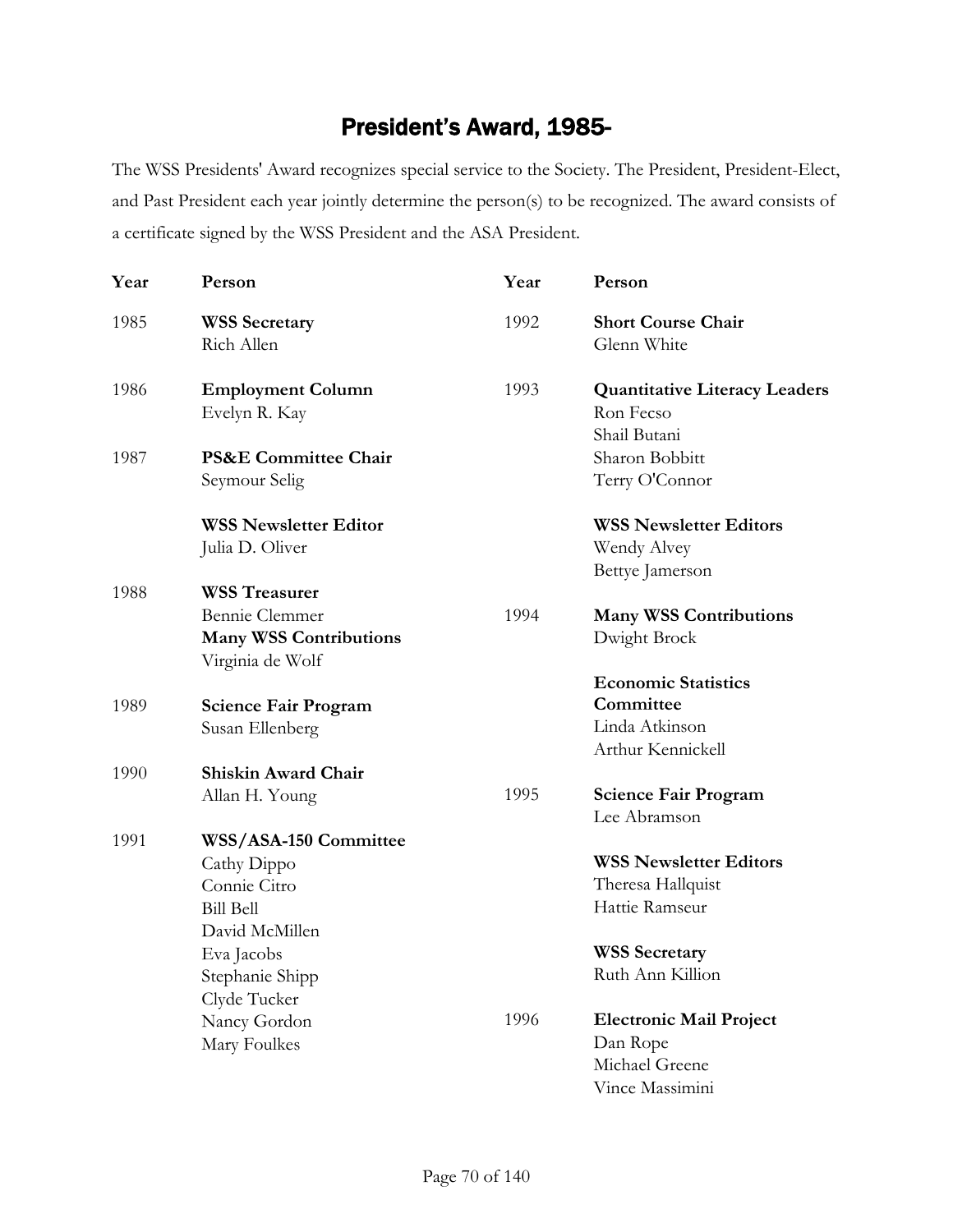## President's Award, 1985- (continued)

| Year | Person                                                                                       |      | Year<br>Person                                                                          |
|------|----------------------------------------------------------------------------------------------|------|-----------------------------------------------------------------------------------------|
| 1997 | <b>Social Committee Chair</b><br>Jill Montaquila                                             |      | WSS Secretary -<br><b>Outstanding Service</b><br>Tom Mule                               |
|      | <b>WSS Newsletter Editor</b><br>Michael Feil                                                 |      | <b>WSS Newsletter Editors</b><br>Michael Feil                                           |
| 1998 | <b>WSS Secretary</b><br>Elizabeth Nichols                                                    |      | <b>WSS Electronic Age</b>                                                               |
|      | <b>WSS Treasurer</b>                                                                         |      | Committee<br>Michael Greene                                                             |
|      | Carolyn Shettle                                                                              |      | Dan Jacobs<br>Vince Massimini                                                           |
| 1999 | <b>Many WSS Contributions</b><br>Michael P. Cohen                                            | 2003 | <b>Science Fair Coordinator</b><br>Lee Abramson                                         |
|      | <b>Jacobs Memorial Program</b><br>Wendy Rotz                                                 |      | <b>Conference on Statistical</b><br><b>Issues in Counterterrorism</b>                   |
| 2000 | <b>Video Conference Seminars</b><br><b>Stuart Scott</b>                                      |      | David Banks<br>John Dixon                                                               |
| 2001 | <b>ASA Fellows Committee</b><br>Brenda Cox<br>Phil Kott<br>Fritz Scheuren                    |      | Co-sponsorship of the CDC<br>Symposium on Statistical<br><b>Methods</b><br>David Marker |
|      | <b>Short Courses</b><br>Robin Lee                                                            |      | <b>WSS Representative-at-Large</b><br>Renee Miller                                      |
|      | <b>WSS Social Arrangements</b><br>Jeri Mulrow                                                |      | <b>WSS Quantitative Literary</b><br>Wendy Rotz                                          |
| 2002 | <b>WSS Archives &amp; Shiskin</b><br><b>Committee Service</b><br>Rich Allen                  | 2004 | <b>WSS Representative-at-Large</b><br>Jennifer Guarino Tancreto<br>Jill Montaquila      |
|      | WSS Quantitative Literacy,<br>Scouting on the Mall &<br><b>Career Day</b><br>Carolyn Carroll | 2005 | <b>President's Awards</b><br>Courtney Reiser<br>Linda Atkinson<br>Michael L. Cohen      |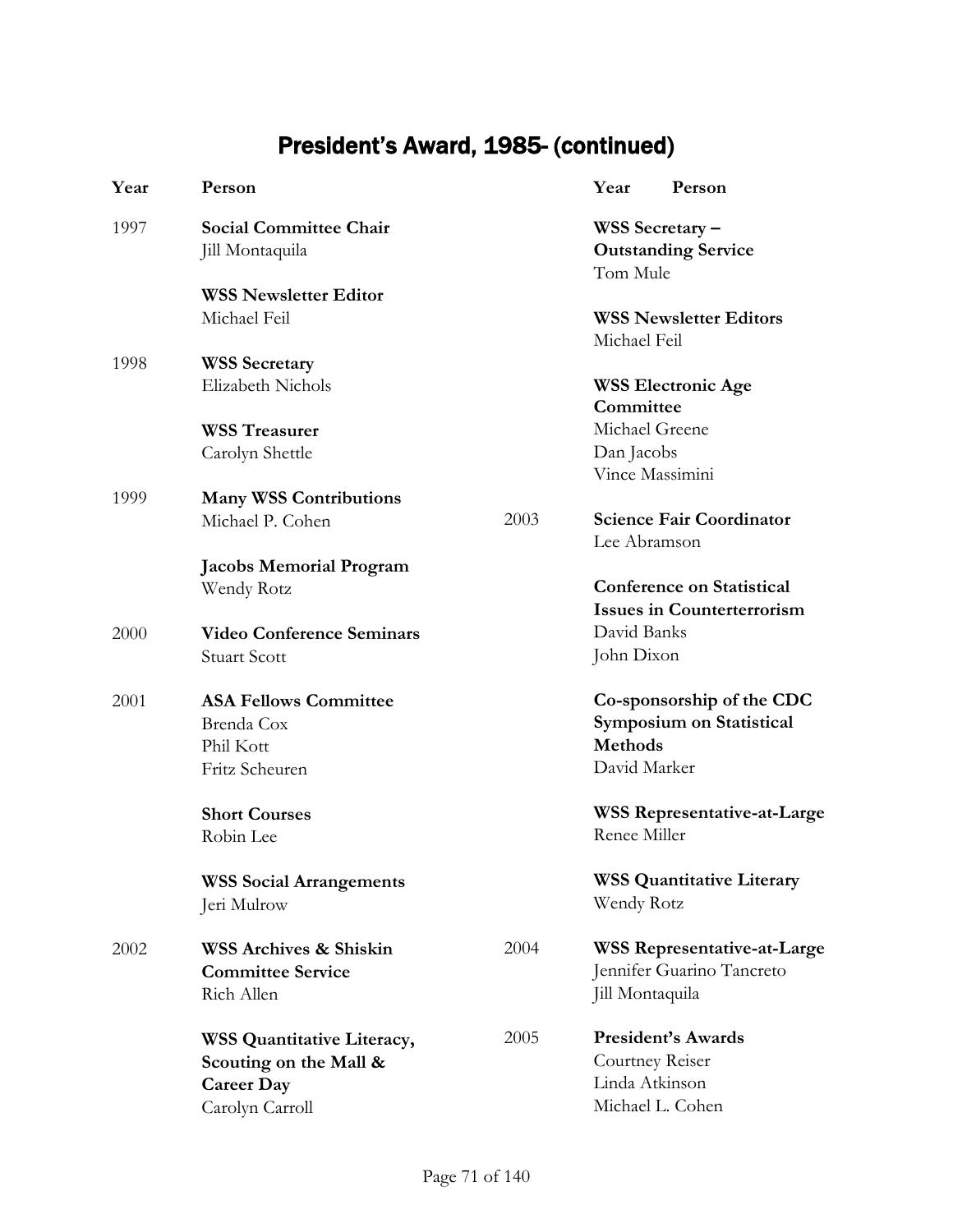## President's Award, 1985- (continued)

| Year | Person                                                                                         | Year | Person                                                                                        |
|------|------------------------------------------------------------------------------------------------|------|-----------------------------------------------------------------------------------------------|
| 2006 | <b>President's Awards</b><br>John Finamore<br>Sylvia Dohrmann<br>Mike Fleming<br>Mel Kollander | 2014 | <b>President's Awards</b><br>Tim Allen<br>Dhuly Chowdhury<br>Frank Yoon                       |
| 2007 | <b>President's Awards</b>                                                                      | 2015 | <b>President's Awards</b>                                                                     |
|      | John Dixon<br>Tom Broene<br>Glenn White<br>Polly Phipps                                        |      | Yang Cheng<br>Mike Fleming<br>Andrew Keller<br>Mark Otto                                      |
|      | <b>Nancy Bates</b>                                                                             | 2016 | President's Awards<br>Colleen Choi                                                            |
| 2008 | <b>President's Awards</b><br>Yasmin Said<br>Hiro Hikawa<br>Jose M. Maisog                      |      | Vince Massimini<br>Tom Mule<br>Michael Feil<br>Dan Jacobs<br>Lee Abramson                     |
| 2009 | <b>President's Awards</b><br>Jill Montaquila<br>Chris Moriarity<br>Yves Thibaudeau             |      | Promod Chandhok<br>Michael Messner<br>Dan Sherman                                             |
|      |                                                                                                | 2017 | <b>Presidents' Awards</b>                                                                     |
| 2010 | <b>President's Awards</b><br>Michael Feil                                                      |      | Darcy Miller<br><b>Jill Dever</b><br>Jonathan Lisic                                           |
| 2011 | <b>President's Awards</b><br>Carol Joyce Blumberg                                              |      | Polly Phipps<br>Cynthia Clark<br>Pam McGovern                                                 |
| 2012 | <b>President's Awards</b><br>Joseph Conklin                                                    |      | Dan Gillman                                                                                   |
| 2013 | <b>President's Awards</b><br>Darryl Creel<br>Dan Liao<br>Dan Jacobs                            | 2018 | <b>Presidents' Awards</b><br>Jill Dever<br>Chris Moriarity<br>Wendy Martinez<br>Michael Jadoo |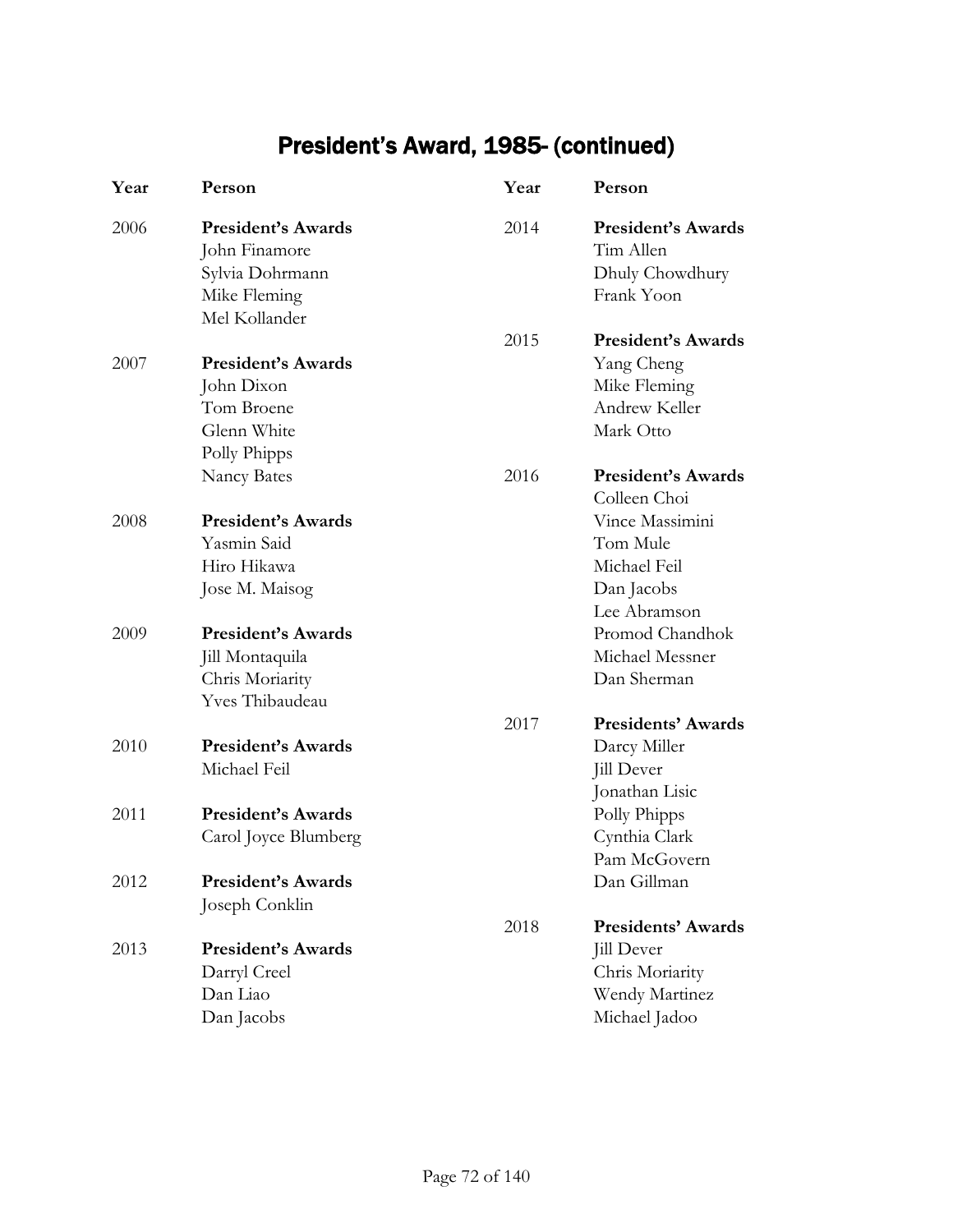# President's Award, 1985- (continued)

**Year Person** 2019 **Presidents' Awards** Vince Massimini Theresa Kim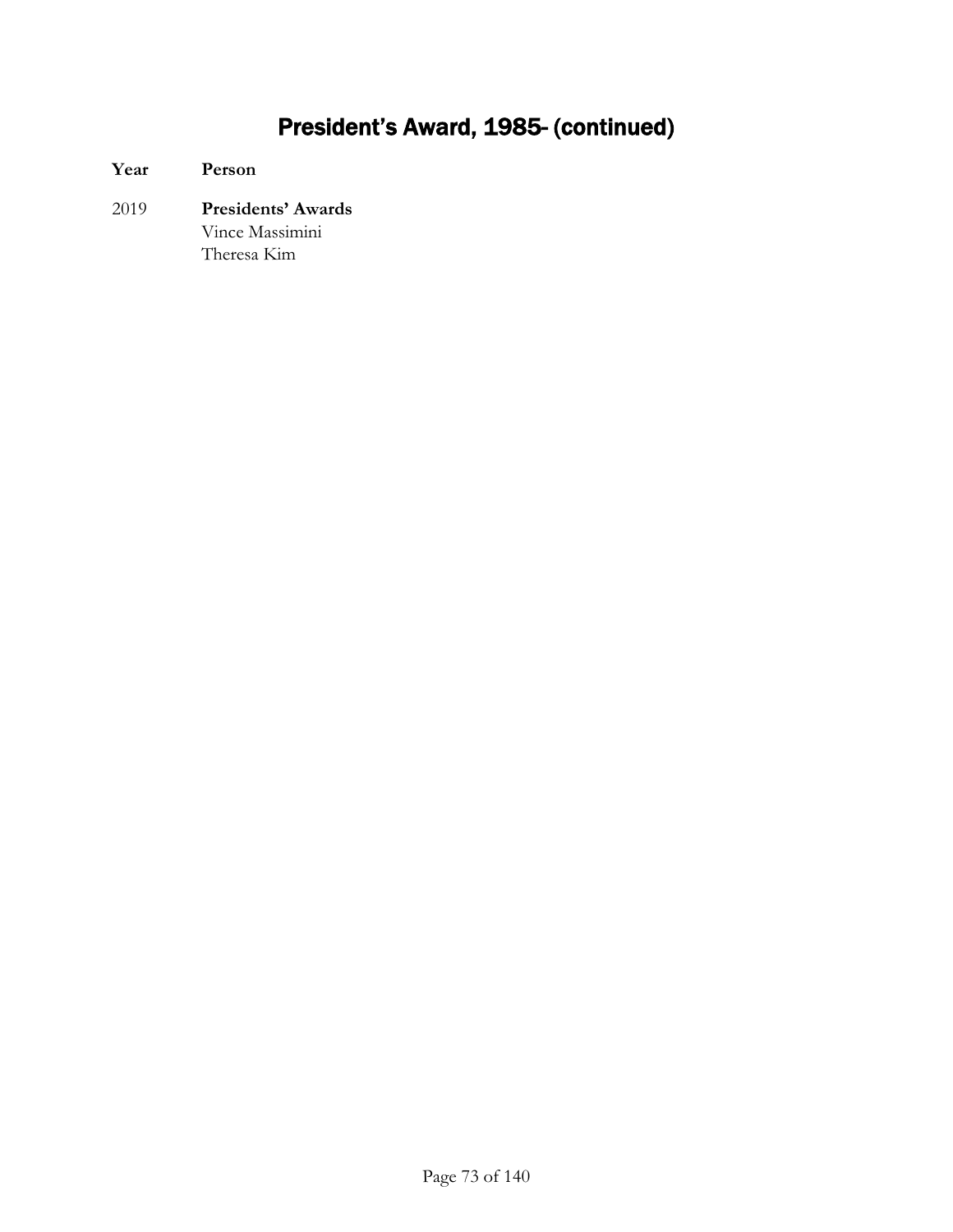### Curtis Jacobs Memorial Prize, 1992-

The Curtis Jacobs Memorial Prize was established in 1991 to honor the memory of a former statistician of the U.S. Bureau of Labor Statistics. Mr. Jacobs served as the chief statistician on many major Federal economic statistics programs, including the Consumer Price Index, which measures the rate of inflation in the American economy. The innovations he introduced are good examples of the practical uses of statistics and mathematics in improving the collection of data needed to inform public policy

The Curtis Jacobs Memorial Prize is designed to encourage middle and high school students to gain an understanding and appreciation of surveys and their uses. Students are invited to submit projects that include collecting and analyzing survey data and writing a project report.

There have been several volunteers as part of the award. The scope of the prize broadened after 2006 from surveys to more general statistical studies. At area science fairs, WSS volunteers encourage students and teachers to submit projects. Science fair projects involving data collection and statistical analysis are often eligible for this competition.

| Year | <b>Winning School</b>        | <b>Sponsor</b>     |
|------|------------------------------|--------------------|
| 1992 | Rocky Run (VA) Middle        | Rebecca Bartelt    |
| 1993 | Kettering (MD) Middle        | Sheila A. LoCasteo |
| 1994 | Rocky Run (VA) Middle        | Rebecca Bartelt    |
| 1995 | Mark Twain (VA) Middle       | Deborah Simmons    |
| 1996 | Rocky Run (VA) Middle        | Rebecca Bartelt    |
| 1997 | Rocky Run (VA) Middle        | Rebecca Bartelt    |
| 1998 | Rocky Run (VA) Middle        | Mark Bolt          |
| 1999 | Lake Braddock (VA) Secondary | Terry French       |
| 2000 | Springbrook (MD) High        | Katherine Kile     |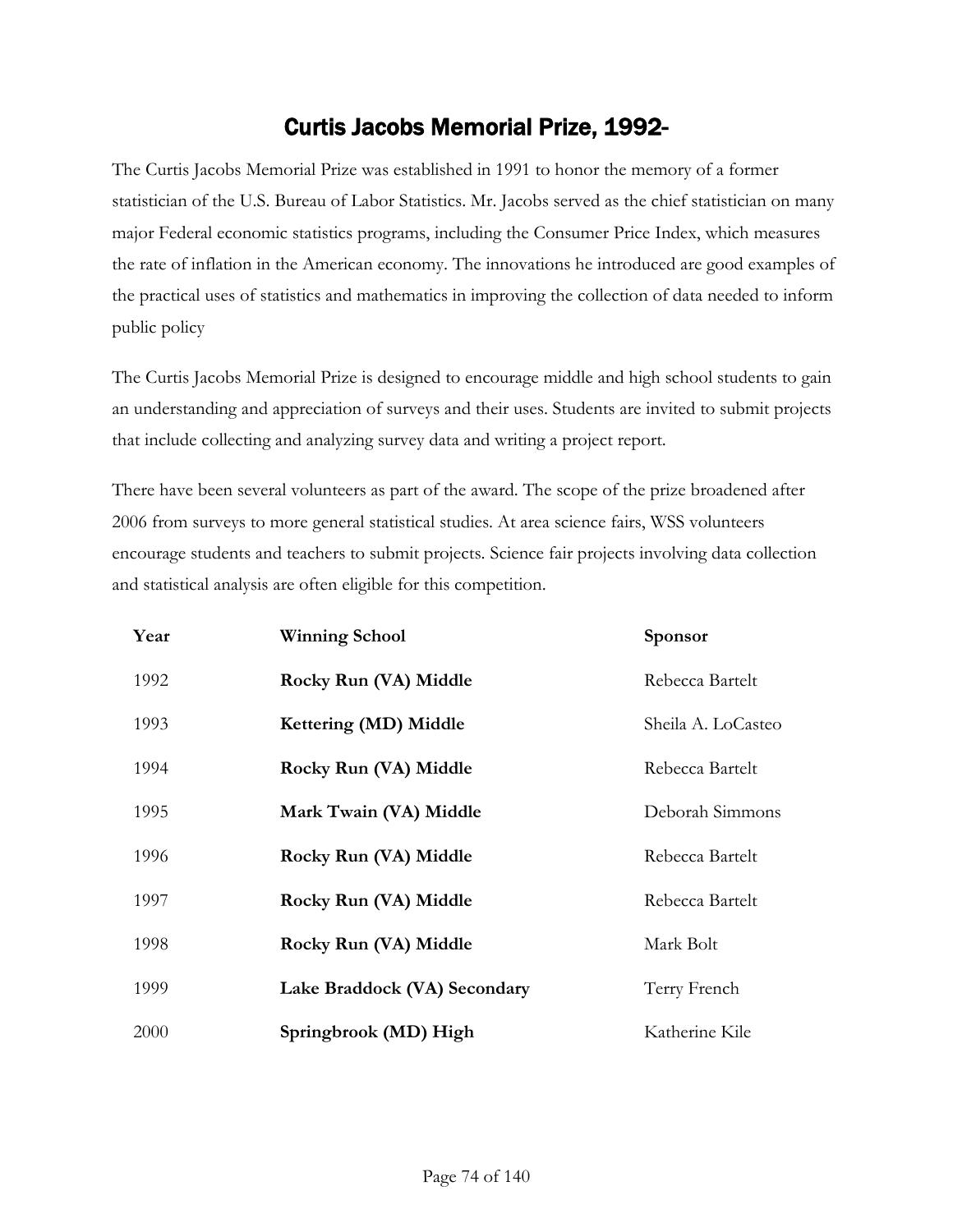| Year | <b>Winning School</b>                                                                                                                                                            | <b>Sponsor</b>                         |
|------|----------------------------------------------------------------------------------------------------------------------------------------------------------------------------------|----------------------------------------|
| 2003 | Walter Johnson (MD) High<br>Ina Hwang                                                                                                                                            | Ricki Cohn                             |
| 2004 | Walter Johnson (MD) High<br>Larry Tran and Rick Raithel                                                                                                                          |                                        |
|      | Oakton (VA) High<br>Justin Forsyth                                                                                                                                               |                                        |
| 2005 | Oakton (VA) High<br>Mike Hulse                                                                                                                                                   |                                        |
| 2006 | No applications received                                                                                                                                                         |                                        |
| 2007 | Washington-Lee (VA) High School<br>(High School Division)<br>Alexandra Pill<br>"HIV and AIDS: A High School<br>Survey"                                                           | Ms. Mary Paquette                      |
|      | St. Columba (MD) Middle<br>(Middle School Division)<br>Christian Cardwell<br>"Pressure vs. Distance"                                                                             | Mr. David Wilson                       |
| 2008 | No applications received                                                                                                                                                         |                                        |
| 2009 | Bethesda Chevy Chase (MD) High School<br>(High School Division)<br>Caroline Diehl<br>"To Believe or Not to Believe:<br>Temperature Sensations &<br>Susceptibility to Persuasion" | Dr. Rachel Carson,<br>Ms. Anne Merrell |
|      | H-B Woodlawn (VA) Secondary Program<br>(Middle School Division)<br>Grayson Sanner<br>"Exploring Video Games as a Form<br>of Active Exercise"                                     | Mr. Bill Van Evera                     |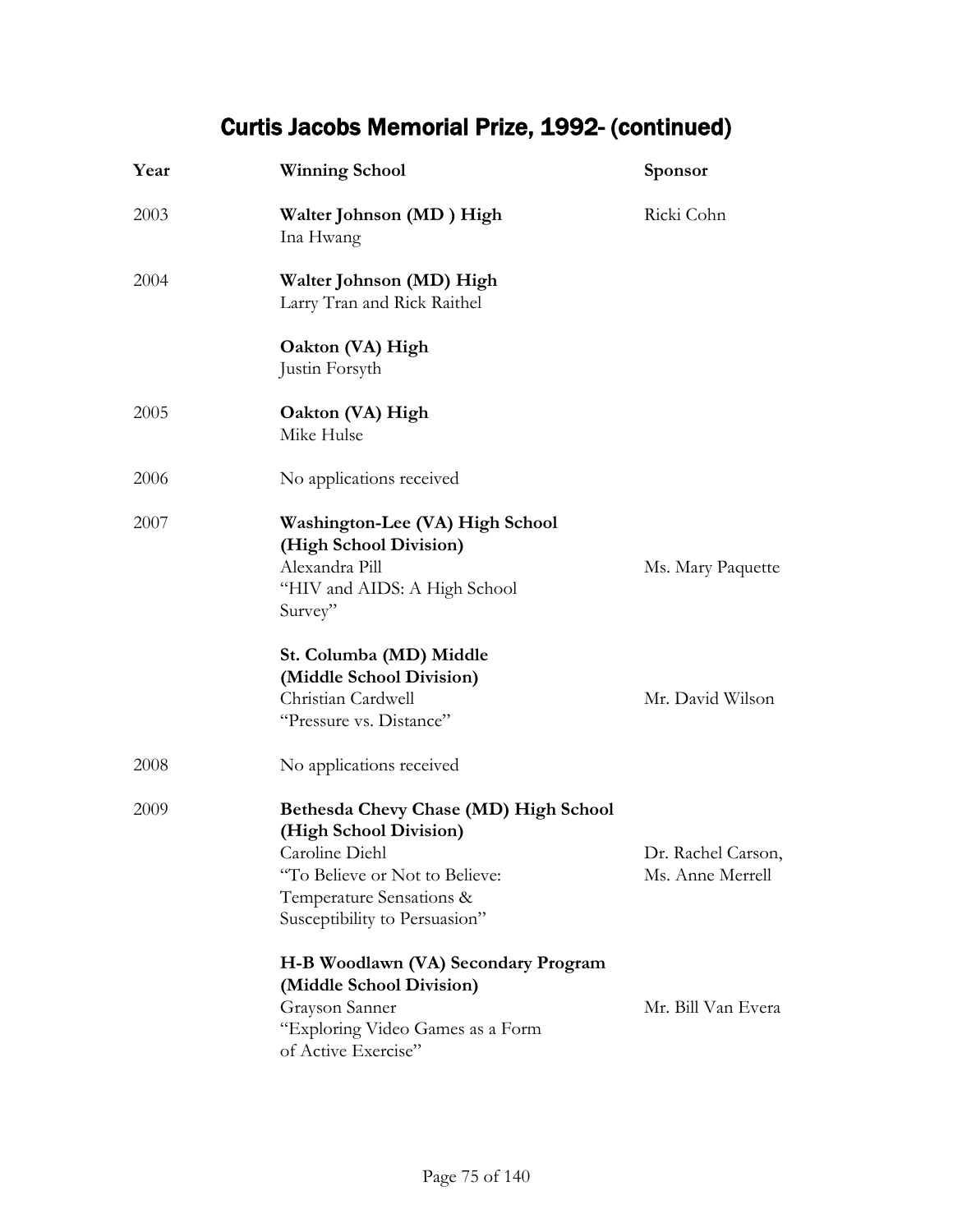| Year | <b>Winning School</b>                                                                                                                                    | Sponsor             |
|------|----------------------------------------------------------------------------------------------------------------------------------------------------------|---------------------|
| 2010 | The Field School (DC)<br>(High School Division)<br>Jessica Darby<br>"Is the Grass Always Greener?"                                                       | Mr. Fred Tyner      |
|      | St. Albans School (DC)<br>(High School Division)<br>Alexander Gilbert<br>"A Cohort Study on the Effect<br>of Ultraviolet Light on Dugesia<br>and Hydras" | Mr. Michael Hansen  |
| 2011 | Poolesville High School (MD)<br>(High School Division)<br>Pushkar Aggarwal<br>"Prediction for national catastrophe<br>fund"                              | Mr. Deepak Aggarwal |
|      | Williamsburg Middle School (VA)<br>(Middle School Division)<br>Margaret Doyle<br>"The Effect of driver-passenger<br>pairing on stop sign compliance"     | Ms. Gail Kreider    |
| 2012 | Poolesville High School (MD)<br>Pushkar Aggarwal<br>"Return on Investment for Undergraduate<br>Education in Actuarial Science"                           | Mr. Deepak Aggarwal |
|      | Williamsburg Middle School (VA)<br>Valentina Lohr<br>"Is Greywater Green? Relationship<br>Between Greywater Application and<br>Earthworm Food Supply"    | Mr. Gerard Collins  |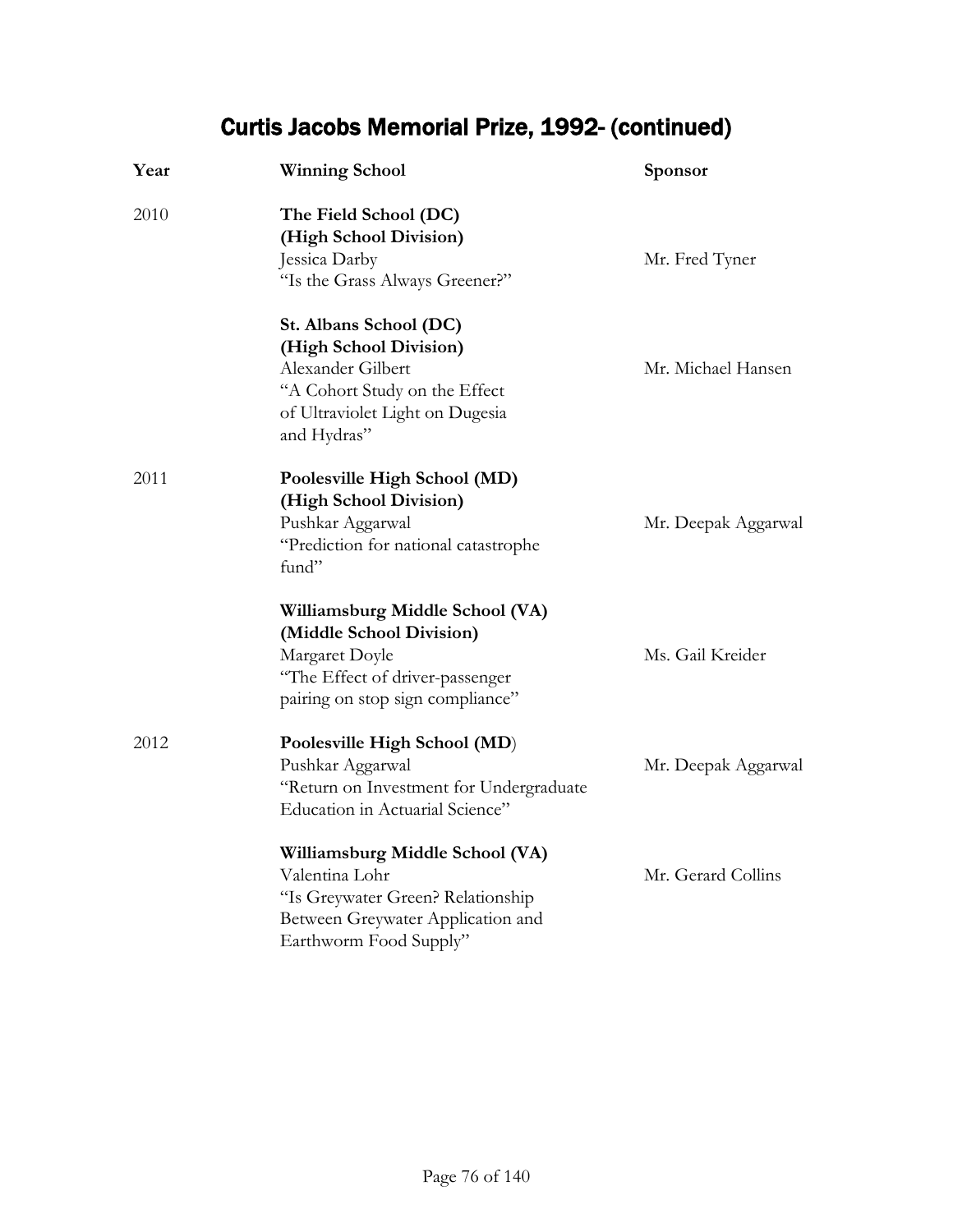| Year | <b>Winning School</b>                                                                                                                                                                                             | Sponsor            |
|------|-------------------------------------------------------------------------------------------------------------------------------------------------------------------------------------------------------------------|--------------------|
| 2013 | Huntingtown High School (MD)<br>Vince Kubala, Joey Watts,<br>Gunnar Arnesen<br>"Testing Texas Hold 'em<br>Personalities"                                                                                          | Rolf Arnesen       |
|      | Chesapeake Math and IT Academy (MD)<br>Avani Mahesh<br>"My Style My Time My Way – Is There<br>A Relationship Between Learning Style and<br>Time of Day Preference?"                                               | Michael Font       |
| 2014 | Thomas Jefferson High School for Science<br>And Technology (VA)<br>Valentina Lohr<br>"Testing the Scientific Basis for Phosphate<br>Fertilizer Regulation in Estuarine Watersheds"                                | Ms. Wood           |
|      | Tacoma Park Middle School (MD)<br>Jonathan Odim<br>"Jump Starting Green Beans: Direct Current<br>(DC) from a Battery Source Promotes Indoor<br>Germination and Sprouting of the Garden Bean -<br>Ejote Silvestre" | Mr. Goehring       |
| 2015 | <b>Montgomery Blair High School (MD)</b><br>Ben Koontz, Abdul Samad,<br>Gauray Dahal<br>"Religious Association in the Modern Day"                                                                                 | Kathleen C. Robens |
| 2016 | Thomas Jefferson High School for Science<br>And Technology (VA)<br>Niharika Vattikonda, Sanjana Challa<br>"The Effect of Vitamin B-12 Concentration<br>on Planarian Learning Rate"                                | Mr. Larsen         |
| 2017 | Thomas Jefferson High School for Science<br>And Technology (VA)<br>Victoria Graf                                                                                                                                  | Mr. Larsen         |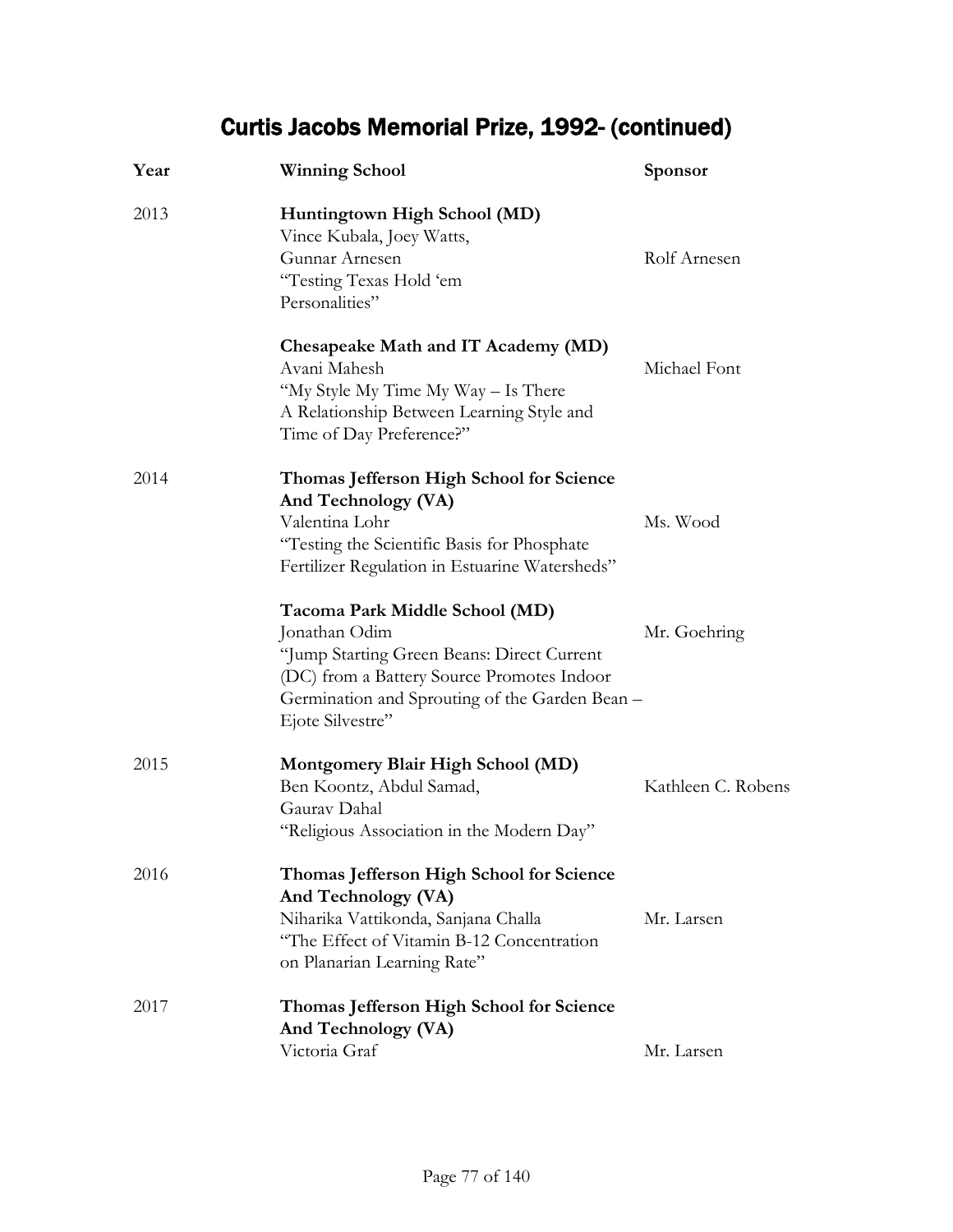| Year | <b>Winning School</b>                                  | <b>Sponsor</b> |
|------|--------------------------------------------------------|----------------|
| 2018 | <b>Montgomery Blair High School</b><br>Kennedy Salamat | David Stein    |
|      | Roberto Clemente Middle Schools<br>Corbin Aquino       | Gregory Young  |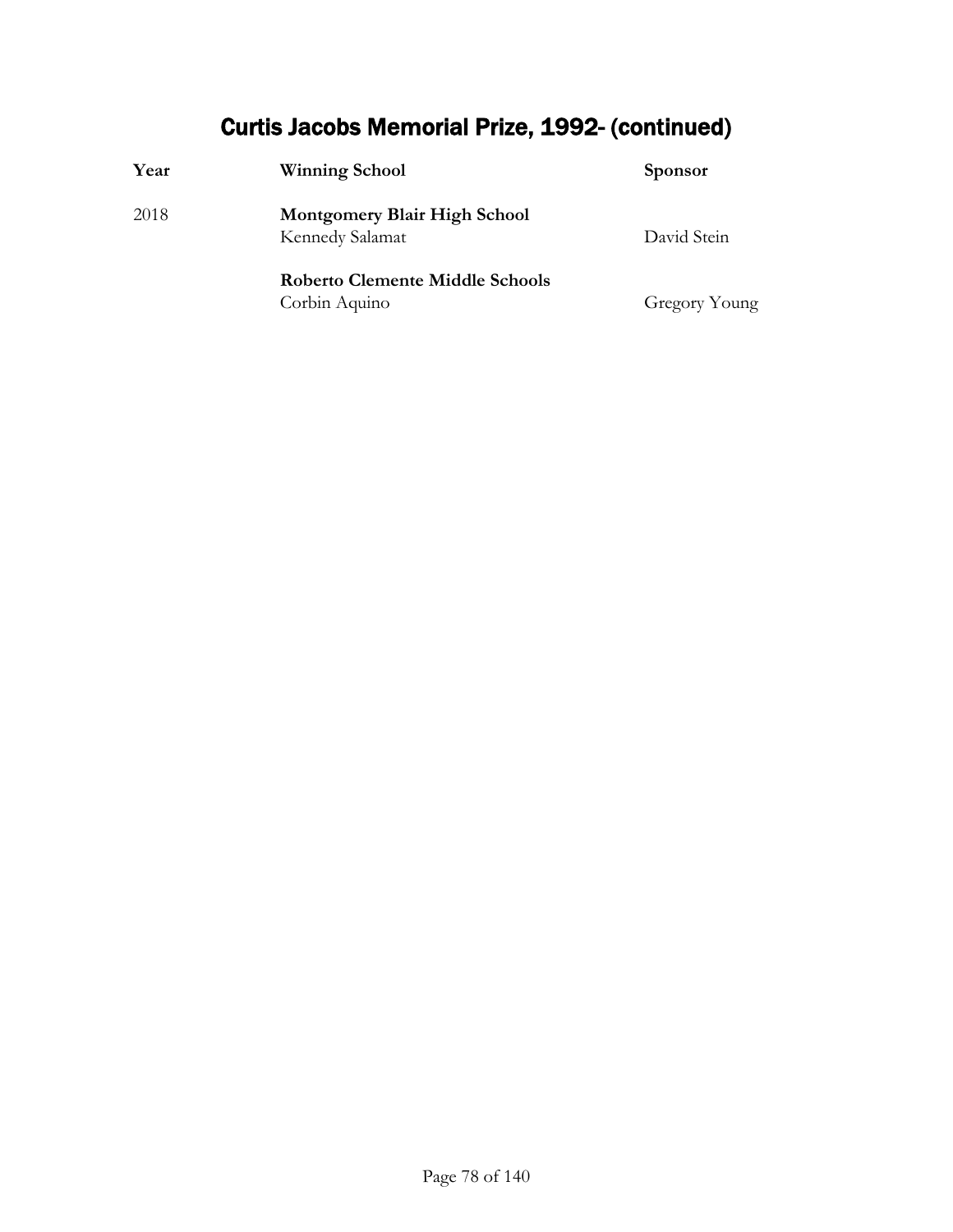### Roger Herriot Award, 1995-

In 1995, WSS joined the Social Statistics and Government Statistics Sections of ASA to create the Roger A. Herriot Award for Innovation in Federal Statistics. The goal was to reflect the special characteristics that marked Roger's career at Census Bureau and the National Center for Education Statistics: dedication to issues of measurement, improvement in efficiency of data collection programs, and improvement and use of statistical data for policy analysis. The annual award is a \$500 honorarium. The original Selection Committee was Dan Levine, GSS; Dan Kasprzyk, SSS, and Fritz Scheuren, WSS. Lynda Carlson replaced Dan Levine in 1999 and Jerry Gates replaced Fritz Scheuren in 2001.

| 1995 | Joseph Waksberg (Westat)                                   |
|------|------------------------------------------------------------|
| 1996 | Monroe Sirken (National Center for Health Statistics)      |
| 1997 | Constance Citro (National Academy of Sciences)             |
| 1998 | Roderick Harrison (U.S. Census Bureau)                     |
|      | Clyde Tucker (Bureau of Labor Statistics)                  |
| 1999 | Thomas Jabine (SSA, EIA, CNSTAT)                           |
| 2000 | Donald Dillman (Washington State University)               |
| 2001 | Jeanne Griffith (OMB, NCES, NSF)                           |
| 2002 | Daniel Weinberg (U. S. Census Bureau)                      |
| 2003 | David Banks (FDA, BTS, NIST)                               |
| 2004 | Paula Schneider (U.S. Census Bureau)                       |
| 2005 | Robert E. Fay III (U.S. Census Bureau)                     |
| 2006 | Nathaniel Schenker (National Center for Health Statistics) |
| 2007 | Nancy J. Kirkendall (Office of Management and Budget)      |
| 2008 | Elizabeth Martin (U.S. Census Bureau)                      |
| 2009 | Lynda Carlson (National Science Foundation)                |
| 2010 | Katharine Abraham (University of Maryland)                 |
| 2011 | Michael Messner (U.S. Environmental Protection Agency)     |
| 2012 | Paul Biemer (RTI International)                            |
| 2013 | The CPS-IRS-SSA Exact Match Study Team                     |
| 2014 | John Abowd (U.S. Census Bureau)                            |
|      | John Haltiwanger (University of Maryland)                  |
|      | Julia Lane (New York University)                           |
| 2015 | Jennifer Madans (National Center for Health Statistics)    |
| 2016 | Thesia Garner (Bureau of Labor Statistics)                 |
|      | Kathy Short (U.S. Census Bureau)                           |
| 2017 | John Eltinge (Bureau of Labor Statistics)                  |
| 2018 | William Bell (U.S. Census Bureau)                          |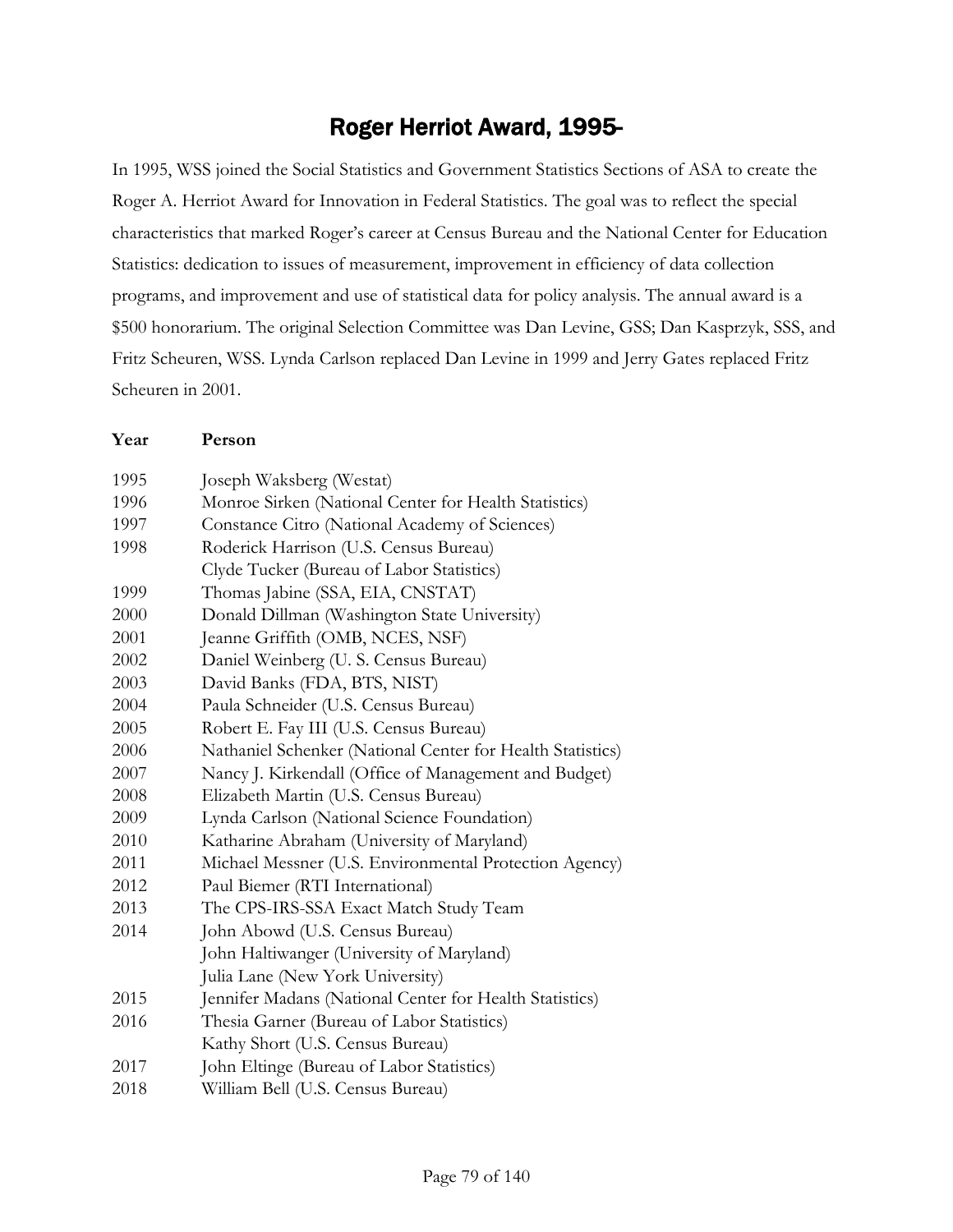## Roger Herriot Award, 1995- (continued)

### Herriot Committee Members, 2006-

| Lawrence Cox (chair), Brian Harris-Kojetin, Daniel H Weinberg |
|---------------------------------------------------------------|
| Dwight Brock, Brian Harris-Kojetin, Daniel H Weinberg (chair) |
| Dwight Brock, Brian Harris-Kojetin (chair), Frank Potter      |
| Dwight Brock (chair), Robert E. Fay III, Frank Potter         |
| Robert E. Fay III, Jill Dever, Frank Potter (chair)           |
| Robert E. Fay III (chair), Jill Dever, Jill Montaquila        |
| Jill Dever (chair), John Dixon, Jill Montaquila               |
| Jill Montaquila, John Dixon, Fritz Scheuren                   |
| Jill Montaquila, John Dixon, Mary Batcher                     |
| David Banks, Mary Batcher, David Hubble                       |
| Mary Batcher, Thesia Garner, Al Gottschaik                    |
| Thesia Garner, Al Gottschaik, Jeri Mulrow                     |
|                                                               |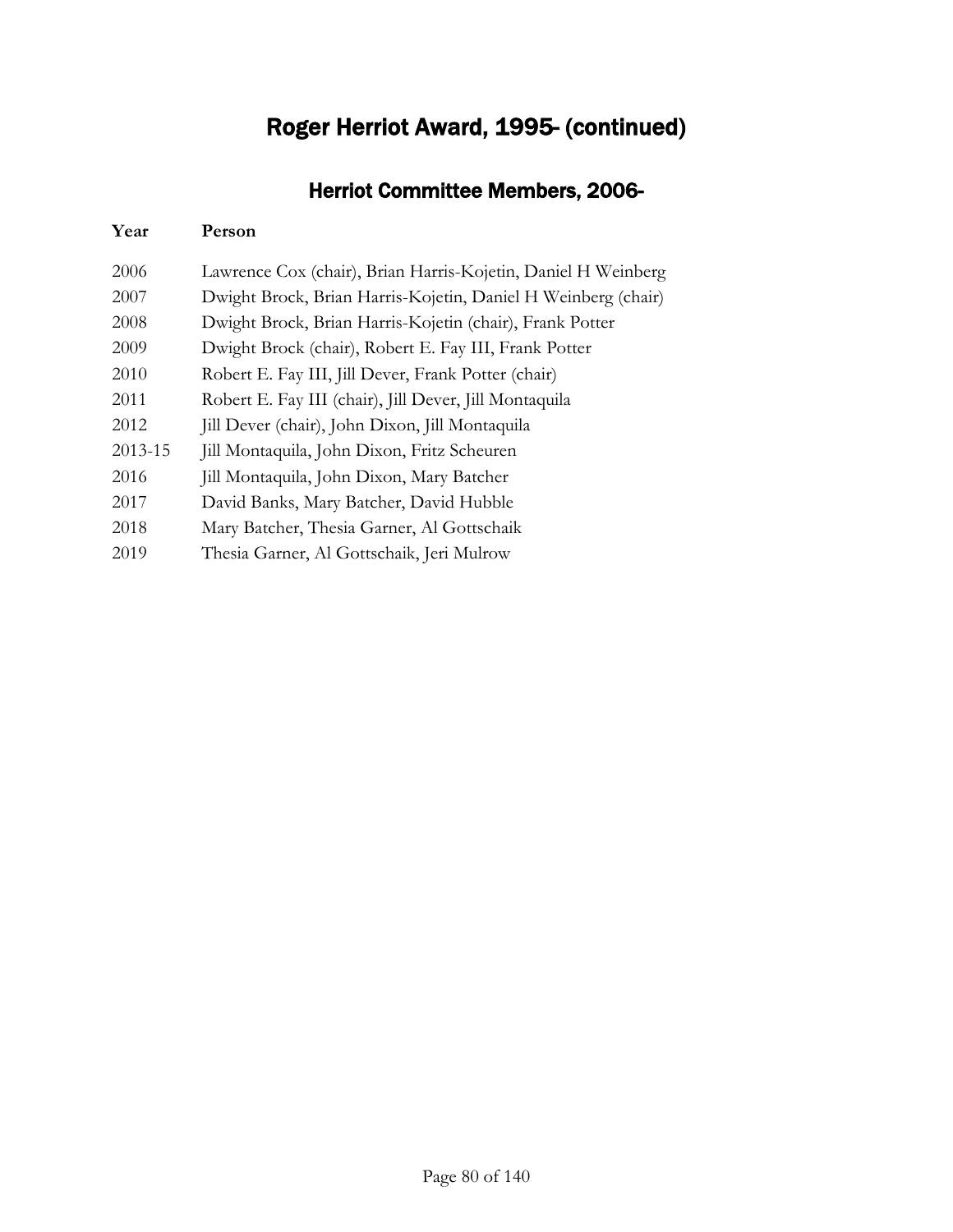### Gertrude Cox Award

The Gertrude Cox award was established in 2003 through a joint agreement between the Washington Statistical Society (WSS) and RTI International. The award annually recognizes a statistician in early to mid-career (less than 15 years after his/her terminal degree) who has made significant contributions to one or more of the areas of applied statistics in which Gertrude Cox worked: survey methodology, experimental design, biostatistics, and statistical computing.

The award honors the memory of Gertrude M. Cox (1900-1978). In 1945, Dr. Cox became director of the Institute of Statistics of the Consolidated University of North Carolina. In the 1950's, as Head of the Department of Experimental Statistics at North Carolina State College, she played a key role in establishing Mathematical Statistics and Biostatistics Departments at the University of North Carolina.

Upon her retirement from North Carolina State University in 1960, Dr. Cox became the first head of Statistical Research Division at the newly founded RTI. She was a founding member of the International Biometric Society (IBS) and in 1949 became the first woman elected into the International Statistical Institute. She served as president of both The American Statistical Association (1956) and the IBS (1968-69). In 1975 she was elected to the National Academy of Sciences.

The award is presented at the WSS Annual Dinner, usually held in June, with the recipient delivering the keynote address on a topic of general interest to the WSS membership. It consists of a \$1,000 honorarium, travel expenses to attend the WSS Annual Dinner, and a commemorative WSS plaque.

| Year | Person             | Year | Person              |
|------|--------------------|------|---------------------|
| 2003 | Sharon Lohr        | 2010 | Michael Elliott     |
| 2004 | Alan Zaslavsky     | 2011 | Nilanjan Chatterjee |
| 2005 | Tom Belin          | 2012 | Amy Herring         |
| 2006 | Vance Berger       | 2013 | Frauke Kreuter      |
| 2007 | Francesca Dominici | 2014 | Jerome Reiter       |
| 2008 | Thomas Lumley      | 2015 | Jae Kwang Kim       |
| 2009 | Jean Opsomer       | 2016 | Bhramar Mukherjee   |
|      |                    |      |                     |

#### Gertrude Cox Award Winners, 2003-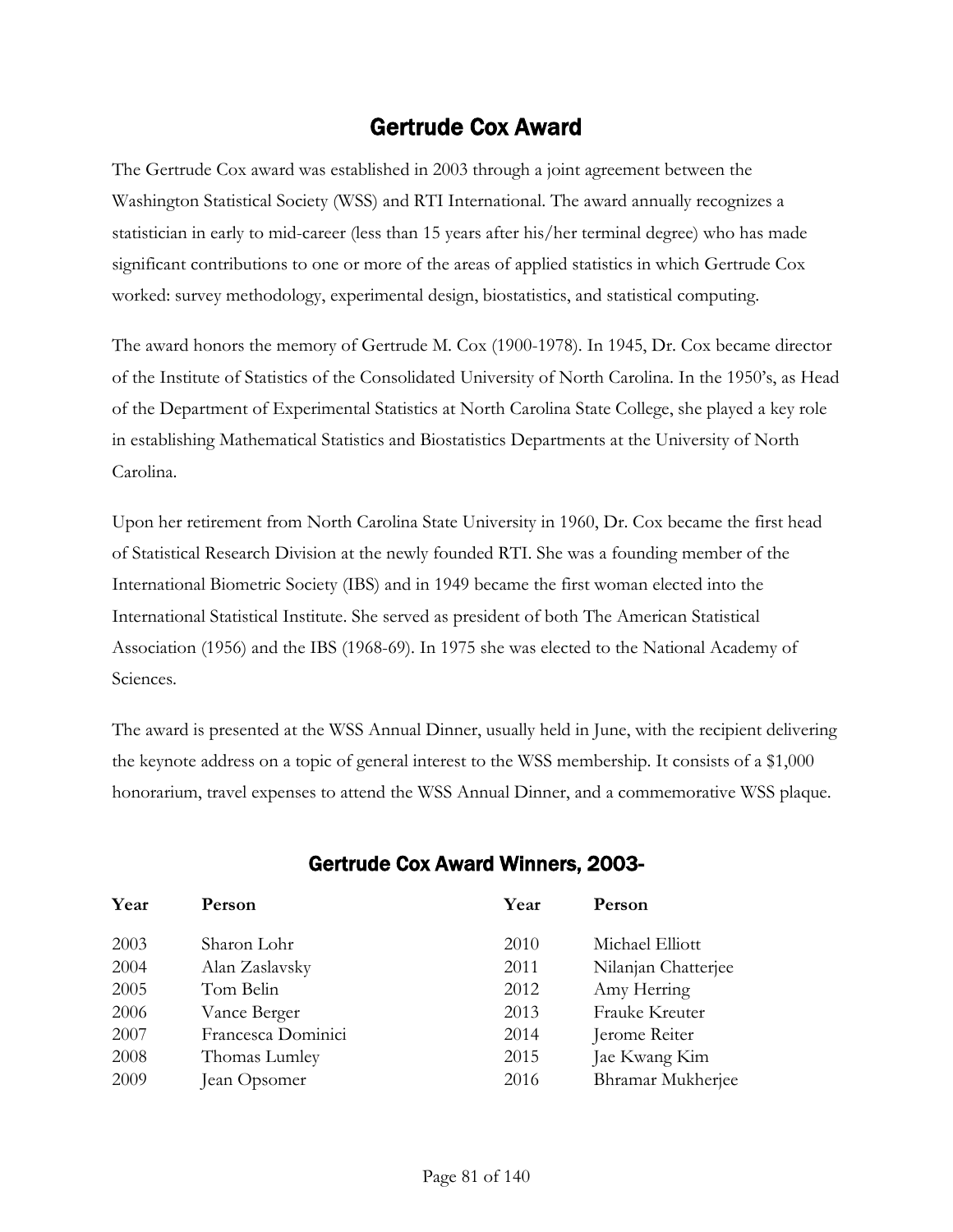## Gertrude Cox Award (continued)

### Gertrude Cox Award Winners, 2003- (continued)

- 
- 2017 Elizabeth Stuart David Haziza
- 2019 Courtney Kennedy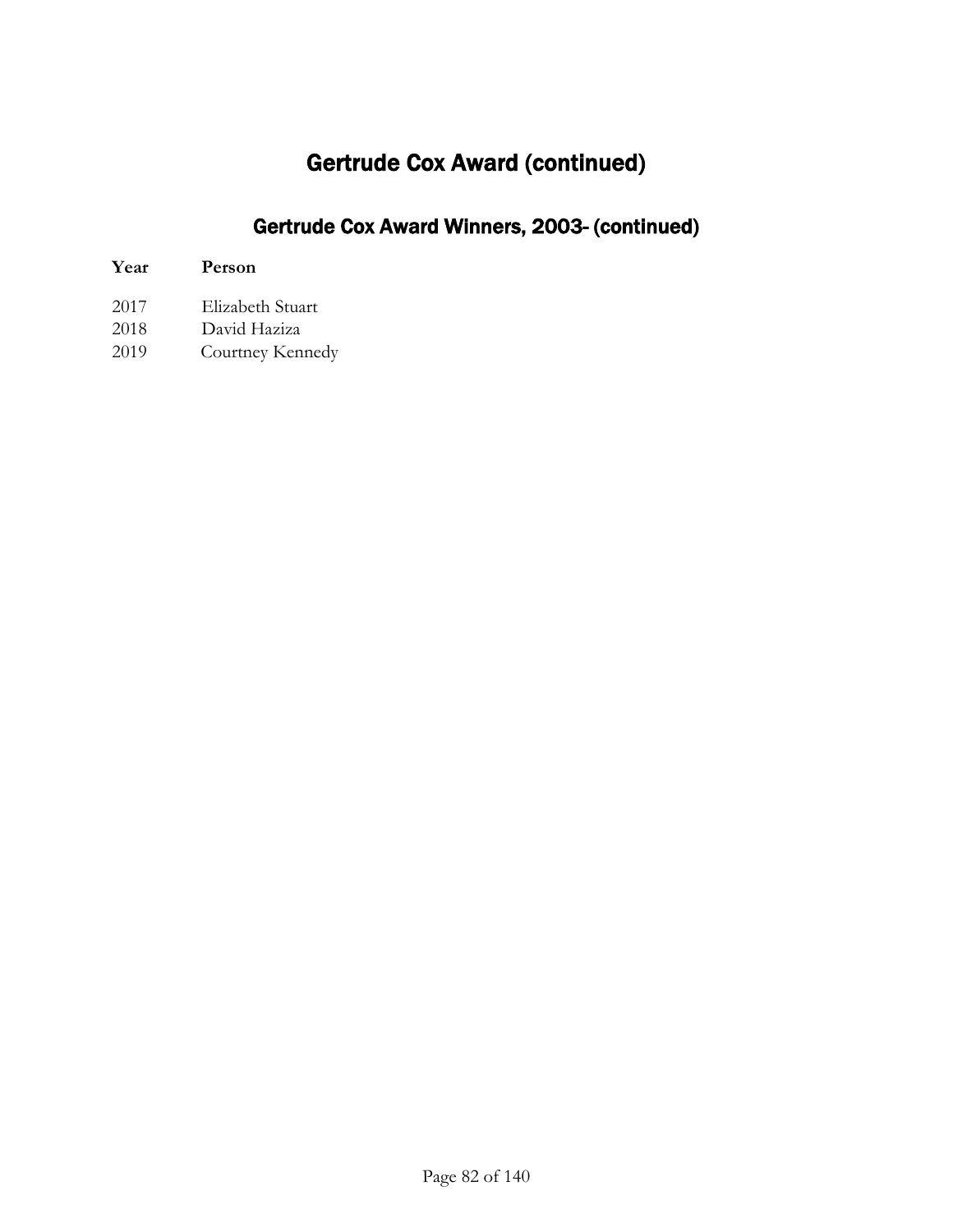### Gertrude Cox Award (continued)

#### Gertrude Cox Committee Members, 2003-

The following list was constructed based on correspondence with several individuals involved with the award committee since 2003. The best available reconstruction proved unable to produce the RTI committee members for 2004 and 2005.

| Year | Person                 | Year | Person                   |
|------|------------------------|------|--------------------------|
| 2003 | Brenda Cox (WSS)       | 2008 | Michael P. Cohen (WSS)   |
|      | David Marker (WSS)     |      | Karol Krotki (WSS)       |
|      | Andrew White (WSS)     |      | Jill Montaquila (WSS)    |
|      | Paul Biemer (RTI)      |      | Nabil El-Khorazaty (RTI) |
|      | Kerrie Boyle (RTI)     |      | Moshe Feder (RTI)        |
|      | Rickard Kulka (RTI)    |      | Paul Levy (RTI)          |
| 2004 | Brenda Cox (WSS)       | 2009 | Michael P. Cohen (WSS)   |
|      | John Czajka (WSS)      |      | John Eltinge (WSS)       |
|      | David Marker (WSS)     |      | Karol Krotki (WSS)       |
|      |                        |      | Paul Biemer (RTI)        |
| 2005 | John Czajka (WSS)      |      | Nabil El-Khorazaty (RTI) |
|      | David Marker (WSS)     |      | Phil Kott (RTI)          |
|      | Clyde Tucker (WSS)     |      |                          |
|      |                        | 2010 | Michael Brick (WSS)      |
| 2006 | John Czajka (WSS)      |      | John Eltinge (WSS)       |
|      | Jill Montaquila (WSS)  |      | Karol Krotki (WSS)       |
|      | Clyde Tucker (WSS)     |      | Marcus Berzofsky (RTI)   |
|      | Monsour Fahimi (RTI)   |      | Paul Biemer (RTI)        |
|      | Moshe Feder (RTI)      |      | Phil Kott (RTI)          |
|      | Paul Levy (RTI)        |      |                          |
|      |                        | 2011 | Jonaki Bose (WSS)        |
| 2007 | Michael P. Cohen (WSS) |      | Michael Brick (WSS)      |
|      | Jill Montaquila (WSS)  |      | John Eltinge (WSS)       |
|      | Clyde Tucker (WSS)     |      | Marcus Berzofsky (RTI)   |
|      | Monsour Fahimi (RTI)   |      | Phil Kott (RTI)          |
|      | Moshe Feder (RTI)      |      | Karol Krotki (RTI)       |
|      | Paul Levy (RTI)        |      |                          |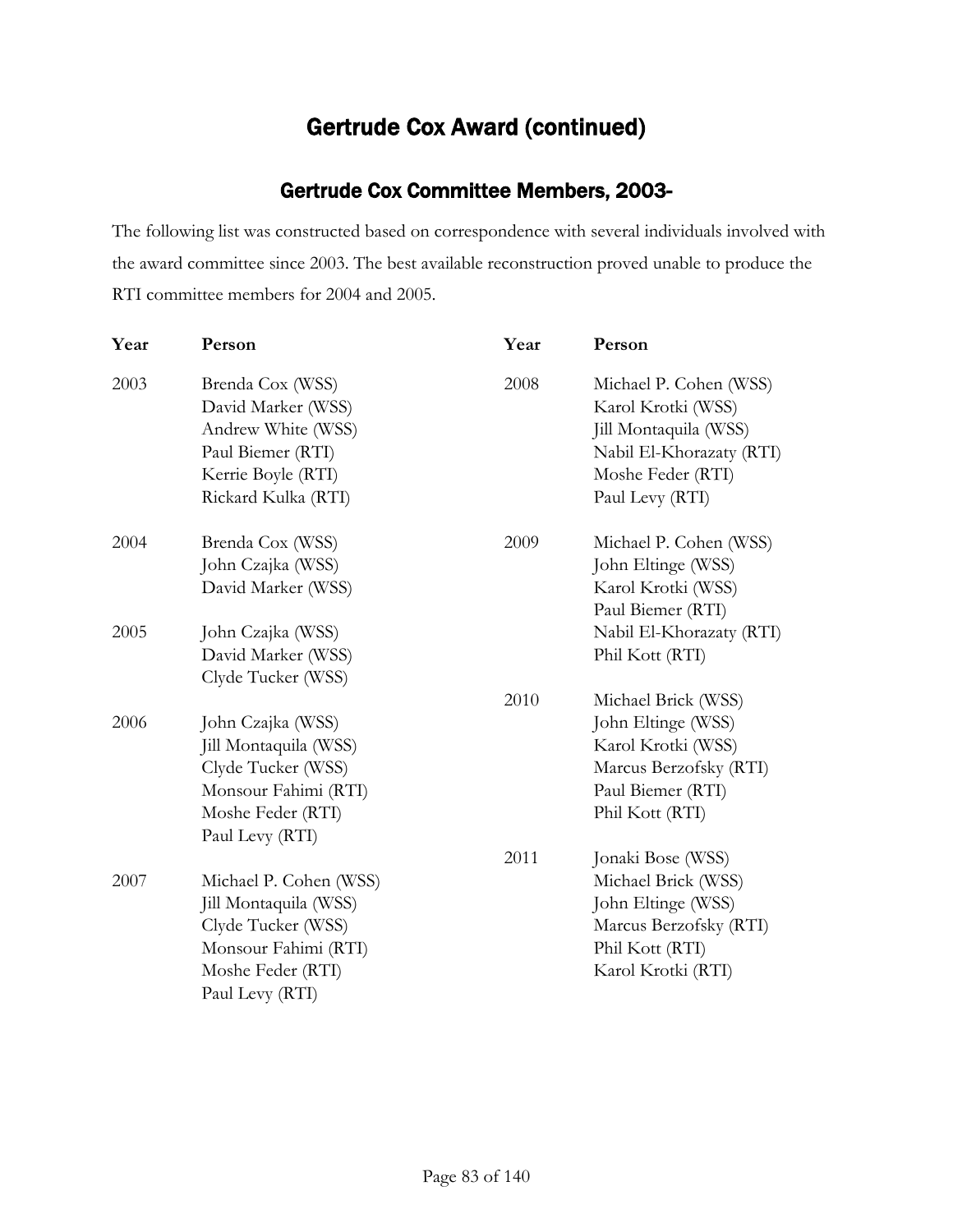## Gertrude Cox Award (continued)

### Gertrude Cox Committee Members, 2003-

| Year | Person                                                                                                                            | Year | Person                                                                                                                        |
|------|-----------------------------------------------------------------------------------------------------------------------------------|------|-------------------------------------------------------------------------------------------------------------------------------|
| 2012 | Jonaki Bose (WSS)<br>Michael Brick (WSS)<br>Keith Rust (WSS)<br>Marcus Berzofsky (RTI)<br>Phil Kott (RTI)<br>Karol Krotki (RTI)   | 2017 | Chris Moriarity (WSS)<br>Linda Young (WSS)<br>Mike Larsen (WSS)<br>Jill Dever (RTI)<br>Phil Kott (RTI)<br>Karol Krotki (RTI)  |
| 2013 | Jonaki Bose (WSS)<br>Nancy Bates (WSS)<br>Keith Rust (WSS)<br>Marcus Berzofsky (RTI)<br>Phil Kott (RTI)<br>Karol Krotki (RTI)     | 2018 | Karol Krotki (RTI)<br>Linda Young (WSS)<br>Abhik Das (WSS)<br>Mike Larsen (WSS)<br>Tom Krenzke (WSS)<br>Phillip Kott (RTI)    |
| 2014 | Nancy Bates (WSS)<br>Diane Herz (WSS)<br>Keith Rust (WSS)<br>Marcus Berzofsky (RTI)<br>Phil Kott (RTI)<br>Karol Krotki (RTI)      | 2019 | Linda Young (WSS)<br>Eileen O'Brien (WSS)<br>Tom Krenzke (WSS)<br>Karol Krotki (RTI)<br>Abhik Das (RTI)<br>Phillip Kott (RTI) |
| 2015 | Nancy Bates (WSS)<br>Diane Herz (WSS)<br>Chris Moriarity (WSS)<br>Marcus Berzofsky (RTI)<br>Phil Kott (RTI)<br>Karol Krotki (RTI) |      |                                                                                                                               |
| 2016 | Chris Moriarity (WSS)<br>Diane Herz (WSS)<br>Mike Larsen (WSS)<br>Marcus Berzofsky (RTI)<br>Phil Kott (RTI)<br>Karol Krotki (RTI) |      |                                                                                                                               |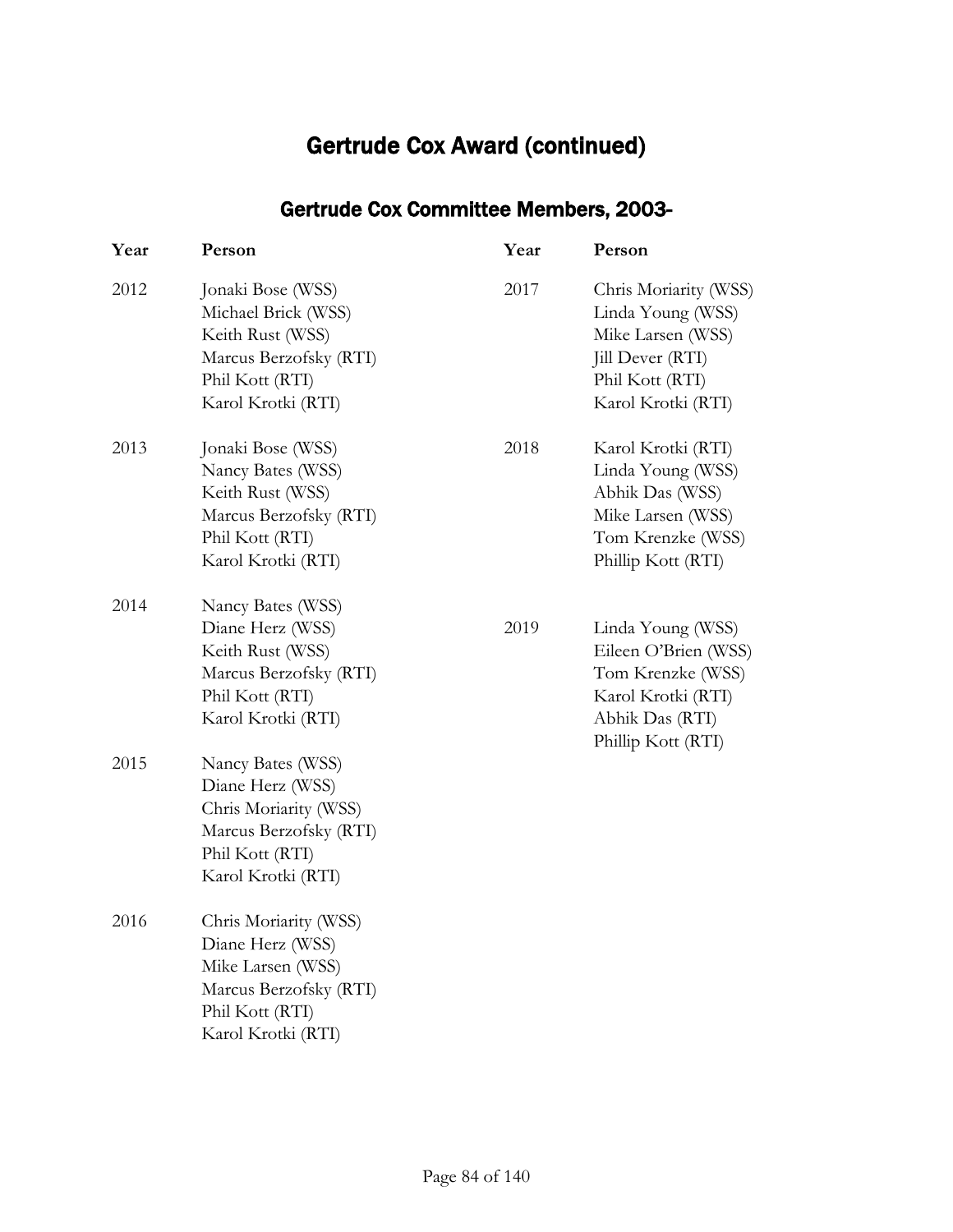### Outstanding Graduate Students

Each local university with graduate programs in statistics is asked each year to name their outstanding graduate student with an interest in statistics. The only criteria are that the person be a full-time student and not have received the award before. Students selected receive a 1-year membership in the American Statistical Association and the Washington Statistical Society.

The award program began in 1961. No university has taken part every year. In some cases, the university no longer felt they had full-time graduate students. The following pages list the universities and recipients by year.

| Year | Person                | 1987 | John Vetter           |
|------|-----------------------|------|-----------------------|
|      |                       | 1988 | Serapio Byekwaso      |
| 1961 | Harley R. Jordan      | 1990 | Euripides Kondelis    |
| 1962 | William R. Smith      | 1991 | Julie O'Connell       |
| 1963 | Mohammed K. Zataar    | 1992 | Constantinos Charitou |
| 1964 | Barbara Rose          | 1993 | Elena Randou          |
| 1965 | Prowpit Dibavadi      | 1994 | Xiaohui Wu            |
| 1966 | T. R. Ramakrisknan    | 1996 | Hasan Hamdan          |
| 1967 | David L. Thomas       | 1997 | Euloge Kpamegan       |
| 1968 | Gary Gilliam          | 2001 | James Andeson         |
| 1969 | Robert L. Sylvester   | 2002 | Wisam Yaghi           |
| 1970 | Peter J. Martin       | 2003 | Neil Perkins          |
| 1972 | Peter Matthews        | 2004 | Valbona Bejleri       |
| 1973 | Khalil Kutran         | 2005 | Souhila Kada          |
| 1974 | Karim Nakkash         | 2006 | Vivienne Ambuka       |
| 1975 | Kenneth Glasser       | 2007 | Kirsten Lum           |
| 1976 | Louis Schloss         | 2008 | Anne Osterman         |
| 1977 | Margaret Broadbent    | 2009 | Qian Xie              |
| 1978 | Nancy Berman          | 2010 | Gurudey Gadwale       |
| 1979 | Peter Nestor          | 2011 | Michael Costello      |
| 1980 | Michael Samuhel       | 2012 | Cynthia Cook          |
| 1982 | Ha Nguyen             | 2013 | Jiao Yu               |
| 1983 | Shin-pei Jennifer Liu | 2014 | Sean Dalby            |
| 1984 | Chai-Kyung Lim        | 2015 | Alyssa Cuyjet         |
| 1985 | Ahmad Mokatrin        | 2017 | Stefan Elser          |
| 1986 | Reza Modarres-Hakimi  |      |                       |

#### American University, 1961-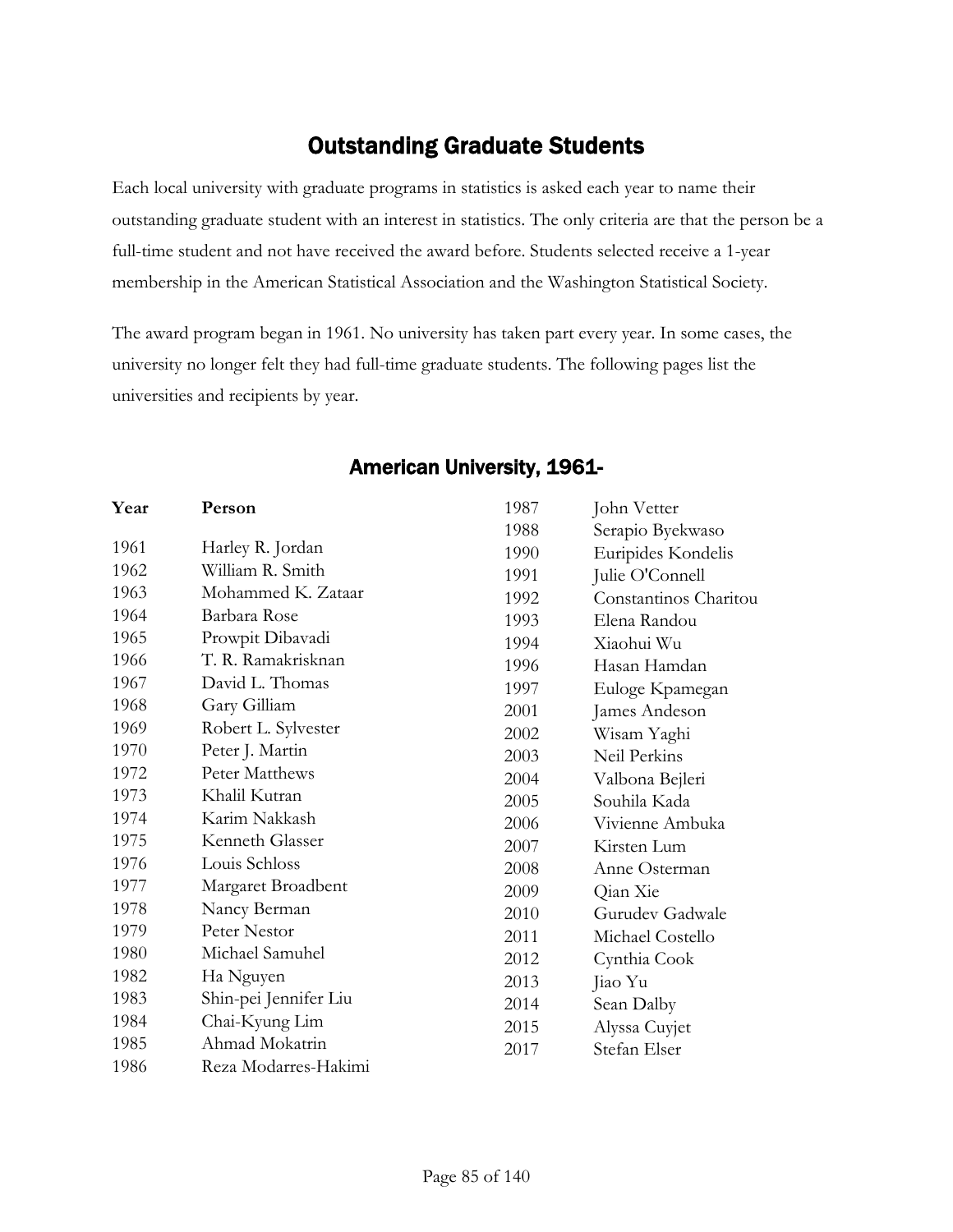### Catholic University, 1961-

| Gerald Anderson                  |
|----------------------------------|
| James Gilroy, S.J.               |
| William J. Conover               |
| Louis M. Savary, S.J.            |
| Sister Rosalie Bertell, G.N.S.H. |
| Rosalie A. Dunn                  |
| Sidney Kissin                    |
| Peter Shaughnessy                |
| Panhaj Ghosh                     |
| Malcolm S. Scott, Jr.            |
| Gary Grunkemeier                 |
| Ufot Akpan Ibanga                |
| Sung Ki Min                      |
| Robert F. Everett                |
| Saad Hassanein                   |
| Ji-Sung Yoo                      |
| Fenggang Yang                    |
| Yang Su                          |
| Fenggang Yang                    |
| Xiaowen (Joy) Lu                 |
| Fang Fang                        |
| Nataliya Kravets                 |
| Michelle Jiles                   |
| Florencio Riguera                |
| Eric Sean Williams               |
|                                  |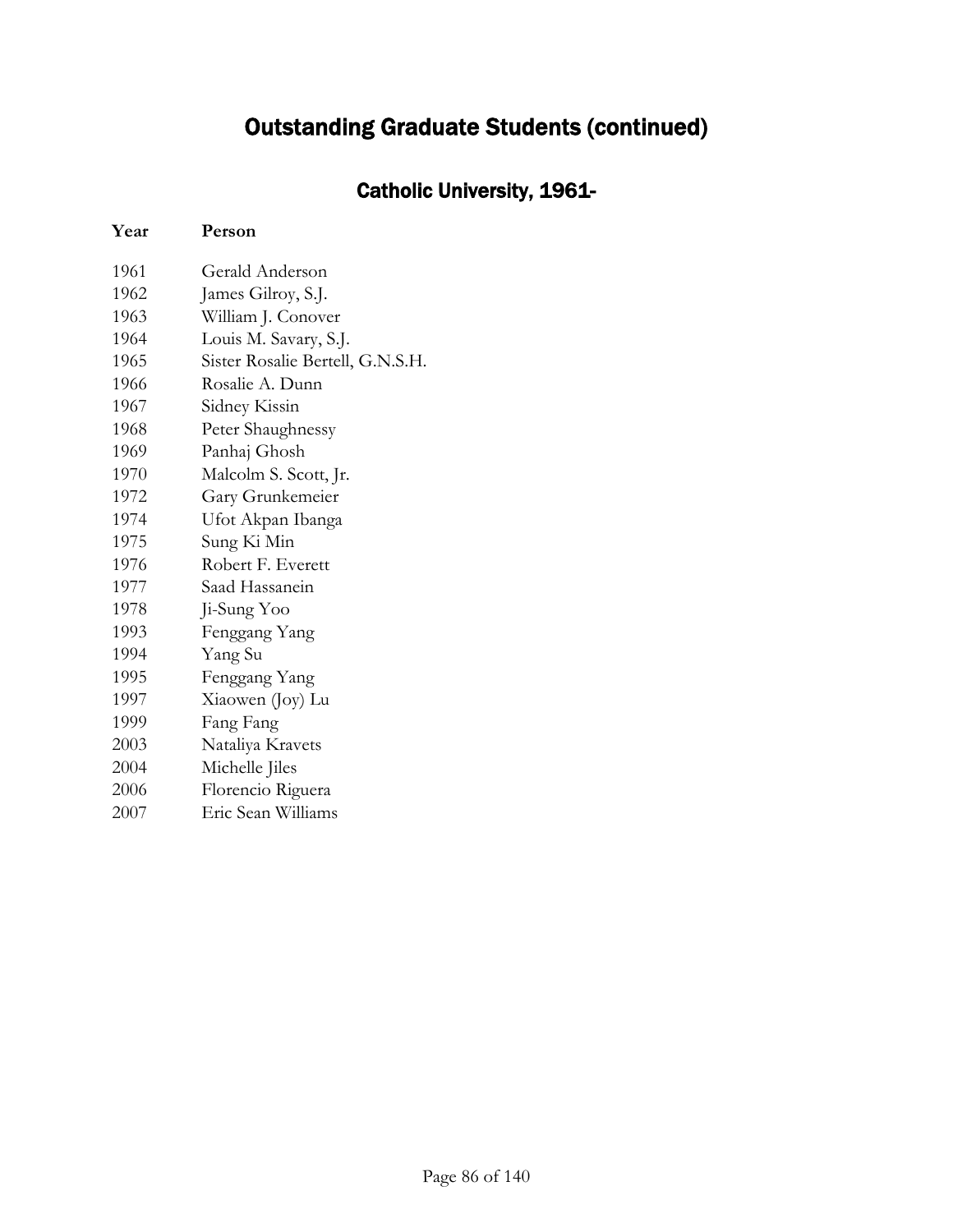### Georgetown University, 1961-

| 1961 | Thomas Strama           |
|------|-------------------------|
| 1962 | Charles W. Walton       |
| 1963 | Ernesto Fernandez       |
| 1965 | F. William McElroy      |
| 1966 | Tuong Dac Ho            |
| 1967 | Charles A. Luckett      |
| 1968 | Robert N. Barone        |
| 1969 | John M. Harrington, Jr. |
| 1970 | Mark A. Pisano          |
| 1973 | Larry Moore             |
| 1975 | Lorraine D. Ference     |
| 1976 | Anita Teresa Ducca      |
| 1977 | Mary B. McDonell        |
| 1979 | Peter M. Boyle          |
| 1980 | Walid A. Hashem         |
| 1984 | Daniel Foley            |
| 1990 | Deborah K. Watkins      |
| 1991 | Susan Lisa Greenberg    |
| 2008 | Lanlan Yin              |
| 2009 | Yi Shi                  |
| 2012 | Yi Zhao                 |
| 2013 | Junrui Di               |
| 2014 | Jinhui Wang, Zhe Yuan   |
| 2015 | Ravi Makhija            |
| 2016 | Mingxing "George" Du    |
| 2017 | Rachel Carrig           |
| 2018 | Kayla Novak             |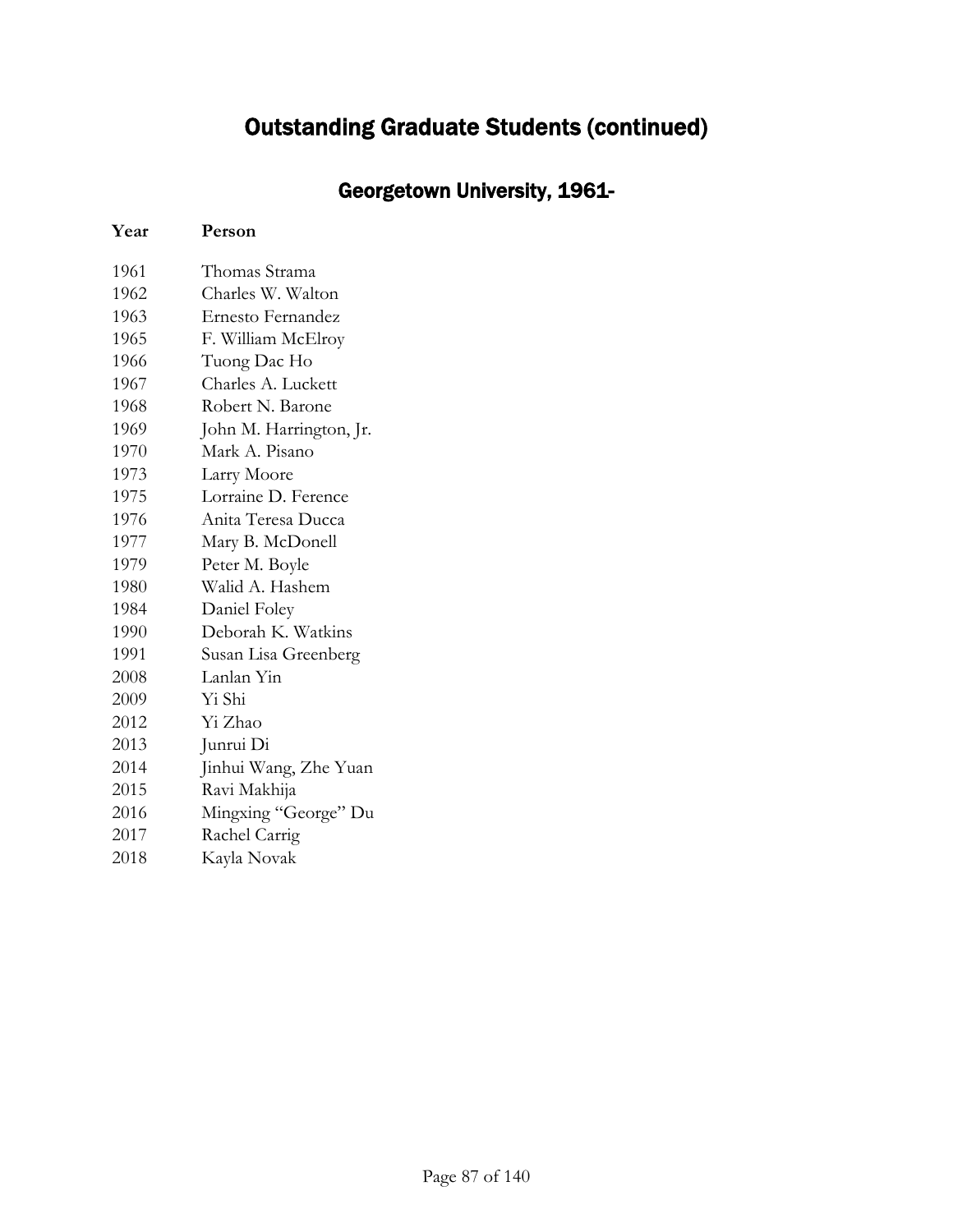| Year | Person              | Year | Person           |
|------|---------------------|------|------------------|
| 1961 | Karen Drier         | 2004 | Mark Bauder      |
| 1962 | Hugh M. Pettigrew   | 2005 | Fenhua He        |
| 1963 | Peter Enis          | 2006 | Dalong Hunag     |
| 1964 | Margaret L. Kahn    | 2007 | Bijit Roy        |
| 1965 | Yehuda Molk         | 2008 | Hiro Hikawa      |
| 1966 | Jean Biggs          | 2009 | Anna Gordon      |
| 1967 | Herbert H. Chu      | 2010 | Tong Zhang       |
| 1968 | Aroona Saika        | 2011 | Owen Martin      |
| 1969 | James R. Man        | 2012 | Wenjing Xu       |
| 1970 | John Keegel         | 2013 | Somak Chatterjee |
| 1972 | Adam Chu            | 2015 | Panpan Zhang     |
| 1974 | Abdol Azari         | 2016 | Li Cheung        |
| 1975 | Adam Chu            | 2017 | Xiaoyu Cai,      |
| 1977 | Jeremy Wu           |      | Yihe Huang       |
| 1978 | Hal Schoenberg      | 2018 | Xiaoyu Zhai      |
| 1979 | Richard J. Meinhold |      |                  |
| 1980 | Leyla Mohadger      |      |                  |
| 1981 | Ayah Johnson        |      |                  |
| 1982 | Daniel Najjar       |      |                  |
| 1983 | Ellen Lawsky        |      |                  |
| 1985 | Elizabeth Phillips  |      |                  |
| 1987 | Dante Verma         |      |                  |
| 1988 | Naji Younes         |      |                  |
| 1990 | William Rosenburger |      |                  |
| 1991 | Mary Christman      |      |                  |
| 1992 | Oliver M. Bautista  |      |                  |
| 1993 | Ravinder Anand      |      |                  |
| 1994 | Ted Diaz            |      |                  |
| 1995 | Ming-Xiu Hu         |      |                  |
| 1996 | Yan Liu             |      |                  |
| 1997 | Jun Li              |      |                  |
| 1998 | Michael Spaeder     |      |                  |
| 1998 | Gang Zheng          |      |                  |
| 1999 | Binbing Yu          |      |                  |
| 2000 | Jinyu Yuan          |      |                  |

 Abeer Elbaz Lin Yuan Weiping Deng

### George Washington University, 1961-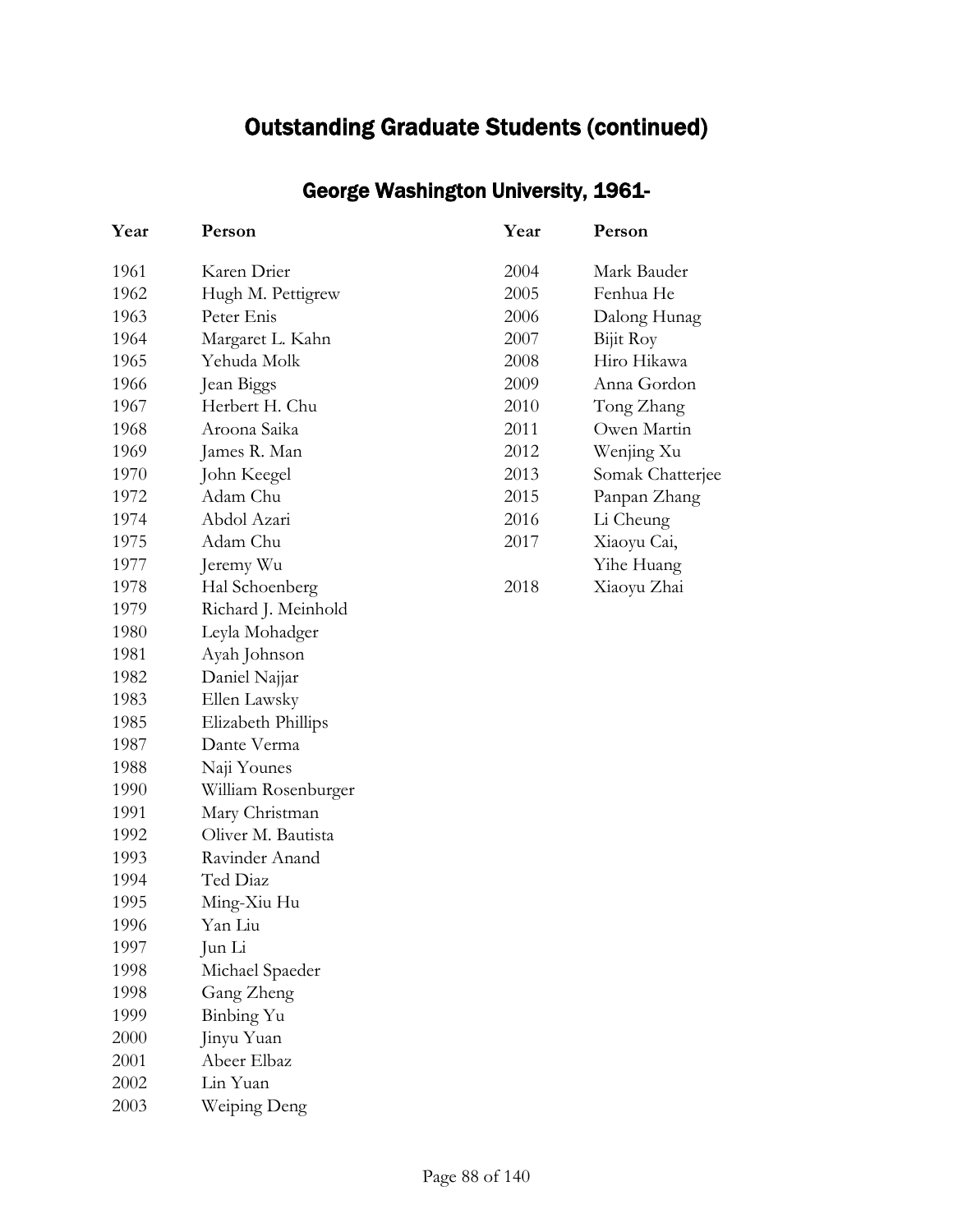## University of Maryland, 1961-

| Year | Person               | Year | Person                |
|------|----------------------|------|-----------------------|
| 1961 | Richard D. Lentz     | 2015 | Qiwen Zheng           |
| 1962 | Zalman A. Shavell    | 2016 | Xuan Yao              |
| 1963 | Goaing T. Liaw       |      | Xiaying "James" Zheng |
| 1963 | James L. Kichline    | 2017 | Jinwang Zao           |
| 1964 | Manoucheh Soltani    | 2018 | Monica Morell         |
| 1965 | Brian E. Schutrumpf  |      |                       |
| 1966 | Larry R. Goodwin     |      |                       |
| 1967 | James D. Moberly     |      |                       |
| 1968 | David W. Goettee     |      |                       |
| 1970 | Pouran S. Soltani    |      |                       |
| 1972 | Richard P. O'Neill   |      |                       |
| 1973 | William Romig        |      |                       |
| 1974 | William J. Stewart   |      |                       |
| 1975 | Edward K. Baker      |      |                       |
| 1976 | Lawrence Rubinstein  |      |                       |
| 1977 | Thomas H. Doyle      |      |                       |
| 1978 | Amy Lieu-Yun Hsi     |      |                       |
| 1979 | William Knox         |      |                       |
| 1980 | Teresa Conner        |      |                       |
| 1981 | Julie Ann Rosen      |      |                       |
| 1982 | Myron N. Chang       |      |                       |
| 1983 | Anna Nevius          |      |                       |
| 1984 | Ngai-Hang Chan       |      |                       |
| 1985 | Jan Winnicki         |      |                       |
| 1986 | Wen Yu Wang          |      |                       |
| 1993 | Yu-Fen Chung         |      |                       |
| 1994 | Victor deOliveira    |      |                       |
| 1995 | Leonid Kopylev       |      |                       |
| 1996 | Kostas Fokianos      |      |                       |
| 1997 | Timothy Moran        |      |                       |
| 1998 | Yi Ting Hwang        |      |                       |
| 2001 | Gabriela Cohen-Freue |      |                       |
| 2005 | Courtney Kennedy     |      |                       |
| 2006 | Huilin Li            |      |                       |
| 2008 | Ryan Janicki         |      |                       |
| 2013 | Xuan Yao             |      |                       |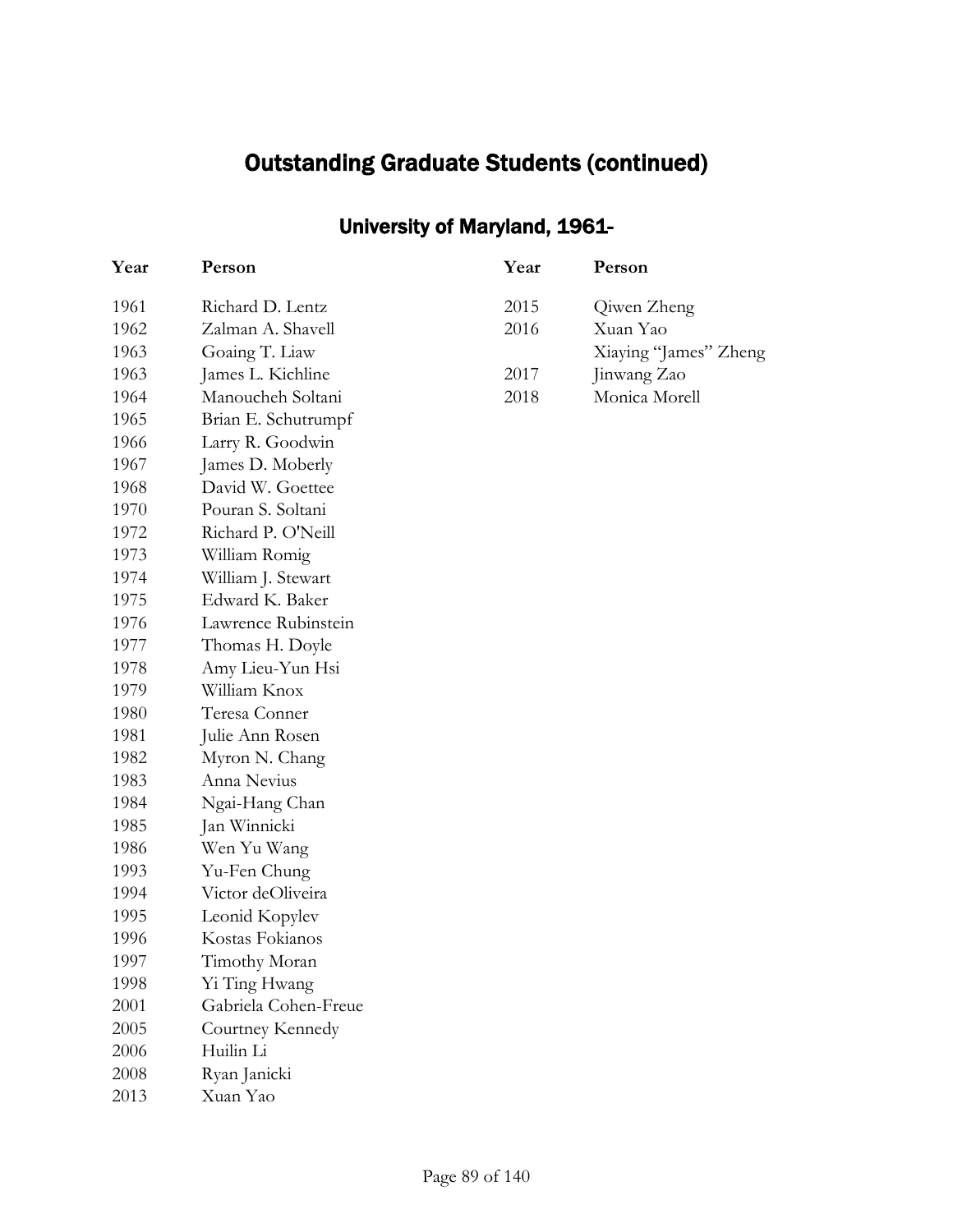#### Johns Hopkins University, 1961-1970

- Hugh Edward Bradley
- William G. Birdsall, S.J.
- Eugene Sobel
- Melvin Tainiter
- Daniel Arthur Block
- William M. Brelsford
- Roger David Coleman
- Rudolph W. Beran
- John Terry Smith
- Dennis O. Dixon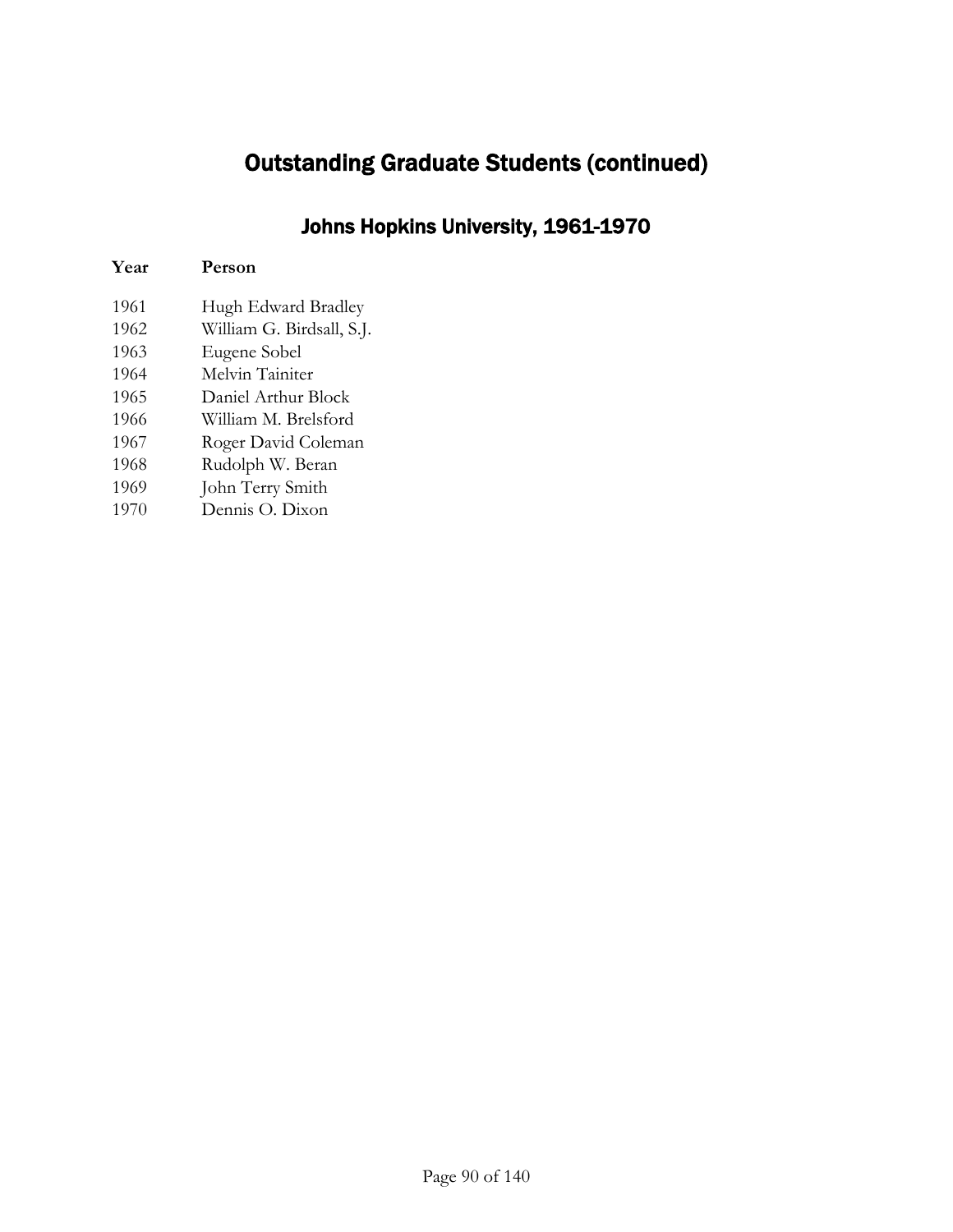### Howard University, 1961-2014

| 1961 | Roosevelt Greer          |
|------|--------------------------|
| 1962 | <b>Basdeo Balkisson</b>  |
| 1963 | Georgia Fuller           |
| 1964 | Joe L. Alston            |
| 1965 | Hermione Archer          |
| 1966 | Howard C. Heard          |
| 1969 | Godfrey A. Gordon        |
| 1970 | Murchison D. Herry       |
| 1972 | Neville F. Chow          |
| 1974 | Lynette J. Steele        |
| 1975 | Ezekiel O. Ayotunde      |
| 1976 | Huseyin A. Goksel        |
| 1977 | <b>Stacy Hill</b>        |
| 1978 | Asikpo J. Essien-Ibok    |
| 1979 | Karen Coleman            |
| 1980 | Arthur Hughes            |
| 1981 | Verona Wynn              |
| 1982 | Olusegun Olotu           |
| 1983 | Michael Iyun             |
| 1985 | Modise Maaga             |
| 1986 | James R. Andrage         |
| 1987 | Fern Johnson             |
| 1991 | James Blakely            |
| 1998 | Shea Burns               |
| 2001 | Irene Mohesh             |
| 2003 | Haixia Xu                |
| 2006 | <b>Bassidy Dembele</b>   |
| 2007 | Adebukola Gbade-Oyelakin |
| 2008 | Courtney Davis           |
| 2009 | Ralph A. Twum            |
| 2014 | Francis Erebholo         |
|      |                          |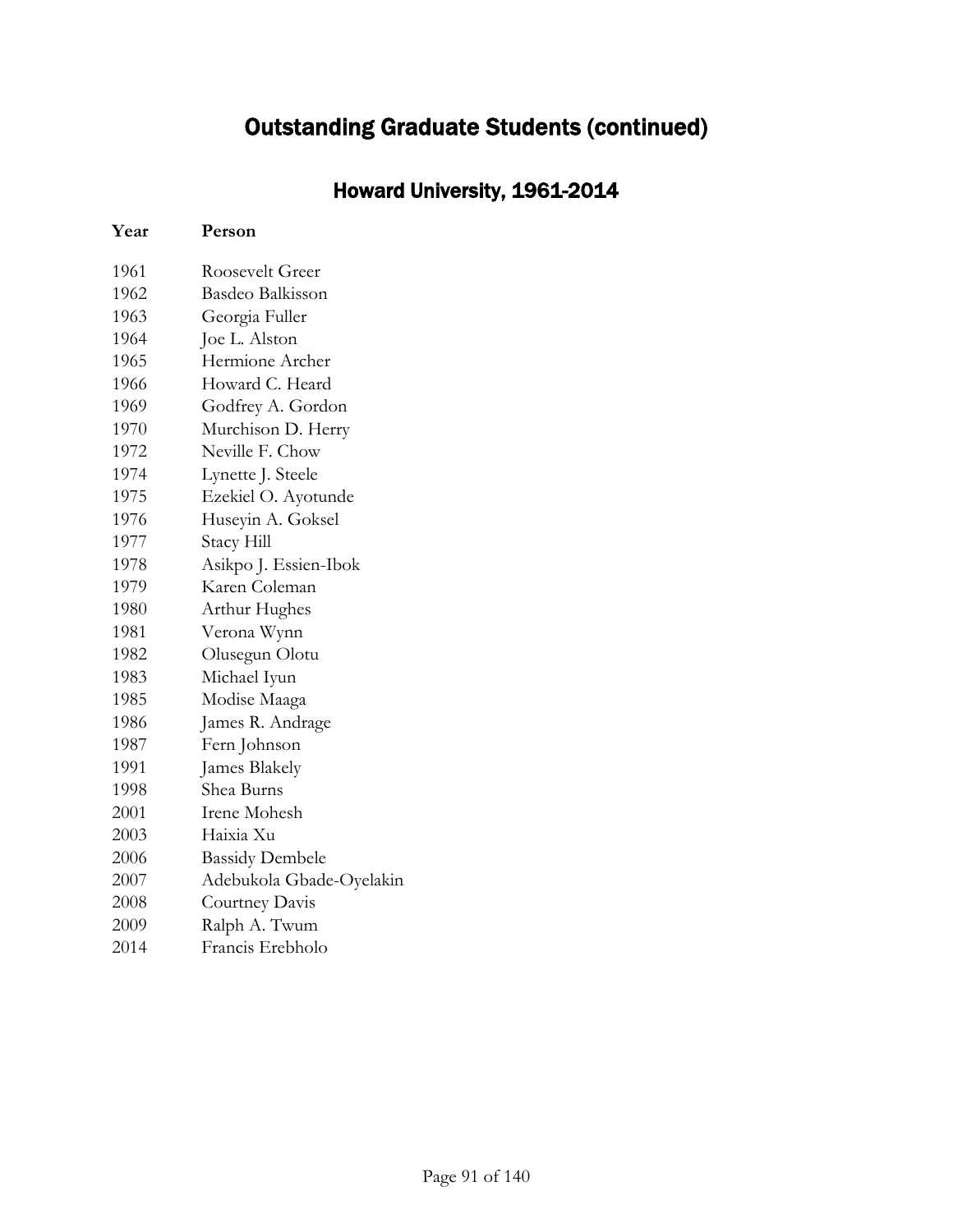### George Mason University, 1974-

| 1974 | Richard S. Westerman   |
|------|------------------------|
| 1975 | Mary Patricia Channon  |
| 1976 | Charles W. Perdue      |
| 1977 | Elizabeth M. Claypoole |
| 1978 | Louis Fogg             |
| 1990 | Steven Oshry           |
| 1991 | Qiang Luo              |
| 1992 | Kelly Buchanan         |
| 1993 | Hiroko Kawasaki        |
| 1994 | Tammy Tang             |
| 1995 | Michael Marciniak      |
| 1996 | Yihen Zhu              |
| 1997 | Darryl V. Creel        |
| 1998 | Romain D. Parsad       |
| 1999 | Ru Sun                 |
| 2000 | Amanda Singh           |
| 2001 | Lisa Chen              |
| 2002 | Salem Reyen            |
| 2004 | Xiaojing Lin           |
| 2005 | Carol Chang            |
| 2006 | Chuling Zhang          |
| 2007 | Oleksandr Sverdlov     |
| 2008 | Zorayr Manukyan        |
| 2009 | Victoria Plamadeala    |
| 2010 | R. Bradley Patterson   |
| 2012 | Lei Gao                |
| 2013 | Krista Heim            |
| 2014 | Mengdie Yuan           |
| 2015 | <b>Scott Marchese</b>  |
| 2016 | Brandon Park           |
| 2017 | Lei Li                 |
| 2018 | Yanying Wang           |
|      |                        |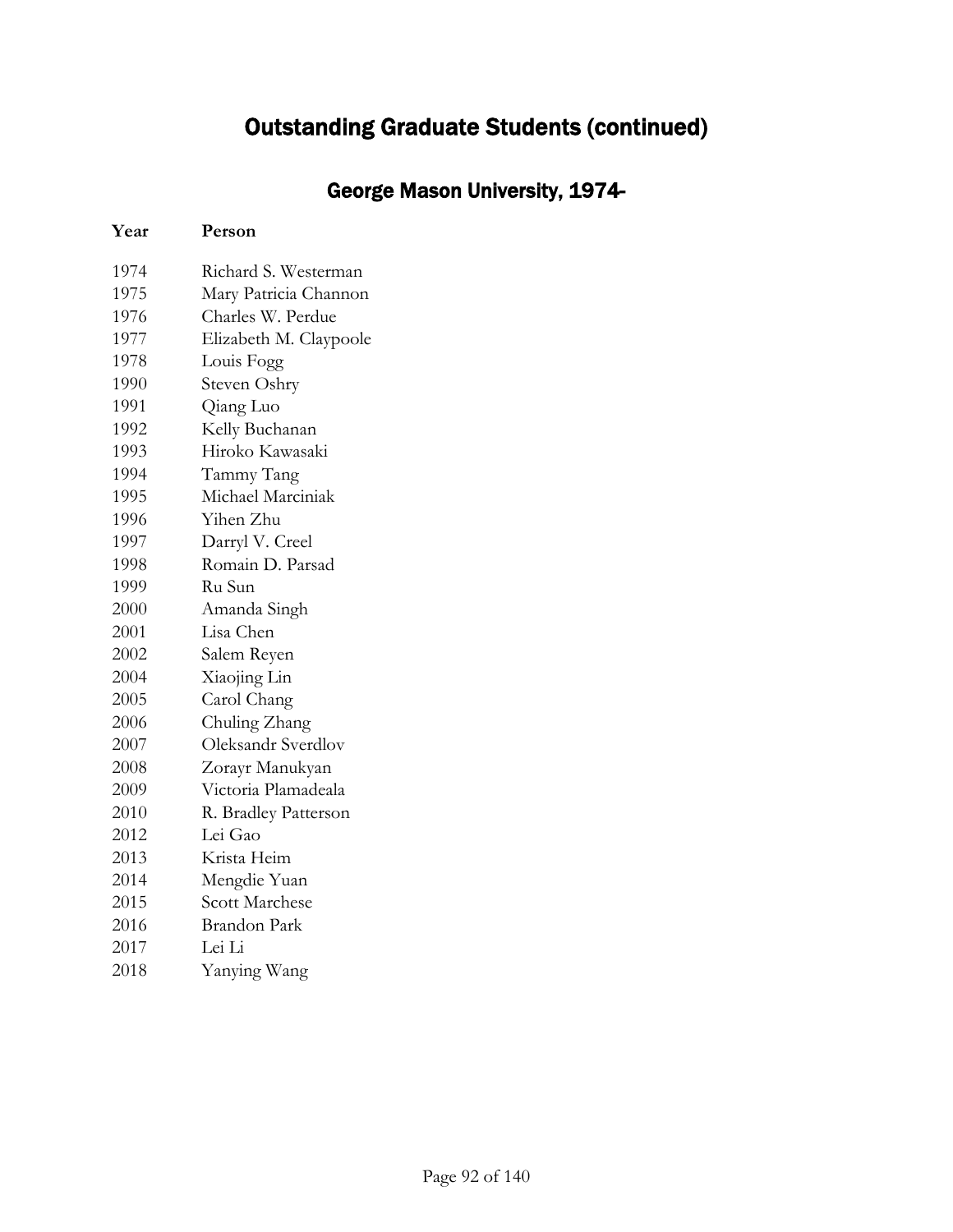### Joint Program in Survey Methodology, 1994-

| 1994 | Linda Stinson          |
|------|------------------------|
| 1995 | Sarah Dipko            |
| 1996 | Stephanie Brown        |
| 1997 | James B. Treat         |
| 1998 | William Bell           |
| 1999 | Jennifer Guarino       |
| 2000 | Madeline McNeeley      |
| 2001 | Debra Sweet            |
| 2002 | Kristen Olsen          |
| 2004 | Merta Galesic          |
| 2006 | Yan Li                 |
| 2007 | Jianzhu Li             |
| 2008 | Aaron Maitland         |
| 2009 | Carolina Casas-Cordero |
| 2011 | Timothy Kennel         |
| 2012 | Cong Ye                |
| 2013 | Hanyu Sun              |
| 2014 | Ashley Amaya           |
| 2015 | Andrew Mercer          |
| 2016 | Sepideh Mosaferi       |
| 2018 | Adrianne Bradford      |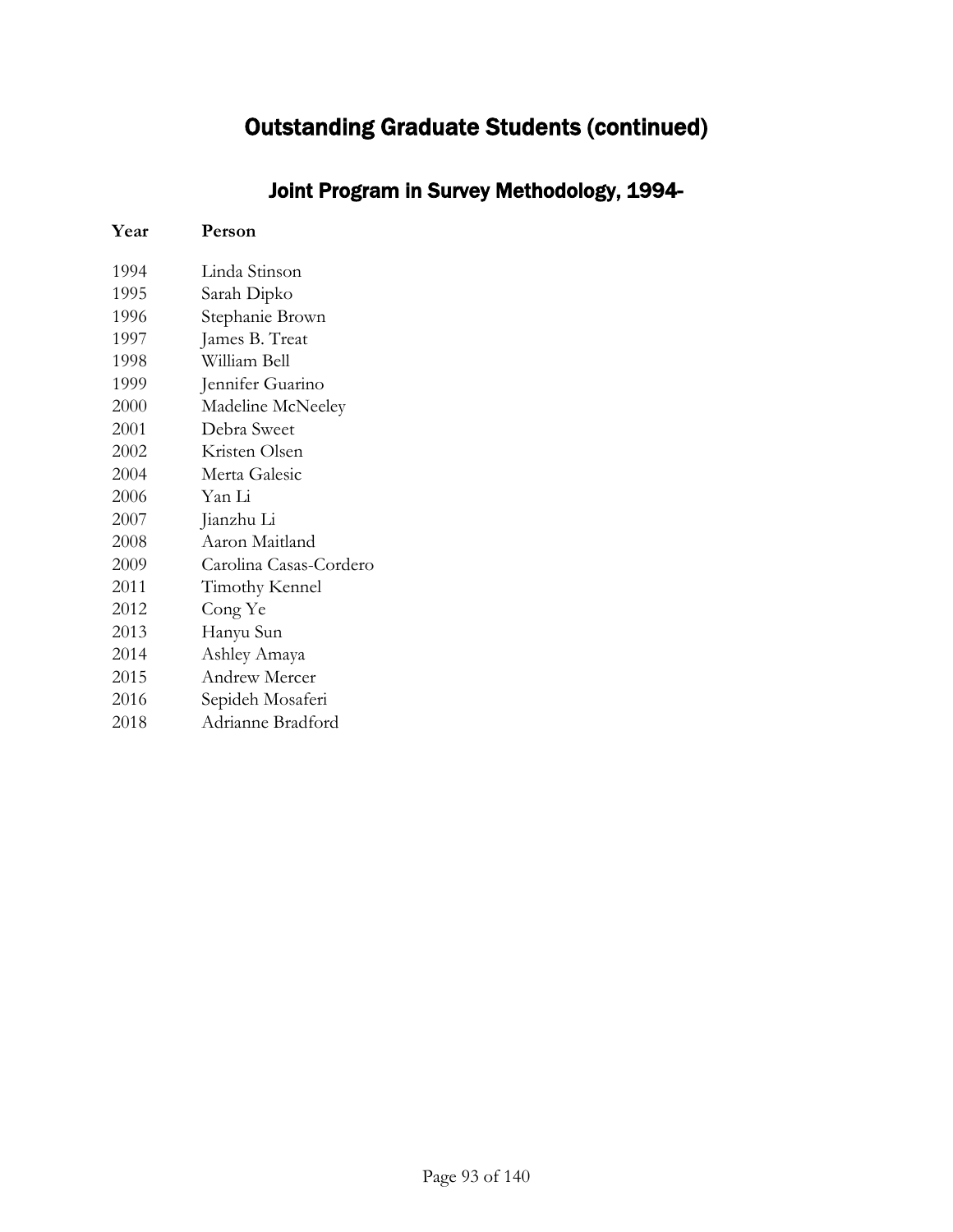### University of the District of Columbia, 1997-

| Year | Person |
|------|--------|
|      |        |

- 1997 Yigresmachew Isreal
- 2014 Tim Allen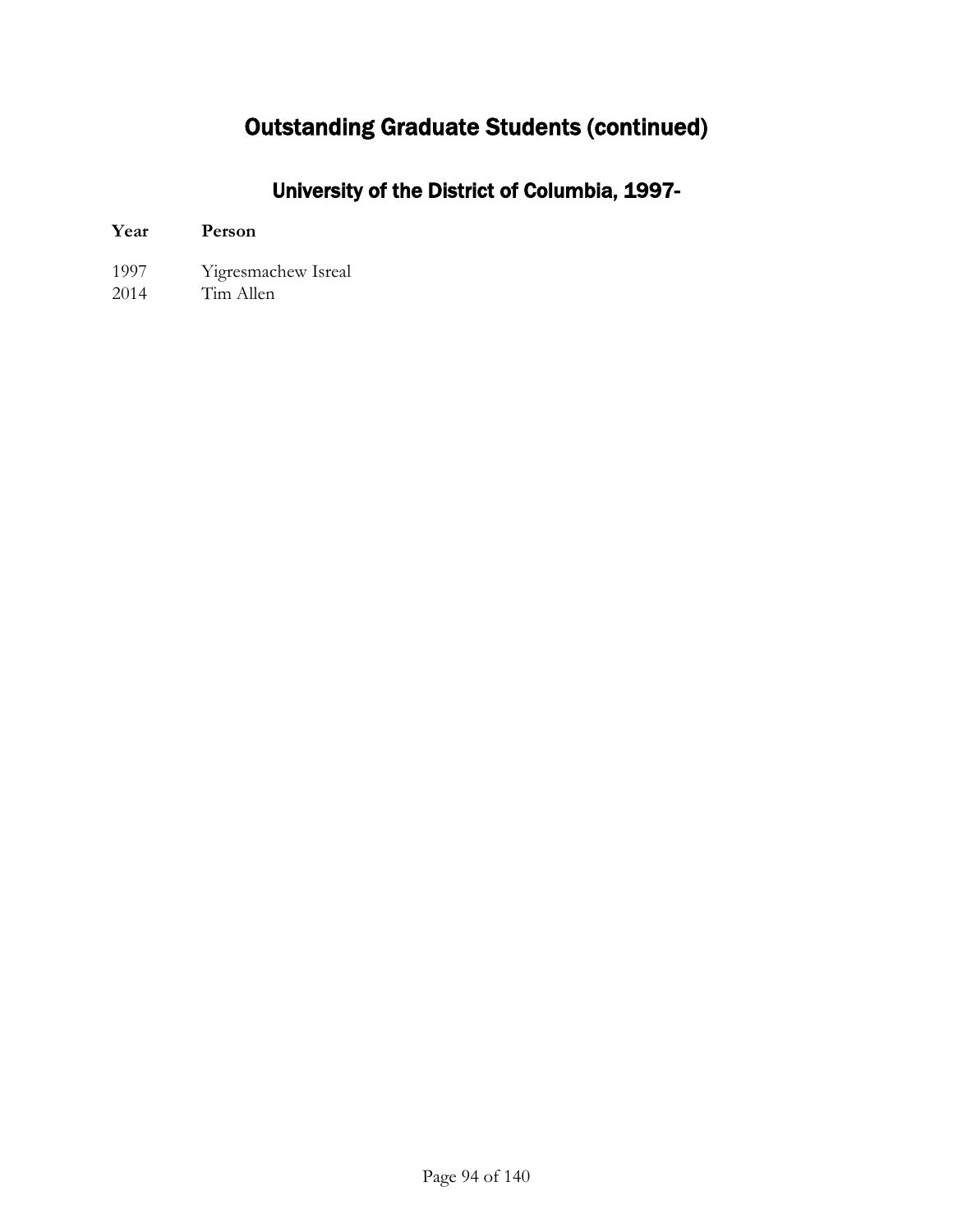### Julius Shiskin Memorial Award

The Julius Shiskin Memorial Award for Economic Statistics was founded by WSS in 1979 to honor Julius, who had such a broad and important career. Lillian Madow and Sue Rustemeyer were particularly instrumental in proposing this special recognition and took the lead in contacting other organizations and building support. Six organizations that Julius had been associated with during his career--Bureau of the Census, Bureau of Economic Analysis, Bureau of Labor Statistics, National Association of Business Economists, National Bureau of Economic Research, and the Office of Management and Budget--agreed to join in sponsoring the award and the initial fund raising. WSS agreed to handle the funds received and provide all necessary administrative support.

The award program began in 1980 with a \$250 cash price and a certificate at the WSS Annual Dinner. A second fund raising appeal was conducted at the time that the first award was presented. During the first few years of the program, additional funding was received annually, particularly from Shiskin family members. At least one early award recipient donated the award money back to the fund. The award amount was increased to \$500 in 1989 and to \$750 in 1996.

The award was established to honor "unusually original and important contributions in the development of economic statistics or in the use of economic statistics in interpreting the economy. The contribution can be in statistical research, in the development of statistical tools, in the application of computers, in the use of economic statistics to analyze and interpret the economy, in the management of statistical programs, or in developing public understanding of measurement issues." The awards selection process has considered each nominee for a second year if not selected in the initial year of nomination. The Committee also decided that the award would consider only living individuals and not honor earlier contributions to the broad field of economic statistics.

The award program has recognized a wide variety of individuals and quite different contributions. At the discretion of the committee, two awards have been awarded some years. A group effort can be nominated but no such winning selection has ever been made.

An important milestone was a rededication to the purposes of the award by the National Association of Business Economists in 1992. NABE agreed to donate \$500 to the fund annually, and the award was presented on behalf of both NABE and WSS. The Business and Economics Section of the American Statistical Association became an additional co-sponsor in 2002.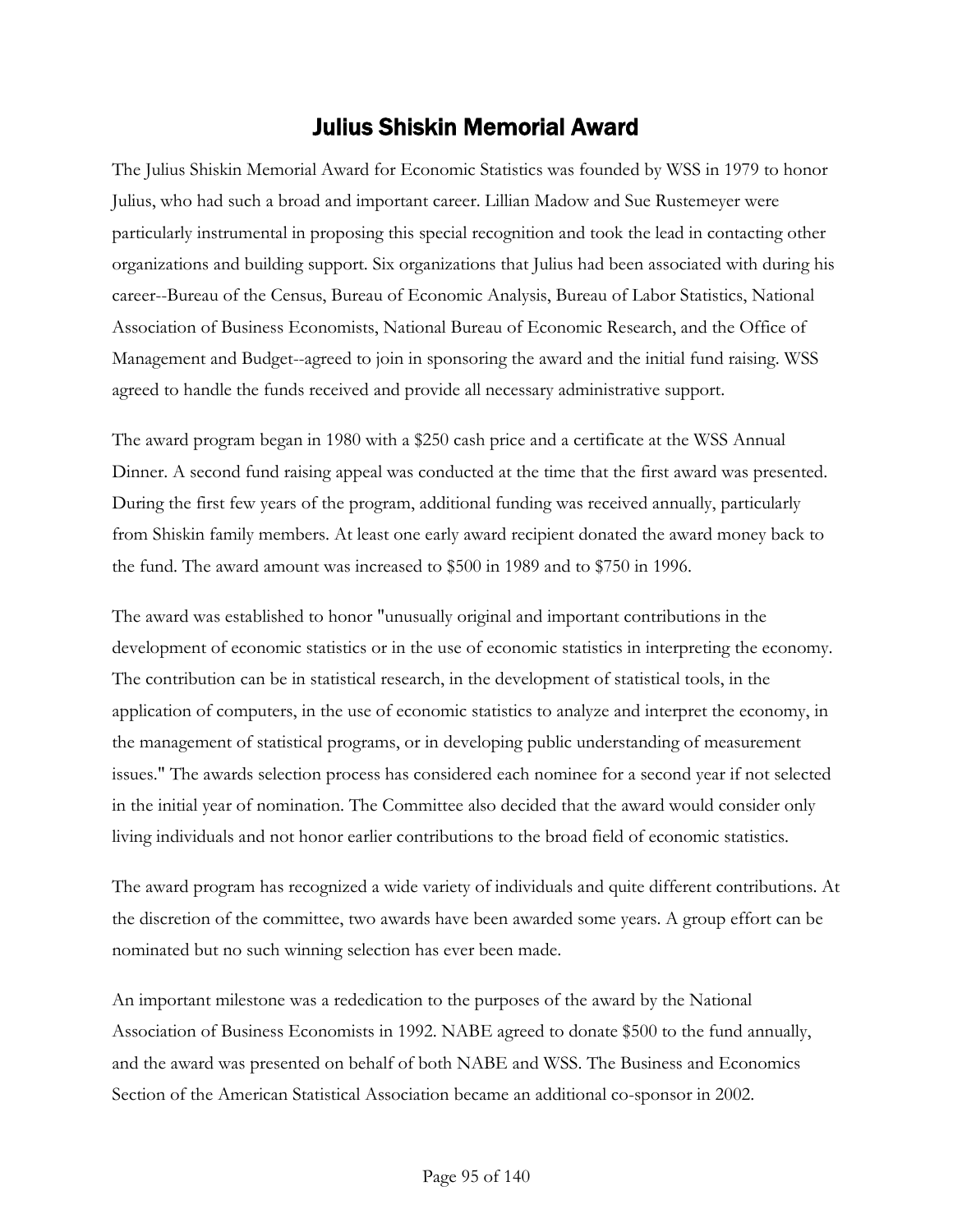During most of its history, the Award Committee has operated in near anonymity. However, since the committee members receive no other compensation for their annual review efforts, the listings on the next pages provide at least a historic recognition for their efforts.

#### Shiskin Committee Members, 1980-2001

|           | <b>BEA</b>         |           | <b>NABE</b>       |
|-----------|--------------------|-----------|-------------------|
| 1980-1989 | Allan H. Young     | 1980-1989 | George W. James   |
| 1990-1995 | Gerald Donahoe     | 1990-2002 | Ben C. Laden      |
| 1996-2002 | Hugh Knox          |           |                   |
|           |                    |           | <b>NBER</b>       |
|           | <b>BLS</b>         |           |                   |
|           |                    | 1980-1981 | Sol Fabricant     |
| 1980-1983 | Jack Triplett      | 1982-1988 | Eli Shapiro       |
| 1984-1987 | Wes Schiable       | 1989-1994 | Geoffrey Carliner |
| 1988-1999 | Marilyn Manser     | 1995-2002 | Carl Christ       |
| 2000-2002 | John Ruser         |           |                   |
|           |                    |           | <b>OMB</b>        |
|           | Census             |           |                   |
|           |                    | 1980      | Joseph W. Duncan  |
| 1980-1983 | Shirley Kallek     | 1981-1990 | Maria E. Gonzalez |
| 1984-1994 | Chuck Waite        | 1991-2002 | Paul Bugg         |
| 1995-2002 | Fred Knickerbocker |           |                   |
|           |                    |           | Chairperson       |
|           | ASA B&E            |           |                   |
|           |                    | 1980-1988 | Allan H. Young    |
| 2002      | David Findley      | 1989-1992 | Chuck Waite       |
|           |                    | 1993-2001 | Martin Fleming    |
|           | WSS                | 2002      | Rich Allen        |
| 1980-1992 | Lillian Madow      |           | Secretary         |
| 1993-1994 | Courtney Slater    |           |                   |
| 1995      | Chuck Waite        | 1980-1987 | Rich Allen        |
| 1996      | Courtney Slater    | 1988-1991 | Marie Argana      |
| 1997-2002 | Rich Allen         | 1992-1993 | Sue Ahmed         |
|           |                    | 1994-2001 | Howard Hogan      |
|           |                    | 2002      | Catherine Hood    |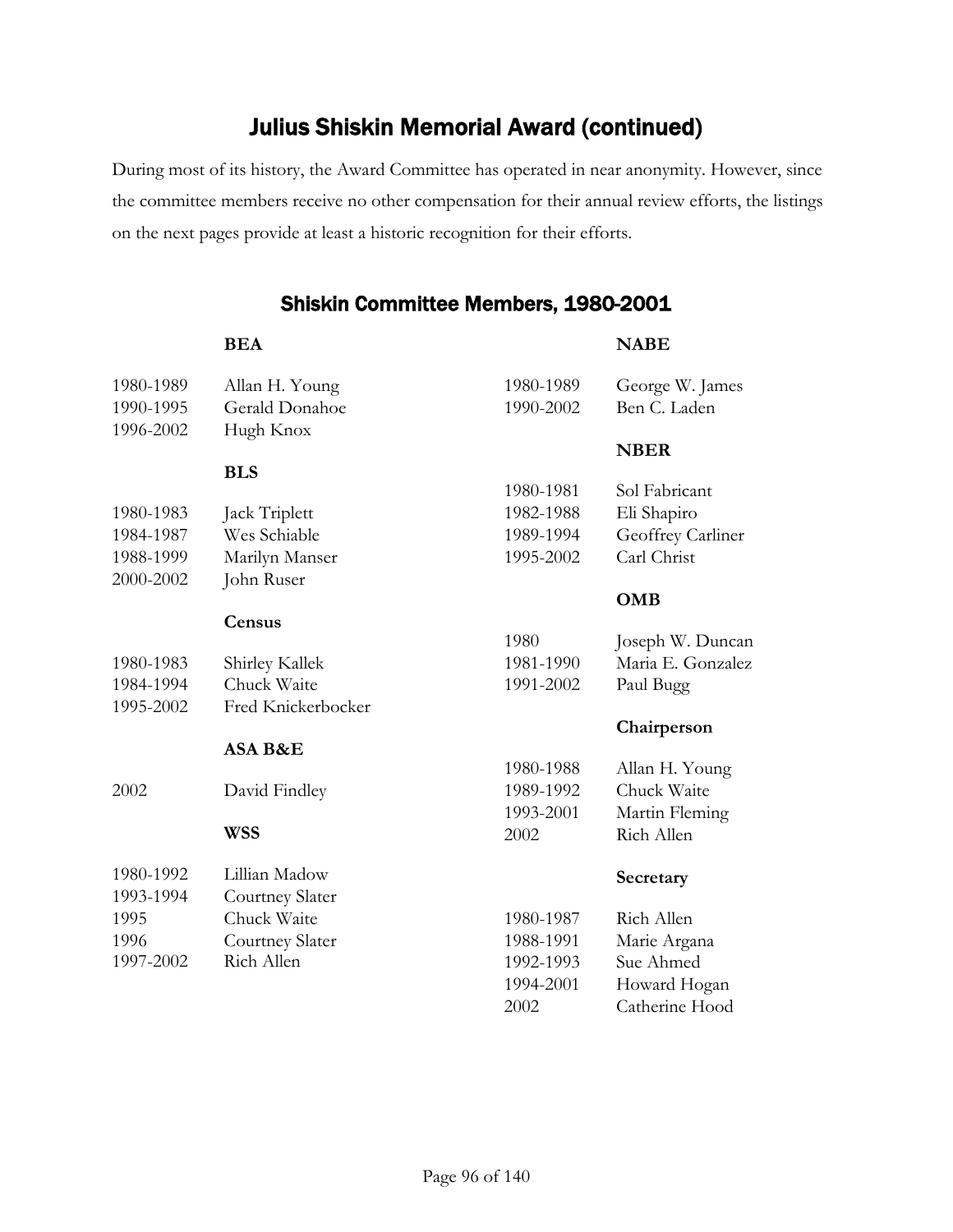#### Shiskin Committee Members, 2001-

In updating the Shiskin committee member list for the years after 2001, the WSS lacks comprehensive first-hand records. The data below are reconstructed from E-mail distribution lists retained by members of the committee during this period. It is possible that the lists may inadvertently exclude members who served during the years shown. Also, WSS cannot account during this period for members who dropped out or were replaced over the course of a year. The dates of the available distribution lists, and the years to which they are assumed to refer, follow.

#### **Date of Distribution List**

#### **Assumed Shiskin Committee Service Year**

| 10/30/2001                        | 2001-2002 |
|-----------------------------------|-----------|
| 2/10/2003                         | 2002-2003 |
| 4/12/2004                         | 2003-2004 |
| 05/3/2005, 03/22/2005, 12/10/2004 | 2004-2005 |
| 6/12/2006                         | 2005-2006 |
| 1/30/2007                         | 2006-2007 |
| 1/22/2008                         | 2007-2008 |
| 1/27/2009                         | 2008-2009 |
| 2/24/2010                         | 2009-2010 |
| 2/16/2011                         | 2010-2011 |
| 11/17/2011                        | 2011-2012 |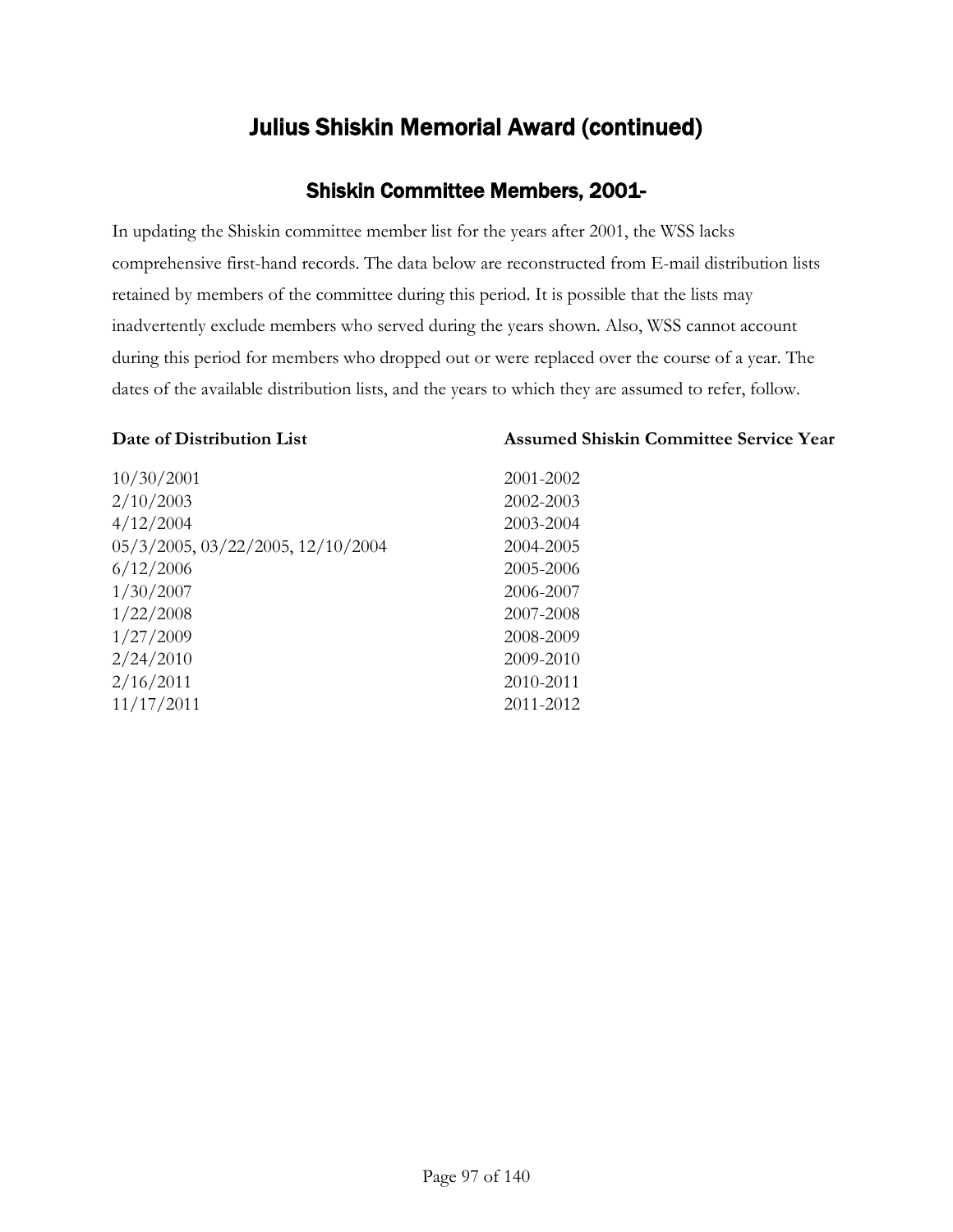### Shiskin Committee Members, 2001- (continued)

|                           | <b>BEA</b>                   |             | <b>IEEE</b>                     |
|---------------------------|------------------------------|-------------|---------------------------------|
| 2001-02<br>2001-08        | Hugh Knox<br>Rosemary Marcus | 2009-15     | David Findley                   |
| 2008-19                   | Dennis Fixler                |             | <b>Conference Board</b>         |
|                           | <b>BLS</b>                   | 2016-19     | Carol Corrado                   |
| 2001-02, 14-17 John Ruser |                              |             | <b>Johns Hopkins University</b> |
| 2002-12                   | John Greenlees               |             |                                 |
| 2013-15                   | Steven Paben                 | 2001-03     | Carl Christ                     |
| 2013-19                   | Michael Horrigan             |             | <b>NABE</b>                     |
| 2014-19<br>2018-19        | Thomas Evans<br>Polly Phipps |             |                                 |
|                           |                              | 2001-12     | Maurine Haver                   |
|                           | Census                       |             | <b>NAS</b>                      |
| $2001 - 03$ ,             |                              |             |                                 |
| 04-05, 07-08              | David Findley                | 2009-19     | Connie Citro                    |
| $2001 - 04$               | Catherine Hood               |             |                                 |
| 2001-05                   | Frederick Knickerbocker      |             | <b>NASS</b>                     |
| 2004-11                   | Thomas Mesenbourg, Jr.       | $2001 - 05$ | Rich Allen                      |
| 2011-12                   | Howard Hogan                 |             |                                 |
| 2014-17<br>2018-19        | William Bostic               |             | <b>OMB</b>                      |
|                           | John Abowd                   |             |                                 |
|                           | <b>FRB</b>                   | 2001-17     | Paul Bugg                       |
|                           |                              | 2018-19     | Robert Sivinski                 |
| 2005-11                   | Karen Pence                  |             |                                 |
| 2011-13                   | <b>Brian Bucks</b>           |             | <b>University of Maryland</b>   |
|                           | GAO                          | 2004-19     | Charles Hulten                  |
| 2004-05                   | Robert Parker                |             | Retired/Self Employed/Etc.      |
|                           | <b>Georgetown University</b> | 2001-05     | Ben C. Laden                    |
|                           |                              | 2005-06     | Rich Allen                      |
| 2001-02                   | Keith Ord                    | 2005-19     | Robert Parker                   |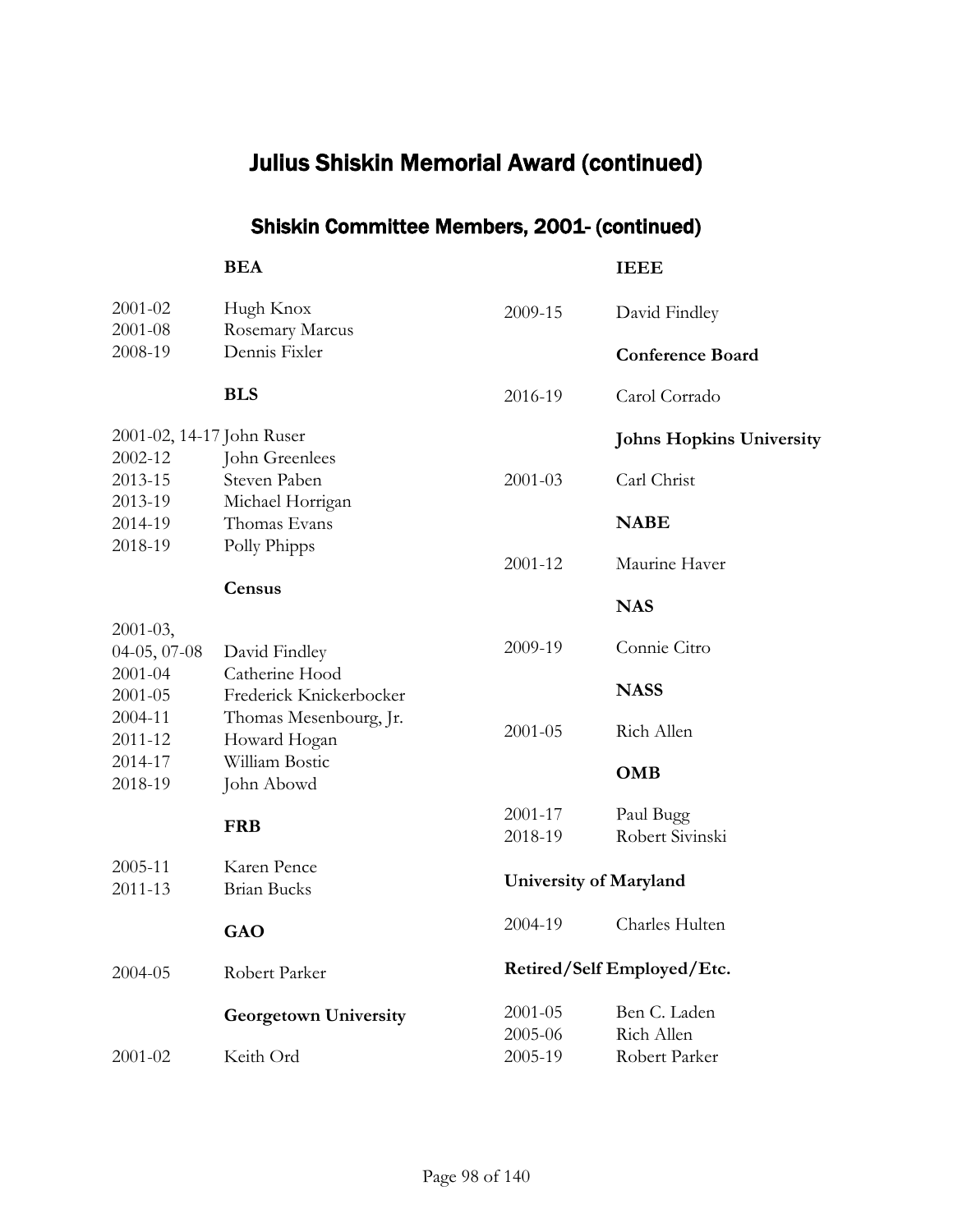### Shiskin Committee Members, 2001- (continued)

#### **CFPB**

2014-19 Brian Bucks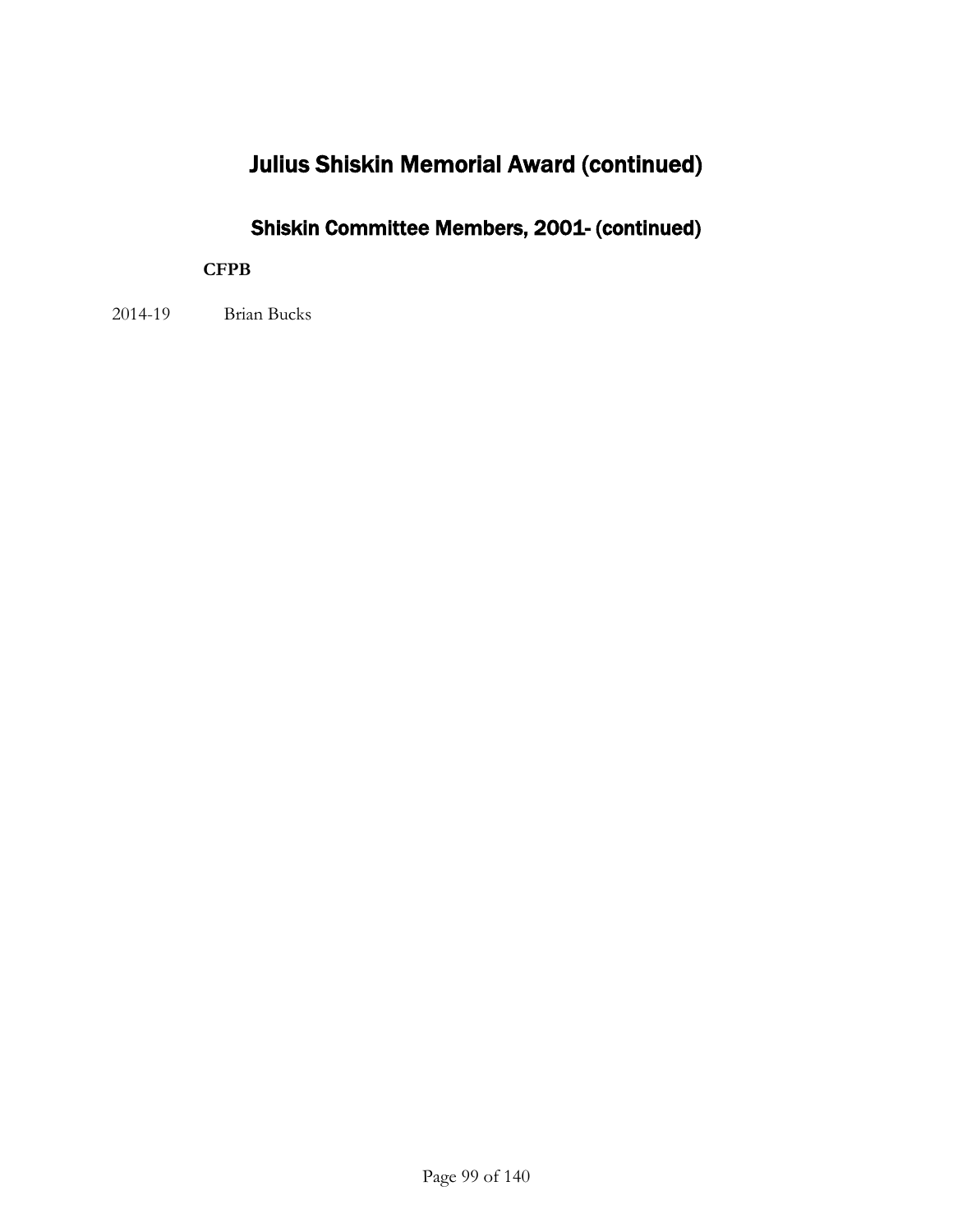### Shiskin Award Winners, 1980-

| Year | Person                                                                             |
|------|------------------------------------------------------------------------------------|
| 1980 | Estella Dagum<br>Statistics Canada                                                 |
| 1981 | James Bonnen<br>President's Reorganization Project                                 |
| 1982 | <b>Edward Denison</b><br>Bureau of Economic Analysis and the Brookings Institution |
| 1983 | Beatrice Vaccara<br>Bureau of Industrial Economics                                 |
| 1984 | Geoffrey Moore<br>Bureau of Labor Statistics and Columbia University               |
| 1985 | David A. Pierce<br><b>Federal Reserve Board</b>                                    |
| 1986 | Janet Norwood<br><b>Bureau of Labor Statistics</b>                                 |
| 1987 | Irving Kravis<br>University of Pennsylvania                                        |
| 1988 | Charles A. Waite<br>Bureau of Economic Analysis and Census                         |
|      | Roger A. Herriot<br>Bureau of the Census                                           |
| 1989 | Frank deLeeuw<br>Bureau of Economic Analysis                                       |
| 1990 | Jerome A. Mark<br><b>Bureau of Labor Statistics</b>                                |
| 1991 | Stephen P. Taylor<br>Federal Reserve Board                                         |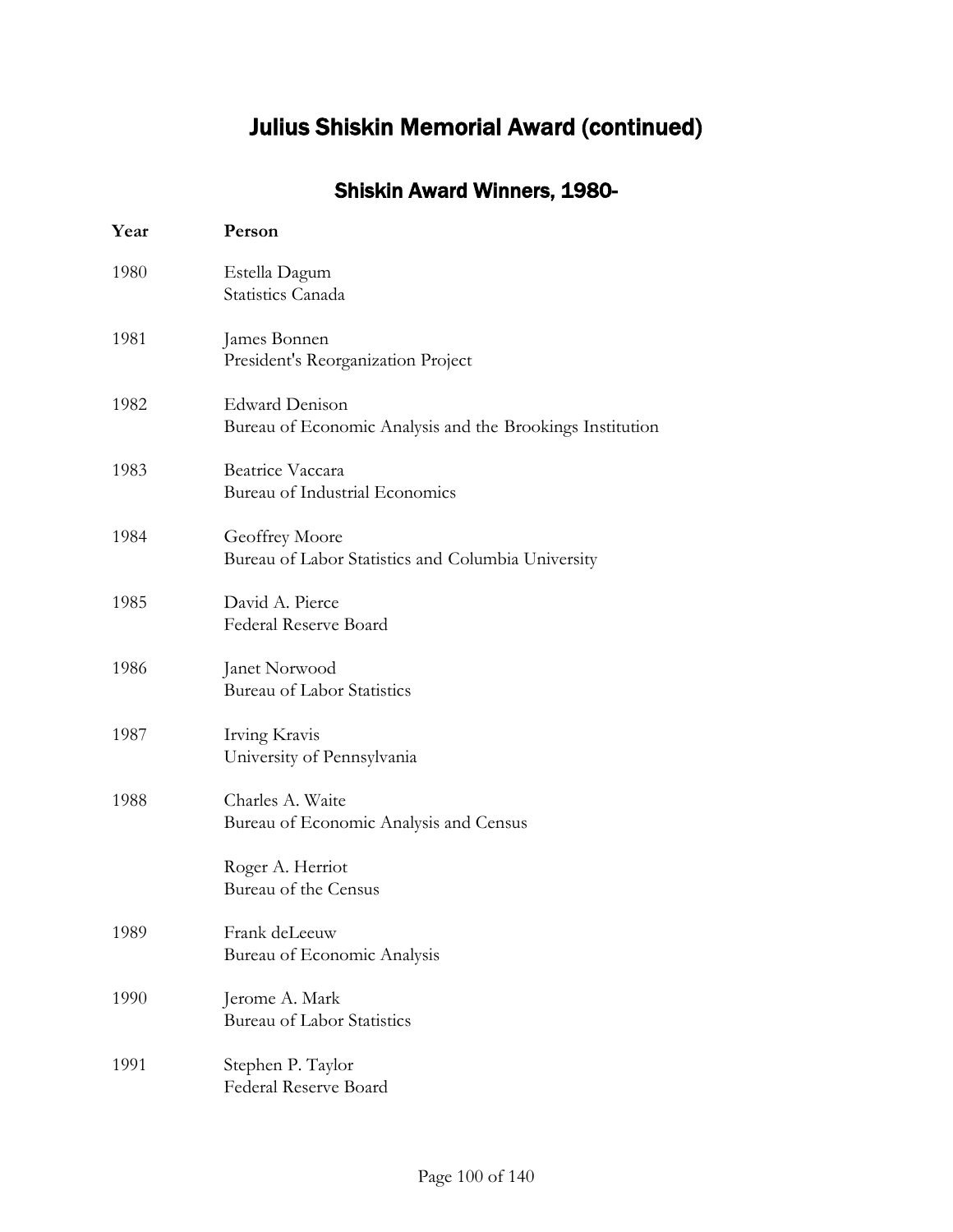### Shiskin Award Winners, 1980- (continued)

| Year                          | Person                                                 |
|-------------------------------|--------------------------------------------------------|
| 1991<br>(cont <sup>2</sup> d) | Carol Carson<br>Bureau of Economic Analysis            |
| 1992                          | Allan H. Young<br>Bureau of Economic Analysis          |
| 1993                          | Barbara A. Bailar<br>American Statistical Association  |
| 1994                          | Joel Popkin<br>Joel Popkin and Company                 |
|                               | Rich Allen<br>National Agricultural Statistics Service |
| 1995                          | Fritz Scheuren<br>Internal Revenue Service             |
| 1996                          | David Findley<br>Bureau of the Census                  |
| 1997                          | Jack Triplett<br>Bureau of Economic Analysis           |
| 1998                          | Joseph Gastwirth<br>George Washington University       |
|                               | Eva E. Jacobs<br><b>Bureau of Labor Statistics</b>     |
| 1999                          | Robert Parker<br>Bureau of Economic Analysis           |
| 2000                          | Ed Dean<br>Bureau of Labor Statistics                  |
| 2001                          | George Tiao<br>University of Chicago                   |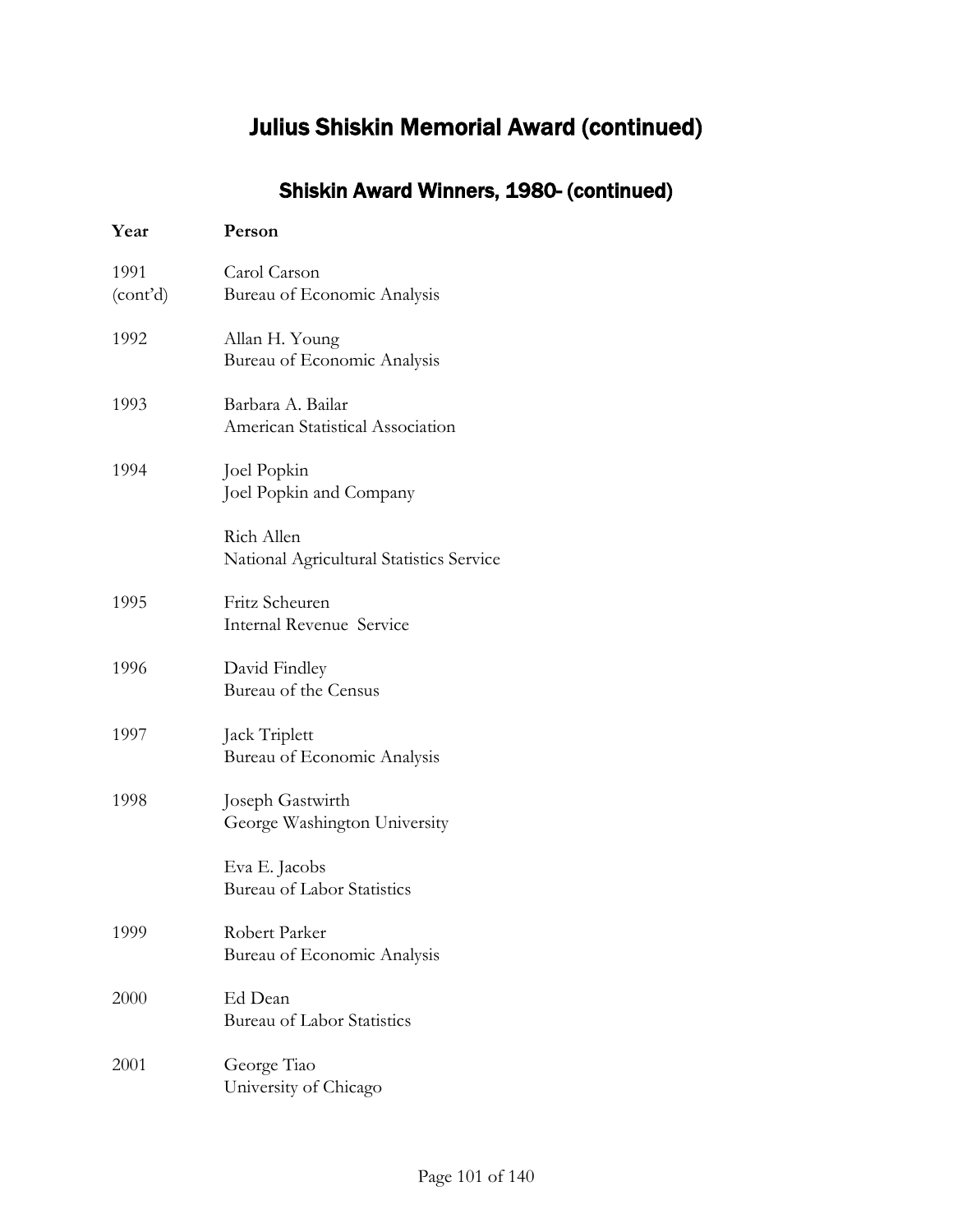### Shiskin Award Winners, 1980- (continued)

| Year | Person                                                                     |  |
|------|----------------------------------------------------------------------------|--|
| 2002 | Katherine G. Abraham<br>Bureau of Labor Statistics - Commissioner Emeritus |  |
| 2003 | Carol Corrado<br><b>Federal Reserve Board</b>                              |  |
|      | Susan Offutt<br>Economic Research Service - USDA                           |  |
| 2004 | Dr. Augustin Maravall<br>Bank of Spain                                     |  |
| 2005 | Dr. W. Erwin Diewart<br>University of British Columbia                     |  |
| 2006 | Dr. J. Steven (Steve) Landefeld<br>Bureau of Economic Analysis             |  |
| 2007 | Arthur B. Kennickell<br><b>Federal Reserve Board</b>                       |  |
| 2008 | Robert M. Groves<br>University of Michigan                                 |  |
|      | William R. Bell<br>Bureau of the Census                                    |  |
| 2009 | Helen Stone Tice<br>Johns Hopkins University                               |  |
| 2010 | Dale W. Jorgenson<br>Harvard University                                    |  |
| 2011 | Thomas L. Mesenbourg, Jr.<br>Bureau of the Census                          |  |
| 2012 | William Nordhaus<br>Yale University                                        |  |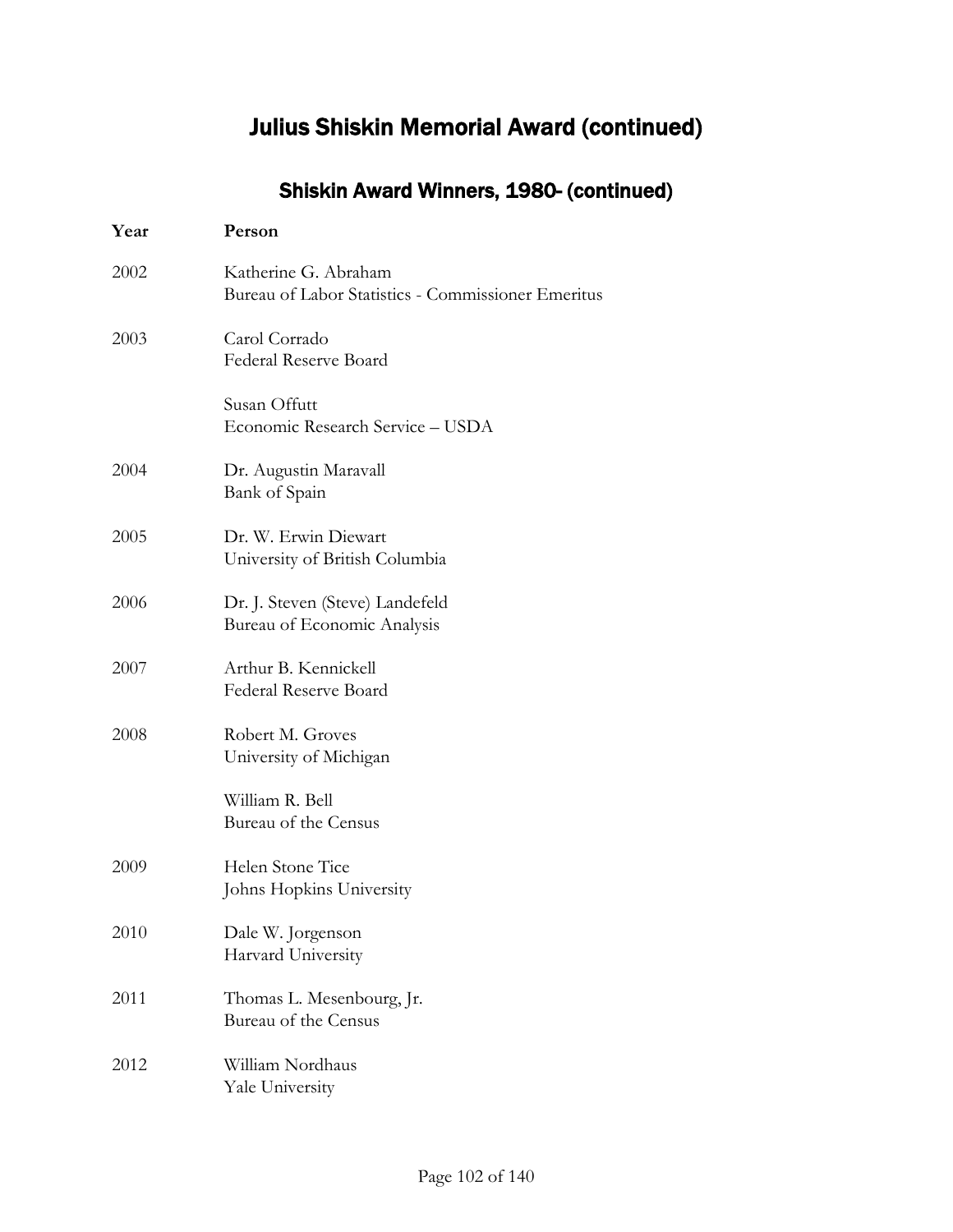### Shiskin Award Winners, 1980- (continued)

| Year | Person                                                         |  |
|------|----------------------------------------------------------------|--|
| 2013 | Maurine Haver<br>Haver Analytics                               |  |
|      | John Haltiwanger<br>University of Maryland, College Park       |  |
| 2014 | Julia Ingrid Lane<br>American Institutes For Research          |  |
| 2015 | <b>Brent Moulton</b><br>Bureau of Economic Analysis            |  |
| 2016 | John M. Abowd<br>Cornell University                            |  |
| 2017 | Katherine Wallman<br>Office of Management and Budget (Retired) |  |
| 2018 | Barry Bosworth<br><b>Brookings Institution</b>                 |  |
|      | Danny Pfefferman<br>Hebrew University                          |  |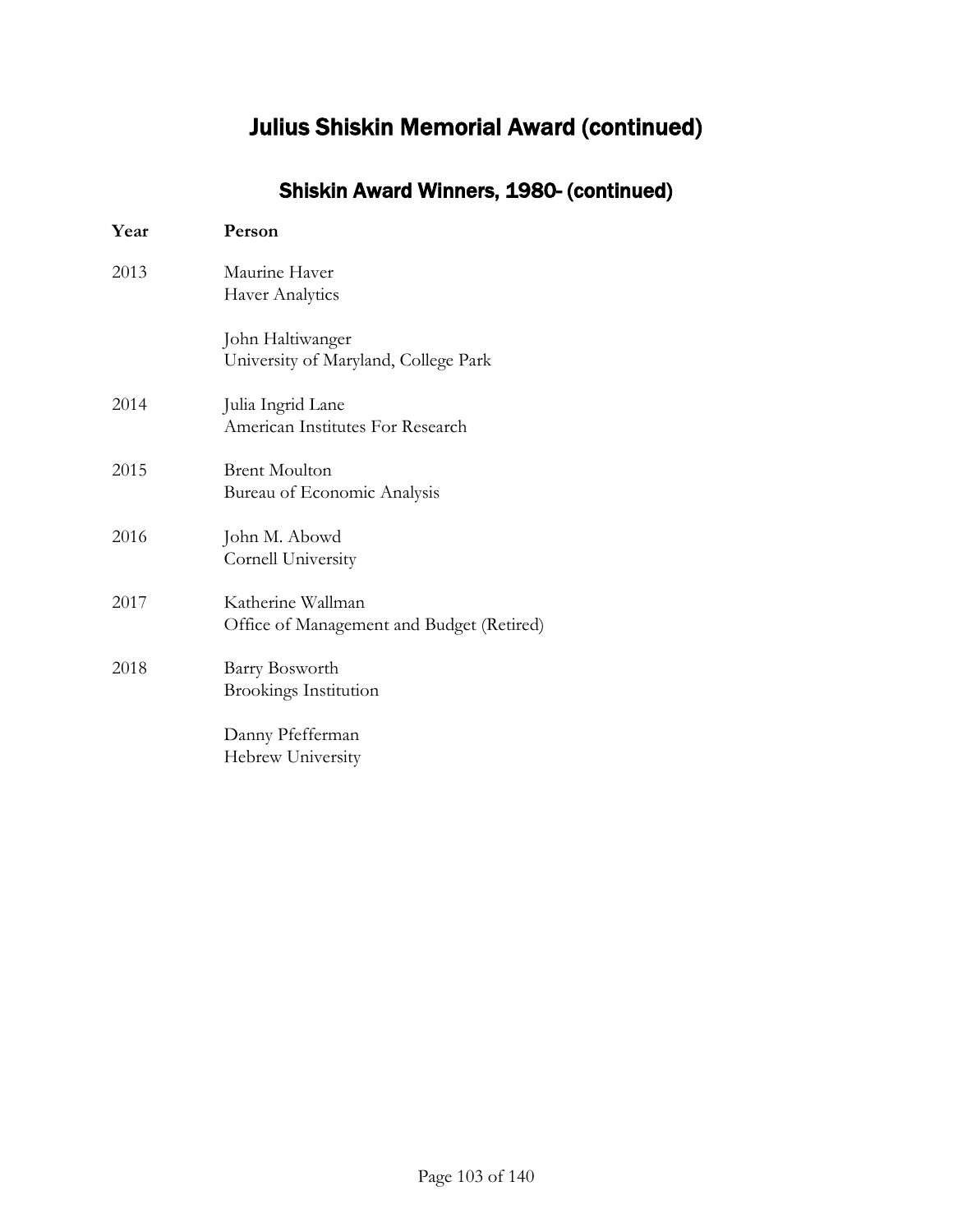### Science Fair Winners

Beginning in 1986, through the urging of and tireless organizational efforts of Susan Ellenberg, volunteer WSS members have judged local science fairs for projects with statistical merit. Science Fairs covered include the District of Columbia; Montgomery, Prince George's, and Fairfax Counties; and the Northern Virginia Science Fair which includes Alexandria, Falls Church, and Arlington County schools. Normally high school and junior high entries are judged, but the District and Prince George's also have elementary school entries. Lee Abramson led the program from 1993 to 2004, Bob Clickner from 2005 to 2011, Gloria Gridley in 2012, Frank Yoon from 2013 to 2019.

A book such as "Statistics--A Guide to the Unknown" or "The Fascination of Statistics" has been presented to first prize recipients along with honorable mention recognitions. Starting in 1996, because of funding from the Gallup organization, one top prize of \$200 and a Gallup tee shirt is given at each of the five Science Fairs. In recent years, the number of total prizes has varied from 39 to 51, with 10 to 18 individuals receiving first prize recognition. From 23 to 29 people have served as judges each year with some individuals participating nearly every year. All projects must be reviewed since there is no separate mathematics or statistics category. Volunteers receive a WSS mug for their time and effort.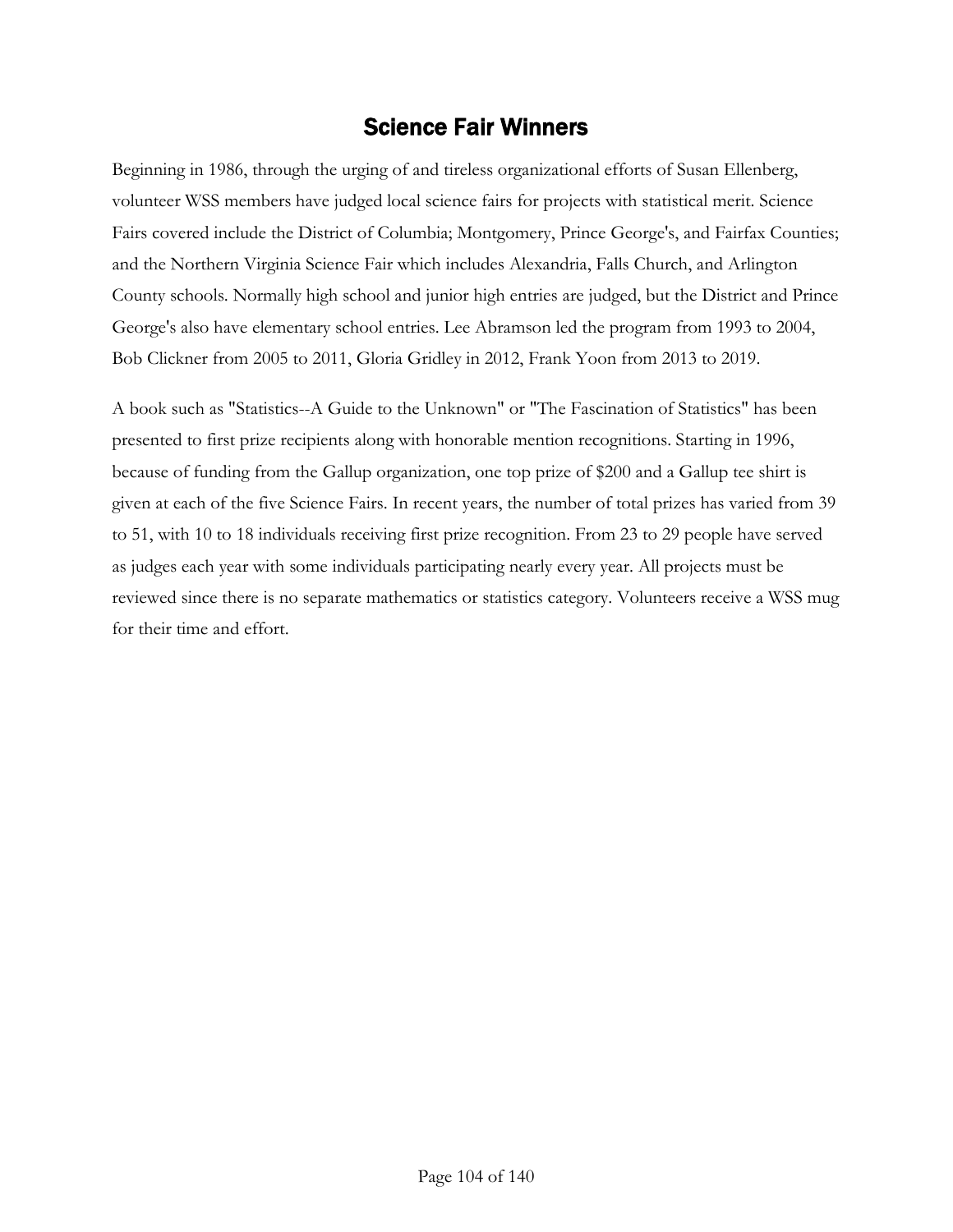### Achievement by Young Professionals

During the 1967-68 program year, WSS started a recognition program for young professionals in the Washington, D.C. area. The Award for Achievement by Young Professionals was to go to the best paper submitted by professionals under the age of 35 as determined by a panel of WSS reviewers. First prize was an award of \$100.

This was an admirable and worthwhile project, but a difficult one to administer. Awards were given only in 1968 through 1970. A committee chair was named for 1970-71 but the Society decided to discontinue the award. Although not long lived, the program should be acknowledged for realizing strong potential. Of the 12 individuals listed below as awardees or honorable mention, at least five became Fellows of the American Statistical Association.

| Year | Awardee             | <b>Honorable Mention</b>                                                                               |
|------|---------------------|--------------------------------------------------------------------------------------------------------|
| 1968 | Thomas Kirby Burch  | Paul Loizeaux Canner<br>Joseph L. Gastwirth                                                            |
| 1969 | Joseph L. Gastwirth | Harold S. Balaban<br>Leon Jay Gleser<br>David A. Hirschberg<br>Robert H. Shumway<br>Allan Howard Young |
| 1970 | Brian L. Joiner     | William C. Blackwelder<br>James J. Filliben<br>Peter W. Shaughnessy                                    |

#### Award for Achievement by Young Professionals, 1968-1970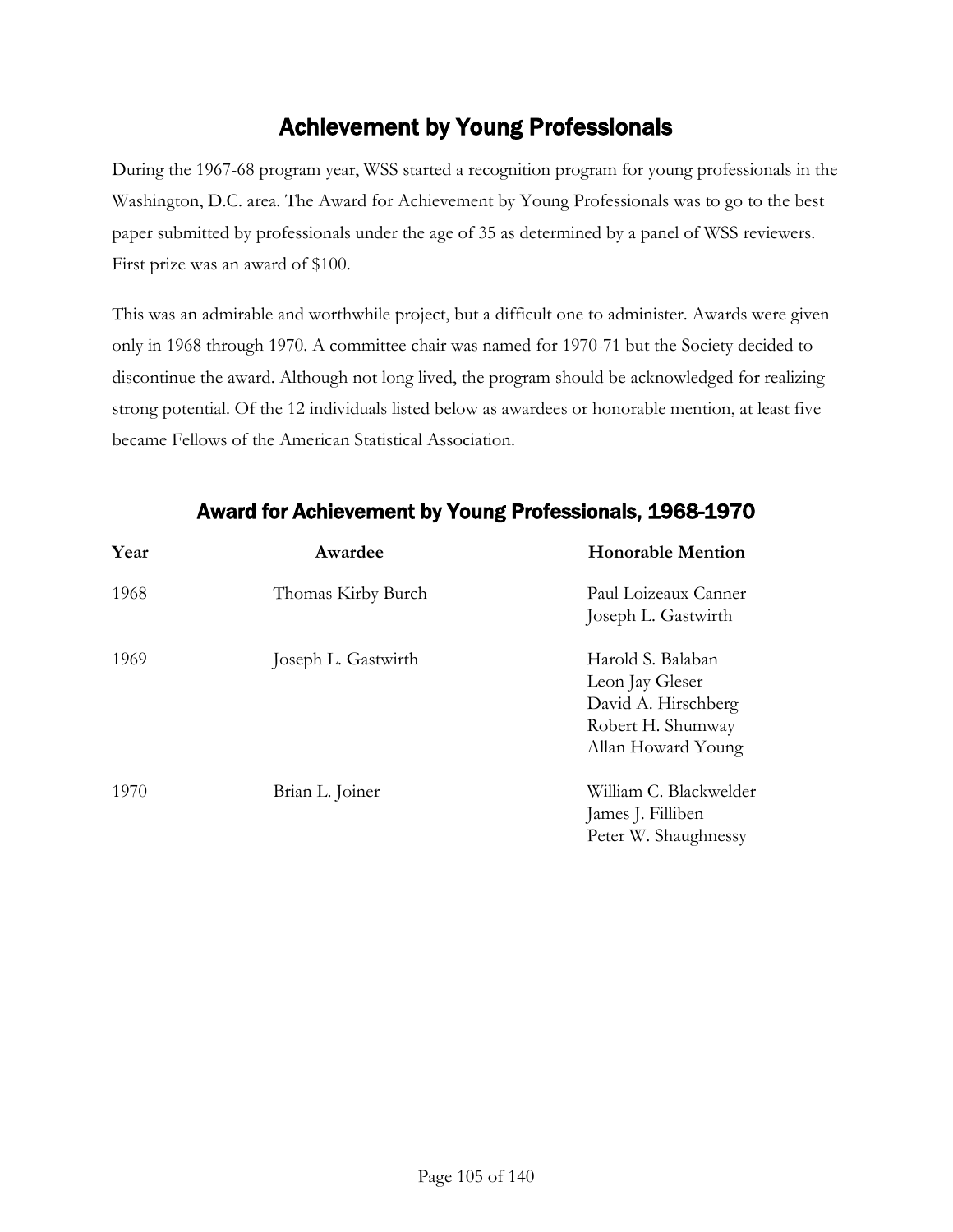### Youden Award

In 1973, WSS established a W.J. Youden memorial scholarship program in conjunction with the American Society for Quality Control (not to be confused with the W.J. Youden Award in Interlaboratory Testing of the American Statistical Association). The program hoped to receive funding from both organizations to provide scholarship assistance for a worthy student at the Washington Technical Institute. The program had coordination problems nearly from the start and it was apparently only awarded in 1973 and 1976.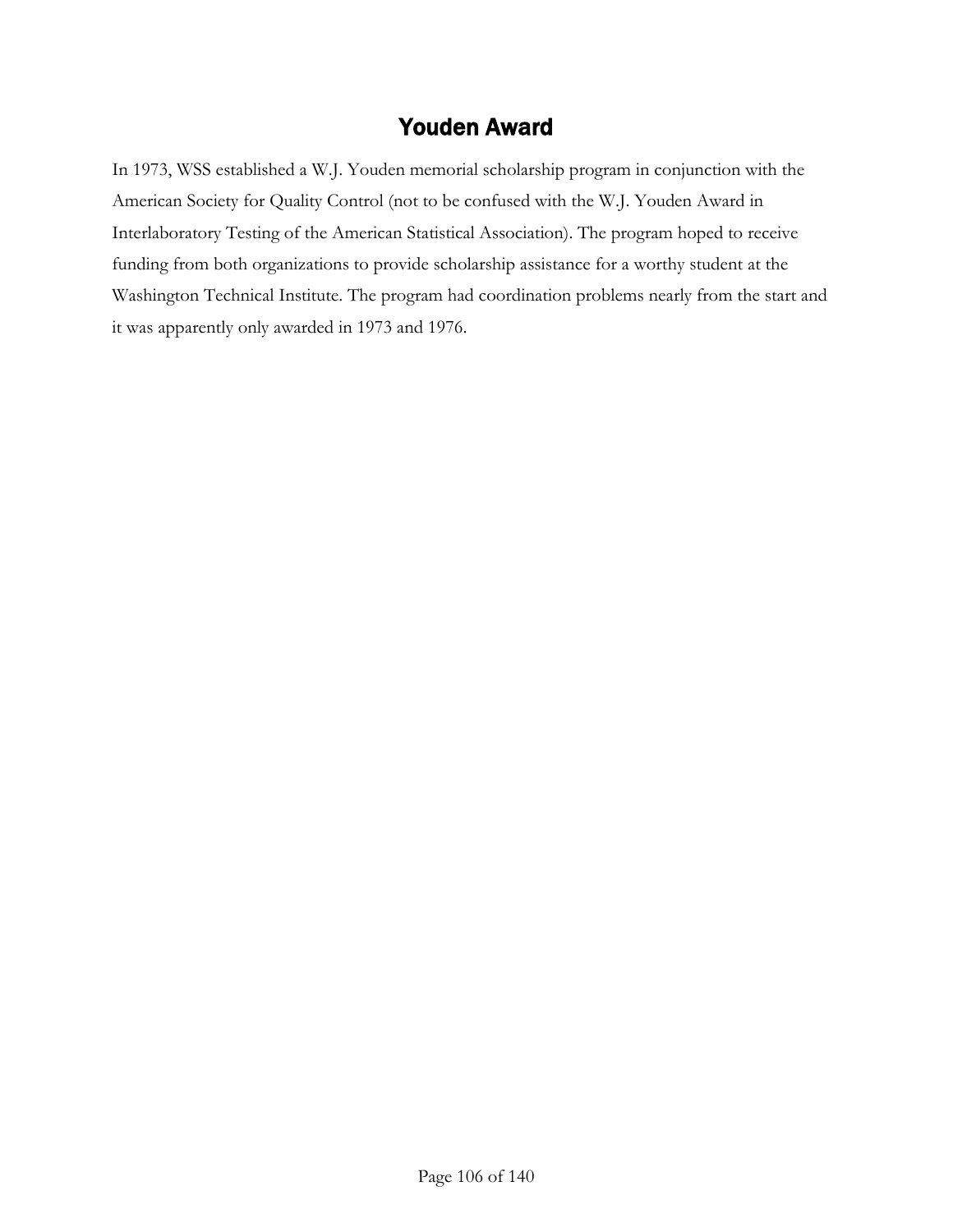# Other Information

This Section is intended to summarize information not compiled elsewhere. If similar publications are done in the future, new features might be added to this Section.

## Annual Dinner Speakers and Topics 1940-

#### **Year/Topic/Speaker/Affiliation**

**1940**

**"Role of Statistics in Economic Policy"** Mordecai Ezekial Economic Advisor to Secretary of Agriculture

**"Developing and Coordinating Statistics in the Federal Context"** Morris A. Copeland Division of Statistical Standards

#### **1941**

**"The Get-the-Facts Boys"** Corwin D. Edwards Department of Justice

#### **1947**

**"The Statistical Requirements of World Stabilization"** Isador Lubin Economic and Employment Commission of the United Nations

#### **1948**

**"Economic Stabilization in a Troubled World"** Edwin G. Nourse Council of Economic Advisors

#### **1949**

### **"Statistical Measurement of Economic Recovery in Marshall Plan Countries"**

Adolph T. Goldenthal Recovery Progress Branch, Economic Cooperation Admin.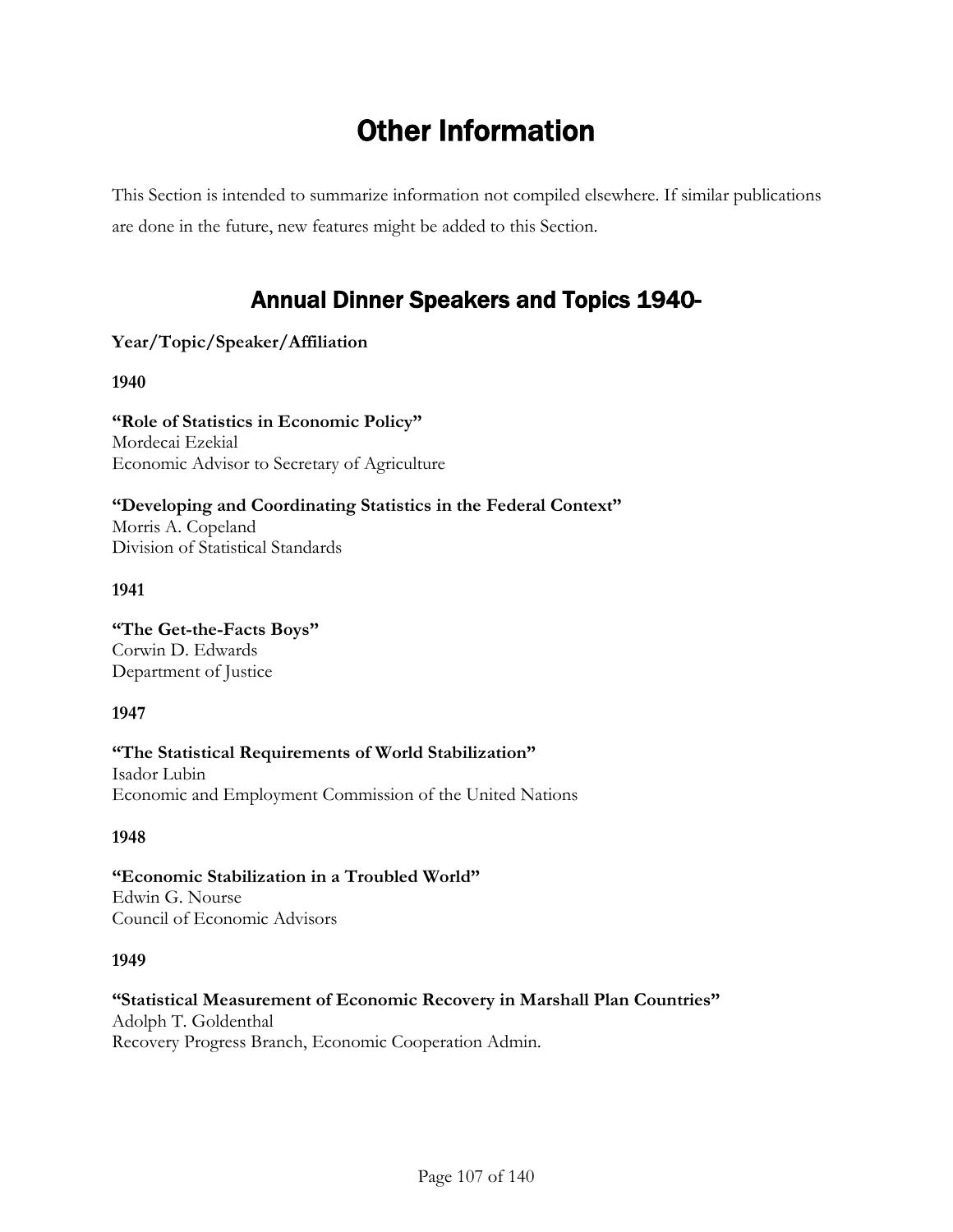### Annual Dinner Speakers and Topics 1940- (continued)

**Year/Topic/Speaker/Affiliation**

#### **1950**

**"The Outlook for Foreign Trade"** Leon Henderson Economic Commentator

#### **1951**

**"Statistics Behind Wage Stabilization"** Harry M. Douty Bureau of Labor Statistics

#### **1952**

**"Can Statistics Aid in Policy Guidance"** Gerhard Colm Council of Economic Advisers

#### **"Contributions of Abram Wald"**

Meyer A. Girshick Stanford University

#### **1953**

#### **"The Business Outlook for 1953"**

Martin R. Gainsbrugh Nat'l. Industrial Conference Board George L. Conklin, Jr. Guardian Life Insurance Company

#### **1954**

**"Research and Policy"** Robert Calkins Brookings Institution

#### **1955**

**"Observations of a Statistician in Washington, D.C."** Stuart A. Rice Bureau of Budget (Retired)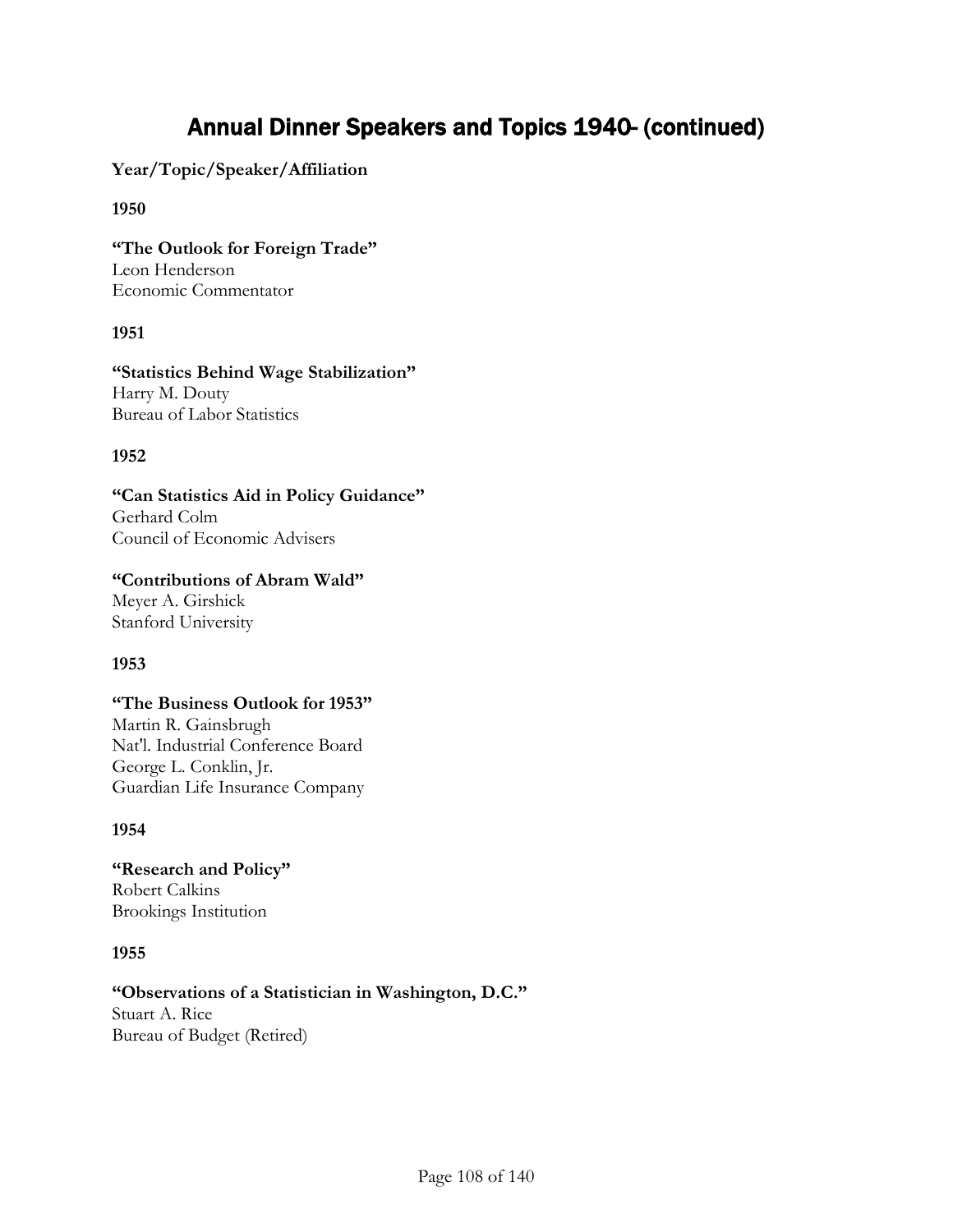**Year/Topic/Speaker/Affiliation**

## **1956**

**"The Role of Statistics in Economic Policy Making"** Richard Bolling Member of Congress

### **1957**

**"Improvement of Federal Statistics"** Raymond T. Bowman Bureau of the Budget

### **1958**

**"The Training of Statisticians"** Gertrude M. Cox University of North Carolina

### **1959**

## **"Population and Economic Growth"**

Philip M. Hauser University of Chicago

## **1960**

Annual Convention in D.C. - No Annual Dinner

## **1961**

**"Economic Outlook and Data Needs for the '60's"** Martin R. Gainsbrugh President, American Statistical Association

## **1962**

**"Legislation and Statistics"** Wilber J. Cohen Health, Education and Welfare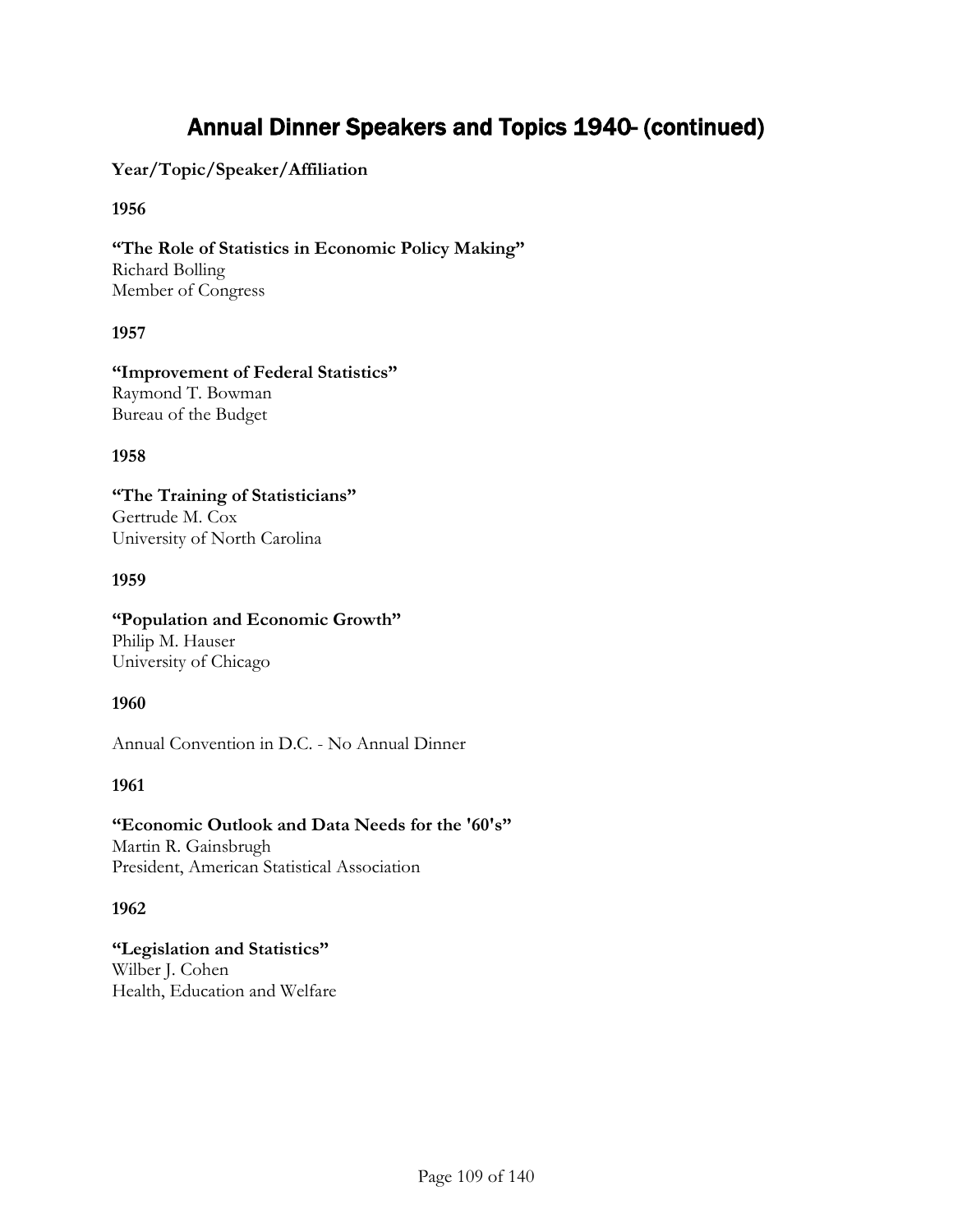**Year/Topic/Speaker/Affiliation**

## **1963**

**"The Role of Statistics and the U.N. Statistical Program in the Economic Improvement of Underdeveloped Countries"**

William R. Leonard U.N. Bureau of Technical Assistance Operations

### **1964**

**"The 30th Anniversary of the Committee on Government Statistics and Information Services"** Frederick F. Stephan Princeton University

### **1965**

**"Experiment and Simulation in the Social Sciences"** Oskar Morgenstern Princeton University

#### **1966**

**"Program Development and Decision Making"** Charles L. Schultze Bureau of the Budget

#### **1967**

**"Social Indicators"** Raymond A. Bauer Harvard Graduate School

## **1968**

**"Population Models and Muddles: Perspectives on Contemporary Problems"** Philip M. Hauser Department of Commerce

#### **1969**

## **"Economic Policy After Four Months"**

Paul W. McCracken Council of Economic Advisors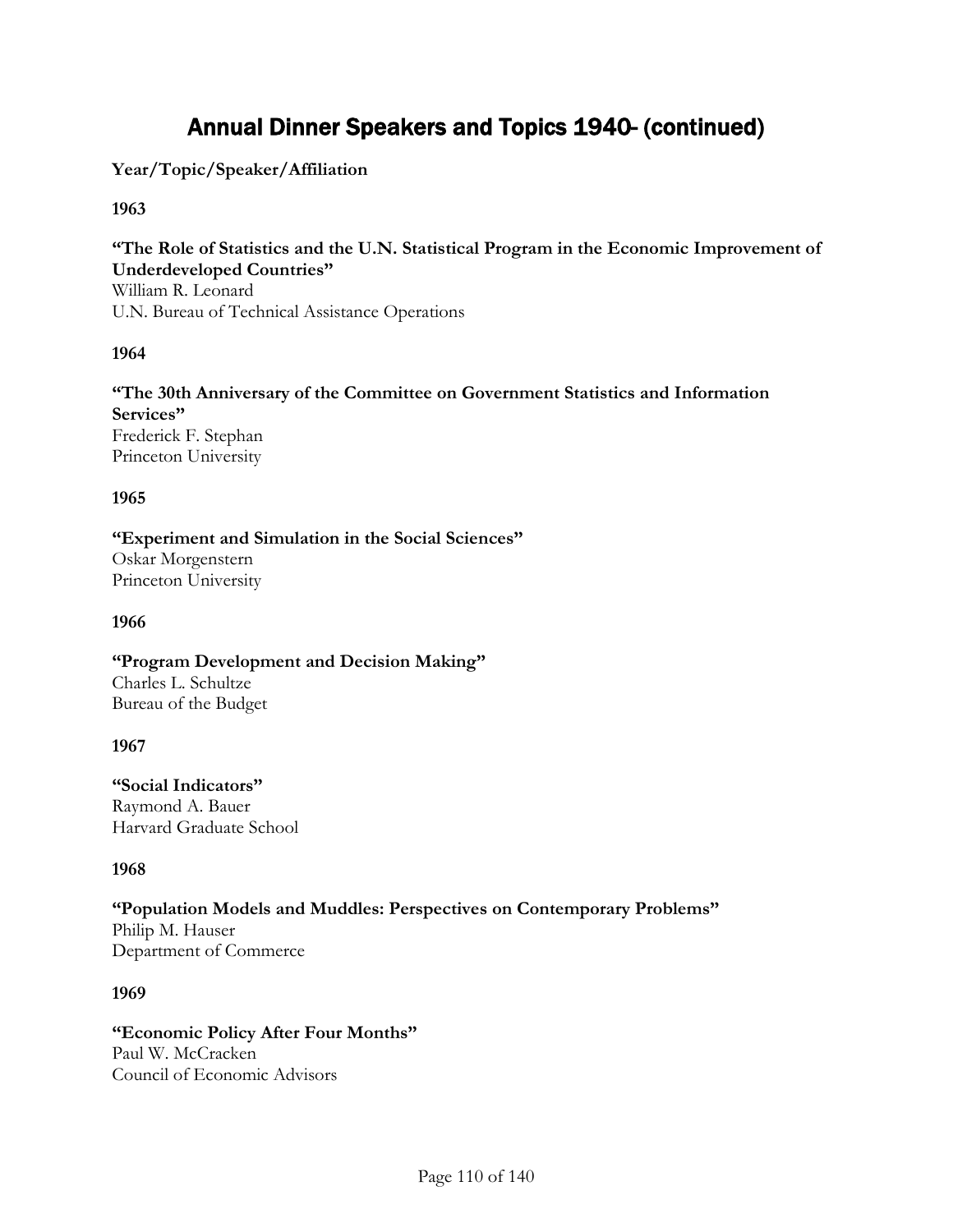## **Year/Topic/Speaker/Affiliation**

## **1970**

## **"Can Government See the Light Before It Feels the Heat"**

Daniel P. Moynihan Counselor to the President

## **1971**

No Annual Dinner Meeting

## **1972**

## **"Methods of Election Night Forecasting"**

Robert Chandler CBS News Election Unit Jack Moshman Moshman Associates Samuel Lubell Lubell Associates

## **1973**

#### **"The Economy as Seen from the White House"** Herbert C. Stein Council of Economic Advisors

## **1974**

#### **"Social Experimentation: Public Policy and Public Attitudes"** Frederick Mosteller

Harvard University

## **1975**

#### **"Use of Statistics in Wage-Price Monitoring"** Albert Rees Council on Wage and Price Stability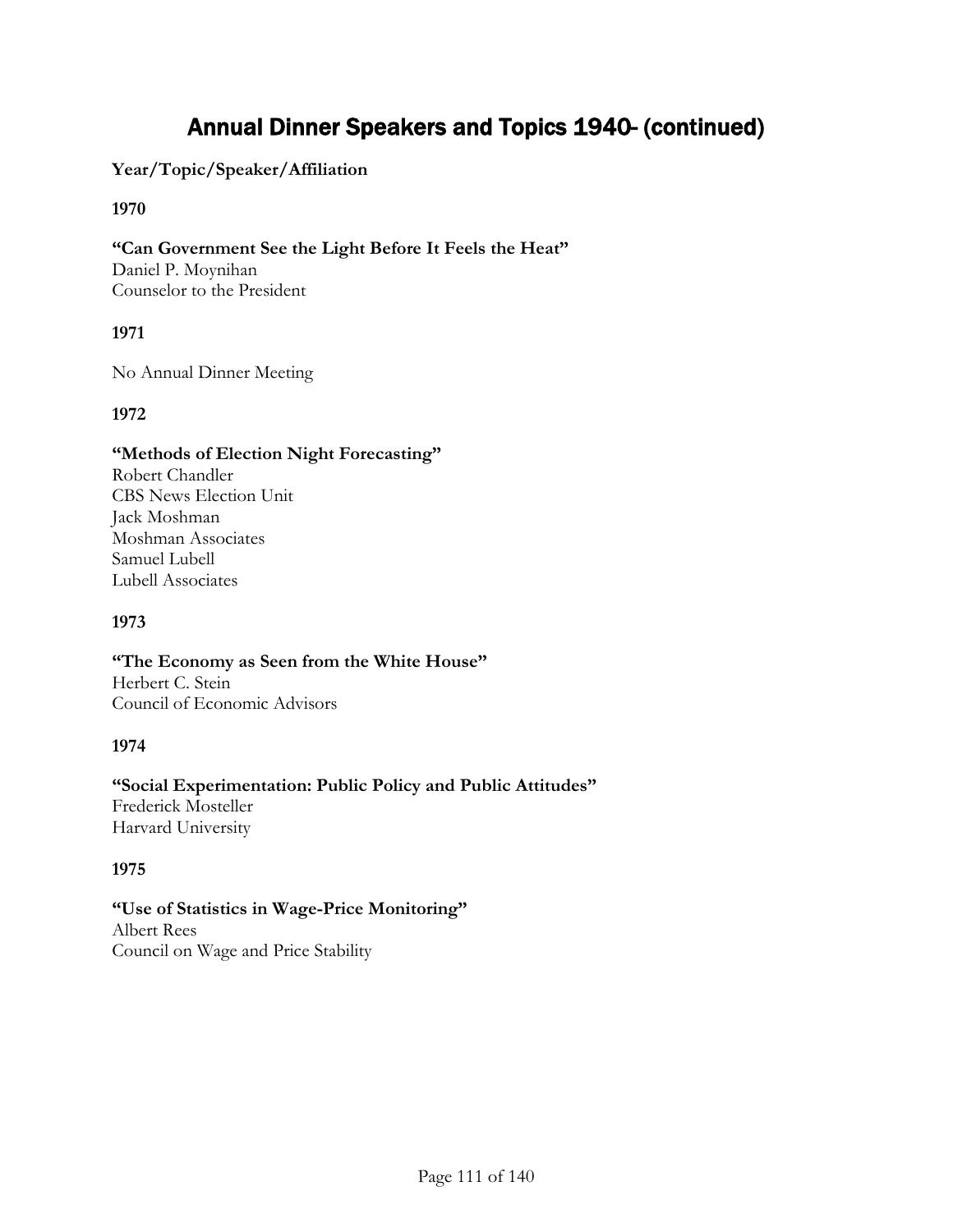## **Year/Topic/Speaker/Affiliation**

### **1976**

### **"The Past as Prologue to the Future"**

Past ASA Presidents: A. Ross Eckler Jerome Cornfield Churchill Eisenhart Morris H. Hansen Aryness Joy Wickens

### **1977**

**"Polls in Political Campaigns"** Barry Sussman Washington Post

#### **1978**

#### **"Reorganizing the Government's Statistical System"**

James T. Bonnen President's Reorganization Project for the Federal Statistical System

#### **1979**

**"Utilization of Information"** Vincent Barabba Xerox Corporation

#### **1980**

# **"Experiences of an Academic Starting and Heading a Statistical Organization"** Lincoln Moses

Energy Information Administration

#### **1981**

## **"40 Years in Washington in Government and the University"**

Samuel Greenhouse George Washington University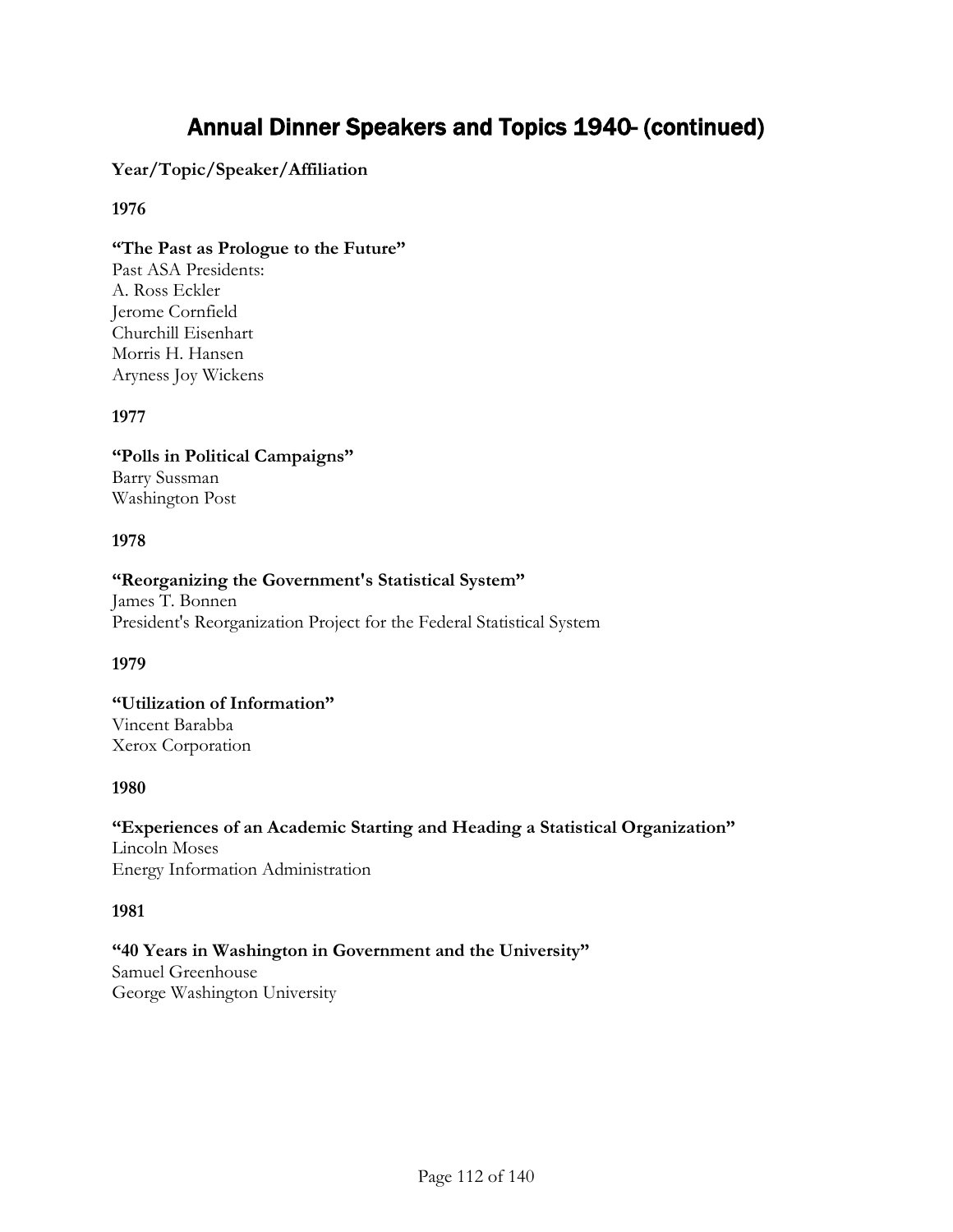**Year/Topic/Speaker/Affiliation**

## **1982**

**"Macro Economic Issues for the 1980's"** Jerry L. Jordan Council of Economic Advisors

### **1983**

**"Economic Outlook"** Nancy Teeters Federal Reserve Board

### **1984**

**"Looking Ahead at the Bureau of the Census"** Jack Keane Bureau of the Census

#### **"Looking Ahead at the Bureau of Labor Statistics"**

Janet Norwood Bureau of Labor Statistics

## **1985**

**"The Statistics Profession from an Academic Point of View"** Harold Bright George Washington University

## **"Communications: A Key to Improving Federal Statistics"**

Katherine Wallman Council of Professional Associations on Federal Statistics

## **1986**

#### **"Statistics in Song--WSS 60th Anniversary"**

Paul Minton Virginia Commonwealth U. Dwight Brock National Institute on Aging Mary Brock Spouse Treva Whitmore Friend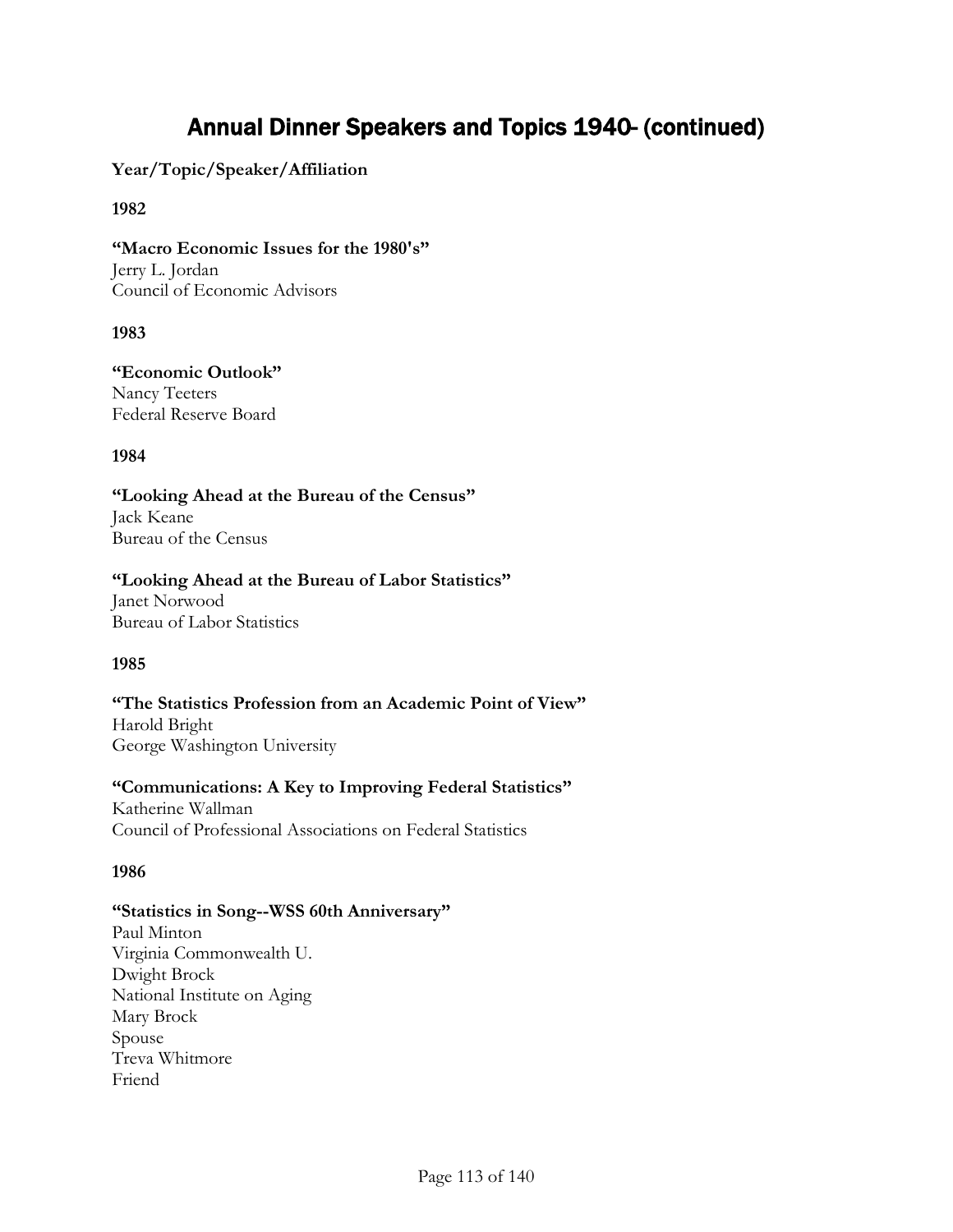## **Year/Topic/Speaker/Affiliation**

### **1987**

**"Demographic Predictions for the Next Fifty Years"** Ben Wattenberg American Enterprise Institute

### **1988**

**"Counting Computers, and the Future of Statistics"** Charles Sheffield Science Fiction Author

#### **1989**

## **"WSS: Past, Present and Future"**

Hal Nisselson Westat, Inc. Mary Grace Kovar Nat'l. Center for Health Statistics

#### **1990**

**"Remarks"** Michael R. Darby Undersecretary for Economic Affairs, Department of Commerce

#### **1991**

### **"Humorous Comments on Statistics"** Walter Smith University of North Carolina

## **1992**

**"A Bayesian Perspective on Taguchi Type Methods and Tolerance Design"** Nozer Singpurwalla George Washington University

## **1993**

**"Yes, I Can"** Dorothy Nelms Attorney-at-Law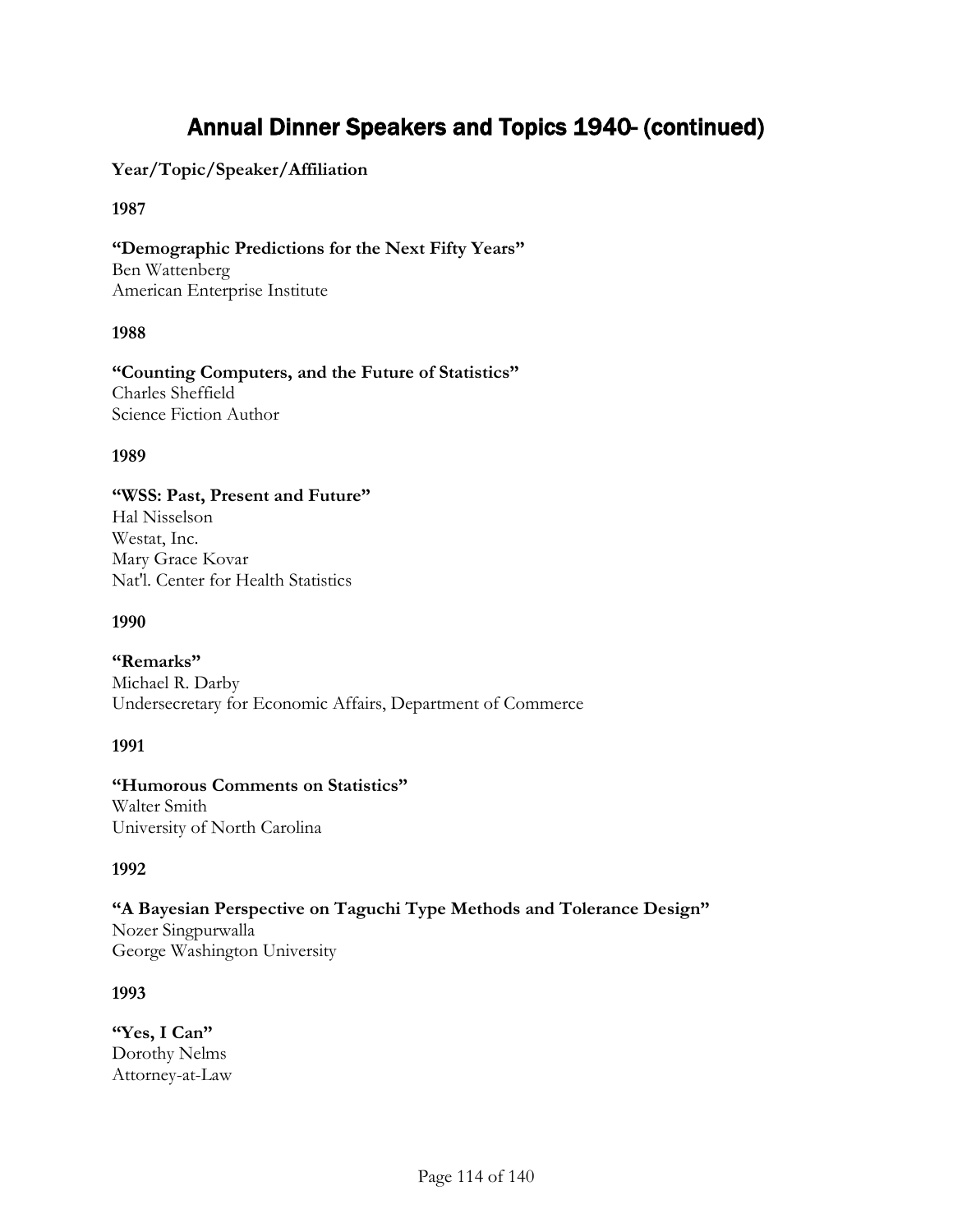**Year/Topic/Speaker/Affiliation**

## **1994**

**"Reminiscences of Washington and Washington Statistics from 1935 until the 1970's"** W. Allen Wallis American Enterprise Institute

### **1995**

**"Uses and Misuses of Statistics"** Katharine Abraham Bureau of Labor Statistics

#### **1996**

**"The Press and Statistics: Becoming More Comfortable Together"** Larry Williams Knight-Ridder

**"Related Comments"** Victor Cohn ASA Research Fellow

## **1997**

**"The Global Challenges of Drug Development and Regulations"** Robert O'Neill Food and Drug Administration

#### **1998**

**"57 Years and Varieties of Sampling"** Leslie Kish University of Michigan

#### **1999**

## **"Hitchhiker's Guide to Famous Statisticians in the 1950's"** Paul Minton

Virginia Commonwealth University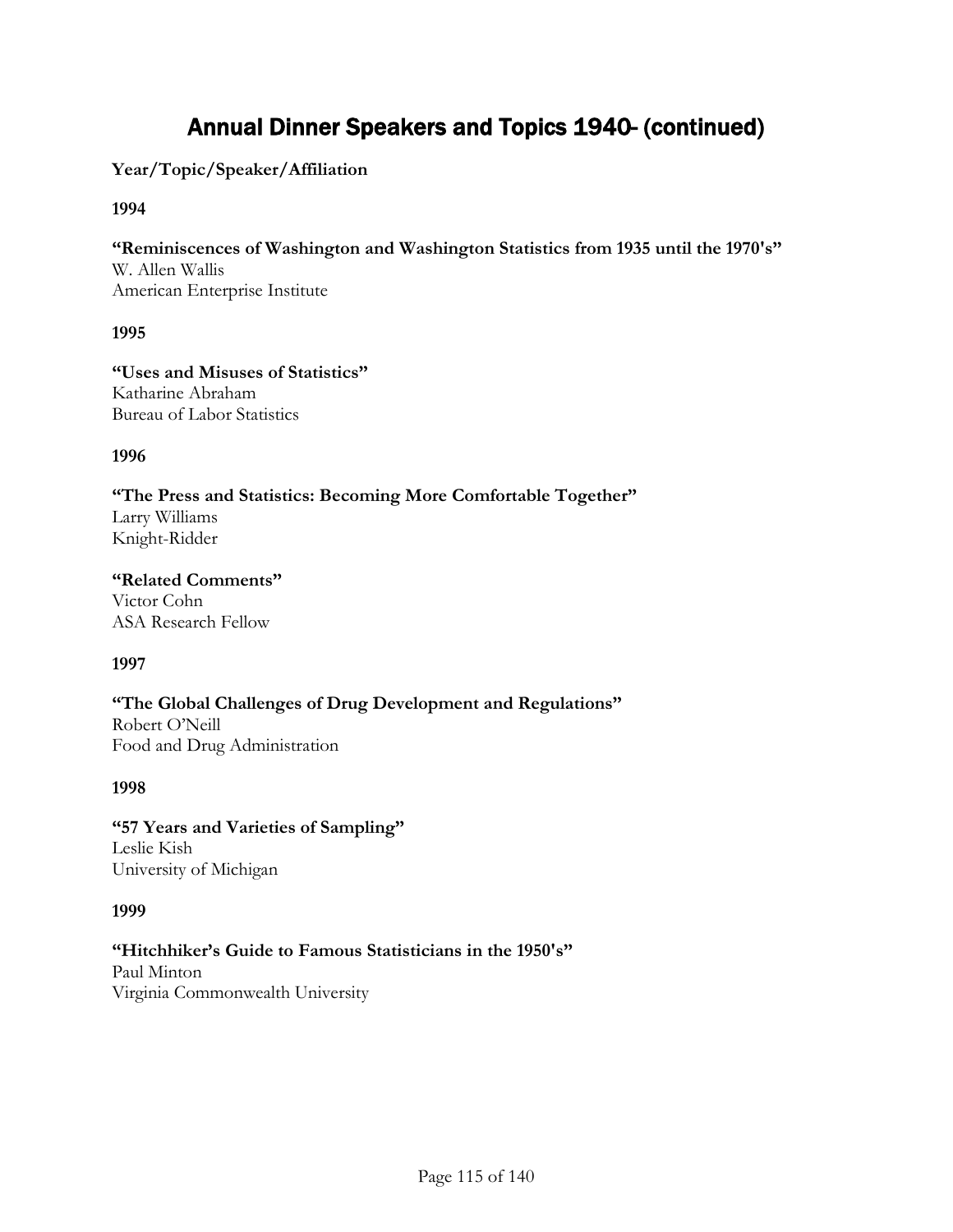**Year/Topic/Speaker/Affiliation**

### **2000**

**"Policy and Statistics"** Carolyn Maloney Representative, New York 14th District

**2001**

**"Observations"** Kenneth Prewitt Bureau of the Censu

**2002**

**Topic Missing** Dr. Richard L. Scheaffer Univeristy of Florida

**Note that beginning in 2003 the annual dinner speaker was the winner of the Gertrude Cox Award for that year.**

**2003**

**"Sampling Frontiers"** Dr. Sharon Lohr Arizona State University

#### **2004**

**"Using Hierarchical Models to Attribute Sources of Variation in Consumer Assessments of Health Plans"**

Dr. Alan Zaslavsky Harvard Medical School (Statistics)

#### **2005**

**"Assessing Potential Gains from Combining Administrative Data with Sampled Outcomes in Two-group Comparisons"** Dr. Thomas R. Belin UCLA Biostatistics Department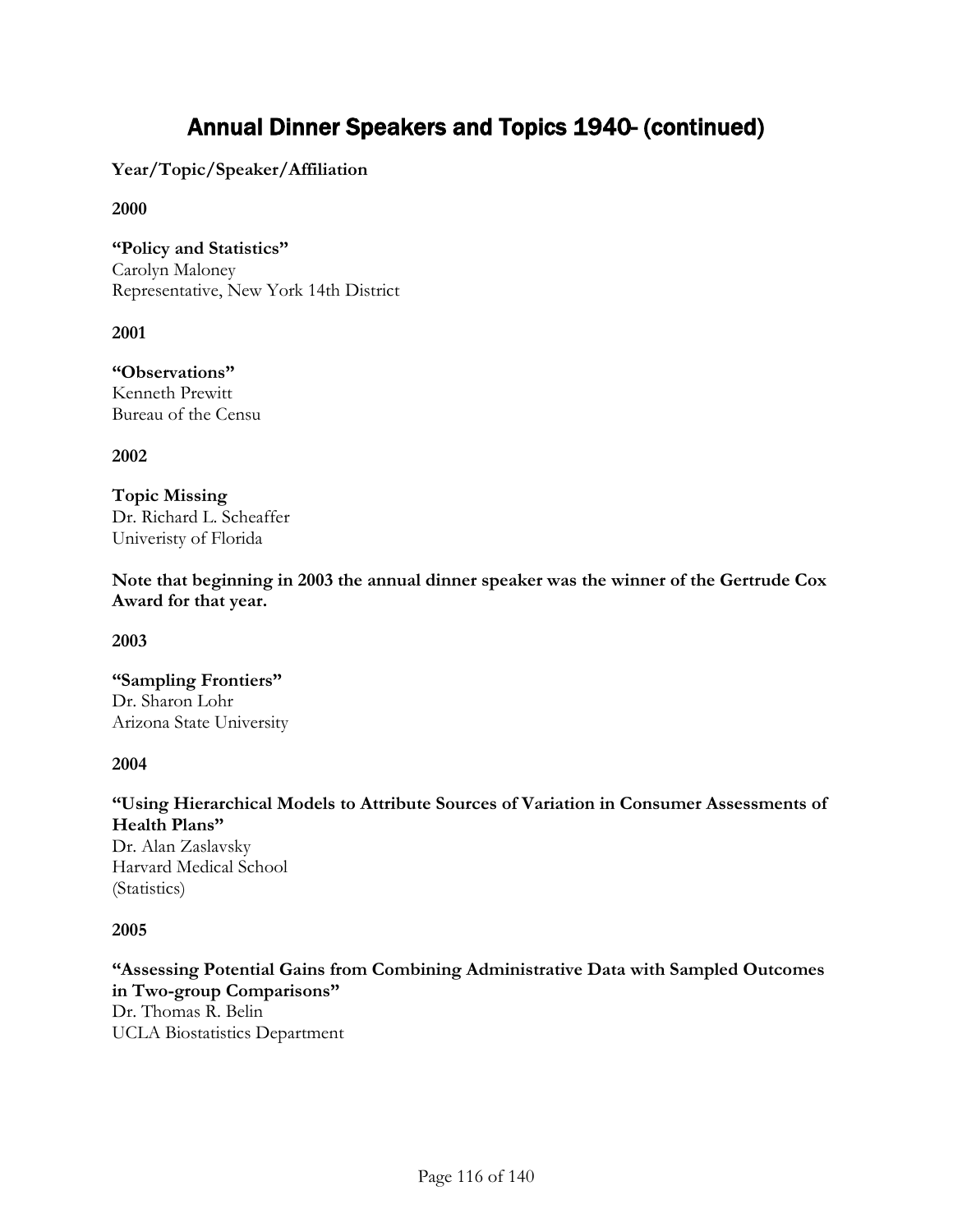**Year/Topic/Speaker/Affiliation**

## **2006**

**"Implicit Controversies in Statistical Inference"** Dr. Vance Berger National Cancer Institute

### **2007**

**"Health Effects of Size and Chemical Composition of Particulate Matter: New Statistical Challenges"** Dr. Francesca Dominici Johns Hopkins University

#### **2008**

**"Open Source Statistical Software: Why? When? Where?"** Dr. Thomas Lumley University of Washington

### **2009**

**"Aspects of Sampling Design: A Tale of Two Natural Resource Surveys"** Dr. Jean Opsomer Colorado State University

#### **2010**

**"Probability Sampling in the 21st Century: Obsolescent or Cutting Edge?"** Dr. Michael Elliot University of Michigan

## **2011**

**"Estimating the 'Known-unknowns' from 'Known-knowns' in the Search for Missing Heritability of Complex Traits"** Dr. Nilanjan Chatterjee National Institutes of Health

#### **2012**

**"Beyond Age at First Sex: Modeling Patterns of Emerging Sexual Behavior in Adolescents and Young Adults"** Dr. Amy Herring University of North Carolina-/Chapel Hill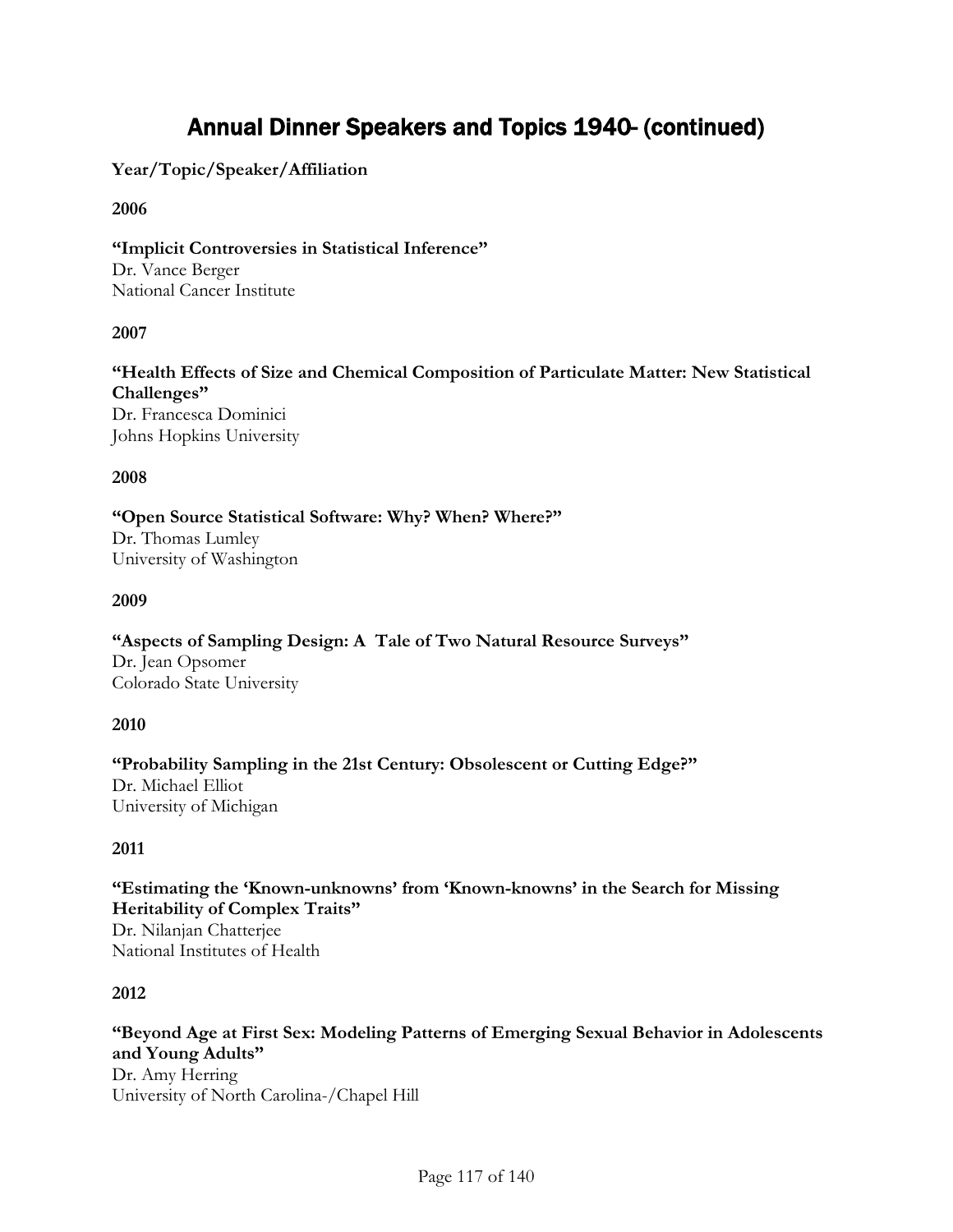## **Year/Topic/Speaker/Affiliation**

### **2013**

**"Big Data in Survey Research: Analyzing Process Information (Paradata)"** Dr. Frauke Kreuter University of Maryland

### **2014**

**"Shared Confidential Data in an Era with No Privacy"** Dr. Jerome Reiter Duke University

### **2015**

**"Best Prediction Using Area Level Models Combining Information from Survey Samples and Big Data"** Dr. Jae Kwang Kim Iowa State University

### **2016**

**"How Small Data Can Leverage Large Data"** Dr. Bhramar Mukherjee University of Michigan

## **2017**

**"Learning What Works in Populations for Public Health and Public Policy: the Role of Statistics and Statisticians"** Dr. Elizabeth Stuart Johns Hopkins University

## **2018**

**"Weighting in Surveys: an Overview"** Dr. David Haziza Universite de Montreal

#### **2019**

**"Testing for Bots and Other Suspect Data in Online Surveys: A Multi-panel Comparison"** Dr. Courtney Kennedy Pew Research Center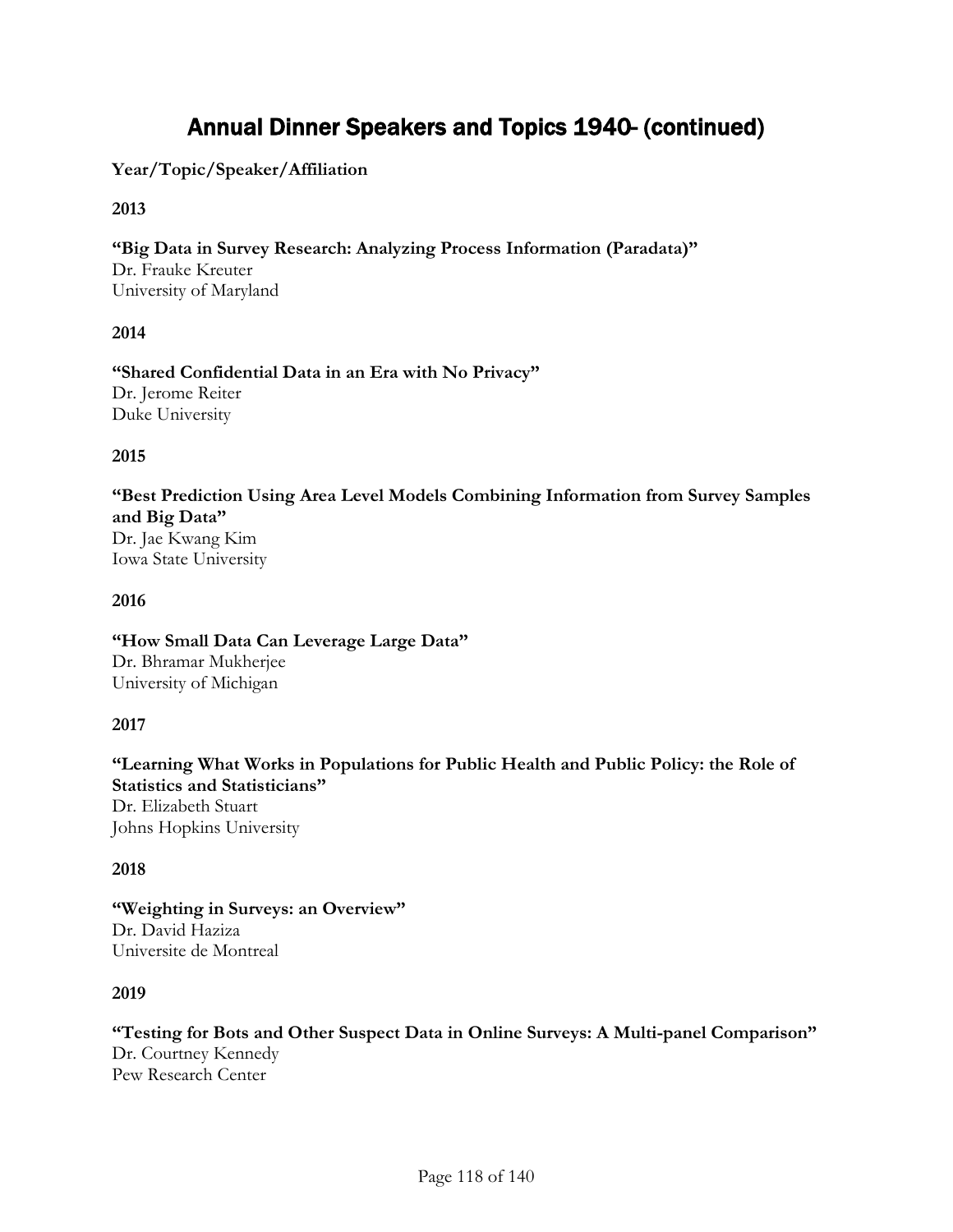# WSS Distinguished Speaker Lecture

In 1987, WSS departed from normal tradition and started inviting one person annually to WSS for a special lecture and paying some of the expenses. The hope was to attract a name speaker and to find other organizations that would share the expenses. This program operated until 1989.

## **Year/Topic/Speaker/Affiliation**

**1987**

**"New Methods in the Age of Progress in the Analysis of Cross-Classified Data: Correspondence Analysis Models, Log-B Linear Models, and Other Models for Discrete Data"** Leo Goodman University of Chicago

**1988**

**"Trends in Statistical Practice: Some Thoughts About the Future"** Adrian F. M. Smith University of Nottingham

**1989**

**"Statistical Aspects of the AIDS Epidemic--The U.K. Experience"** Sir David Cox Nuffield College, Oxford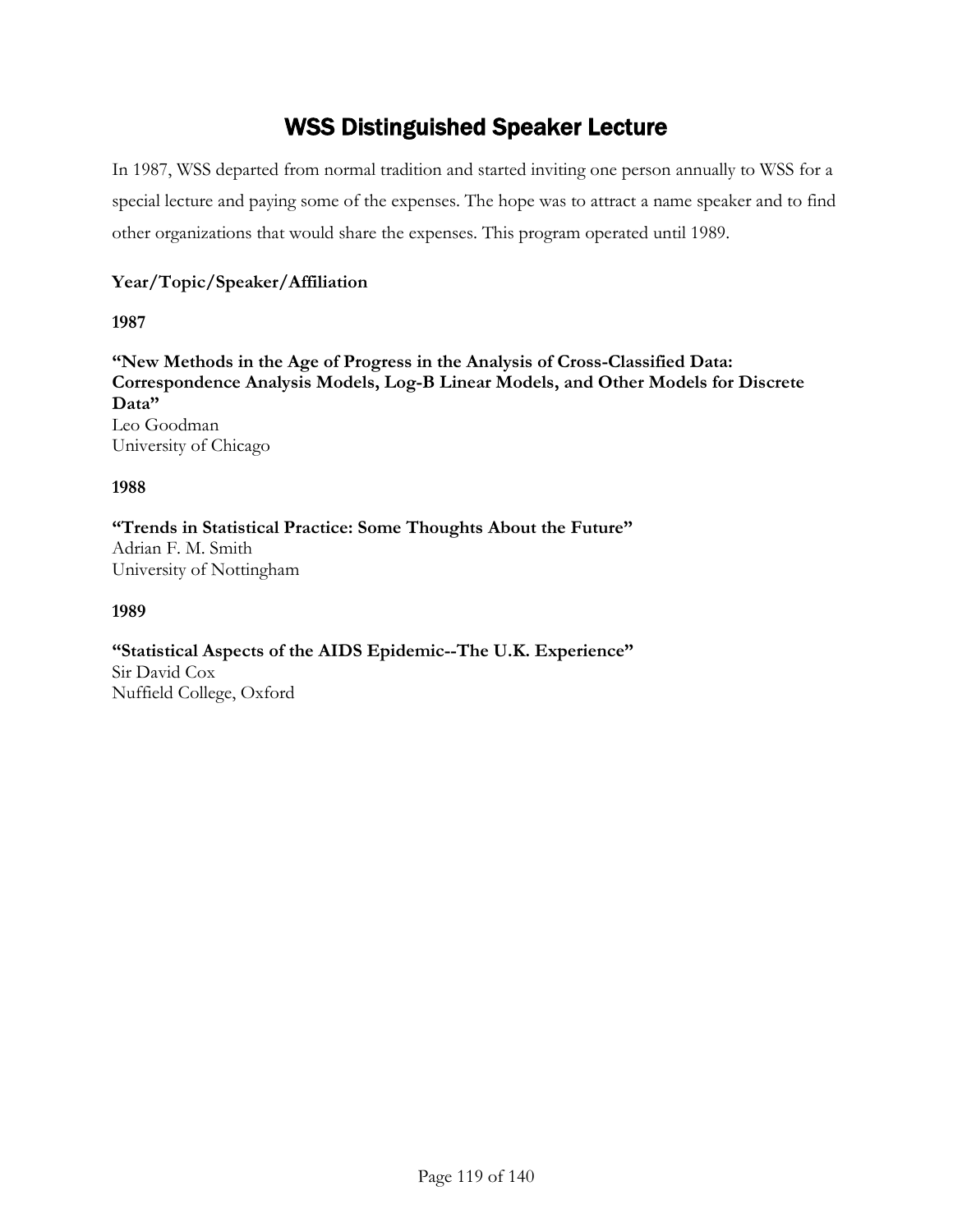## Morris H. Hansen Memorial Lectures, 1991-

The Morris H. Hansen Memorial Lecture series has become a significant fixture in the annual statistical community activities in the Washington, D.C. area. Westat presented the Washington Statistical Society a grant in 1990 in memory of Morris, one of the most respected and beloved Washington-area statisticians. The grant was in honor of his pioneering contributions to survey sampling and related statistical methods. The lecture series has been so successful that Westat renewed the original grant in 1996 and 2006.

Topics and speakers for the lectures have covered an appropriately broad range of statistical applications. Some presentations specifically focused on review and extension of Morris' work. Others represented topics that Morris likely would have pursued, either through his own efforts or by asking questions. Most presentations have been by traditional lecturers with discussants. Occasionally a panel format has been used. A complete list of the thirty-one Hansen Lecture topics and participants is included on the following pages.

The first lecture in 1991 was held at the National Academy of Sciences and was co-sponsored by the Committee on National Statistics, with tentative plans to rotate the series, and co-sponsorship, among various government agencies. However, when arrangements worked very well in year two, the National Agricultural Statistics Service became a co-sponsor, and it has hosted the lectures at USDA's Jefferson Auditorium and Whitten Building Patio ever since.

Most lectures have been published. The first five lectures were published in the International Statistical Review. Most of the subsequent lectures have been published in the Journal of Official Statistics. Two of the lectures have been published elsewhere. In most cases the comments of the discussants have been published together with the lecture. A list of references for those lectures published to date is provided below.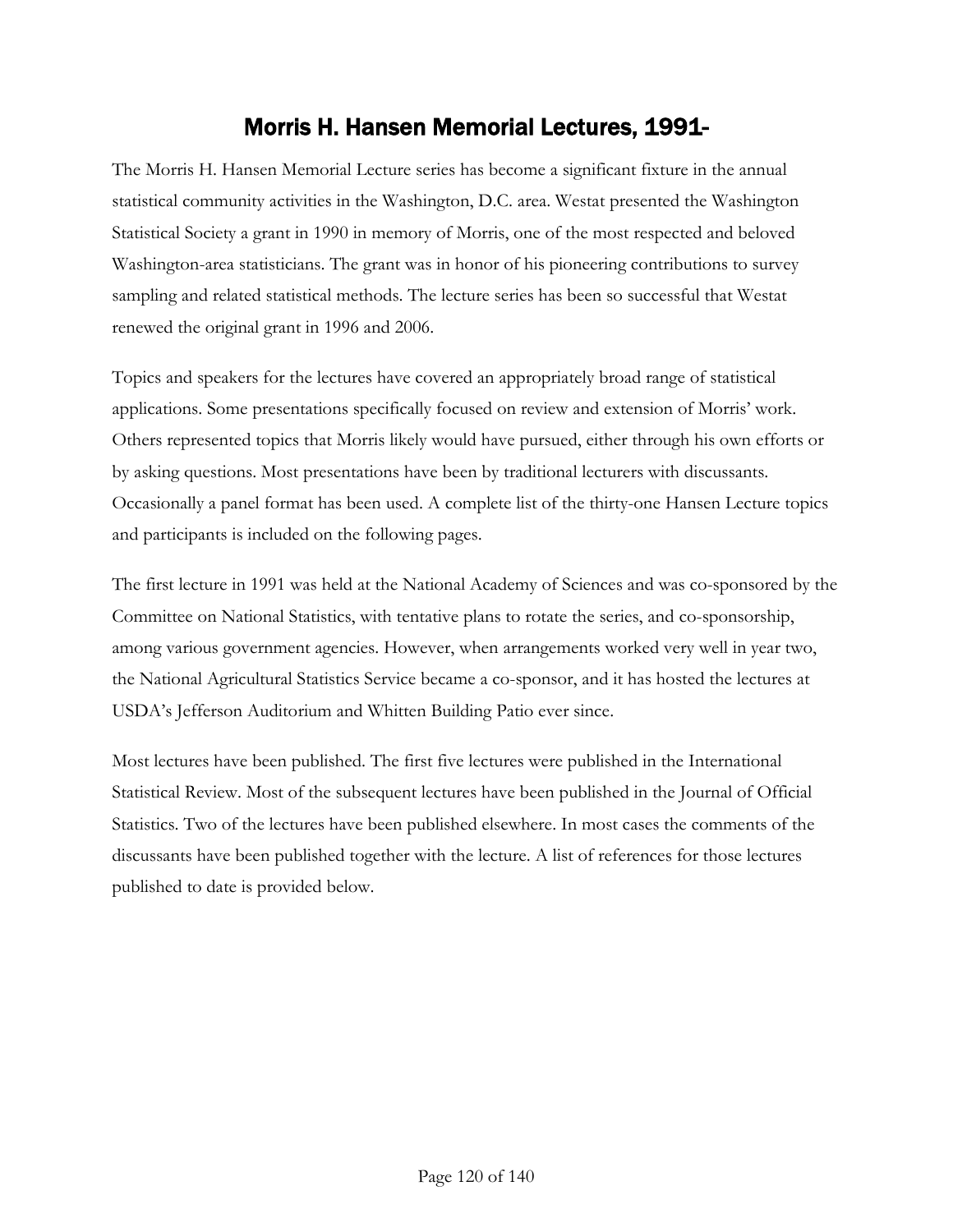**Year/Topic/Primary Speaker(s)/Affiliation**

## **1991**

**"Sample Surveys- - 1975-1990: An Age of Reconciliation"** T.M.F. (Fred) Smith University of Southampton

## **1992**

**"Estimation in the Presence of Measurement Error"** Wayne A. Fuller Iowa State University

### **1993**

**"What Respondents Learn from Questionnaires: The Survey Interview and the Logic of Conversation"** Norbert Schwarz University of Michigan

#### **1994**

**"Developing Samplers for Developing Countries"** Leslie Kish University of Michigan

## **1995**

**"Characteristics of an Effective Statistical System"** Ivan Fellegi Statistics Canada

## **1996**

**"The Hansen Era: Statistical Research at the Census Bureau, 1940-1970"** Joseph Waksberg Westat, Inc.

## **1997**

**"Statistics in the Information Age"** Norman Bradburn National Opinion Research Center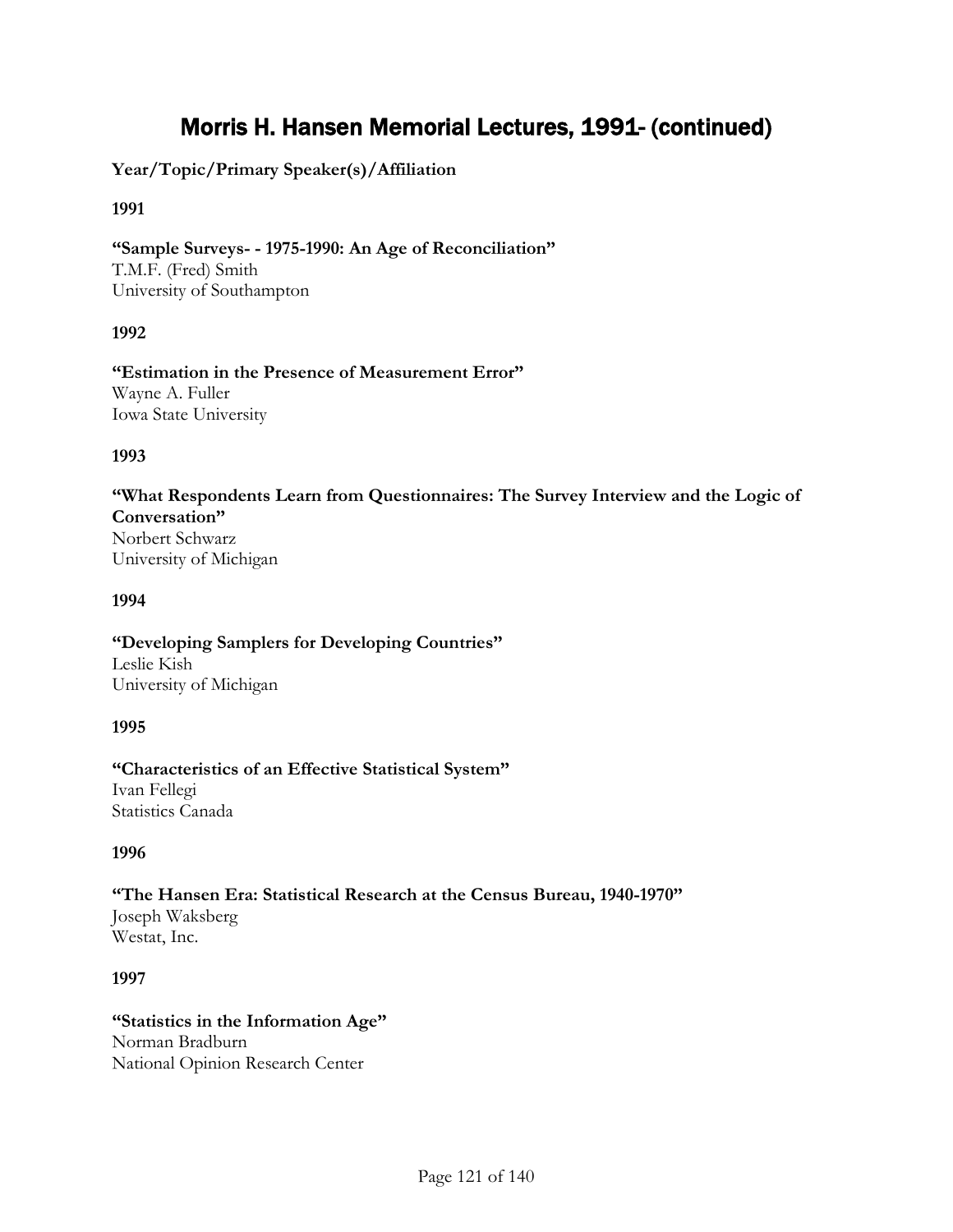## **Year/Topic/Primary Speaker(s)/Affiliation**

#### **1998**

**"Some Current Trends in Sample Survey Theory and Methods"** J.N.K. Rao Carleton University

### **1999**

**"Diagnostics for Modeling and Adjustments of Seasonal Data"** David Findley U.S. Census Bureau

#### **2000**

**"Models in the Practice of Survey Sampling (Revisited)"** Graham Kalton Westat, Inc.

### **2001**

## **"Election Night Estimation"**

Warren Mitofsky Murray Edelman International Voter News Service

#### **2002**

### **"Privacy and Confidentiality - - A New ERA?"**

Eleanor Singer University of Michigan Miron Straf The National Academies Katherine Wallman Office of Management & Budget

#### **2003**

## **"Simple Response Variance…Then and Now…"**

Paul Biemer Research Triangle Institute International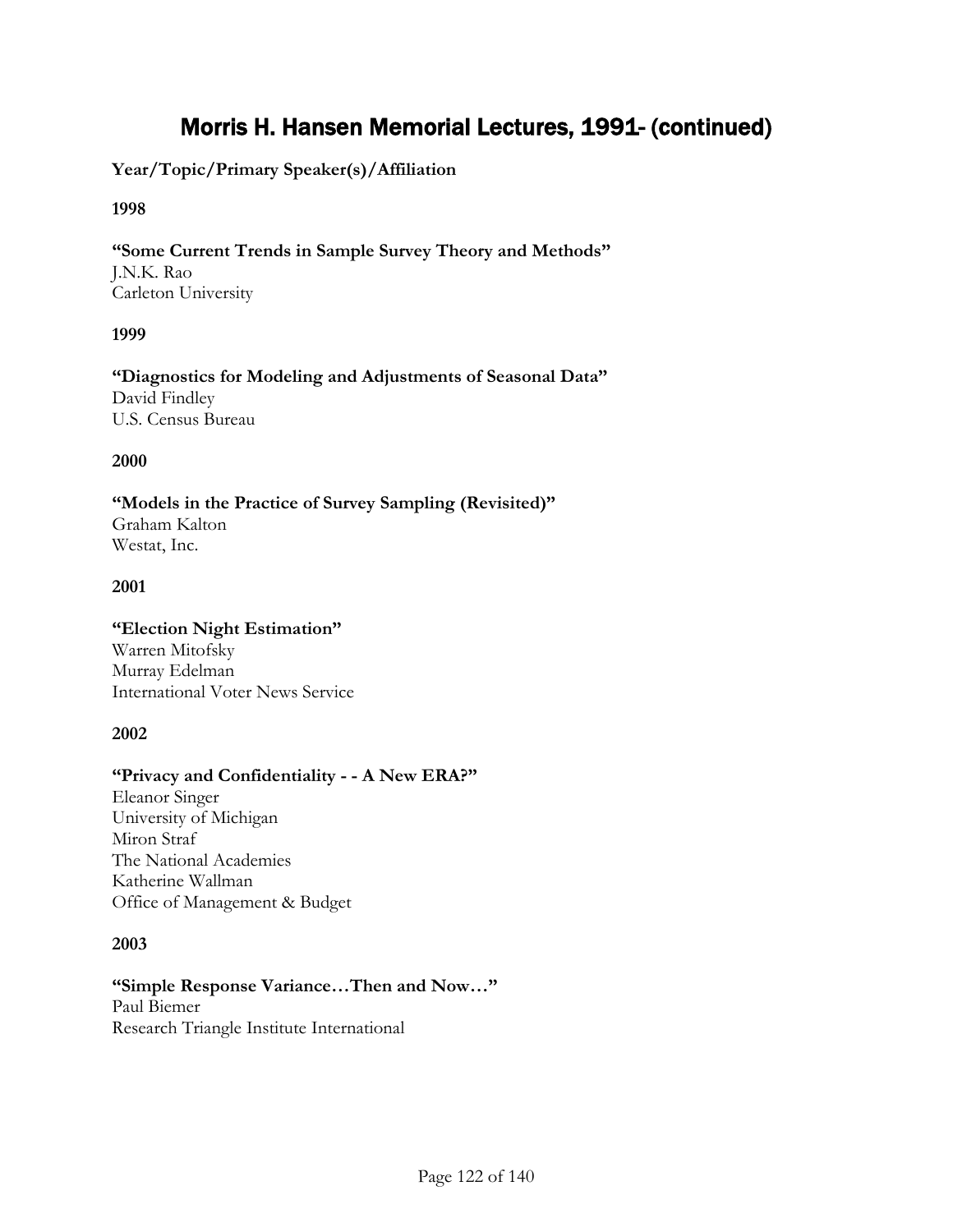**Year/Topic/Primary Speaker(s)/Affiliation**

### **2004**

**"Bridging the Gap: Moving to the 1997 Standards for Collecting Data on Race and Ethnicity"** Jennifer Madans National Center for Health Statistics

## **2005**

**"Causal Inference Through Potential Outcomes: Application to Quality of Life Studies with 'Censoring' Due to Death and to Studies of the Effect of Job-Training Programs on Wages"** Donald Rubin Harvard University

### **2006**

**"Statistical Perspectives on Spatial Social Science"** Michael F. Goodchild University of California, Santa Barbara

#### **2007**

**"Assessing the Value of Bayesian Methods of Inference about Finite Population Characteristics"** Joe Sedransk Case Western Reserve University

#### **2008**

**"The Federal Statistical System: Is It Stronger Now Than It Was Eight Years Ago?"** Charles Louis Kincannon U.S. Census Bureau (retired)

#### **2009**

**"The Care, Feeding, and Training of Survey Statisticians"** Sharon L. Lohr Arizona State University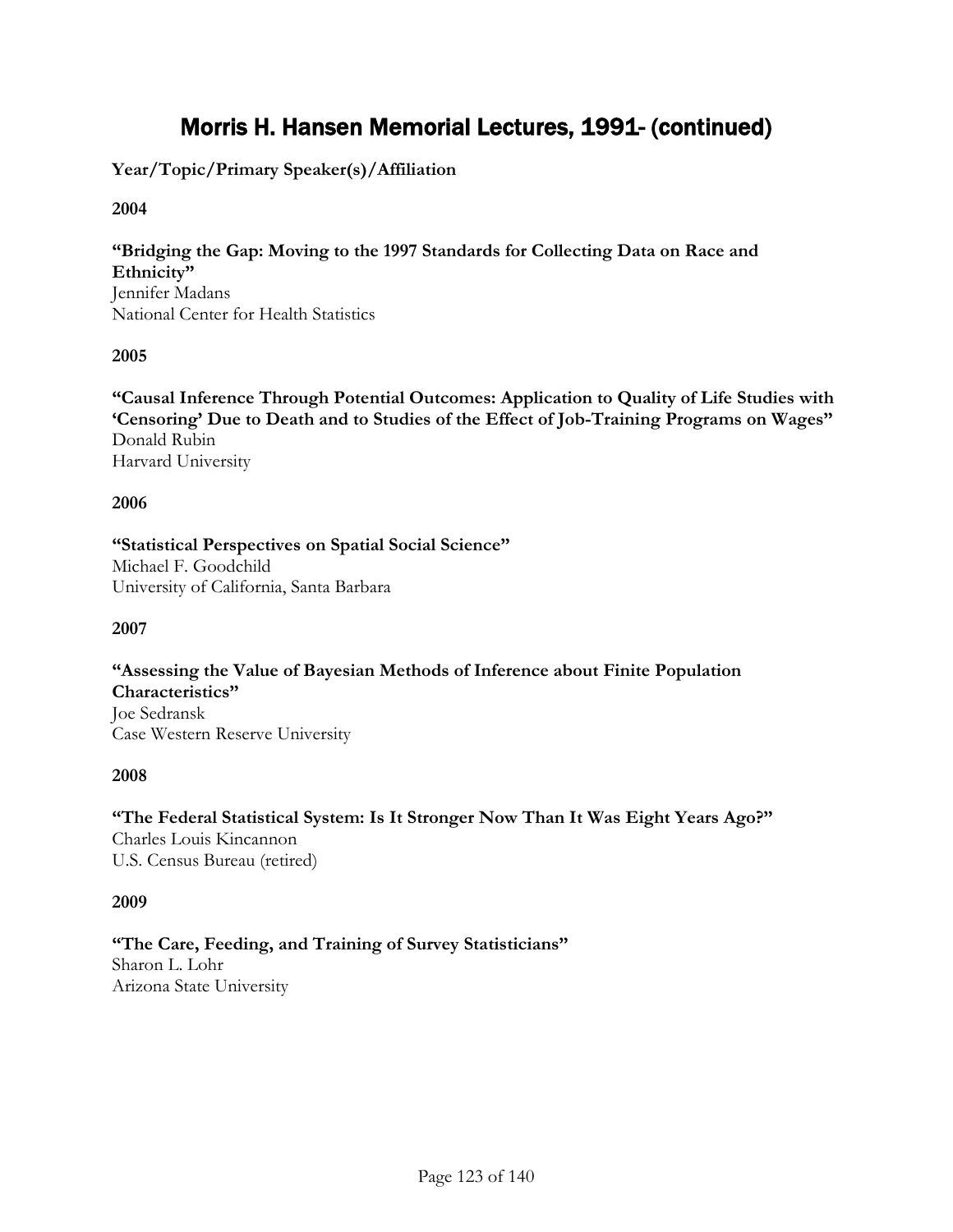## **Year/Topic/Primary Speaker(s)/Affiliation**

## **2010**

## **"Dealing with Survey Nonresponse in Data Collection, in Estimation"**

Carl-Erik Särndal Statistics Sweden

## **2011**

#### **"Total Survey Error: Missing Conceptual Components, and Design-Based/Model-Based Viewpoints"** Robert M. Groves and Roderick J. Little U.S. Census Bureau

### **2012**

**"Thank you, Morris, et al. for Westat, et al."** Kenneth Prewitt Columbia University

## **2013**

**"Envisioning the 2030 U.S. Census"** Stephen E. Fienberg Carnegie Mellon University

## **2014**

## **"Methodological Issues and Challenges in the Production of Official Statistics"**

Danny Pfeffermann University of Southampton, UK; Hebrew University of Jerusalem, Israel; and Central Bureau of Statistics, Israel

## **2015**

## **"Adaptive and Network Sampling in Changing Populations"**

Steve Thompson Simon Fraser University

## **2016**

## **"Hard-to-survey Populations and the U.S. Decennial Census"**

Nancy Bates U.S. Census Bureau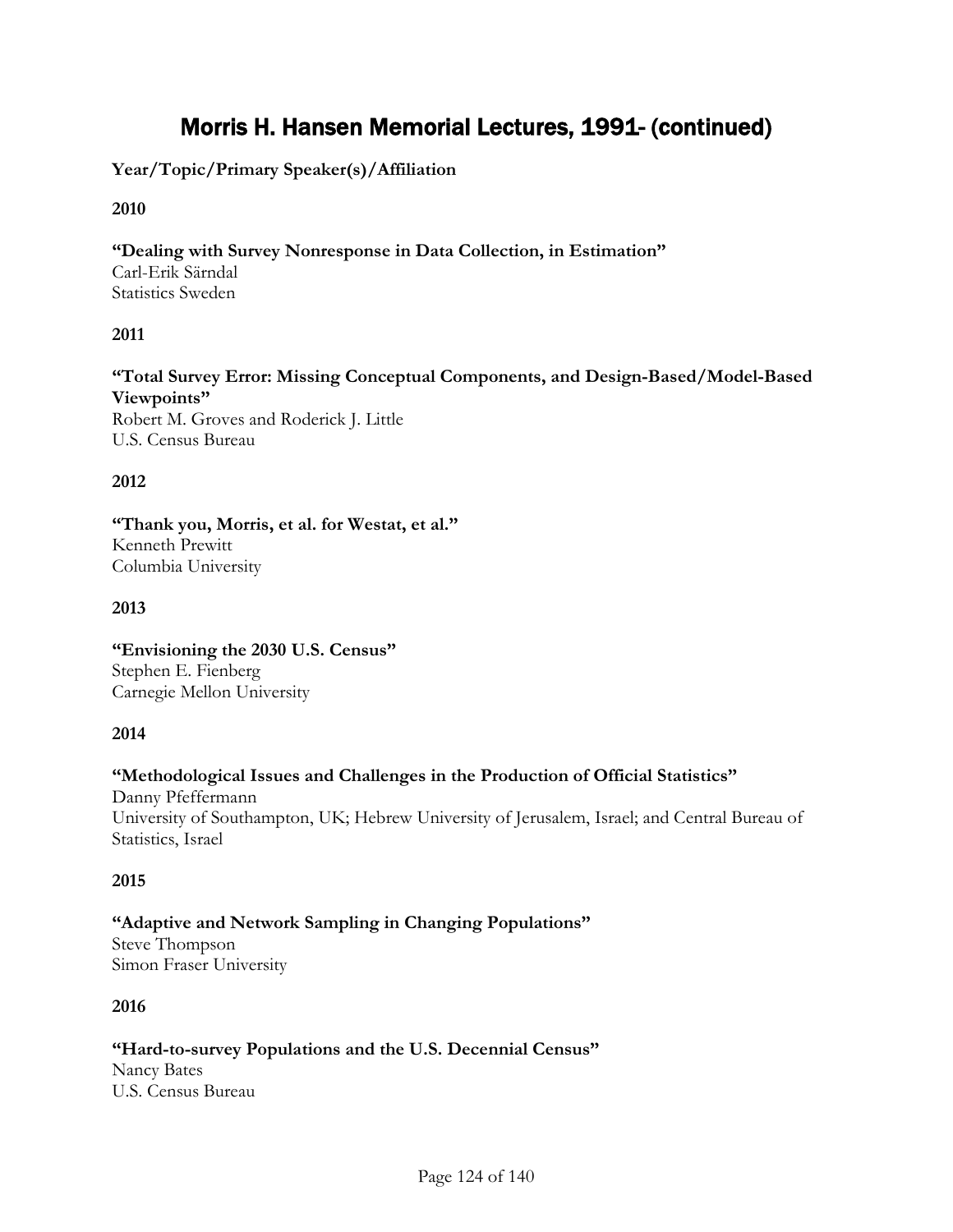**Year/Topic/Primary Speaker(s)/Affiliation**

**2017**

There was no lecture in 2017 because of scheduling problems.

## **2018**

**"How Errors Cumulate: Two Examples"** Roger Tourangeau Westat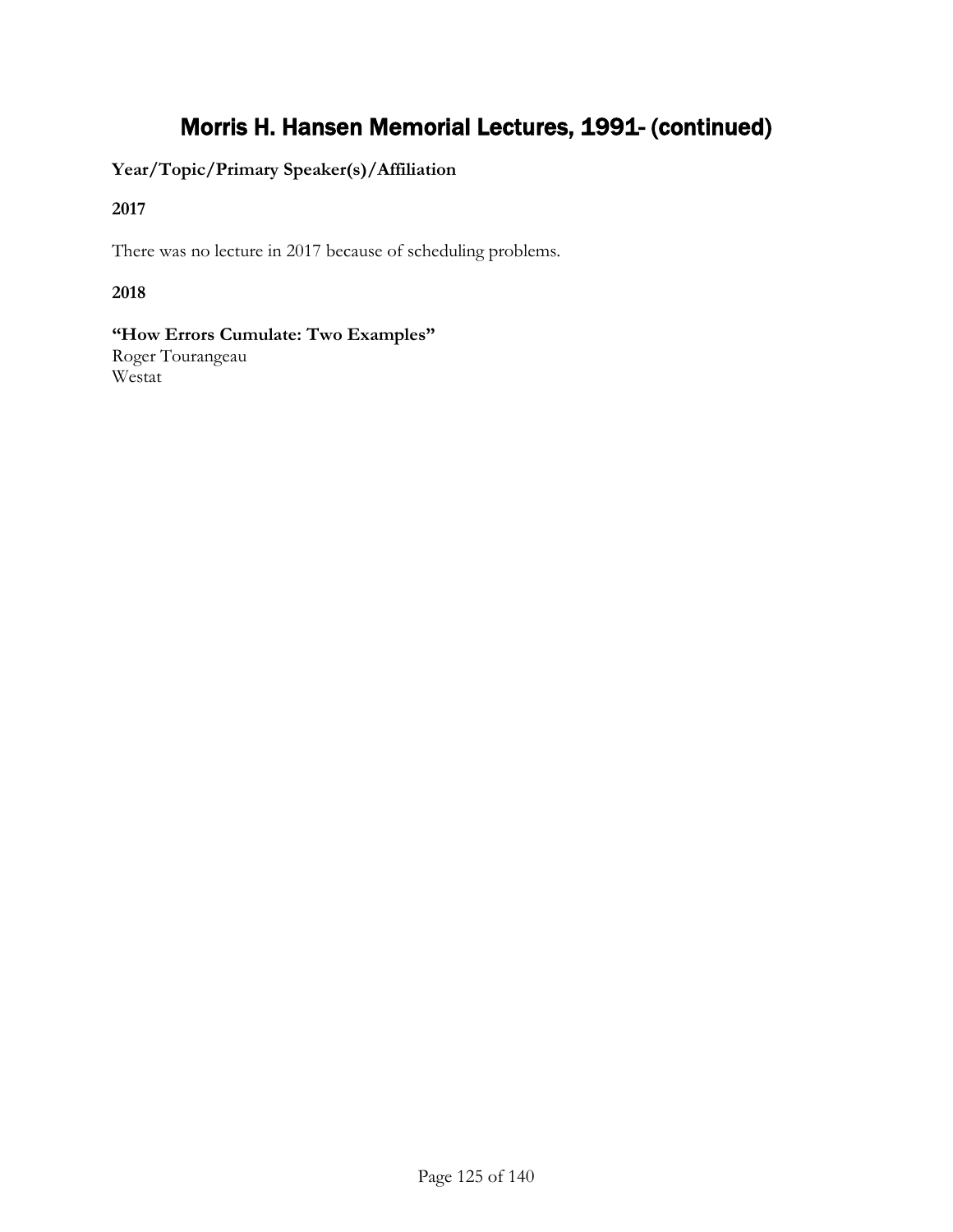## Hansen Lecture Publications, 2002-

- 1991 T.M.F. Smith, U. of Southampton, "Sample Surveys 1975-1990: An Age of Reconciliation," *International Statistical Review*, 62(1), pp. 1-34.
- 1992 Wayne Fuller, Iowa State U., "Estimation in the Presence of Measurement Error," *International Statistical Review*, 63(2), pp. 119-147.
- 1993 Norbert Schwarz, Institute for Survey Research (ISR), University of Michigan, "What Respondents Learn from Questionnaires: The Survey Interview and the Logic of Conversation," *International Statistical Review*, 63(2), pp. 149-177.
- 1994 Leslie Kish, ISR, University of Michigan, "Developing Samplers for Developing Countries," *International Statistical Review*, 64(2), pp. 141-162.
- 1995 Ivan Fellegi, Chief Statistician of Canada, "Characteristics of an Effective Statistical System," *International Statistical Review*, 64(2), pp. 163-197.
- 1996 Joseph Waksberg, Westat, Inc., "The Hansen Era: Statistical Research at the Census Bureau, 1940-1970," *Journal of Official Statistics*, 14(2), pp.119-135, 1998.
- 1997 Norman Bradburn, University of Chicago, NORC, "The Future of Statistics in the Information Age," *Journal of Official Statistics*, 15(3), pp. 353-366, 1999.
- 1998 J.N.K. Rao, Carleton University, "Some Current Trends in Sample Survey Theory and Methods," *Sankyha, Series B*, Part 1, Vol. 61, pp.1-25, 1999.
- 1999 No publication.
- 2000 Graham Kalton, Westat, Inc., "Models in the Practice of Survey Sampling (Revisited)," *Journal of Official Statistics,* 18(2), pp.129-154, 2002*.*
- 2001 Warren J. Mitofsky, Mitofsky International, and Murray Edelman, Voter News Service, "Election Night Estimation," *Journal of Official Statistics*, 18(2), pp.165-179, 2002.
- 2002 Eleanor Singer, University of Michigan, "The Eleventh Morris Hansen Lecture: Public Perceptions of Confidentiality," *Journal of Official Statistics*, 19(4), pp.333-341, 2003.
- 2002 Katherine K. Wallman, "The Eleventh Morris Hansen Lecture: Privacy and Confidentiality – A New Era," *Journal of Official Statistics*, 19(4), pp.315-319, 2003.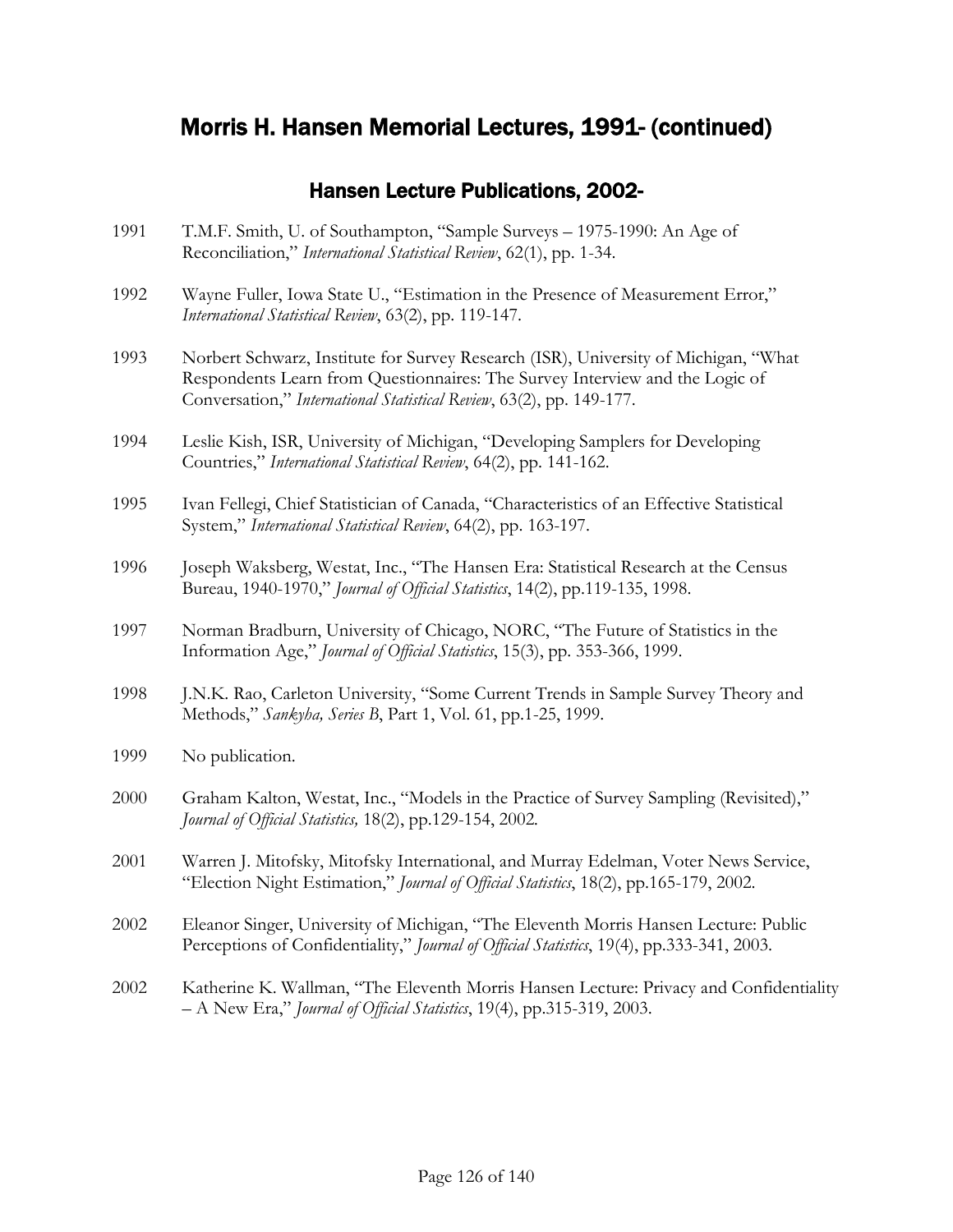## Hansen Lecture Publications, 2002- (continued)

- 2002 Norman M. Bradburn, National Science Foundation, and Miron L. Straf, National Academies of Science, "The Eleventh Morris Hansen Lecture: Information and Statistical Data: A Distinction With A Difference," *Journal of Official Statistics,* 19(4), pp. 321-331, 2003.
- 2003 Paul Biemer, RTI International and University of North Carolina at Chapel Hill, "The Twelfth Morris Hansen Lecture: Simple Response Variance: Then and Now," *Journal of Official Statistics,* 20(3), pp. 417-439, 2004.
- 2004 Jennifer H. Madans, National Center for Health Statistics, "Bridging the Gap: Moving to the 1997 Standards for Collecting Data on Race and Ethnicity," *Journal of Official Statistics,* 24(1), pp.1-12, 2008.
- 2005 Donald B. Rubin, Harvard University, "Causal Inference through Potential Outcomes and Principal Stratification: Application to Studies with "Censoring" Due to Death," *Statistical Science,* 21(3), pp.299-309, 2006.
- 2006 Michael F. Goodchild, University of California, Santa Barbara, "Statistical Perspectives on Spatial Social Science," *Journal of Official Statistics,* 23(3), pp. 269-283, 2007.
- 2007 Joseph Sedransk, Case Western Reserve University, "Assessing the Value of Bayesian methods for Inference about Finite Population Quantities", *Journal of Official Statistics,* 24(4), pp. 495-506, 2008.
- 2008 No publication.
- 2009 Sharon H. Lohr, Arizona State University, "The Care, Feeding, and Training of Survey Statisticians", *Journal of Official Statistics,* 26 (3), pp. 395-409, 2010.
- 2010 Carl-Erik Särndal, Statistics Sweden, "Dealing with Survey Nonresponse in Data Collection, in Estimation", *Journal of Official Statistics,* 27 (1), pp. 1-21.
- 2011 No publication.
- 2012 Kenneth Prewitt, Columbia University, "The 2012 Morris Hansen Lecture: Thank you Morris, et al., for Westat, et al.", *Journal of Official Statistics,* 29 (2), pp. 223-231, 2013.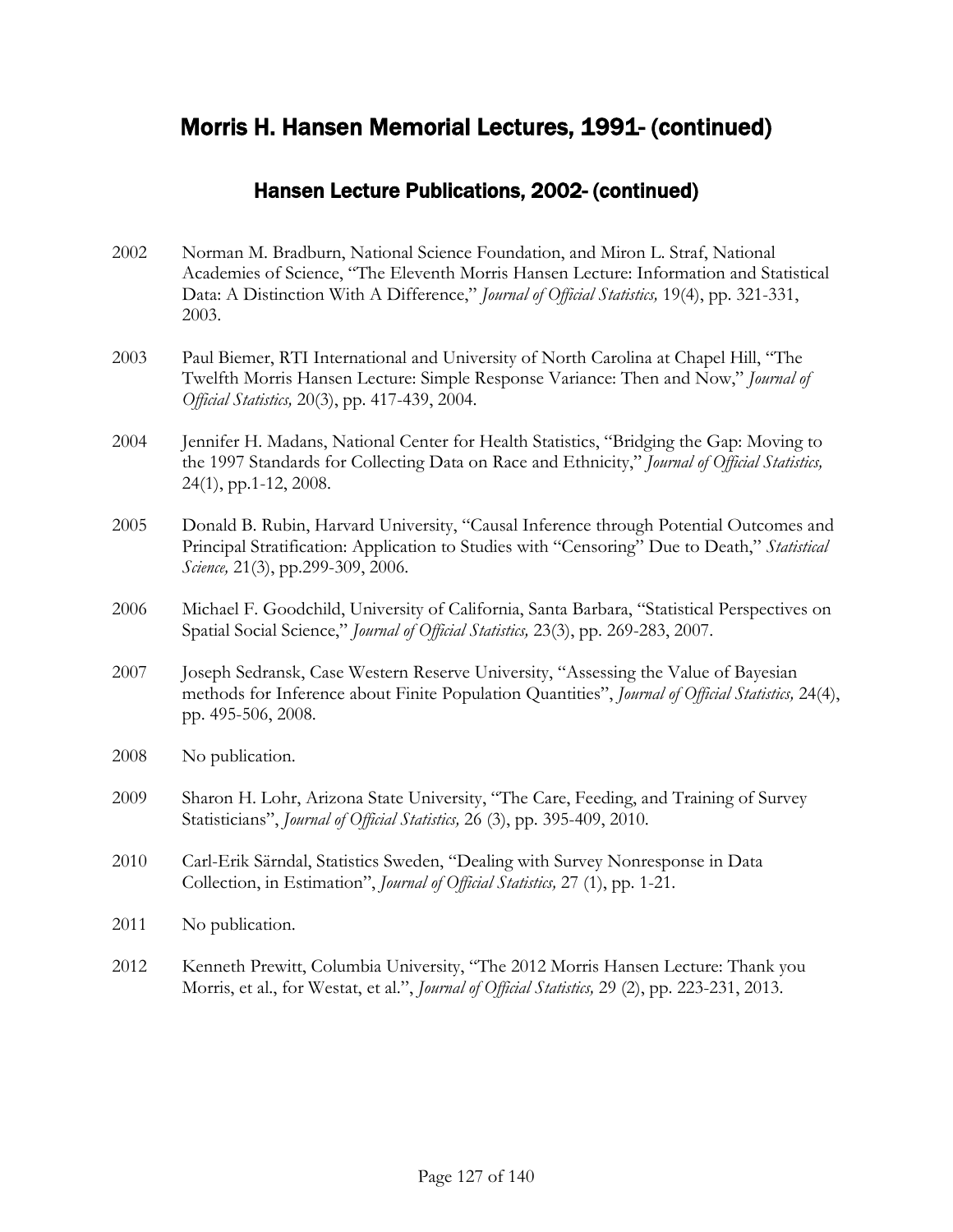# WSS Members Who Have Served as ASA President

| Year | Person                |  |
|------|-----------------------|--|
| 1915 | E. Dana Durand        |  |
| 1916 | Charles P. Neill      |  |
| 1919 | Joseph A. Hill        |  |
| 1943 | E.A. Goldenweiser     |  |
| 1952 | Aryness Joy Wickens   |  |
| 1960 | Morris H. Hansen      |  |
| 1963 | Raymond T. Bowman     |  |
| 1964 | Albert H. Bowker      |  |
| 1969 | A. Ross Eckler        |  |
| 1971 | Churchill Eisenhart   |  |
| 1972 | William H. Shaw       |  |
| 1974 | Jerome Cornfield      |  |
| 1980 | Margaret E. Martin    |  |
| 1987 | Barbara A. Bailar     |  |
| 1989 | Janet L. Norwood      |  |
| 1992 | Katherine Wallman     |  |
| 1995 | Mitchell Gail         |  |
| 1999 | Jonas H. Ellenberg    |  |
| 2002 | Miron L. Straf        |  |
| 2005 | Fritz J. Scheuren     |  |
| 2006 | Sallie Keller         |  |
| 2010 | Sastry G. Pantula     |  |
| 2011 | Nancy L. Geller       |  |
| 2014 | Nathaniel Schenker    |  |
| 2015 | David Morganstein     |  |
| 2017 | <b>Barry Nussbaum</b> |  |
| 2018 | Lisa LaVange          |  |
| 2019 | Karen Kafadar         |  |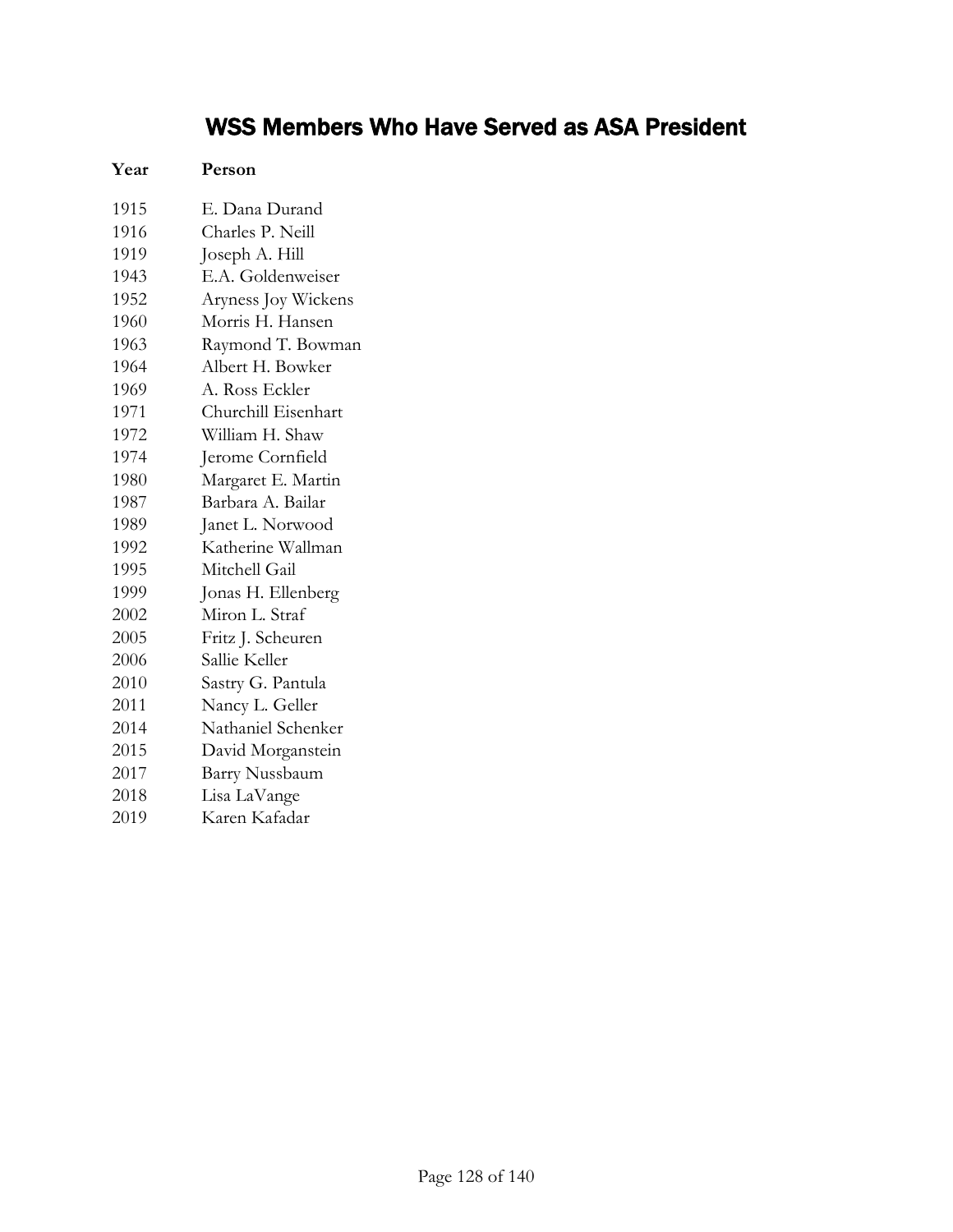# WSS Members Who Have Received the ASA Founders Award

| Year | Person                |
|------|-----------------------|
| 1989 | Fred Leone            |
| 1989 | Margaret E. Martin    |
| 1990 | Morris H. Hansen      |
| 1991 | Joan R. Rosenblatt    |
| 1992 | John D. McKenzie, Jr. |
| 1993 | Samuel Greenhouse     |
| 1993 | Rich Allen            |
| 1995 | Mary A. Foulkes       |
| 1996 | Susan Ellenberg       |
| 1997 | Barbara A. Bailar     |
| 1998 | Fritz Scheuren        |
| 1998 | David Morganstein     |
| 1998 | Janet L. Norwood      |
| 2000 | Nancy Kirkendall      |
| 2002 | Edward J. Wegman      |
| 2004 | Ray A. Waller         |
| 2006 | Wendy L. Alvey        |
| 2006 | Robert L. Santos      |
| 2007 | Katherine Wallman     |
| 2008 | David Scott           |
| 2011 | Nat Schenker          |
| 2012 | Mary Batcher          |
| 2013 | Jeri Mulrow           |
| 2014 | Sastry Pantula        |
| 2016 | John Czajka           |
| 2017 | John Eltinge          |
| 2017 | Wendy Martinez        |
| 2018 | Dan Kasprzyk          |
|      |                       |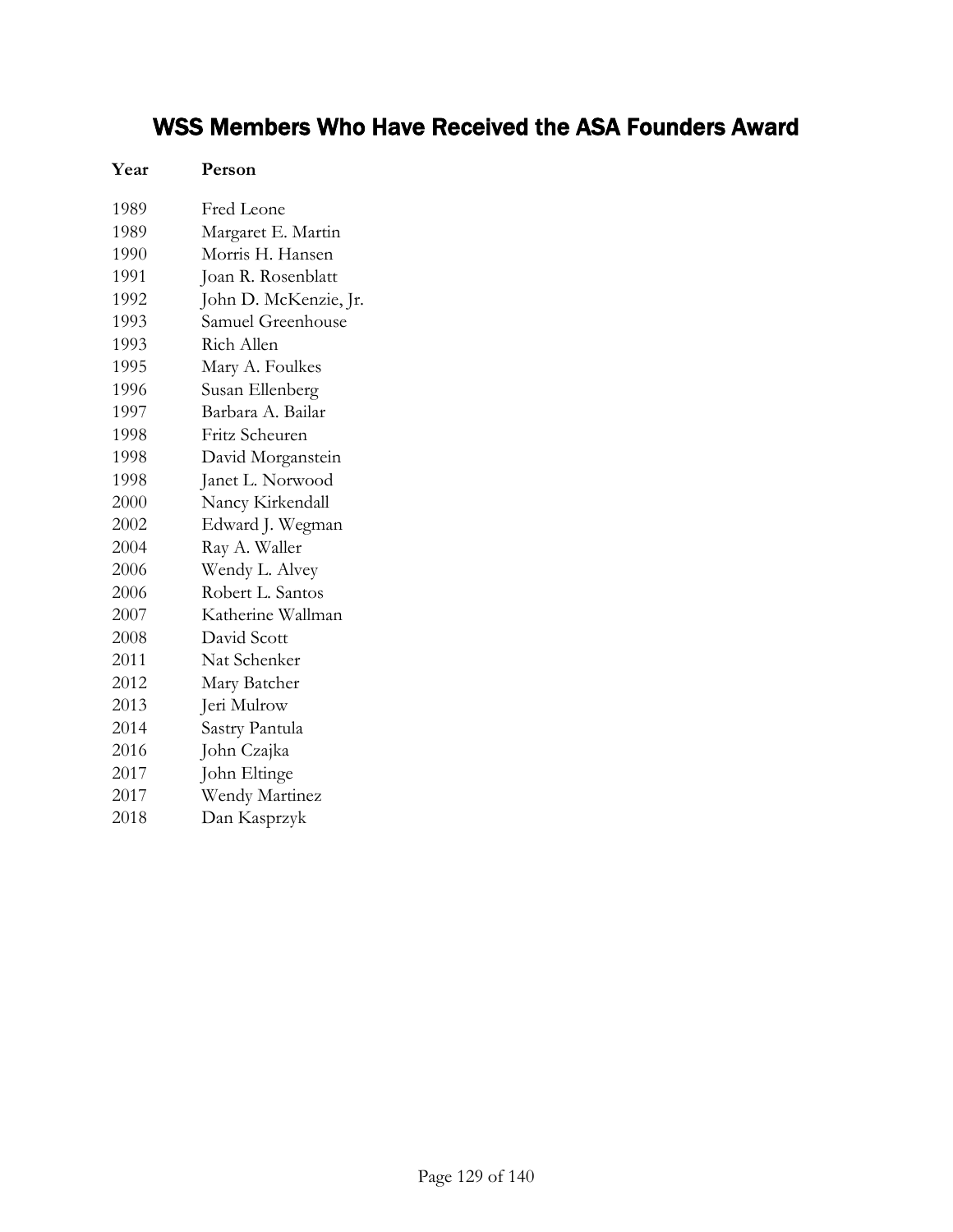## WSS Members Selected as ASA Fellows

## **Disclaimer**

All earlier material in this publication has been well researched and hopefully is factually accurate. This last section, which attempts to identify all WSS members who also have been American Statistical Association (ASA) fellows, cannot meet the same standards.

The main reason for the discrepancy is that WSS has not had annual, or even periodic, listings of its members. WSS memberships are included in most members' ASA renewals. For at least 25 years, updated address labels were received monthly for mailing WSS newsletters but an annual "WSS membership list" was not kept. Without such lists, it is almost assured that the listing below is both incomplete and includes some individuals who were not actually WSS members.

Incompleteness arises because a number of individuals located far from the Washington, D.C. vicinity become WSS members and stay members for extended periods of time. Examples are individuals who travel to the Washington, D.C. area often and hope to attend WSS sessions when they are here, active ASA chapter or committee members in other areas looking for innovative program ideas, and individuals interested in the WSS employment column for themselves or for their students. When such an "outlying WSS member" becomes an ASA fellow, it may not be realized. (As a point of clarification, a "visiting professor" who is in town for a year or so and has a courtesy WSS membership during that time is not considered within the scope of this listing.)

False inclusions occur when the annual new fellows list comes out and Board members attempt to identify which are WSS members. Most classifications are easy because the individuals have been on the WSS Board or otherwise active. However, when there is doubt about whether a person is a WSS member, the normal practice is to include them in the annual publicity of new WSS members as fellows. One reason for this is that a person may have been a WSS member at some time even if not currently.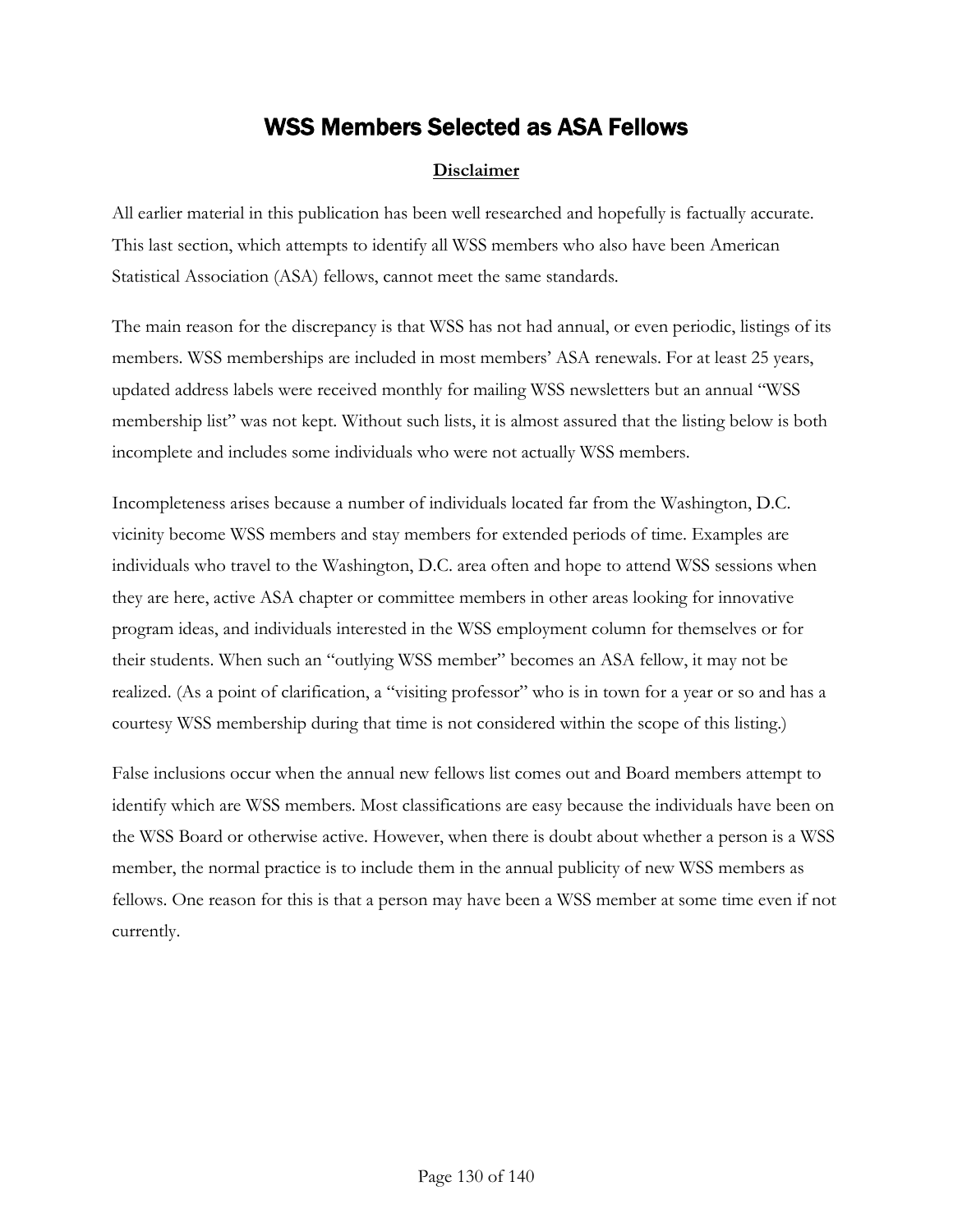## **Methodology**

Four sources were used for developing the list below. All individuals included earlier in this publication as WSS officers, committee members, science fair judges, etc. who were selected as ASA fellows were definite matches. The second source checked was all presenters listed in *Washington Statistical Society Technical Sessions, Volume I, 1896–1962.* Presenters in that publication who were from the Washington area were added if they became ASA fellows since all statisticians in the area were considered to be WSS members during much of that period. All additional individuals identified in the benchmark 1972 WSS Organization Manual were then added. The fourth source used was updates included in the WSS history publications of 1989, 1992, 1996, and 1999 plus the 2000 fellows' selections. As a follow-up, the listing was sent to some "senior" WSS members to see if they could identify any names which were missed.

In addition to names and years of selection, an indicator has been added for members known to be deceased. One source for this determination was the 1995 ASA Directory which listed only living fellows at that time. That information was augmented by knowledge of recent deaths.

For subsequent years the ASA website has maintained lists of elected Fellows by year, which has served as the source for additional names listed below. Where possible, the ASA lists have been verified by information provided in the WSS newsletters and annual dinner programs.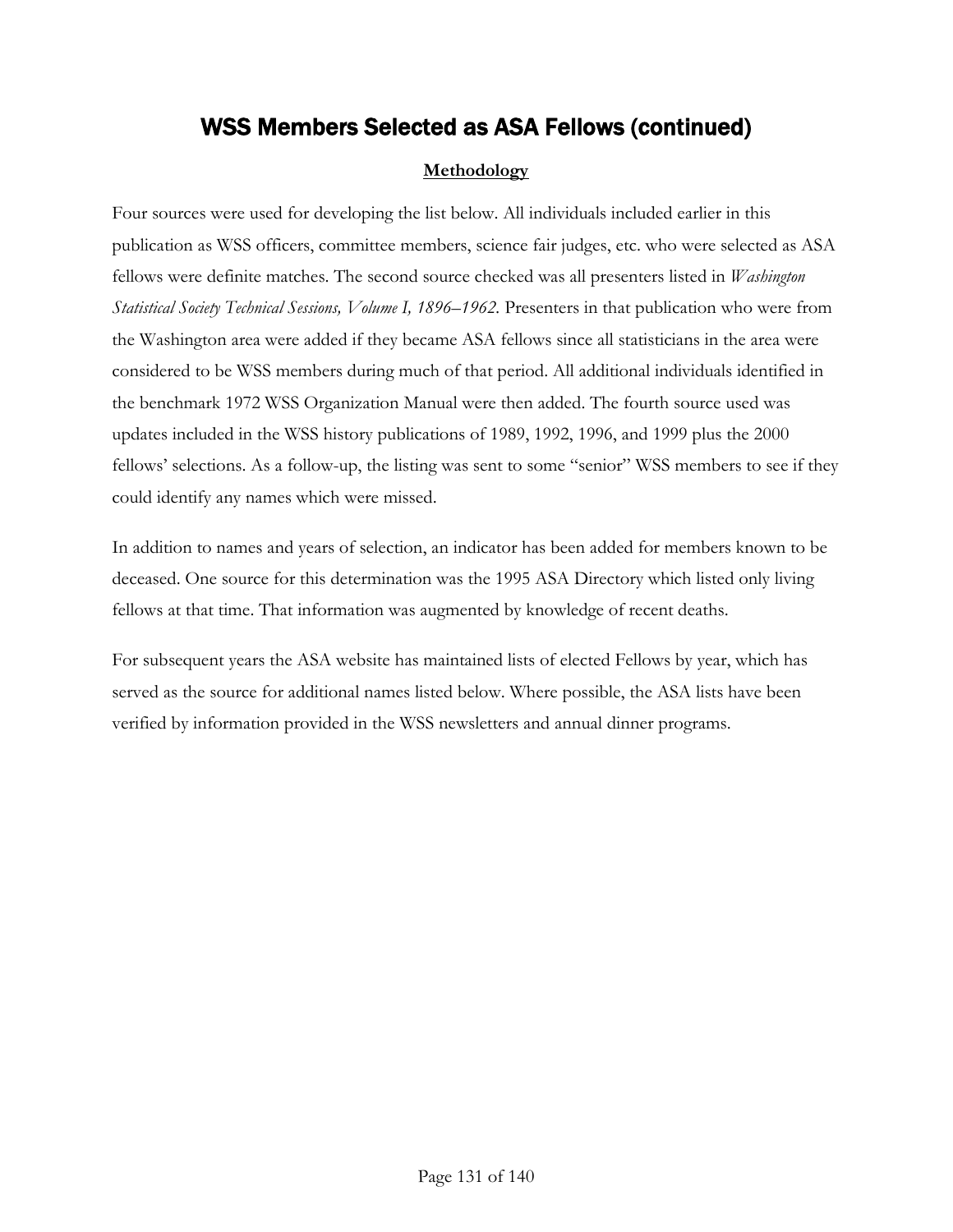## WSS ASA Fellows and Year of Election, through 2001

Aborn, Murray (1986) Ahmed, Susan W. (1995) Aiken, John H. (1976) Aitchison, Beatrice (1965) Akaike, Hirotugu (1981) Alexander, Charles H. (1999)\* Allen, Rich D. (1991) Alling, David W.  $(1971)^*$ Alpert, Harry (1958)\* Alterman, Jack (1966) Anderson, Margo (1998) Anello, Charles (1999) Atkeson, Thomas C. (1943)\* Ayres, Leonard P. (1917)\* Bahn, Anita K. (1970)\* Bailar, Barbara A. (1975) Bailar, John C. (1975) Bancroft, Gertrude (1962)\* Banks, David L. (2001) Barabba, Vincent P. (1976) Barbour, Dana M. (1965)\* Bartko, John J. (1973)\* Bassie, V. Lewis (1966)\* Bean, Louis H. (1958)\* Beebe, Gilbert W. (1973)\* Bell, William R. (1993) Biderman, Albert D. (1985) Biemer, Paul P. (1992) Bisgyer, Edgar M. (1973) Bishop, Yvonne M. (1975) Bixby, Lenore E. (1969)\* Blackwell, David H. (1962)\* Blot, William J. (1979) Bonnen, James T. (1984) Boruch, Robert F. (1989) Bowker, Albert H. (1953)\* Bowman, Raymond T. (1955)\* Brady, Dorothy (1949)\*

Brandt, A. E. (1944)\* Brick, J. Michael (1996) Brier, Glenn W. (1974) Brill, Howard (1967)\* Brock, Dwight B. (1998) Brown, George H. (1970) Brown, Charles C. (1987) Brunsman, Howard George (1963)\* Bryant, E. Earl (1974) Bryant, Edward C. (1970)\* Burdetsky, Ben (1972) Burgess, Ralph E. (1959)\* Burgess, Robert W. (1937)\* Byar, David P. (1981)\* Cameron, Joseph M. (1960) Campbell, Arthur A. (1967) Campbell, Gregory (1998) Carlson, Lynda (2000) Carr, Daniel B. (1992) Carroll, Raymond J. (1982)\* Casady, Robert J. (1991) Casis, Ana (1979)\* Caudill, Charles E. (1993)\* Chen, Tar Timothy (1997) Chromy, James R. (1988) Citro, Constance F. (1987) Clague, Ewan (1952)\* Clark, Cynthia (1997) Cleveland, William S. (1982) Cochran, W. G. (1944)\* Cohen, Steven B. (1997) Colean, Miles L.  $(1955)*$ Collins, Selwyn D. (1953)\* Conklin, Maxwell R. (1954)\* Connor, William S. (1959)\* Cook, William H.  $(1965)*$ Copeland, Morris A (1936)\* Cornfield, Jerome (1951)\*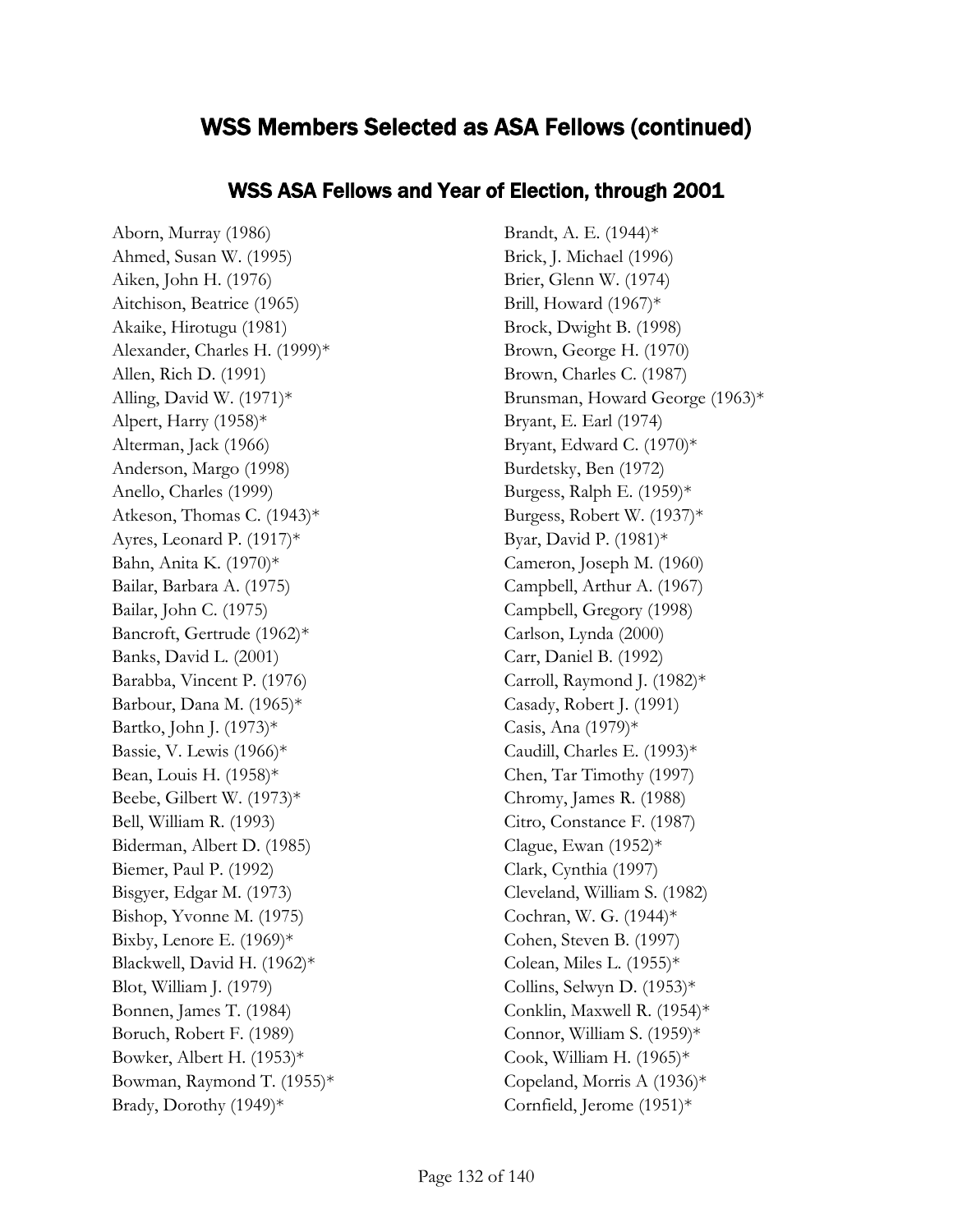## WSS ASA Fellows and Year of Election, through 2001 (continued)

Cox, Lawrence H. (1987)\* Cox, Brenda G. (1995) Cressie, Noel A. C. (1986) Curtiss, John Hamilton (1947)\* Cutler, Sidney J.  $(1965)^*$ Daly, Joseph F.  $(1953)^*$ David, Martin H. (1971) Day, Besse Beulah (1951)\* DeMets, David L. (1986) Dedrick, Calvert L. (1946)\* Deming, W. Edwards (1942)\* Denison, Edward F. (1966)\* Dennis, Samuel J. (1962)\* Dessel, David R. (1965)\* Dewhurst, J. Frederic (1941)\* Dillman, Don A. (1995) Dippo, Cathryn S. (1989) Dixon, Dennis O. (1994) Dorn, Harold F. (1950)\* Doyle, Patricia (2002)\* Dubey, Satya D. (1972) Duffett, James R. (1964) Duncan, Joseph W. (1975) Dunn, Halbert L. (1939)\* Duran, E. Dana (1915)\* Eberhardt, Keith R. (1995) Eckler, A. Ross (1950)\* Ederer, Fred (1974) Eisenhart, Churchill (1943)\* Eldridge, Marie D. (1969) Ellenberg, Jonas H. (1982) Ellenberg, Susan S. (1991) Elliott, Emerson J. (1996) Engquist, Ernest J. (1958)\* Evans, W. Duane (1952)\* Ezekiel, Mordecai (1931)\* Fabricant, Solomon (1949)\*

Fay, Robert E. (1987) Fecso, Ronald S. (1998) Feldman, Jacob J. (1971) Feuer, Eric (2000) Findley, David F. (1987) Finkner, Alva Leroy (1964) Fisher, Ernest M. (1953)\* Fisher, Arne (1922)\* Flournoy, Nancy (1992) Folks, J.Leroy (1971)\* Foulkes, Mary A. (1995) Frankel, Lester R. (1953)\* Friday, David (1922)\* Friedman, Milton (1949)\* Frishman, Fred (1977) Gail, Mitchell H. (1983) Gainsbrugh, Martin R. (1952)\* Garfield, Frank R. (1949)\* Gart, John J. (1964) Gastwirth, Joseph L. (1970) Gates, Gerald W. (1996) Geisser, Seymour (1963)\* Geller, Nancy L. (1993) Gentle, James E. (1982) Gilbert, Milton (1947)\* Gilford, Leon (1963) Gilford, Dorothy M. (1961) Girshick, Meyer A. (1946)\* Givens, Meredith B. (1939)\* Glaser, Ezra (1958) Glick, Paul C. (1967)\* Goldenweiser, E. A. (1921)\* Goldfield, Edwin D. (1958) Goldman, Morris R. (1971)\* Goldsmith, Selma Fine(1962)\* Goldsmith, Raymond W.(1953)\* Goldstein, Harold (1963)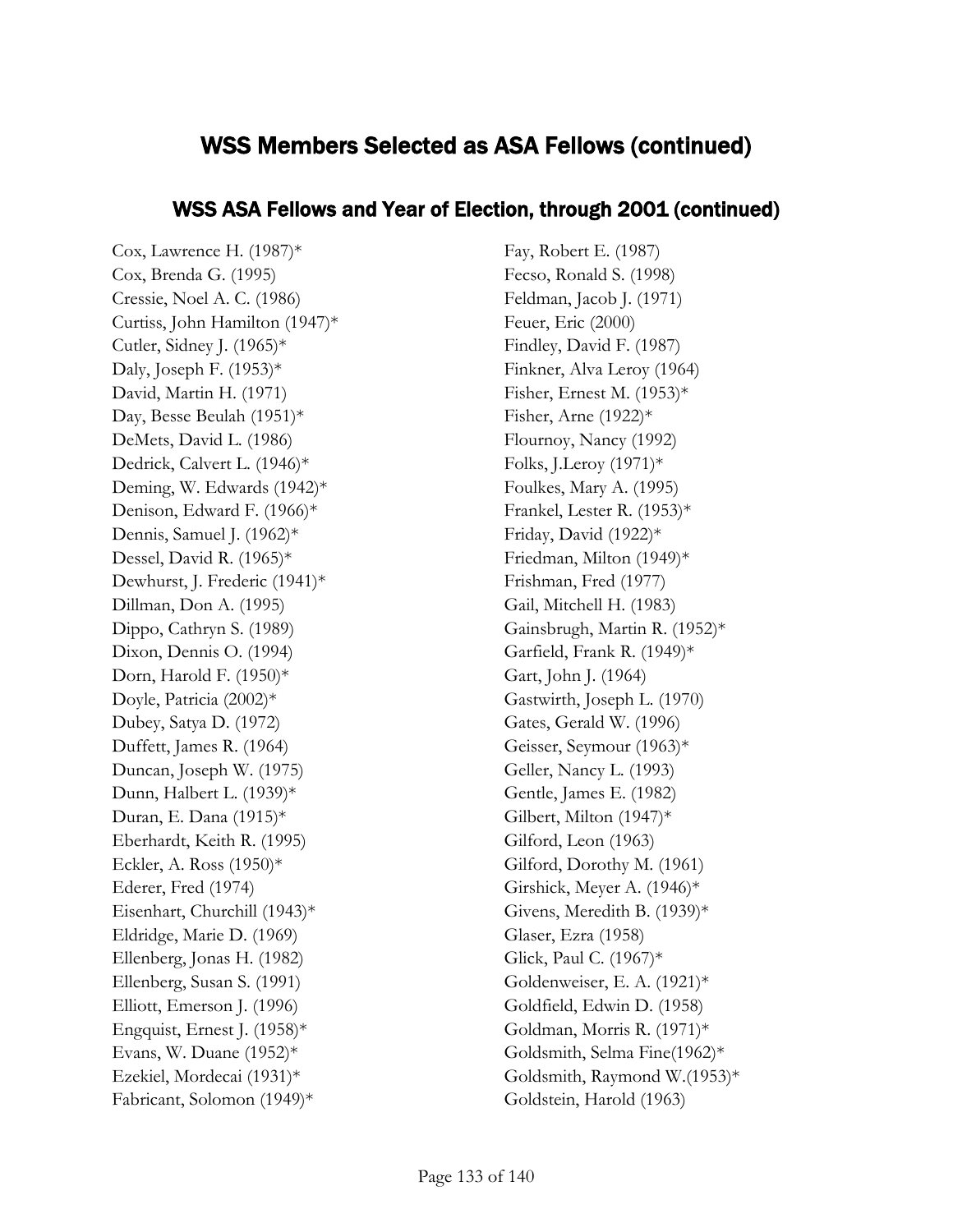## WSS ASA Fellows and Year of Election, through 2001 (continued)

Gonzalez, Maria E. (1982)\* Gordon, Nancy (2000) Gordon, Tavia (1972) Grant, J. Richard (1972)\* Graubard, Barry (2000) Greenberg, Leon (1965) Greenhouse, Samuel W. (1960)\* Greville, T.N.E. (1960) Grieves, Howard C. (1952)\* Grove, Robert D. (1968)\* Groves, Robert M. (1982) Gurney, Margaret (1968)\* Guthrie, Harold W. (1972)\* Guttman, Louis (1955)\* Habermann, Hermann (1993) Hagood, Margaret Jarman (1949)\* Halperin, Max (1960)\* Hanna, Frank Allan (1962)\* Hansen, Morris H. (1947)\* Hanson, Robert H. (1976) Hare, Lynne B. (1994) Harshbarger, Boyd (1953)\* Hauser, Philip M. (1944)\* Hayek, Lee-Ann C. (1996) Herriot, Roger A. (1987)\* Hill, Joseph A.  $(1914)*$ Hinrichs, A. Ford (1945)\* Hogan, Howard (2001) Holmes, George K. (1914)\* Horvitz, Daniel G. (1965) Houseman, Earl E. (1959)\* Houthakker, Hendrik S.(1961)\* Huddleston, Harold F. (1974)\* Hurwitz, William (1947)\* Ireland, C. Terrence (1984) Isaki, Cary T. (1997) Israel, Robert A. (1979)

Jabine, Thomas B. (1965) Jablon, Seymour (1973) Jacobs, Eva E. (1982) Jaffe, A. J. (1958)\* Jaffe, Sidney A. (1964) Johnston, Denis F. (1972) Jones, Charles D. (1977)\* Kafadar, Karen (1994) Kahn, Harold A. (1972) Kahn, Robert L. (1963) Kaitz, Hyman B. (1971)\* Kallek, Shirley (1972)\* Kalton, Graham (1980) Kaplan, David L. (1965)\* Kaplan, A. D. H. (1950)\* Karpinos, Bernard D. (1964)\* Kasprzyk, Daniel (1990) Kastenbaum, Marvin A. (1965) Katti, S. K. (1970)\* Kellogg, Lester S. (1945)\* Kelly, Bruce W. (1969)\* Kendrick, John Whitefield (1963)\* Kennickell, Arthur B. (1998) Kibler, William E. (1981) King, Donald W. (1983) King, Arnold J. (1953)\* King, Willford I. (1917)\* Kirkendall, Nancy J. (1993) Kish, Leslie (1959)\* Kleinman, Joel C. (1990) Kneeland, Hildegard (1949)\* Knowles, James W. (1966) Koffsky, Nathan Morris (1964)\* Korn, Edward L. (1993) Kott, Phillip S. (1996) Kotz, Samuel (1970) Kovar, Mary Grace (1979)\*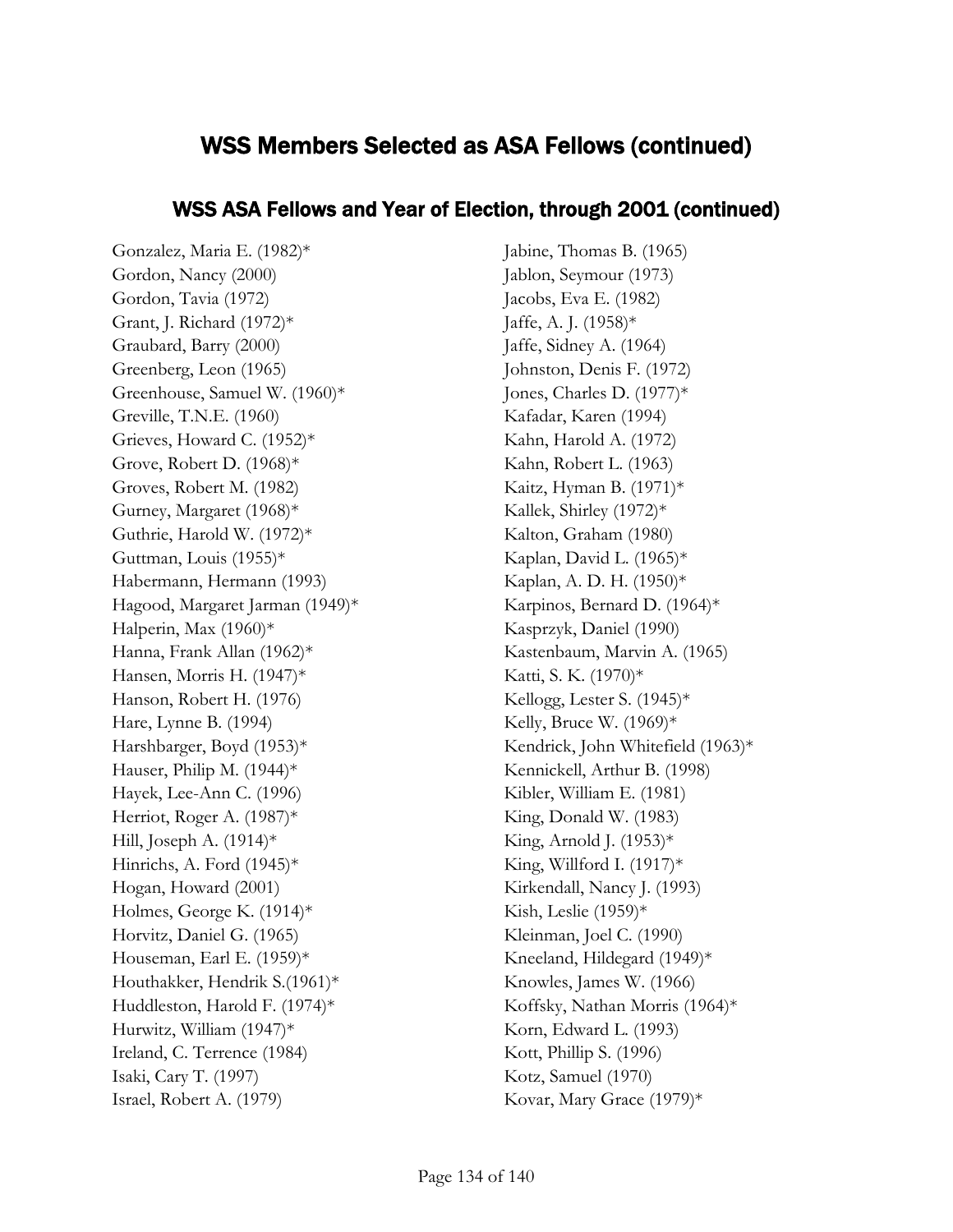## WSS ASA Fellows and Year of Election, through 2001 (continued)

Kramer, Morton (1959)\* Krotki, Karol J. (1971) Ku, Harry H. H. (1970) Kullback, Solomon (1963)\* Kurkjian, Badrig M. (1973) Kutscher, Ronald E. (1996) Kuznets, Simon (1937)\* Ladd, Boyd (1964) Lamale, Helen H. (1966) Lan, K. K. Gordon (1992) Land, Charles E. (1981) Lawrence, Charles B. (1969)\* Lazarsfeld, Paul F. (1956)\* LeClerg, Erwin Louis (1963)\* Lebergott, Stanley (1963)\* Lehman, John W. (1965) Leonard, William R. (1945)\* Leone, Fred C. (1963) Levine, Daniel B. (1970) Lieblein, Julius (1969) Likert, Rensis (1949)\* Linder, Forrest E. (1952)\* Little, Roderick J. A. (1985) Lorimer, Frank (1944)\* Lubin, Jay H. (1994) Lubin, Isador (1944)\* Lukacs, Eugene (1969)\* Lunde, Anders S. (1976) Lundegard, Robert J. (1979) Lyberg, Lars (1993) Madow, William G. (1946)\* Mandel, John (1959) Mann, Charles R. (1996) Mantel, Nathan (1962)\* Marimont, Martin L. (1973) Mark, Jerome A. (1970) Marks, Eli S. (1954)\*

Martin, Margaret E. (1961) Martin, Elizabeth A. (1998) Massey, James T. (1997)\* Matis, James H. (1987) Mauldin, W. Parker (1961)\* McDonald, Bruce J. (1975) McKenzie, Jr., John D. (2000) McLaughlin, Glenn E. (1953) McPherson, James Llewellyn (1964)\* Merriam, Ida C. (1965) Miller, Herman P. (1963) Mindlin, Albert (1968)\* Mitofsky, Warren J. (1989) Montenegro, Tulo H. (1955) Moore, Felix E. (1960)\* Moore, Geoffrey H. (1956) Moore, Roger H. (1980) Morganstein, David R. (1990) Morgenstern, Oskar (1950)\* Moriyama, Iwao M. (1961)\* Moshman, Jack (1969) Mosimann, James E. (1971) Moss, Milton (1968) Muller, Mervin E. (1975) Mulry, Mary H. (1994) Myers, Robert James (1962)\* Myers, Robert Julius (1963) Myers, Howard B. (1946)\* Nam, Charles B. (1980) Nassimbene, Raymond (1968)\* Nathan, Gad (1978) Nathan, Robert R. (1942)\* Natrella, Vito (1966) Neill, Charles P. (1916)\* Nicholls II, William L. (1999) Nisselson, Harold (1955)\* Norwood, Janet L. (1974)\*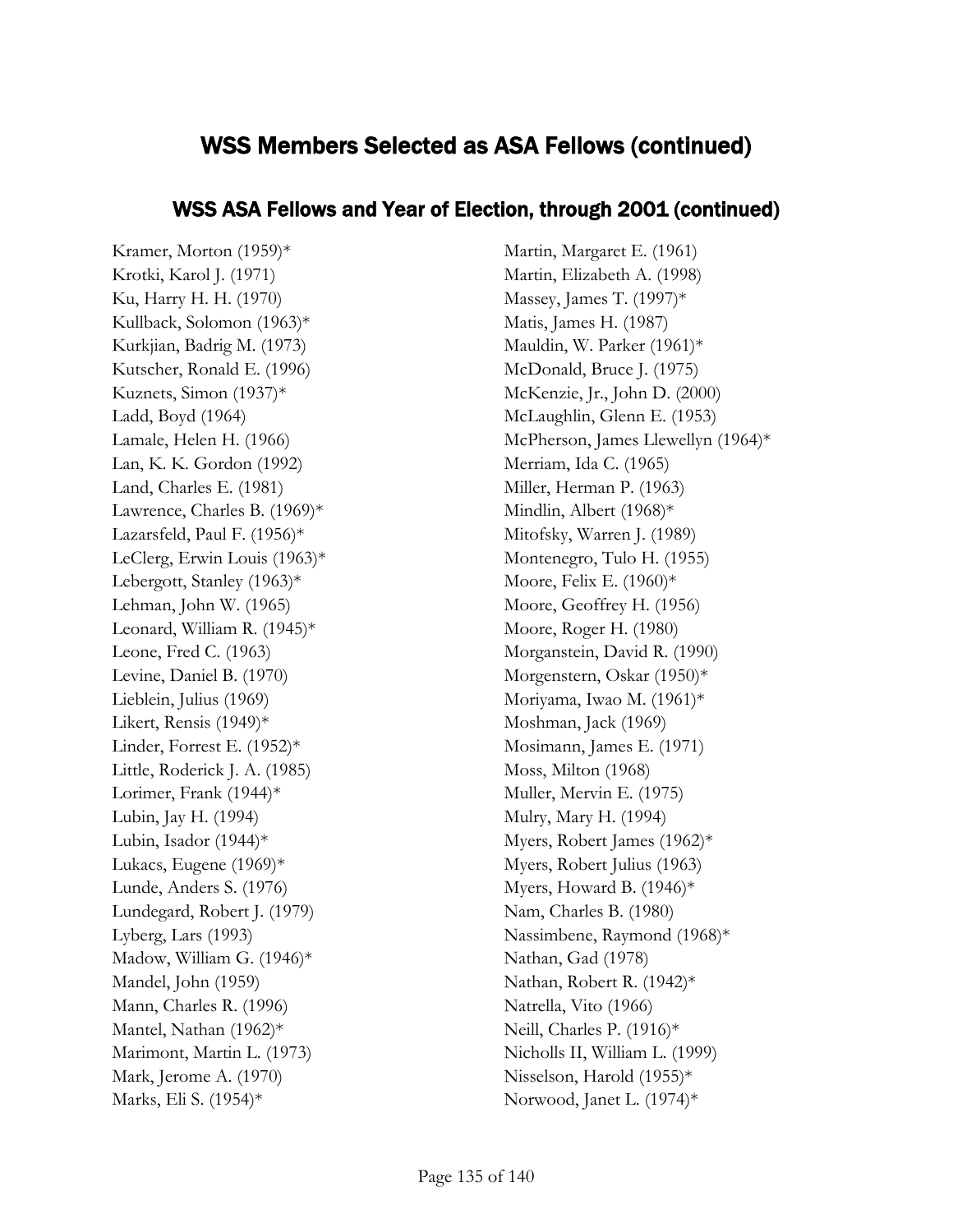## WSS ASA Fellows and Year of Election, through 2001 (continued)

O'Neill, Robert T. (1985) Ogus, Jack L. (1966) Okun, Arthur M. (1968)\* Orleans, Beatrice S. (1979) Orshansky, Mollie (1974) Pabst, William R. (1952)\* Palmer, Gladys L. (1946)\* Parke, Robert (1976) Parker, Robert P. (1985) Patterson, John E. (1981) Peace, Karl E. (1990) Pearl, Robert B. (1965) Pickle, Linda W. (2000) Pierce, David A. (1979) Plewes, Thomas J. (1989) Pollack, Earl S. (1972) Popkin, Joel (1970) Presser, Stanley (1994) Preston, Dale L. (1993)\* Pritzker, Leon (1963) Raiffa, Howard (1962) Reed, Vergil D. (1941)\* Rice, Dorothy P. (1977)\* Rice, Stuart A. (1933)\* Riche, Martha Farnsworth (1995) Ridley, Jeanne C. (1976)\* Riley, Donald C. (1952)\* Ronk, Sally S. (1976)\* Rosenberg, Harry M. (1977) Rosenblatt, David (1966)\* Rosenblatt, Joan R. (1967) Rosenblatt, Harry M. (1969)\* Ross, N. Phillip (1999) Rothman, Abe (1964) Rothwell, Naomi D. (1981)\* Rottenberg, Irving (1970)\* Rubin, Ernest (1961)\*

Rust, Keith F. (1995) Ryan, Walter F. (1957) Sagen, Oswald K. (1968)\* Sarle, Charles F. (1944)\* Scammon, Richard M. (1976) Schaible, Wesley L. (1987) Scheuren, Fritz J. (1981) Schneiderman, Marvin A. (1963)\* Schultz, E. Fred (1972)\* Seigel, Daniel G. (1977) Selig, Seymour M. (1975) Sen, Ashish (2000) Senturia, Jerome N. (1996)\* Serfling, Robert J. (1973) Shapiro, Sam (1967) Shaw, William H. (1958) Shiskin, Julius (1961)\* Shryock, Henry S. (1951)\* Shumway, Robert H. (1988) Siegel, Jacob S. (1973) Siegel, Irving H.  $(1959)*$ Simmons, Walt R.  $(1962)^*$ Simon, Leslie E. (1945)\* Singpurwalla, Nozer D. (1974) Sirken, Monroe G. (1965)\* Sitgreaves, Rosedith (1960)\* Slater, Courtenay M. (1983) Smith, Wray Jackson (1985)\* Smith, John H. (1970)\* Smythe, Robert T. (1993) Solomon, Morris J. (1964) Spar, Edward (2000) Steinberg, Joseph (1960)\* Stephan, Frederick F. (1939)\* Stewart, Charles D. (1959)\* Stewart, Ethelburt (1920)\* Stine, O. C. (1937)\*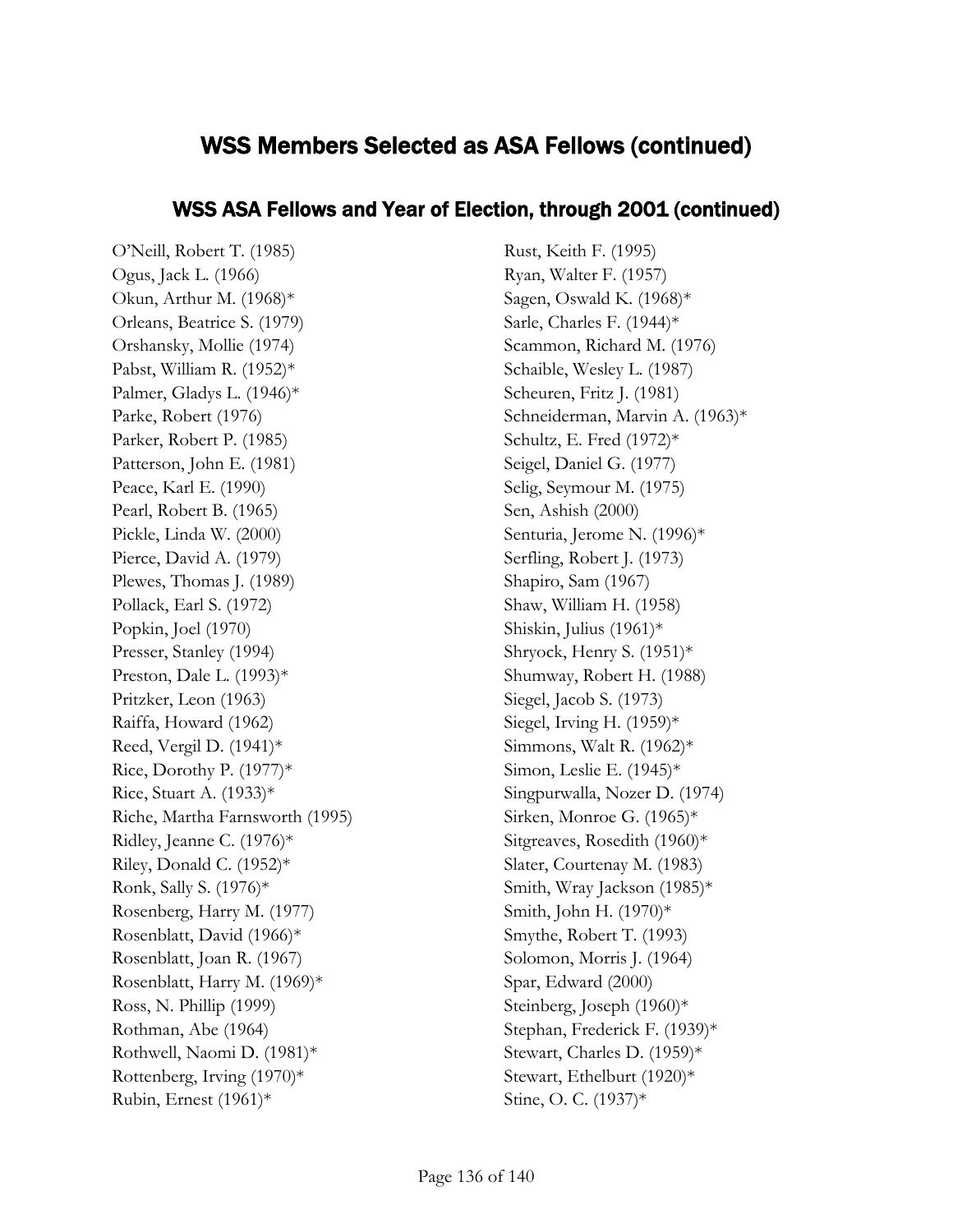## WSS ASA Fellows and Year of Election, through 2001 (continued)

Straf, Miron L. (1983) Taeuber, Conrad (1952)\* Taeuber, Irene Barnes (1960)\* Tang, P.C. (1952)\* Tarone, Robert E. (1983) Tepping, Benjamin J. (1958)\* Terborgh, George (1943)\* Thom, H. C. S. (1961)\* Thomas, Woodlief (1935)\* Thompson, Donald S. (1949)\* Thompson, John H. (2000) Thorp, Willard L. (1939)\* Tortora, Robert D. (1994) Tourangeau, Roger (1999) Treloar, Alan E. (1944)\* Trelogan, Harry C. (1968)\* Triplett, Jack E. (1975) Truesdell, Leon E. (1937)\* Tucker, Clyde (1996) Vaccara, Beatrice N. (1970)\* Valliant, Richard L. (1992) Van Kleeck, Mary (1945)\* Vangel, Mark G. (1999) Wacholder, Sholom (1996) Waite, Preston J. (2000) Waksberg, Joseph (1964)\* Waller, Ray A. (1996) Wallis, W. Allen (1948)\* Wallman, Katherine K. (1983)

Watson, Alfred N. (1953)\* Waugh, Frederick V. (1945)\* Wegman, Edward J. (1979) Wei, Lee-Jen (1986) Weinberg, Dan (1999) Weiner, Louis (1966)\* Weingarten, Harry (1976)\* Weiss, Samuel (1952)\* Wells, Oris Vernon (1963)\* Whelpton, P. K. (1941)\* White, Andrew (2001) Wickens, Aryness Joy (1937)\* Williams, Kenneth B. (1963)\* Williams, Faith M. (1946)\* Winkler, William E. (1996) Wittes, Janet (1989) Wolfbein, Seymour L. (1963)\* Wolter, Kirk M. (1982) Wood, Marshall K. (1971) Woodbury, Max A. (1960)\* Woodruff, Ralph S. (1967)\* Woolsey, Theodore D. (1955)\* Wright, Tommy (1995) Young, Allan H. (1978) Young, Dudley E. (1978)\* Young, Ralph A. (1953)\* Zitter, Meyer (1977)

Wann, Marie D. (1974)

#### \***Indicates Deceased**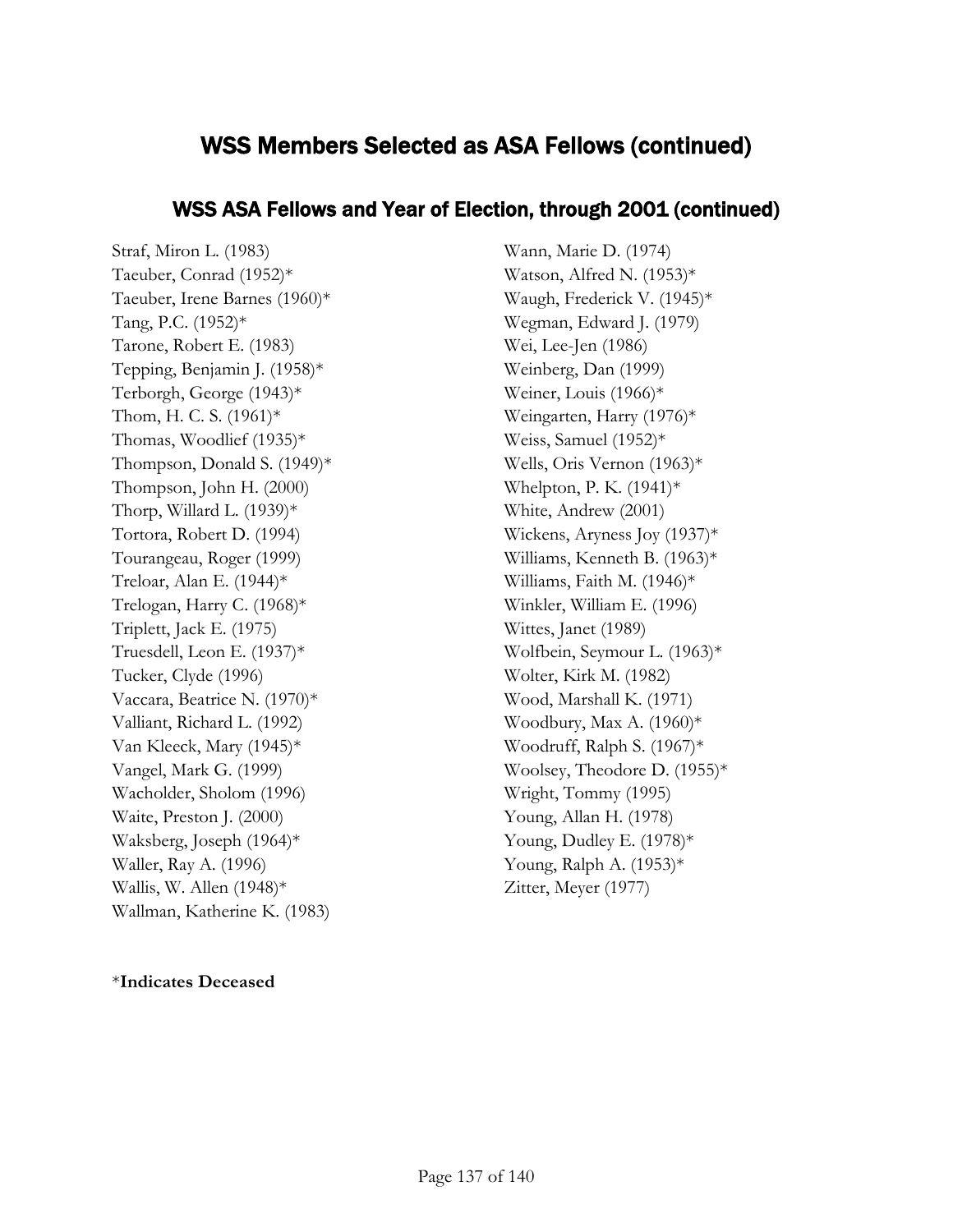## WSS ASA Fellows and Year of Election, 2001-2011

The ASA Fellows list to 2001 and the one below for years after 2001 reflect separate work by two people with a five year break between the end of the first and the start of the second. The list for years 2001 - 2012 was provided by the national headquarters of the American Statistical Association. The list for years up to 2001 in some cases reflects different sources. To make the difference in time frame and sources clearer to users of this history, the lists are shown separately. Members known to be deceased are indicated by \*.

Abramson, Lee (2003) Baker, Stuart (2006) Banks, David (2001) Batcher, Mary (2003) Belin, Thomas (2004) Bennett, Jay (2003) Blackwelder, William (2001) Blumberg, Carol (2010) Bortner, Susan (2005) Bosecker, R. Raymond (2004) Bowie, Chester (2008) Bush, Carolee (2002) Butz, William (2009) Chatterjee, Nilanjan (2008) Choi, Jai (2004) Clegg, Limin (2009) Cnaan, Avital (2002) Cohen, Michael L (2002) Cohen, Michael P. (2004) Curtin, Lester (2007)\* Czajka, John (2003) de Wolf, Virginia (2006) Dorfman, Alan (2005) Eltinge, John (2002) Ezzati-Rice, Trena (2004) Filliben, James (2003) Gray, Mary (2007) Harris, Ken (2002) Harris-Kojetin, Brian (2008) Herzog, Thomas (2008)

Hinkins, Susan (2004) Hogan, Howard (2001) House, Carol (2003) Judkins, David (2007) Kahn, Henry (2008) Krotki, Karol (2008) Lahiri, Parthasarathi (2004) Lane, Julia (2009) LaVange, Lisa (2004) Li, Zhaohai (2006) Madans, Jennifer (2002) Malec, Donald (2006) Margosches, Elizabeth (2007) Marker, David (2004) Martinez, Wendy (2006) Mohadjer, Leyla (2007) Montaquila, Jill (2008) Mulrow, Jeri (2010) Neerchal, Nagaraj (2010) Nussbaum, Barry (2007) Pantula, Sastry (2002) Passel, Jeffrey (2005) Petska, Thomas (2004) Rosenberger, William (2005) Rothwell, Charles (2011) Santos, Robert (2004) Schechter, Susan (2005) Schirm, Allen (2007) Scott, Stuart (2007) Seastrom, Marilyn (2003)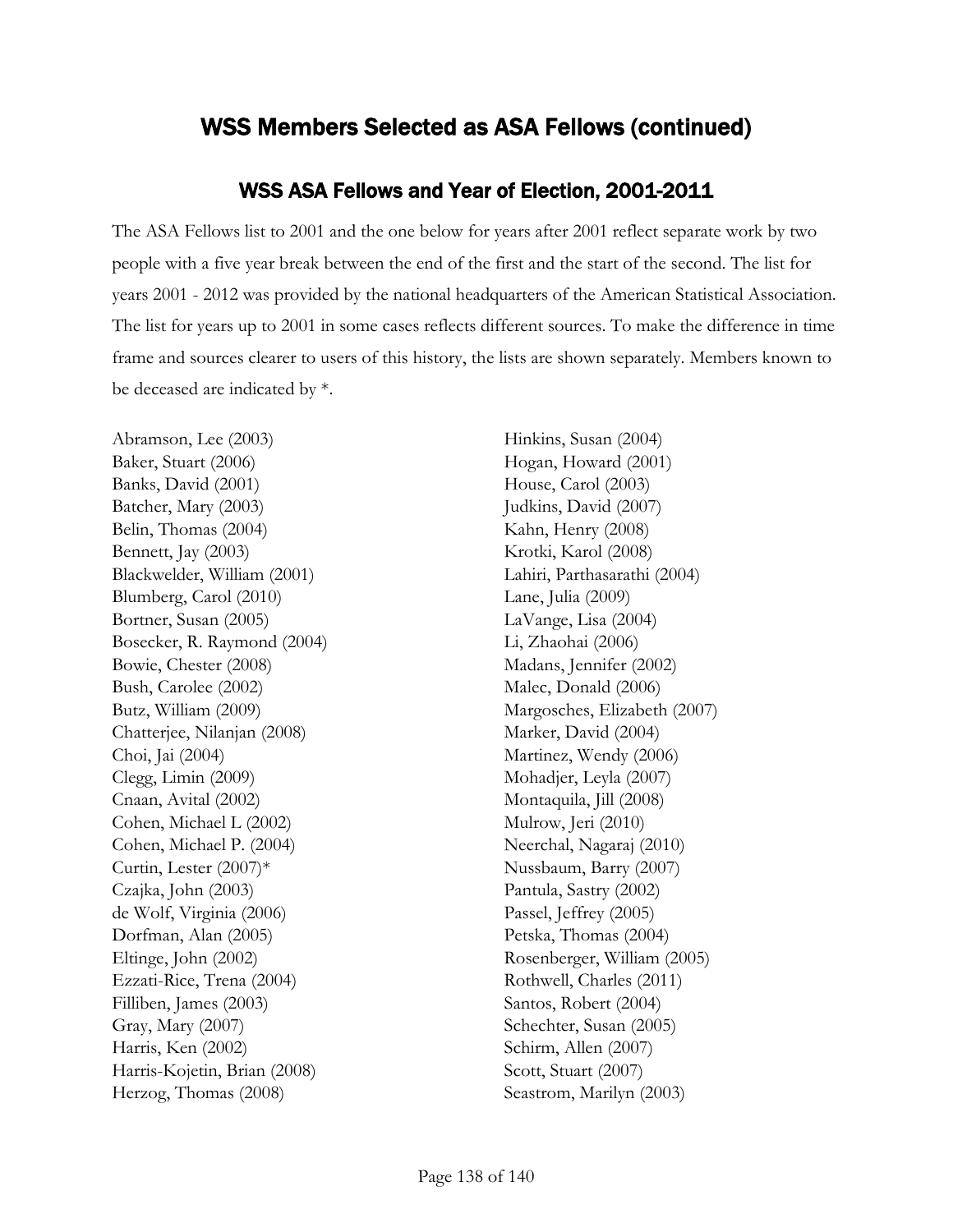# WSS ASA Fellows and Year of Election, 2001-2011 (continued)

Sedransk, Nell (2002) Shapiro, Gary (2009) Shimizu, Iris (2005) Shipp, Stephanie (2002) Slud, Eric (2004) Spruill, Nancy (2003) Stoto, Michael (2004) Tupek, Alan (2003)

Wasserstein, Ronald (2003) White, Andrew (2001) Wilson, Alyson (2008) Zarate, Alvan (2008)\* Zell, Elizabeth (2007)